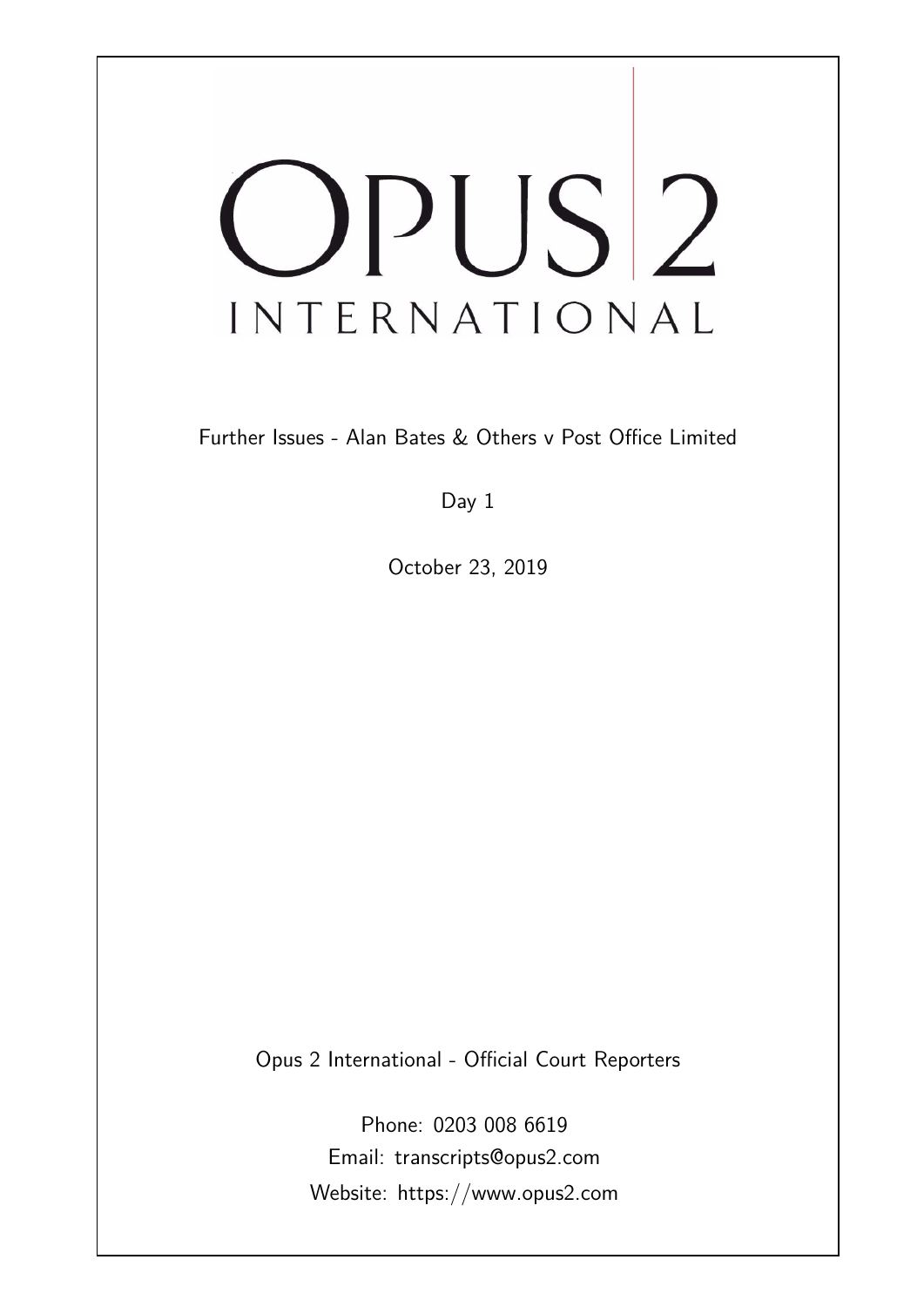| 1      | Wednesday, 23 October 2019                                                       | 1      |   |
|--------|----------------------------------------------------------------------------------|--------|---|
| 2      | (11.00 am)                                                                       | 2      |   |
| 3      | MR JUSTICE FRASER: Mr Warwick.                                                   | 3      | M |
| 4      | Submissions by MR WARWICK                                                        | 4      | M |
| 5      | MR WARWICK: May it please your Lordship, I appear again for                      | 5      |   |
| 6      | the claimants with Mr Miletic and the Post Office is                             | 6      |   |
| 7      | represented again by Mr Draper.                                                  | 7      |   |
| 8      | Just for the transcript, to make clear that this is                              | 8      |   |
| 9      | a costs management conference.                                                   | 9      |   |
| 10     | In the flurry of activity, my Lord, prior to                                     | 10     |   |
| 11     | the deadline for filing and serving, bar exchanging,                             | 11     | M |
| 12     | skeleton arguments on Monday, for which both my learned                          | 12     |   |
| 13     | friend and I are very grateful for the adjustment to,                            | 13     | M |
| 14     | certain documents were filed and served. I just wanted                           | 14     | M |
| 15     | to check, my Lord, that your Lordship had the position                           | 15     |   |
| 16     | as it stands when the dust settles for the purposes of                           | 16     | M |
| 17     | today so we're all operating on the same basis.                                  | 17     |   |
| 18     | The claimants' draft order that's sought is in fact                              | 18     |   |
| 19     | the one that appears in the hearing bundle at $\langle 21/3/1 \rangle$ .         | 19     |   |
| 20     | MR JUSTICE FRASER: Now, I don't have, because I've not been                      | 20     |   |
| 21     | sent, a hard copy application bundle, but I have got my                          | 21     | M |
| 22     | own hard copy bundle which has got a variety of                                  | 22     |   |
| 23     | different draft orders in it. The one you've just                                | 23     | M |
| 24     | called up on the screen.<br>(Handed)                                             | 24     |   |
| 25     | Sorry, what's this? Thank you very much.                                         | 25     |   |
|        | 1                                                                                |        |   |
|        |                                                                                  |        |   |
| 1      | Have you got a hard copy of the order?                                           | 1      | M |
| 2      | MR WARWICK: I do have a hard copy of the order, which                            | 2<br>3 | M |
| 3      | I could hand up if it would assist.                                              | 4      |   |
| 4<br>5 | MR JUSTICE FRASER: It's just I can't navigate through                            | 5      |   |
| 6      | the common screen myself very quickly while I'm                                  | 6      | M |
| 7      | listening to you. (Handed).<br>I mean, I can navigate through the common screen, | 7      |   |
| 8      |                                                                                  | 8      | M |
| 9      | but<br>MR WARWICK: Yes.                                                          | 9      | M |
| 10     | MR JUSTICE FRASER: Right. So this is the one you're                              | 10     | M |
| 11     | seeking?                                                                         | 11     | M |
| 12     | MR WARWICK: That's right, my Lord, and the only difference                       | 12     | Μ |
| 13     | in fact is that there were rapid negotiations --                                 | 13     |   |
| 14     | MR JUSTICE FRASER: No, I entirely understand and it is not                       | 14     |   |
| 15     | an issue. I mean, it's --                                                        | 15     | M |
| 16     | MR WARWICK: I'm most grateful.                                                   | 16     |   |
| 17     | MR JUSTICE FRASER: It's just effectively a logistical                            | 17     |   |
| 18     | catch-up of where we are following, as I understand it,                          | 18     |   |
| 19     | the constructive discussions --                                                  | 19     |   |
| 20     | MR WARWICK: That's right, my Lord.                                               | 20     | M |
| 21     | MR JUSTICE FRASER: -- so it's not a problem.                                     | 21     |   |
| 22     | MR WARWICK: And also under the umbrella of logistical                            | 22     |   |
| 23     | catch-ups, there is something in my skeleton that                                | 23     |   |
| 24     | I should just correct so that it aligns with the current                         | 24     |   |
| 25     | If I could ask Opus to call $up Z1/1/3, it'sposition.$                           | 25     | M |
|        |                                                                                  |        |   |

| 1              | paragraph 9(b) of my skeleton argument, page 3 of that                             |
|----------------|------------------------------------------------------------------------------------|
| 2              | document.                                                                          |
| 3              | MR JUSTICE FRASER: Yes.                                                            |
| 4              | MR WARWICK: That particular phase, "Group                                          |
| 5              | Litigation /Management", where the negotiations ended was                          |
| 6              | in fact that £100,000 has been agreed for that phase for                           |
| 7              | the Post Office's budget, but Post Office has                                      |
| 8              | effectively taken out of that budget the fees of                                   |
| 9              | Herbert Smith Freehills, reserving the right to                                    |
| 10             | re-insert that in budgets relating to later stages.                                |
| 11             | MR JUSTICE FRASER: Well, the fees of HSF are a live issue                          |
| 12             | as of this morning, aren't they?                                                   |
| 13             | MR WARWICK: Indeed they are.                                                       |
| 14             | MR JUSTICE FRASER: So what correction do you want to make                          |
| 15             | to your skeleton?                                                                  |
| 16             | MR WARWICK: After the words "Group Litigation/Management",                         |
| 17             | " if the numbers £100,000 is agreed, but " be                                      |
| 18             | inserted, and after the word "costs" in the second line,                           |
| 19             | the first word in the second line to be inserted "for                              |
| 20             | HSF".                                                                              |
| 21             | MR JUSTICE FRASER: All right. Well, why don't you read out                         |
| 22             | to me what the amendment --                                                        |
| 23             | MR WARWICK: It will now read:                                                      |
| 24             | "Group Litigation/Management: £100,000 is agreed but                               |
| 25             | likewise " --                                                                      |
|                | 3                                                                                  |
|                |                                                                                    |
| 1              | MR JUSTICE FRASER: Hold on, "£100,000 is agreed but "?                             |
| 2              | MR WARWICK: -- " but likewise, Post Office intends to                              |
| 3              | seek its budgeted costs for HSF in this phase in budgets                           |
| 4              | relating to later stages of the litigation ."                                      |
| 5              | MR JUSTICE FRASER: You went too fast and I lost you                                |
| 6              | after "HSF".                                                                       |
| 7              | MR WARWICK: I'm sorry.                                                             |
| 8              | MR JUSTICE FRASER: " Post Office intends to seek its                               |
| 9              | budgeted costs for HSF "                                                           |
| 1 <sub>0</sub> | $\overline{10}$ $\overline{111}$ $\overline{111}$ $\overline{111}$<br>$\mathbf{r}$ |

- IR WARWICK: Yes, my Lord.
- IR JUSTICE FRASER: Go on.
- IR WARWICK: "... in this phase in budgets relating to later
	- stages of this litigation ."
	- That's the existing words.
- MR JUSTICE FRASER: Right. All right . Just pausing there
- just one moment, then, Mr Warwick.
	- So, Mr Draper, that's an accurate summary of where
	- we are as at today in respect of group
- litigation /management; is that right?
- IR DRAPER: It is, my Lord. There's an element of costs
- falling under that broad heading of "Group
- Litigation /Management" that it is agreed does fall to be
- budgeted at this stage, has been budgeted and has been
- agreed at 100,000.
- MR JUSTICE FRASER: And that's in the different summary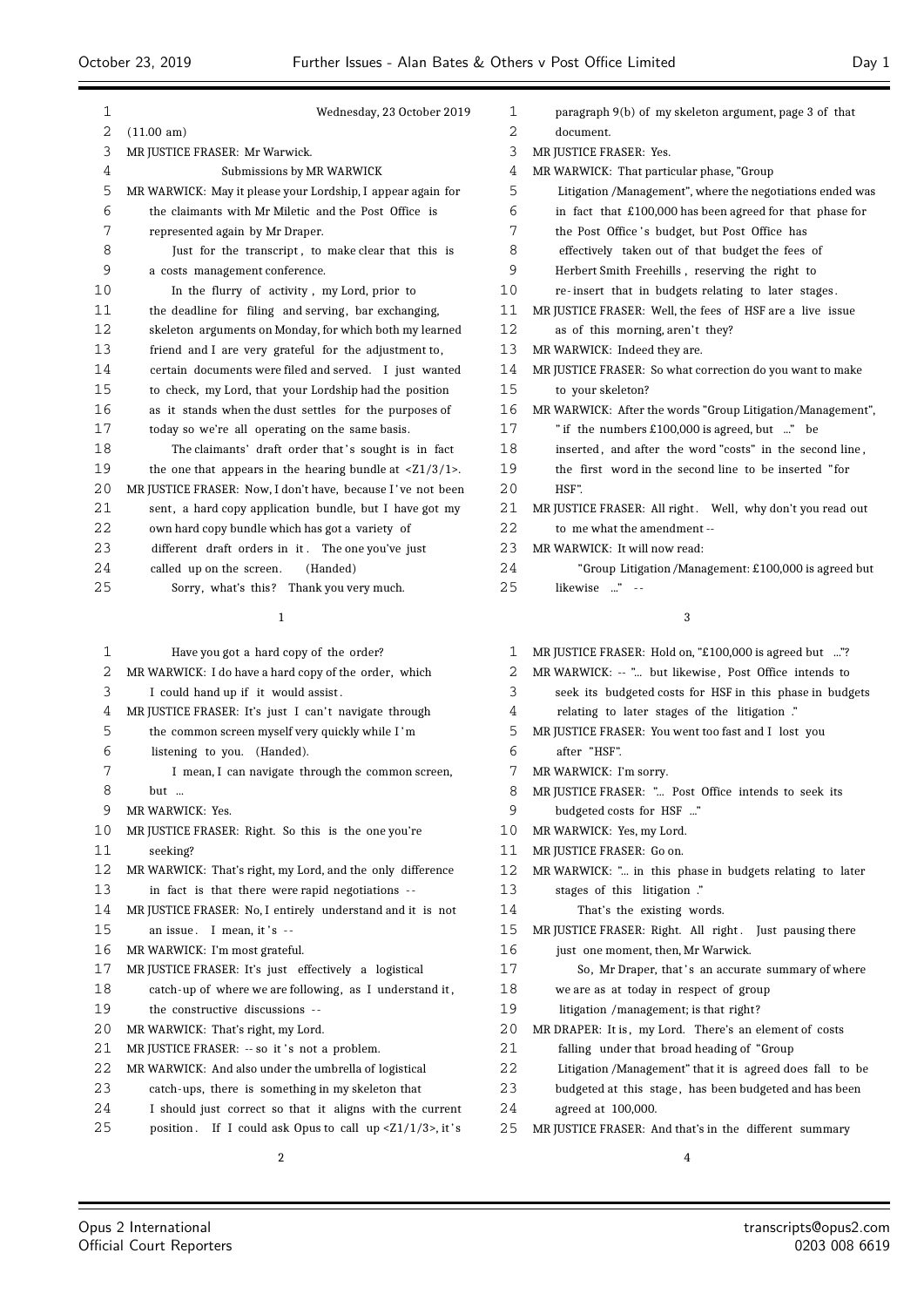| 1    |                                                                   |    |  |
|------|-------------------------------------------------------------------|----|--|
|      | documents I've got it, is it?                                     | 1  |  |
| 2    | MR DRAPER: That's right, my Lord. There is another chunk          | 2  |  |
| 3    | which it has been agreed is not for now and so will be            | 3  |  |
| 4    | dealt with if appropriate in later budgets.                       | 4  |  |
| 5    | MR JUSTICE FRASER: Is that different to the situation as it       | 5  |  |
| 6    | was set out in the letter or one of the letters, which            | 6  |  |
| 7    | I think was dated 16 October, which came last week?               | 7  |  |
| 8    | I don't have the Opus reference for it, but it was from           | 8  |  |
| 9    | Womble Bond Dickinson to my clerk on 16 October                   | 9  |  |
| 10   | <z4 1="" 10="">. It's a two-page letter which has a table on</z4> | 10 |  |
| 11   | the front of it with category $1, 2, 3, 4$ , leading to           | 11 |  |
| 12   | a total of 16,322,000.                                            | 12 |  |
| 13   | MR DRAPER: I'll have to confirm that, I'm afraid, my Lord.        | 13 |  |
| 14   | MR JUSTICE FRASER: It's just that -- in paragraph 5 of that       | 14 |  |
| 15   | letter --                                                         | 15 |  |
| 16   | MR DRAPER: Oh no, my Lord, those are different entirely.          | 16 |  |
| 17   | Those are different again.                                        | 17 |  |
| 18   | MR JUSTICE FRASER: I know, but that's the update                  | 18 |  |
| 19   | notification, isn't it, that letter?                              | 19 |  |
| 20   | MR DRAPER: Yes, my Lord. The costs mentioned there are            | 20 |  |
| 21   | costs that are being incurred by Post Office, but it              | 21 |  |
| 22   | doesn't seek from the claimants -- has no intention to            | 22 |  |
| 23   | seek from the claimants. They're effectively costs of             | 23 |  |
| 24   | which we're informing your Lordship because they're               | 24 |  |
| 25   | costs borne by Post Office but not costs that it will             | 25 |  |
|      | 5                                                                 |    |  |
|      |                                                                   |    |  |
|      |                                                                   |    |  |
| 1    | seek as costs in these proceedings. They're there                 | 1  |  |
| 2    | effectively for completeness.                                     | 2  |  |
| 3    | MR JUSTICE FRASER: All right. Well, I'm not trying to be          | 3  |  |
| 4    | difficult, but just one follow-up question before I come          | 4  |  |
| 5    | back to Mr Warwick. That does say, however, in item 5.4           | 5  |  |
| 6    | that $<24/10/1$ :                                                 | 6  |  |
| 7    | " costs not included within that update are those                 | 7  |  |
| 8    | expended in relation to …                                         | 8  |  |
| 9    | "The engagement by Post Office of                                 | 9  |  |
| $10$ | Herbert Smith Freehills to provide legal advice in                | 10 |  |
| 11   | respect of the Group Actio "                                      | 11 |  |
| 12   | Just pausing there, does the 100,000 form part of                 | 12 |  |
| 13   | that or is that separate?                                         | 13 |  |
| 14   | MR DRAPER: No, the 100,000 I think is mostly                      | 14 |  |
| 15   | Womble Bond Dickinson -- it's all Womble Bond Dickinson,          | 15 |  |
| 16   | the 100,000.                                                      | 16 |  |
| 17   | MR JUSTICE FRASER: I understand.                                  | 17 |  |
| 18   | MR DRAPER: So there is a fairly discrete category of costs        | 18 |  |
| 19   | that it is agreed do fall to be budgeted at this stage,           | 19 |  |
| 20   | 100,000. We've reached agreement --                               | 20 |  |
| 21   | MR JUSTICE FRASER: And that's in relation to                      | 21 |  |
| 22   | the heading "Group ", the heading that's in                       | 22 |  |

- 24 MR DRAPER: It is, my Lord.
- 25 MR JUSTICE FRASER: That's 100,000 in relation to
	- 6
- 1 Womble Bond Dickinson and that falls to be budgeted at this stage; is that right? MR DRAPER: Exactly, my Lord. MR JUSTICE FRASER: And that has been agreed at 100K? MR DRAPER: It has. 6 MR JUSTICE FRASER: Thank you very much. Right Mr Warwick, that's corrected your skeleton. 8 MR WARWICK: My Lord, if it helps, I wonder if Opus' assistant could call up  $\langle 22/6/1 \rangle$ . This document, my Lord, is a summary, specifically the first page of a Precedent H that was filed by Post Office on Monday at 12 4.30 pm and, so far as I 'm concerned, my Lord, accurately reflects the position of what's agreed and what remains outstanding. MR JUSTICE FRASER: Right, well, just pausing there, because I have got a document similar to that, when you said "Monday", I think there's a different version of this which was sent under cover of an email of Mr Parsons on 22 October, so that's Tuesday, at 16.26 --MR WARWICK: Yes, my Lord. That was --MR JUSTICE FRASER: -- which I understood that was the one that was currently in play because that has the corrected formula. MR WARWICK: Indeed, my Lord. The front pages of those two documents are identical. 7 1 MR JUSTICE FRASER: I don't think they are because if you just look alone at the bottom right-hand corner of this one, the total is 15.793. MR WARWICK: I beg your pardon. I should correct myself on
	- that. That is the recast budget with a correction made
	- that has been filed -- was filed yesterday, and so it is
	- 7 the budget in full , so it contains the full claimed
	- sums. I was quite wrong to suggest the front pages are identical . They're not.
	- MR JUSTICE FRASER: You see, when I get two versions of
	- documents, the first thing I do is look at the front page to see if they are identical and I can tell you it wasn't.
	- MR WARWICK: Indeed, my Lord, yes --
	- MR JUSTICE FRASER: In fact there is about £2 or £3 million 16 non-identical .
	- MR WARWICK: My Lord, what I meant to say -- and I correct
	- myself -- is the document that I took your Lordship to a moment ago that remains on the screen now at  $\langle 22/6/1 \rangle$
	- reflects what is agreed, so the lower sums that are
	- agreed, save the ADR phase, which falls to be reviewed
	- in exercise of your Lordship's powers today.
	- So this document --
	- 24 MR JUSTICE FRASER: I don't -- I just don't follow that, I'm
	- 25 afraid . Looking at the one on the screen -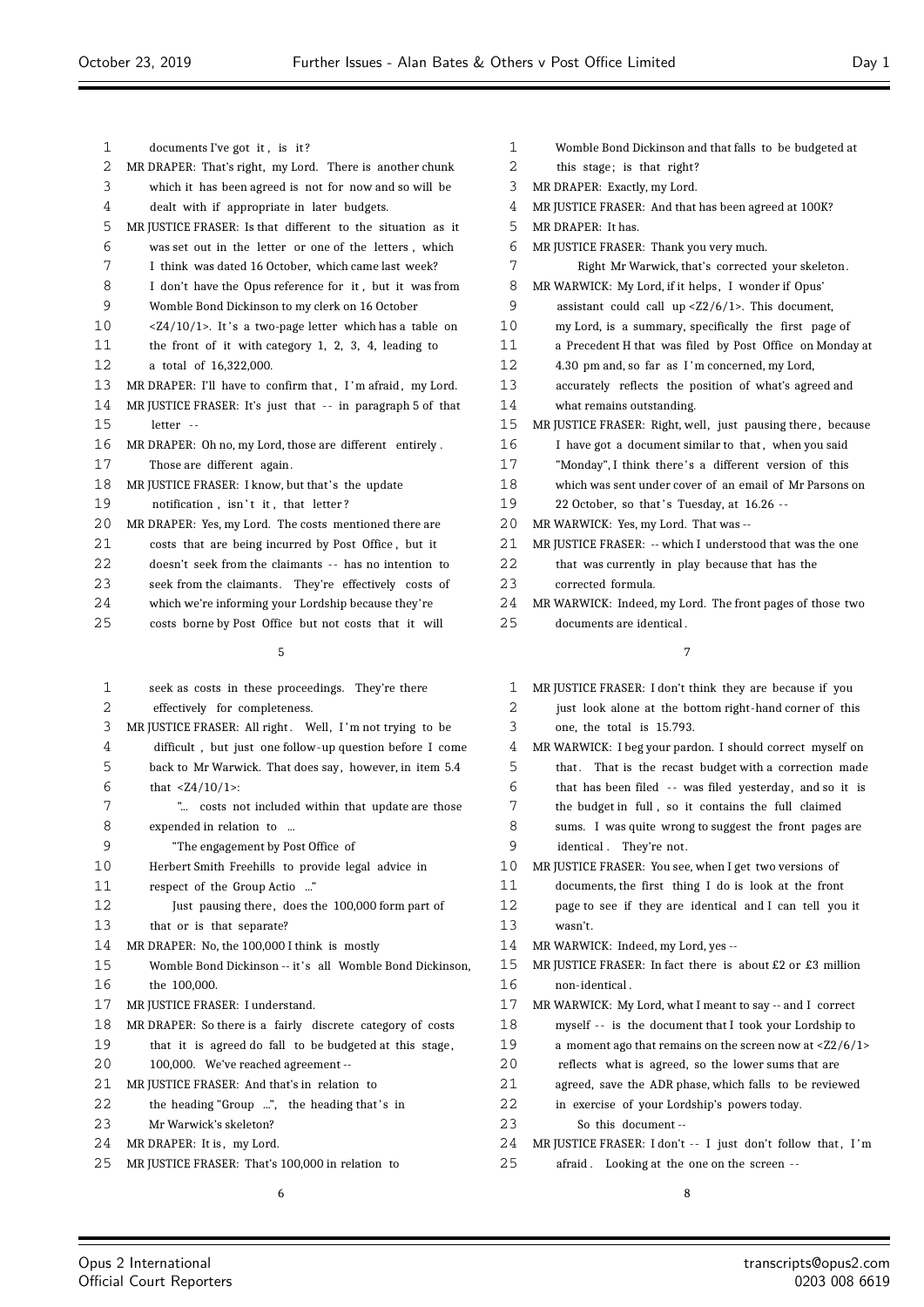| 1  | MR WARWICK: Yes.                                            | 1  | ADR <sub>s</sub> |
|----|-------------------------------------------------------------|----|------------------|
| 2  | MR JUSTICE FRASER: -- which has the 15.793 --               | 2  | it ar            |
| 3  | MR WARWICK: Yes, my Lord.                                   | 3  | <b>MR WARV</b>   |
| 4  | MR JUSTICE FRASER: -- hold on one second.                   | 4  | <b>MR JUSTI</b>  |
| 5  | MR WARWICK: If I could explain and my learned friend will   | 5  | mana             |
| 6  | correct me if I'm wrong. What Mr Draper's solicitors        | 6  | perfo:           |
| 7  | have done is used this a little like a budget discussion    | 7  | eleme            |
| 8  | report, I suppose, in that what they have done is they      | 8  | <b>MR WARV</b>   |
| 9  | have substituted all the further issues trial incurred      | 9  | MR JUSTI         |
| 10 | and estimated fees and then correspondingly the totals      | 10 | the s            |
| 11 | that are affected by this with the agreed sums, save for    | 11 | are st           |
| 12 | the ADR sum which remains subject to your Lordship's        | 12 | which            |
| 13 | discretion today. The reason I mention --                   | 13 | S                |
| 14 | MR JUSTICE FRASER: And that ADR sum that you just           | 14 | I mea            |
| 15 | identified is the one that runs all the way across to       | 15 | of qu            |
| 16 | the far right-hand column with a total of 1,384,127?        | 16 | the li           |
| 17 | MR WARWICK: That's right, my Lord, yes.                     | 17 | turn 1           |
| 18 | MR JUSTICE FRASER: Is that right?                           | 18 | the fo           |
| 19 | MR WARWICK: Yes.                                            | 19 | agree            |
| 20 | MR JUSTICE FRASER: Well, I -- excuse me one second.         | 20 | <b>MR WARV</b>   |
| 21 | (Pause)                                                     | 21 | <b>MR JUSTI</b>  |
| 22 | Just for my own rather retentive interest, I added          | 22 | disbu            |
| 23 | up some of the figures and that was before I understood     | 23 | <b>MR WARV</b>   |
| 24 | there may or may not be some issues with the formulae       | 24 | MR JUSTI         |
| 25 | and the underlying spreadsheet, and I'll explain to both    | 25 | which            |
|    | 9                                                           |    |                  |
| 1  | the parties why I did that in a minute.                     | 1  | MR WARV          |
| 2  | But in the process of doing that, if you look along         | 2  | MR JUSTI         |
| 3  | the "Grand total" row on the document that has              | 3  | of ju            |
| 4  | the 15.793 total, in other words the one that's up on       | 4  | what             |
| 5  | the screen of $\langle 22/6/1 \rangle$ --                   | 5  | <b>MR WARV</b>   |
| 6  | MR WARWICK: Yes, my Lord.                                   | 6  | <b>MR JUSTI</b>  |
| 7  | MR JUSTICE FRASER: -- I was interested to add up columns D, | 7  | 4.270            |
| 8  | E, F and $G -$                                              | 8  | MR WARV          |
| 9  | MR WARWICK: Yes.                                            | 9  | <b>MR JUSTI</b>  |
| 10 | MR JUSTICE FRASER: -- which I did before I realised that's  | 10 | sheet            |
| 11 | what column H was supposed to be. Having added up those     | 11 | I thir           |
| 12 | four figures, I actually got a different total to           | 12 | MR WARV          |
| 13 | the 4.270, which I couldn't immediately understand why      | 13 | <b>MR JUSTI</b>  |
| 14 | that was because I would have thought it should be          | 14 | <b>MR WARV</b>   |
| 15 | identical.                                                  | 15 | <b>MR JUSTI</b>  |
| 16 | MR WARWICK: Well, your Lordship's alighted on a problem     | 16 | and I            |
| 17 | which I had not and without myself performing the same      | 17 | sneci            |

- 17 which I had not, and without myself performing the same
- 18 calculation , I 'm probably unable to comment.
- 19 But I do have a proposed solution to this which
- 20 would allow this to proceed today on figures which are
- 21 common ground, and that is that all of the figures in
- 22 F and G, both of those entire columns save for the ADR 23 and settlement figures , are agreed figures and together
- 24 with the incurred costs -
- 25 MR JUSTICE FRASER: That may very well be the case, but the

 $\mathop{\rm set}$  then the incolumns  $\mathop{\rm F}\nolimits$  and  $\mathop{\rm G}\nolimits$  on the face of  $P$  nearly  $£750,000$ . VICK: That's correct. CE FRASER: When one is considering a costs gement order, there are supposed to be two exercises rmed. One is satisfaction of the individual  $\epsilon$  ents and one is  $\epsilon$  satisfaction  $\epsilon$  of the overall total . VICK: Yes, my Lord. CE FRASER: It's a bit difficult to approach satisfaction of the overall total exercise if there uch sizeable amounts that fall within the total h aren't agreed. 13 So, for example, if one looks across the ADR - an, I'm going to come on to ask Mr Draper a couple 16 assets about this anyway, but if one looks along ine of ADR settlement discussions before we then to the next document, the one which does correct  $\alpha$  ormulae, there's £500,000 in column E that is not  $d -$  is that right? WICK: Yes, it's not agreed. CE FRASER: That's not agreed -- there's 22,000 of rsements in column F which is not agreed --WICK: That's correct, my Lord. CE FRASER: That's right -- and there's 714,451 **h** is not agreed.

- VICK: That's correct, my Lord.
- CE FRASER: Those figures more or less, with a bit
- ggling, depending on if the formula are right, is
- leads to the total of 1.239 in column H?
- VICK: That's correct, my Lord.
- CE FRASER: And that is not agreed out of a total of 7 4.270?
- WICK: Again that's correct, my Lord, yes.
- CE FRASER: Right, so on this particular summary ., I've correctly understood the items in issue,
- nk.
- WICK: Yes, my Lord.
- ICE FRASER: Is that right?
- WICK: Yes.
- CE FRASER: Now, before we get to the next one --
- ' ve got some questions for Mr Draper on
- ifically this document so I'm going to ask you to
- 18 sit down. I 'm just going to explore those questions and
- 19 then I'm going to come back to you.
- 20 Right, Mr Draper.
- 21 MR DRAPER: Yes, my Lord.
- 22 MR JUSTICE FRASER: Firstly I want to make it absolutely
- 23 clear that none of this is criticism and the degree of
- 24 discussion and agreement between the parties is
- 25 obviously enormously constructive and very helpful .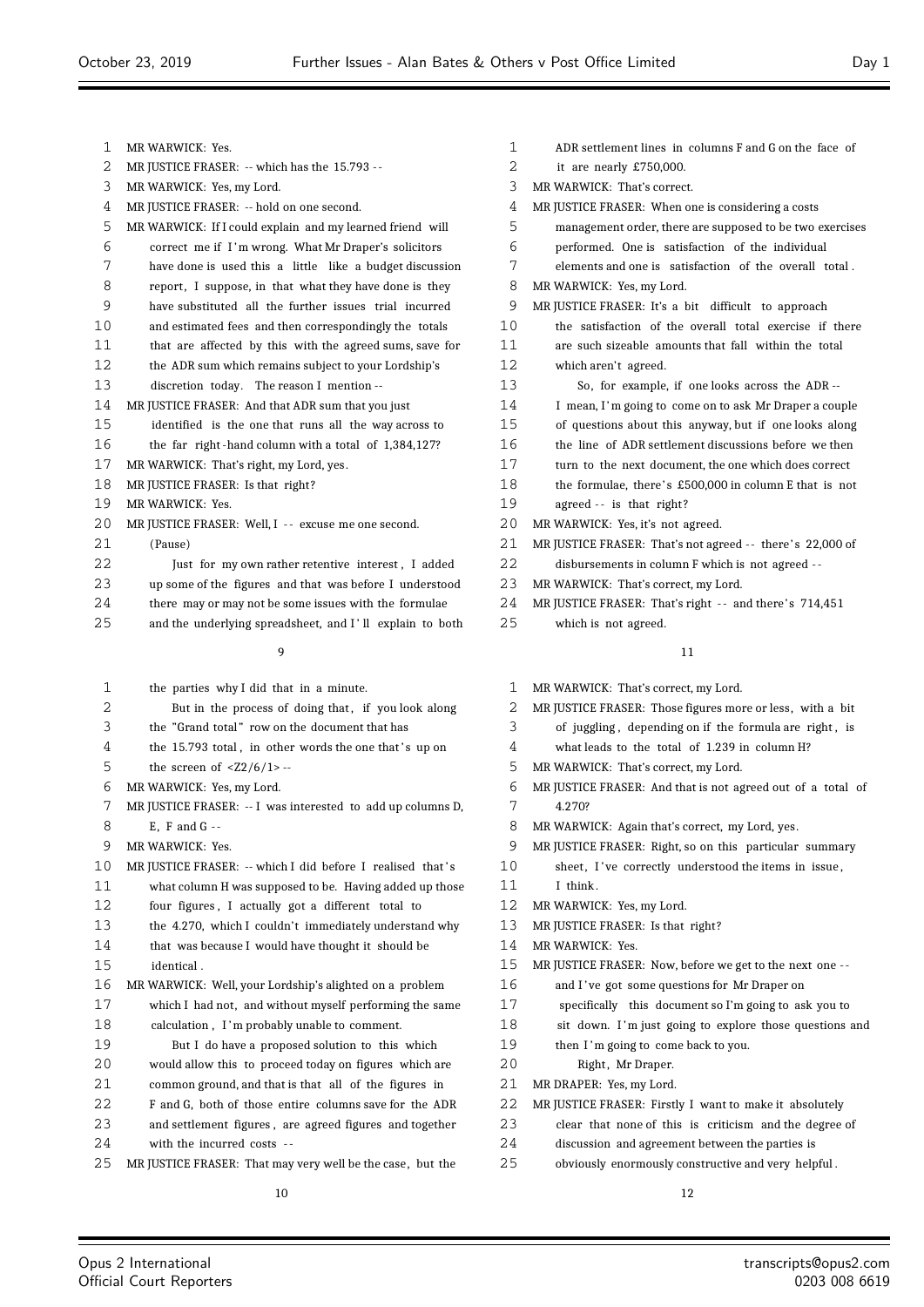| 1  | I just need to make sure that I've caught up with where                 |
|----|-------------------------------------------------------------------------|
| 2  | the parties are because of the way the documents have                   |
| 3  | come in in the last 24/48 hours.                                        |
| 4  | MR DRAPER: I understand, my Lord.                                       |
| 5  | MR JUSTICE FRASER: There are two documents which I'm                    |
| 6  | effectively using as a summary sheet for the defendant's                |
| 7  | costs and I just want to make sure I've got them                        |
| 8  | correctly.                                                              |
| 9  | MR DRAPER: Yes.                                                         |
| 10 | MR JUSTICE FRASER: One of them is <z2 1="" 6="">, which is on</z2>      |
| 11 | the common screen at the moment and which I've just been                |
| 12 | going through with Mr Warwick.                                          |
| 13 | MR DRAPER: Yes, my Lord.                                                |
| 14 | MR JUSTICE FRASER: And that is the one that is dated                    |
| 15 | 21 October.                                                             |
| 16 | MR DRAPER: Yes.                                                         |
| 17 | MR JUSTICE FRASER: Then there's the other one which came                |
| 18 | under the cover of Mr Parsons' email correcting some                    |
| 19 | issues. I don't know what the reference is for that on                  |
| 20 | the common screen, but it's got a total of                              |
| 21 | 18.401 million in the bottom right-hand corner.                         |
| 22 | MR DRAPER: Yes, my Lord, I'll just find that.                           |
| 23 | MR WARWICK: It's <z2 1="" 5.2="">.</z2>                                 |
| 24 | MR JUSTICE FRASER: Z2/5.2/1. Now it's quite a simple                    |
| 25 | question, but it's one for you really, not Mr Warwick.                  |
|    |                                                                         |
|    | 13                                                                      |
| 1  | Which of those two should I be using?                                   |
| 2  | MR DRAPER: You should, my Lord, be using the one that is on             |
| 3  | the common screen, the one that consists only of                        |
| 4  | a summary sheet, and that's because --                                  |
| 5  | MR JUSTICE FRASER: Sorry, when you say "on the common                   |
| 6  | screen", you mean the one with the reference $\langle 22/6/1 \rangle$ , |
| 7  | the one that Mr Warwick has been taking me to?                          |
| 8  | MR DRAPER: Yes, entirely, my Lord. The one that totals                  |
| 9  | 7.9 million or you can call it "the Monday document".                   |
| 10 | MR JUSTICE FRASER: On the basis that the other one came                 |
| 11 | more recently than that, what is -- do I just ignore                    |
| 12 | this one? What's the underlying rationale for it?                       |
| 13 | MR DRAPER: For most purposes you can, my Lord. If                       |
| 14 | I explain the rationale, it will then be clear why it                   |
| 15 | was sent to your Lordship.                                              |
|    |                                                                         |

- The full version received by the court yesterday is 17 a corrected form of Post Office's original budget prior 18 to agreement with the claimants, so it's the starting 19 point, corrected for an error in the formula.
- The only reason, my Lord, it came after the summary sheet showing agreement is that by oversight it wasn't sent to the court at the same time as it was sent to
- the claimants when corrected on Monday.
- 24 MR JUSTICE FRASER: I understand. So it 's an accurate version of a document that had effectively been
	-

| 1  | overtaken by events, but it was to correct an inaccuracy              |
|----|-----------------------------------------------------------------------|
| 2  | and so it was right to resubmit it.                                   |
| 3  | MR DRAPER: Exactly, my Lord.                                          |
| 4  | MR JUSTICE FRASER: So I don't need to concern myself with             |
| 5  | that at all for today.                                                |
| 6  | MR DRAPER: You don't, my Lord.                                        |
| 7  | MR JUSTICE FRASER: Right. So if we then go back to                    |
| 8  | Mr Warwick's -- and, Mr Draper, I don't know if you've                |
| 9  | got a calculator and it is possible that I have made                  |
| 10 | a mistake but I will do it again. I am now going to add               |
| 11 | up for myself columns D, E, F and G across the "Grand"                |
| 12 | total" line to see what I get to so  and I'm going to                 |
| 13 | ignore the pence. (Pause)                                             |
| 14 | All right. Well, that shows that my first exercise                    |
| 15 | was wrong because the total is correct. For some reason               |
| 16 | I got it to 4.147 million before, but it should be                    |
| 17 | the 4,270,844, shouldn't it?                                          |
| 18 | MR DRAPER: Yes, my Lord.                                              |
| 19 | MR JUSTICE FRASER: That is correct. Well, I'm sorry I set             |
| 20 | that hare running.                                                    |
| 21 | MR DRAPER: Not at all.                                                |
| 22 | MR JUSTICE FRASER: Looking therefore at $\langle 22/6/1 \rangle$ , as |
| 23 | I understand it -- and this is just confirmatory for                  |
| 24 | you -- with the exception of the line across,                         |
| 25 | "ADR/settlement discussions", that is agreed by the --                |

- 1 it 's not approved by the court, but it 's agreed by the claimants?
- MR DRAPER: The estimates -- the budgeted costs estimates as
- contrasted to incurred are all agreed save for ADR. Of
- course incurred costs are in a different category.
- They --
- 7 MR JUSTICE FRASER: Well, I can't do anything about that
- anyway, other than make comment.
- MR DRAPER: Any comment, yes. But that's right , my Lord.
- MR JUSTICE FRASER: That therefore brings me to the next
- 11 point, which is one for you first and then for
- Mr Warwick because it relates - because it does
- directly impact on today's exercise . The costs
- management order for the common issues trial, which was
- however many weeks it was with however much evidence of
- fact , was 3.614 million ; is that right? I 'm taking that
- off your column B.
- 18 MR DRAPER: It sound right and if it's in column E, I'm sure 19 it is right.
- MR JUSTICE FRASER: At the bottom of column E.
- MR DRAPER: Yes, my Lord.
- MR JUSTICE FRASER: So that's common issues.
- The Horizon trial which started in March and
- finished in July and had experts and fact -
- MR DRAPER: Yes, my Lord.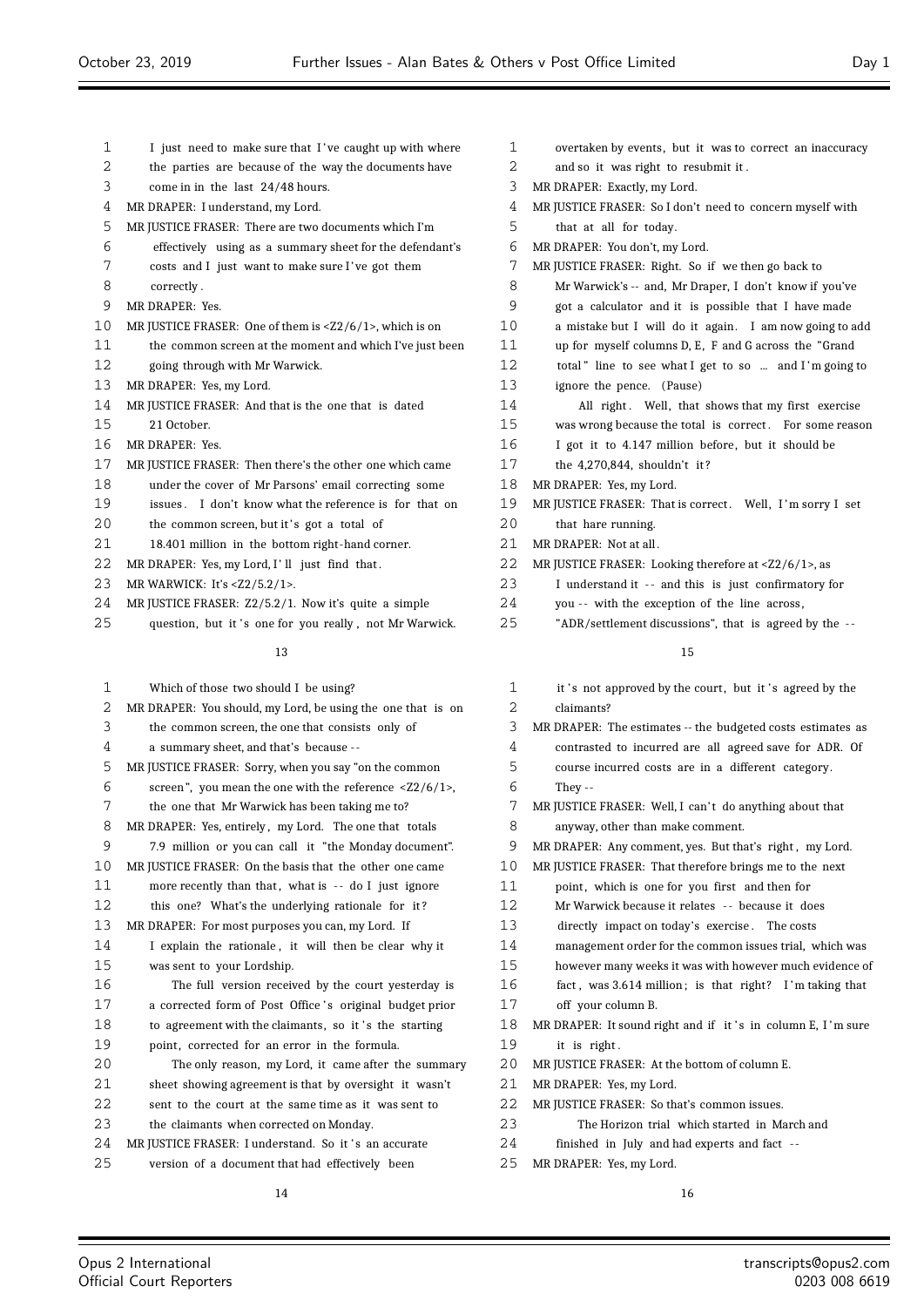| $\mathbf{1}$ | MR JUSTICE FRASER: -- the case management -- sorry, the               |
|--------------|-----------------------------------------------------------------------|
| 2            | costs management order in respect of that is                          |
| 3            | 3.749 million; is that right?                                         |
| 4            | MR DRAPER: That's seems to be right, my Lord.                         |
| 5            | MR JUSTICE FRASER: So those are two figures which the court           |
| 6            | has already approved?                                                 |
| 7            | MR DRAPER: Yes, my Lord.                                              |
| 8            | MR JUSTICE FRASER: If we then jump ahead to column H, we              |
| 9            | get a figure well north of 4 million just in respect of               |
| 10           | the further issues trial; is that right?                              |
| 11           | MR DRAPER: That is right, my Lord.                                    |
| 12           | MR JUSTICE FRASER: Now, can you remind me -- and I don't              |
| 13           | know where this is in the electronic trial bundle --                  |
| 14           | where is the case management directions order that sets               |
| 15           | out what the further issues are and the directions in                 |
| 16           | respect of the trial?                                                 |
| 17           | MR DRAPER: I'll just turn that up, my Lord.                           |
| 18           | MR WARWICK: I might be able to assist with that.                      |
| 19           | MR DRAPER: I'm told it's <c6 1="" 57="">, my Lord, and that does</c6> |
| 20           | sound right.                                                          |
| 21           | MR JUSTICE FRASER: Can we call that up, please. $<\frac{C6}{57}/1$ .  |
| 22           | Right. I'll just have to work out which                               |
| 23           | Right, so that's to deal with one issue only,                         |
| 24           | I think, which is called "Further issue 2" --                         |
| 25           | MR DRAPER: That's right, my Lord.                                     |
|              | 17                                                                    |
|              |                                                                       |
| 1            | MR JUSTICE FRASER: -- with a time estimate of three weeks.            |
| 2            | MR DRAPER: That's right, my Lord. From that point onwards             |
| 3            | there's the slight wrinkle that, of course, until this                |
|              |                                                                       |

hearing it was two issues including settlement, but - -

MR JUSTICE FRASER: Until the hearing in July ?

 MR DRAPER: That's right, my Lord, but since that date it has been limited to the one of the two.

8 MR JUSTICE FRASER: That's in the schedule and I'll just

 remind myself what that is . And that's supposed to start on 2 March.

 MR DRAPER: Yes, my Lord. If we go through to page 5 of the <C6/57/5>, that's the schedule.

 MR JUSTICE FRASER: That's being done, so I understand it , on assumed facts, I think; is that right?

MR DRAPER: Where not agreed. I think the expectation is

there will be some facts that can be agreed which may be

 of more utility than an assumed fact, but beyond that 18 the facts will be assumed.

MR JUSTICE FRASER: Yes, because there's a process, I think

20 in the order, for the parties to agree assumed facts.

21 If they can't agree all of them, there's going to be

further directions in December and a resolution - - one

of those further directions is going to require

consideration of what we do about facts if there' s

a disagreement between the parties about the assumed

| 1       | facts; is that right?                                      |
|---------|------------------------------------------------------------|
| 2       | MR DRAPER: Yes, my Lord. It may not be entirely            |
| 3       | straightforward; for example, we might -- one or other     |
| 4       | of us might invite the court to approach a particular      |
| 5       | sub-issue on the basis of distinct alternative assumed     |
| 6       | facts.                                                     |
| 7       | MR JUSTICE FRASER: Yes, which is perfectly -- or seems     |
| 8       | potentially sensible.                                      |
| 9       | But on the basis that further issue 2 deals with           |
| 10      | measure of loss effectively as a matter of legal           |
| 11      | analysis and explanation, there's either going to be       |
| 12      | assumed facts or potentially some relatively narrow        |
| 13      | disputes of fact?                                          |
| 14      | MR DRAPER: Yes, I wouldn't quite say "disputes of fact".   |
| 15      | There might be circumstances in which the court is asked   |
| 16      | to proceed on alternatives. So if one starts with          |
| 17      | a dispute of fact, either we assume one set of facts or    |
| 18      | we assume both in the alternative. What we're not going    |
| 19      | to do, my Lord, in my submission, is seek to resolve       |
| $20 \,$ | the difference of fact between the parties principally     |
| 21      | because we're not going to have evidence.                  |
| 22      | MR JUSTICE FRASER: For all the obvious reasons. So there's |
| 23      | not going to be evidence.                                  |
| 24      | MR DRAPER: No.                                             |

25 MR JUSTICE FRASER: In those circumstances, I am struggling

| as to why any costs management order in respect of               |
|------------------------------------------------------------------|
| the further issue trial should be so much in excess              |
| of -- just the global figures which the costs management         |
| orders for further issues and Horizon issues reached for         |
| obvious reasons, both of those -- and I know you've both         |
| been involved substantially and I think you, Mr Draper,          |
| have been involved in both Horizon and common issues.            |
| MR DRAPER: Yes.                                                  |
| MR JUSTICE FRASER: They were very substantial hearings with      |
| enormous ranges of disputed facts and, so far as the             |
| common issues are concerned, wide-ranging disputes of            |
| legal argument as well, and the Horizon issues had two           |
| very detailed expert exercises involved.                         |
| MR DRAPER: It did, my Lord.                                      |
| MR JUSTICE FRASER: Simply in terms of the headline figure,       |
| I would have thought the further issues trial is going           |
| to be narrower in scope than each of those two                   |
| mega-trials, but am I approaching it from the wrong              |
| point of view?                                                   |
| MR DRAPER: I think the proposition with which I wouldn't         |
| seek to disagree, my Lord, is that the trial itself one          |
| would anticipate being less heavy than the other two.            |
| That, my Lord, is a proposition I wouldn't quibble with.         |
| If I could take you back to the spreadsheet at                   |
| <z2 1="" 6="">, which is the updated summary page, my Lord.</z2> |
|                                                                  |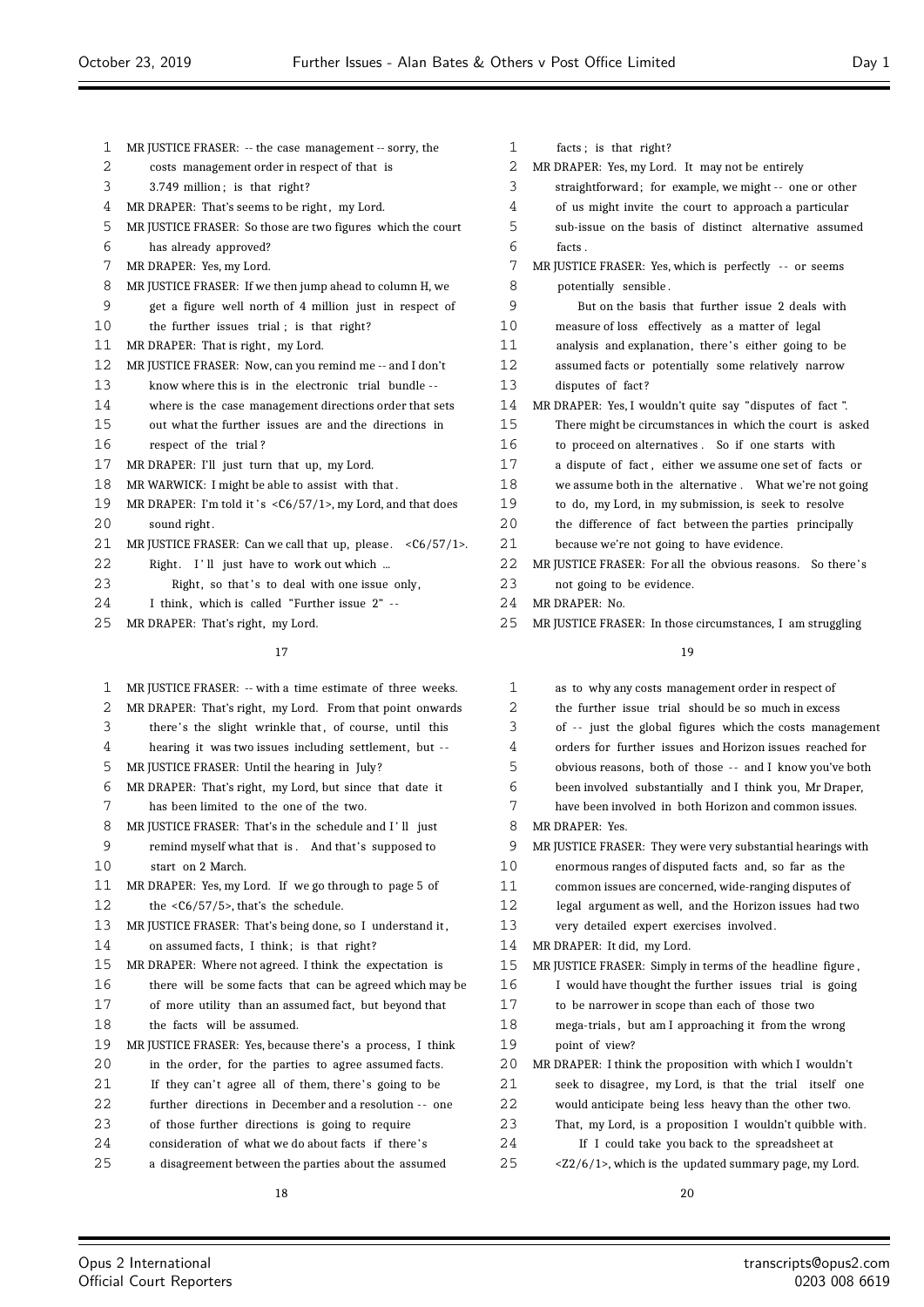| $\mathbf{1}$ | MR JUSTICE FRASER: Yes.                                     |
|--------------|-------------------------------------------------------------|
| 2            | MR DRAPER: If one looks down in the yellow column, which is |
| 3            | column H, which is the totals for the cost of               |
| 4            | the further issues trial, the meat of the difference, my    |
| 5            | Lord, is attributable to ADR/settlement. If your            |
| 6            | Lordship looks at the total there of 1.239 million and      |
| 7            | then if you cast your eye across, my Lord, to               |
| 8            | the equivalent figures in the columns for the common        |
| 9            | issues trial and the Horizon issues trial, obviously        |
| 10           | those are still substantial numbers for Horizon and         |
| 11           | the common issues trial, but by comparison they are         |
| 12           | extremely small. So that does account, my Lord, for         |
| 13           | a great deal of the difference.                             |
| 14           | MR JUSTICE FRASER: It does and I've just now done           |
| 15           | a calculation to remove the sum of £1,239,353 in the ADR    |
| 16           | $line -$                                                    |
| 17           | MR DRAPER: Yes, my Lord.                                    |
| 18           | MR JUSTICE FRASER: -- and to take it out of the 427,844 and |
| 19           | I've got a total of 3,031,491, which you're right, both     |
| 20           | of those are -- well, one's 80% and the other's about       |
| 21           | 75% higher -- sorry, that's 80% or 75% lower than           |
| 22           | the corresponding costs for the common issues and           |
| 23           | Horizon issues.                                             |
| 24           | MR DRAPER: Yes, my Lord.                                    |

MR JUSTICE FRASER: But the problem with approaching it like

| 1  | that is if -- and I know we're going to get on to the      |
|----|------------------------------------------------------------|
| 2  | substantive point this morning anyway, but in a way,       |
| 3  | because those settlement figures are for the whole         |
| 4  | action, it's misleading, isn't it, to have them in         |
| 5  | the further issues costs management order -- or, sorry,    |
| 6  | a costs management order that on its face looks as if      |
| 7  | it's approving costs for the further issues because, if    |
| 8  | those ADR settlement costs are expended and result in      |
| 9  | the whole matter going, then the group litigation as       |
| 10 | a whole is resolved and not just the further issues.       |
| 11 | MR DRAPER: Yes, my Lord. I think it's right to say that it |
| 12 | was the anticipation of the way the cost budgeting has     |
| 13 | been arranged that ADR and settlement costs incurred in    |
| 14 | the relevant stage would fall within the budget for that   |
| 15 | stage and the situation here arises just because of the    |
| 16 | peculiarity of timing, that by far the most substantial    |
| 17 | efforts towards settlement have fallen within this         |
| 18 | stage.                                                     |
| 19 | MR JUSTICE FRASER: Now I understand. I understand. All     |
| 20 | right. Well, I mean, that -- I do -- I mean, for           |
| 21 | example, other ways of comparing like with like, which     |
| 22 | I think are perfectly valid comparisons --                 |
| 23 | MR DRAPER: Yes, my Lord.                                   |
| 24 | MR JUSTICE FRASER: -- if you look at witness statements    |
| 25 | in common issues, there's £500,000 there. Now there        |

| 1  | aren't going to be any witness statements for the          |
|----|------------------------------------------------------------|
| 2  | further issues, so one would expect, if the two            |
| 3  | exercises were broadly the same, that the further issues   |
| 4  | trial at the very least would be £500,000 cheaper          |
| 5  | because you haven't got the £500,000 on witness            |
| 6  | statements --                                              |
| 7  | MR DRAPER: I can see that, my Lord.                        |
| 8  | MR JUSTICE FRASER: So although some of it is explained by  |
| 9  | the sizeable figure for ADR, not all of it is explained    |
| 10 | because, if you look at other headline differences, one    |
| 11 | would expect the further issues figure to be really        |
| 12 | quite a lot lower than it is.                              |
| 13 | MR DRAPER: It's obviously a comparison between the further |
| 14 | issues trial or one or other or both of the previous       |
| 15 | trials does show a -- it is a very mixed picture,          |
| 16 | my Lord. We see -- many of the costs that one would        |
| 17 | anticipate being higher in the earlier two trials we see   |
| 18 | were in fact higher. So, for example, we see the           |
| 19 | figures for trial preparation were substantially higher    |
| 20 | for those two trials, reflecting your Lordship's point     |
| 21 | about simply there being more meat.                        |
| 22 | MR JUSTICE FRASER: Yes, the nature of the trials.          |
| 23 | MR DRAPER: Entirely so, my Lord. I'm not sure I can assist |
| 24 | you much further than saying --                            |
| 25 | MR JUSTICE FRASER: No, no, I just wanted to explore that   |
|    | 23                                                         |
| 1  | with you first so that I could make sure I was not         |
|    |                                                            |

| 2 | missing anything glaringly obvious. I don't think I am. |  |  |  |  |  |
|---|---------------------------------------------------------|--|--|--|--|--|
|---|---------------------------------------------------------|--|--|--|--|--|

- MR DRAPER: No, my Lord.
- MR JUSTICE FRASER: Thank you very much and I'll now hear from Mr Warwick.
- MR WARWICK: My Lord, yes. Might I comment on what's been said? Just two very short things . First of all there has been a chronology of orders relating to this stage of the proceedings. There were CMCs that your Lordship will recall back on 31 January of this year and 12 February and the original order for directions given by your Lordship was on 12 February. The proceedings were then stayed - - these directions were stayed from 14 12 April onwards. So there's a narrow window at that stage of compliance with directions . Then of course came your Lordship's order of 23 July to which reference has already been made. The second point to comment on, my Lord, is that in fact - - MR JUSTICE FRASER: But even before they were stayed, there were only two further issues . MR WARWICK: Indeed, my Lord, and in fact the deadlines at that time for , for example, individual particulars of
- 24 claim didn't even bite until 15 May and so on.
- MR JUSTICE FRASER: Okay.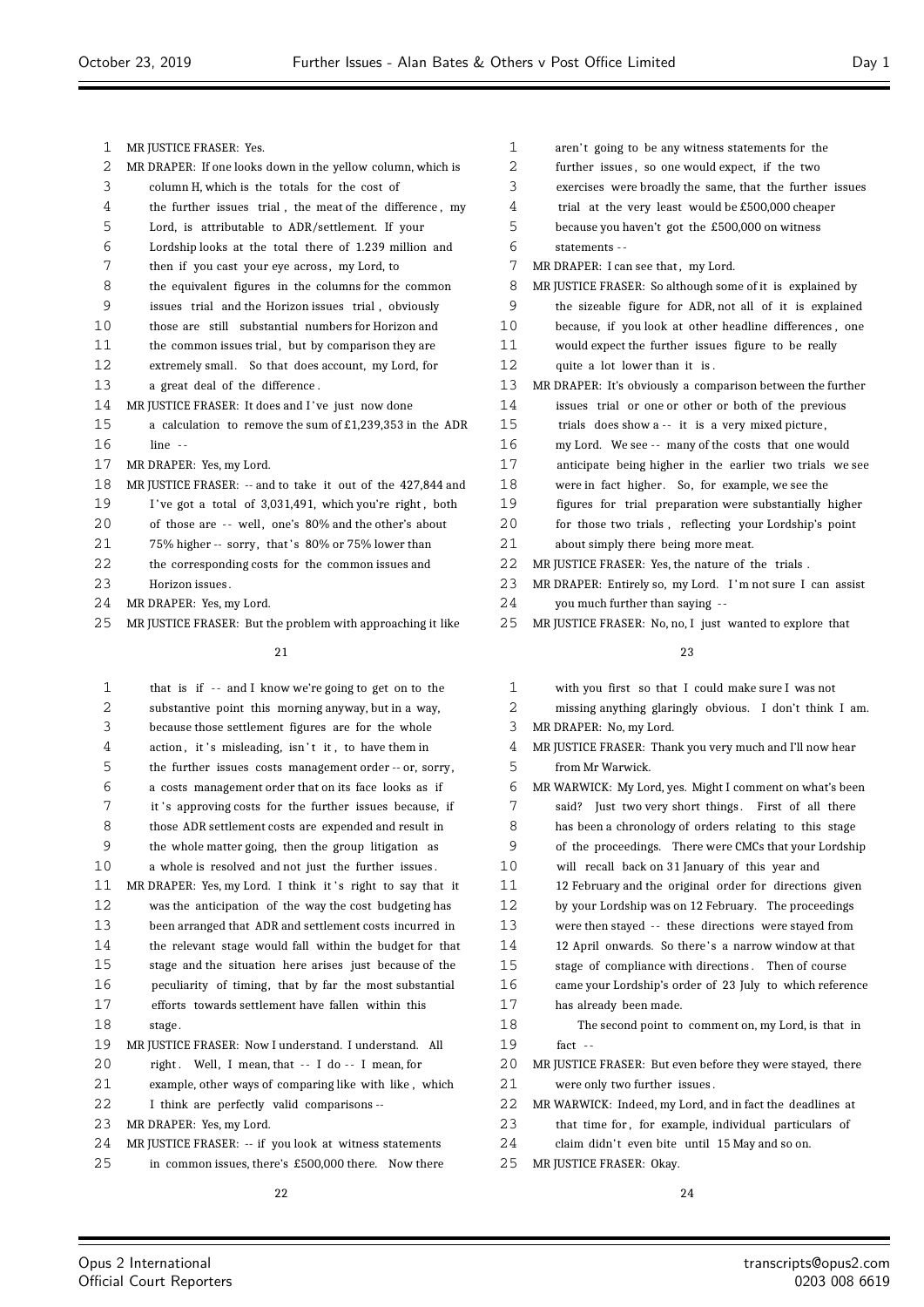| 1  | MR WARWICK: There is a second point to be made, my Lord, on             | 1  | in the sense of person     |
|----|-------------------------------------------------------------------------|----|----------------------------|
| 2  | what's been said, and that's that the recast budget, if                 | 2  | are 17 different rates     |
| 3  | I may call it that --                                                   | 3  | person has two differer    |
| 4  | MR JUSTICE FRASER: Which one is that one?                               | 4  | a discount.                |
| 5  | MR WARWICK: That is the document at <z2 1="" 5.2="">.</z2>              | 5  | MR JUSTICE FRASER: So "tr  |
| 6  | MR JUSTICE FRASER: This is the one that's been overtaken by             | 6  | reduced".                  |
| 7  | events?                                                                 | 7  | MR DRAPER: Exactly, my Lo  |
| 8  | MR WARWICK: Indeed. By agreement it's been overtaken. But               | 8  | MR JUSTICE FRASER: But th  |
| 9  | of course that is Post Office's budget.                                 | 9  | situations, I think.       |
| 10 | MR JUSTICE FRASER: That's the one with the 18 million?                  | 10 | e-discovery as well.       |
| 11 | MR WARWICK: Indeed my Lord, and I hope to refer --                      | 11 | there's reduced rates g    |
| 12 | appreciating fully, my Lord, that in the exercise of                    | 12 | afterwards.                |
| 13 | your powers you're not going into rates and approving                   | 13 | MR DRAPER: That's right, 1 |
| 14 | specific allocations of time and so on and your exercise                | 14 | MR JUSTICE FRASER: "Parti  |
| 15 | of costs management powers will be impressionistic, but                 | 15 | "Associate London (Lor     |
| 16 | understanding what is driving costs of such magnitude                   | 16 | (London reduced)".         |
| 17 | for ADR, one has to glance at the page at $\langle 22/5.2/6 \rangle$ -- | 17 | MR DRAPER: Yes, those are  |
| 18 | MR JUSTICE FRASER: Yes.                                                 | 18 | MR WARWICK: Yes, my Loro   |
| 19 | MR WARWICK: -- because on that page appears, putting this               | 19 | not seeking to suggest     |
| 20 | neutrally, a cascade of different fee-earner rates and                  | 20 | there may well be very     |
| 21 | grades of seniority and estimated hours that do comprise                | 21 | some of the hours alloo    |
| 22 | that figure and that page may be relevant to your                       | 22 | It's a point I'll come     |
| 23 | assessment, my Lord, of proportionality/overall                         | 23 | my Lord.                   |
| 24 | reasonableness.                                                         | 24 | So in essence, my          |
| 25 | MR JUSTICE FRASER: When you say "that page", that page                  | 25 | today then is this ADI     |
|    | 25                                                                      |    |                            |
|    |                                                                         |    |                            |
| 1  | doesn't have all the fee-earners, etc, on. Do you mean                  | 1  | have seen that commer      |
| 2  | the page that goes after it, page 1 of 6, with all                      | 2  | costs that appear in th    |
| 3  | the HSF fee-earners?                                                    | 3  | them by way of introdu     |
| 4  | MR WARWICK: That's correct, my Lord, yes.                               | 4  | for statements of case.    |
| 5  | MR JUSTICE FRASER: In the "Common costs" column?                        | 5  | Going back, my Lor         |
| 6  | MR WARWICK: Internally it appears as page 5 of 6 in                     | 6  | were looking at a mon      |
| 7  | the document and it's at the foot of the document that's                | 7  | $row - -$                  |
| 8  | on our common screen presently.                                         | 8  | MR JUSTICE FRASER: These   |
| 9  | MR JUSTICE FRASER: I was looking at page 1 of 6 first                   | 9  | order?                     |
| 10 | because in the left -hand column there are 17 HSF                       | 10 | MR WARWICK: Indeed, my     |
| 11 | fee-earners in that column.                                             | 11 | MR JUSTICE FRASER: So wh   |
| 12 | MR WARWICK: Yes, my Lord, and those fee-earners' rates and              | 12 | now?                       |
| 13 | so forth are replicated in the page that I took                         | 13 | MR WARWICK: Back to wha    |
| 14 | your Lordship to a moment ago; that's to say page 6.                    | 14 | the "summary", which i     |
| 15 | MR JUSTICE FRASER: All right. So that's page 5 of 6?                    | 15 | the present position, i    |
| 16 | MR WARWICK: Yes, my Lord, and the background observation on             | 16 | Mr Parsons.                |
| 17 | this as well is that this was recast because originally                 | 17 | MR JUSTICE FRASER: The o   |
| 18 | all of those HSF fees appeared quite wrongly as                         | 18 | MR WARWICK: That's corre   |
| 19 | disbursements.                                                          | 19 | So the comment is          |
| 20 | MR JUSTICE FRASER: No, no, I understand.                                | 20 | columns D and E, the co    |
| 21 | MR WARWICK: That's an argument under the bridge.                        | 21 | issues statement of cas    |
| 22 | MR JUSTICE FRASER: That's now been changed.                             | 22 | MR JUSTICE FRASER: Right.  |
| 23 | MR WARWICK: Indeed, my Lord, yes.                                       | 23 | MR WARWICK: Comment is     |
| 24 | MR DRAPER: My Lord, just to interrupt for a small point of              | 24 | that has been incurred     |
| 25 | factual correction. There aren't in fact 17 fee-earners                 | 25 | pleadings had been ser     |
|    |                                                                         |    |                            |

ns charging a fee. It 's that there and in many instances the same nt rates because they have agreed rainee London" and "Trainee London 7 MR DRAPER: Exactly, my Lord. hat only happens in a couple of And also some of them are I think there's three where given in brackets immediately my Lord. ner London (London reduced)", ndon reduced)" and "Trainee London the reduced figures, my Lord. d. That's fully understood. I'm there are 17 people. In fact many more, and if one glances at cations, that must be the case. e to in a moment, if I may, Lord, what falls for determination R phase, but your Lordship will 27 nts are also sought on two incurred he budget. So that your Lord has action, they are the incurred costs 4 for statements of case. rd, to the summary document that we ment ago at  $<$ Z2/6/1>, on the second e were the comments in your draft Lord, yes. hich document are you taking me to at I might propose we refer to as is the document that summarises including the agreed sums filed by one at  $\langle 22/6/1\rangle$ ?

- ect, my Lord, yes. sought -- if one looks under ombined total of D and E, for
- restates total is 269,729.
- s sought on that, my Lord, because
- up to 3 September, before any
- ved upon Post Office , and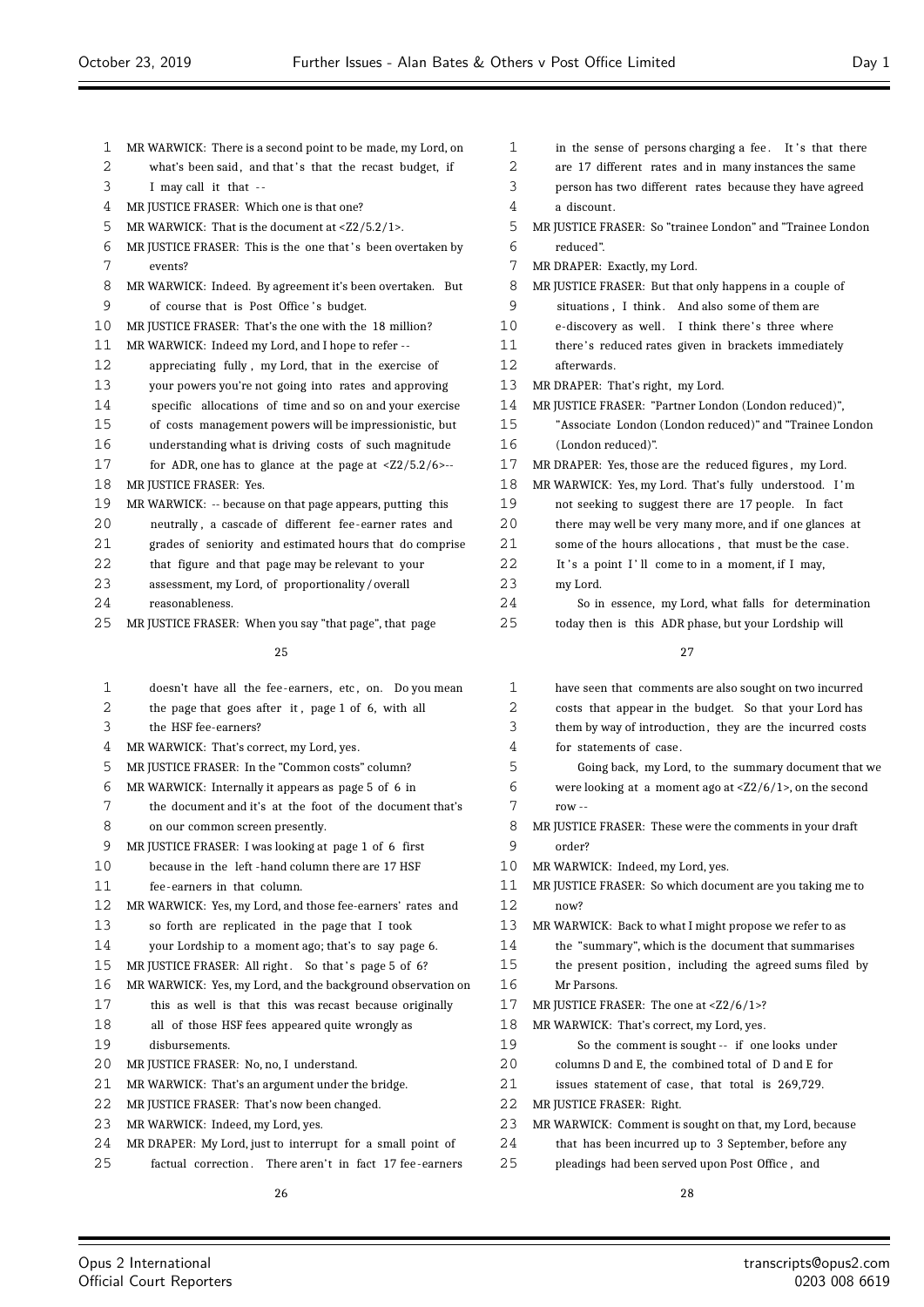- possibly - a point I ' ll come to just in one a second, my Lord -- a comment in relation to ADR and settlement incurred costs , which is £502,000. This requires just a small amount of introductory clarification . In my witness statement the possibility of an adverse comment in respect of witness statements 7 was canvassed, but that's been clarified now and it's 8 not sought because it's not included in the budget now at all . Those costs have been taken out for another day if Post Office wishes to pursue them. Secondly - - MR JUSTICE FRASER: But these are all in respect of - - these are comments you're seeking in respect of incurred costs - - MR WARWICK: That's right, my Lord, yes. MR JUSTICE FRASER: -- but we don't get to that yet . MR WARWICK: Indeed, my Lord, and I was going to propose that we deal with the ADR position first . MR JUSTICE FRASER: Right, well, let me just do - - I thought I had a handle on exactly what was in issue . So far as today's business is concerned -- MR WARWICK: Yes. MR JUSTICE FRASER: -- which I think it was possibly a bit 23 optimistic to reduce the time estimate, actually --24 there's a CMO sought by the claimant for its further issues budget which is agreed by the defendant; is that right? MR WARWICK: Yes, my Lord. MR JUSTICE FRASER: There's a CMO sought by the defendant for its further issues budget which is substantially agreed by the claimant, but there are some non-agreed items? MR WARWICK: Just the ADR phase, my Lord, yes. 8 MR JUSTICE FRASER: Well, it's a non-agreed phase, but it includes more than one item. MR WARWICK: Indeed, my Lord. 11 MR JUSTICE FRASER: Right. And so it's the ADR phase that's in issue , and the ADR phase, if I can put it like this , the headline issues are duplication of solicitors - - MR WARWICK: Yes, my Lord. 15 MR JUSTICE FRASER: -- so let's call that the "Herbert Smith Freehills point" - - MR WARWICK: Yes. MR JUSTICE FRASER: -- together with effectively the overall 19 total MR WARWICK: That's right, my Lord, yes. MR JUSTICE FRASER: Are those the two? MR WARWICK: Those are the two issues, yes. MR JUSTICE FRASER: Then the third point is you want identified to me -- statements of case, 269,729. MR JUSTICE FRASER: 269,000 ...? 9 MR WARWICK: ... 729, my Lord. Lord. MR JUSTICE FRASER: Yes. MR JUSTICE FRASER: Correct. yesterday. apply to everybody.
- comments on incurred costs which are in the budget.
- MR WARWICK: That's right, my Lord.
- MR JUSTICE FRASER: And I'm permitted to do that under
- the costs management regime.
- MR WARWICK: Indeed, my Lord, yes.
- MR JUSTICE FRASER: And those three are the one you've just
- MR WARWICK: They are in fact only two, my Lord, issues
- 
- 
- MR JUSTICE FRASER: Yes, and what's the other one?
- MR WARWICK: Incurred for ADR and settlement, total 502,527,
- but particularly Herbert Smith's fees of 454,171, my
- MR WARWICK: Subject to a rider, my Lord, because, of
- course, whether making a comment on those incurred costs
- is appropriate, my Lord, will depend upon the approach
- your Lordship chooses to take -
- 20 MR WARWICK: -- to the overall because, of course, you can't
- have it twice, both factoring in incurred costs for
- the purposes of reducing budgeted costs and an adverse
- comment, and that I made clear to my learned friend
- 25 MR JUSTICE FRASER: Well, let's take this step by step and

| 1  | I'm just going to make some introductory comments which  |
|----|----------------------------------------------------------|
| 2  | apply to everybody.                                      |
| 3  | The parties agreed to adopt the costs management         |
| 4  | regime in this case. It was not imposed on them by       |
| 5  | the court. There therefore must be some purpose in       |
| 6  | the parties having agreed that and they must want        |
| 7  | the involvement of the court insofar as their future     |
| 8  | costs are concerned, otherwise they would never have     |
| 9  | agreed to adopt the costs management regime. On          |
| 10 | the basis I have made costs management orders already,   |
| 11 | although I consider as a matter of discretion I would be |
| 12 | entitled not to make a costs management order and to say |
| 13 | to the parties that there's no point in continuing       |
| 14 | the costs management regime in this case because of      |
| 15 | the way costs are being dealt with, I'm not going to do  |
| 16 | that and I am going to make costs management orders.     |
| 17 | But I'm afraid the point has come in this case that,     |
| 18 | notwithstanding agreements between the parties,          |
| 19 | the court is not now simply content to waive through     |
| 20 | very substantial sums just because they're agreed.       |
| 21 | Having said that, obviously that might come as a bit     |
| 22 | of a surprise given the court's approach to cost         |
| 23 | management orders already, but one point which gives me  |
| 24 | very great concern is that the further issues trial as   |
| 25 | now reduced to a single issue is going to be a trial far |
|    |                                                          |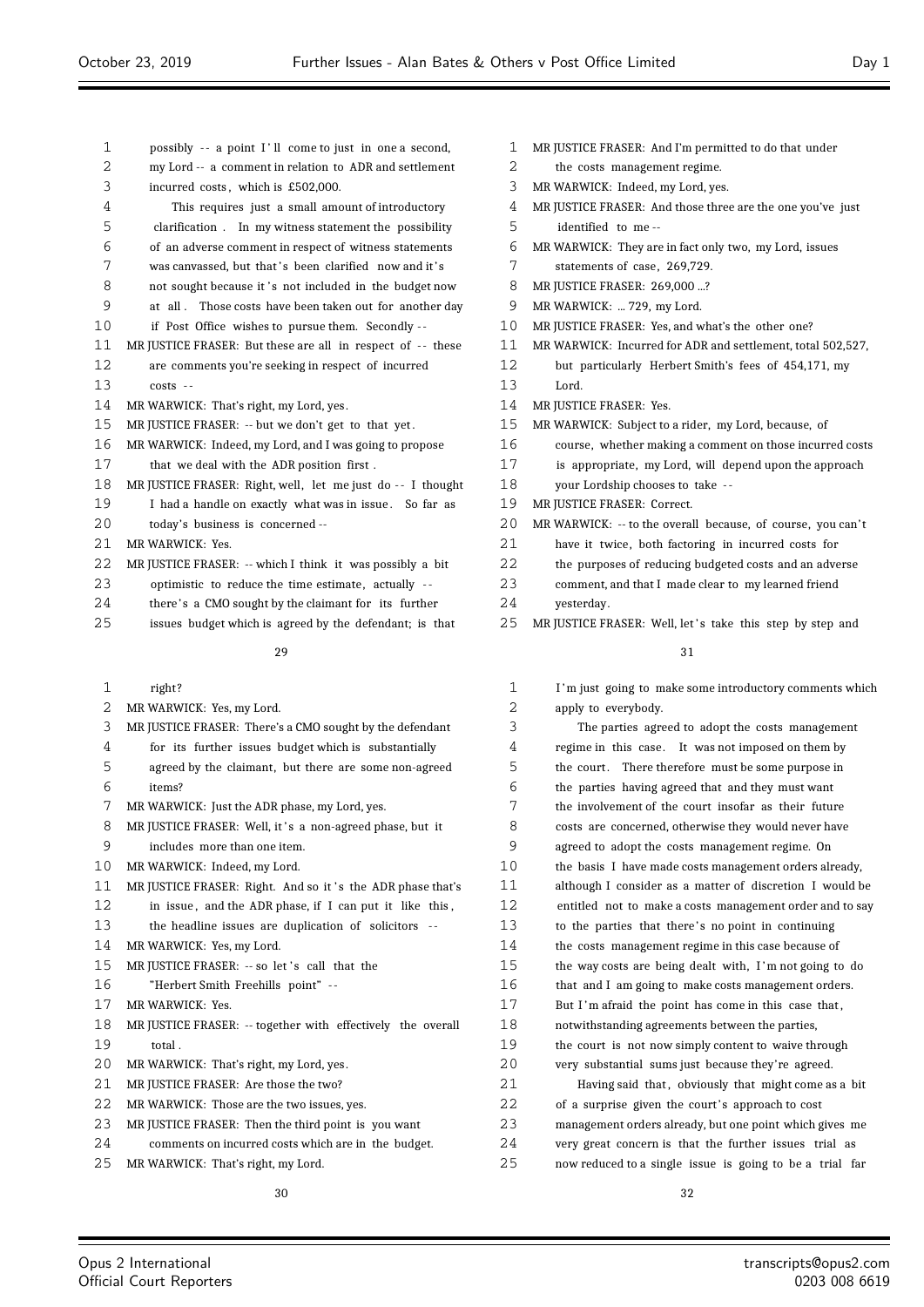narrower in scope than either of what is undoubtedly properly described as two earlier "heavy trials ", one is common issues and one is Horizon, and I 'm just using 4 the claimants' budget -- I beg your pardon --5 the defendant's budget because it 's in front of me, but just as an example. The costs management order in respect of the common issues trial had a total of 3.614 million ; the costs management order for the Horizon issues trial had a total very slightly less than 3.75 million . It seems to me that the global figure for 12 the further issues, even including settlement, can't 13 possibly be reasonable and proportionate if it's in 14 excess of either of those two figures. So that's the approach I'm adopting. The claimants' budget is agreed and I 'm just going to check this with Mr Draper. Mr Draper, am I right that that sum is 2.814640 million? MR DRAPER: That sounds right, my Lord. If we just call it 20 up. It 's at  $\langle 22/7/1 \rangle$ . These are  $-$ 21 MR JUSTICE FRASER: That's the one I've got. It was sought in the sum of 2.931 and it was given at 2.814 and that 23 omitted security for costs, which the parties agreed won't fall into the costs management regime today at 25 all . That was going to be dealt with separately: is MR JUSTICE FRASER: Yes, which I've got in front of me. 2. MR DRAPER: I believe it 's 737 but if one adds up the two estimated figures there , disbursements and time costs - - MR JUSTICE FRASER: Oh, that's the 714 and the 22? MR DRAPER: That's right. the Post Office - - MR DRAPER: Yes. take place . 

#### 

- that right?
- MR DRAPER: Yes, that's right .
- MR JUSTICE FRASER: And it has a figure for ADR settlement
- of 130K -- is that right?
- MR DRAPER: That's right.
- MR JUSTICE FRASER: -- which is the total sum that was sought.
- 8 MR DRAPER: Yes, that's right, my Lord. I think I'm right
- to say that aside from the removal of the costs security
- management figures, there were no figures that were
- negotiated down, if your Lordship looks up.
- MR JUSTICE FRASER: Right. So you are content for me to
- make a costs management order in respect of the further
- issues trial on this figure of 2.814, which includes the 130,000 for ADR?
- MR DRAPER: There is a slight difference between the two --
- 17 the ways the two have been -- the two budgets have been produced, my Lord. If your Lordship wants the
- 19 equivalent for Post Office's figure of the figure you
- 20 were looking at, 737, estimated costs for ADR and settlement - -
- MR JUSTICE FRASER: Sorry, 737? I don't understand where 23 vou get that from.
- MR DRAPER: That's from the updated Post Office summary,
	-
- 

| 5  | MR DRAPER: That's right.                                 |
|----|----------------------------------------------------------|
| 6  | MR JUSTICE FRASER: So what you're saying is 737 for      |
| 7  | the Post Office --                                       |
| 8  | MR DRAPER: Yes.                                          |
| 9  | MR JUSTICE FRASER: -- is the comparable figure against   |
| 10 | the 130?                                                 |
| 11 | MR DRAPER: No, my Lord. This is the point I'm coming to. |
| 12 | We have taken the ADR and settlement element -- phase -- |
| 13 | as including ADR and settlement generally, but also the  |
| 14 | specific mediation that the parties have agreed should   |
| 15 | take place.                                              |
| 16 | If you go back to the claimants' document -- sorry,      |
| 17 | our budget discussion report for the claimant's figures, |
| 18 | where they're all shown as being agreed, there is ADR    |
| 19 | and settlement about just over halfway down the page at  |
| 20 | 130,000, but also right at the bottom, the last listed   |
| 21 | figure, there's 284,000 for mediation. So one would      |
| 22 | need to add those two together to get the equivalent     |
| 23 | figure .                                                 |

- MR JUSTICE FRASER: That's a very good point. So in other
- 25 words it's not just 130. It's the 130 plus the 284?

#### 

- 1 MR DRAPER: It is, my Lord.
- 2 MR JUSTICE FRASER: Right. Well, let's do that calculation, please .
- MR WARWICK: I have the figure, if it helps my Lord.
- MR JUSTICE FRASER: Yes, it does.
- MR WARWICK: It's 415,122.
- 7 MR JUSTICE FRASER: 415 ...?
- MR WARWICK: ... 122.
- 9 MR JUSTICE FRASER: And your budget includes within it,
- 10 I believe, although it's called the "Further issues
- budget" - your budget includes , because of the timing
- of the mediation settlement ADR, all the costs in
- respect of which you seek a CMO and the total of those is 415,122?
- MR WARWICK: For ADR, yes, my Lord.
- MR JUSTICE FRASER: Well, ADR and mediation, isn't it ?
- MR WARWICK: Correct, my Lord, yes.
- MR JUSTICE FRASER: And settlement discussions?
- MR WARWICK: Indeed, my Lord, yes.
- 20 MR JUSTICE FRASER: So all of those activities of a like
- nature are included within the 415?
- MR WARWICK: That's correct.
- MR JUSTICE FRASER: You haven't apportioned some bigger
- figure and said , "We're putting 415 of it in further
- 25 issues"; it's all in there at 415?

25 the  $\frac{25}{12}$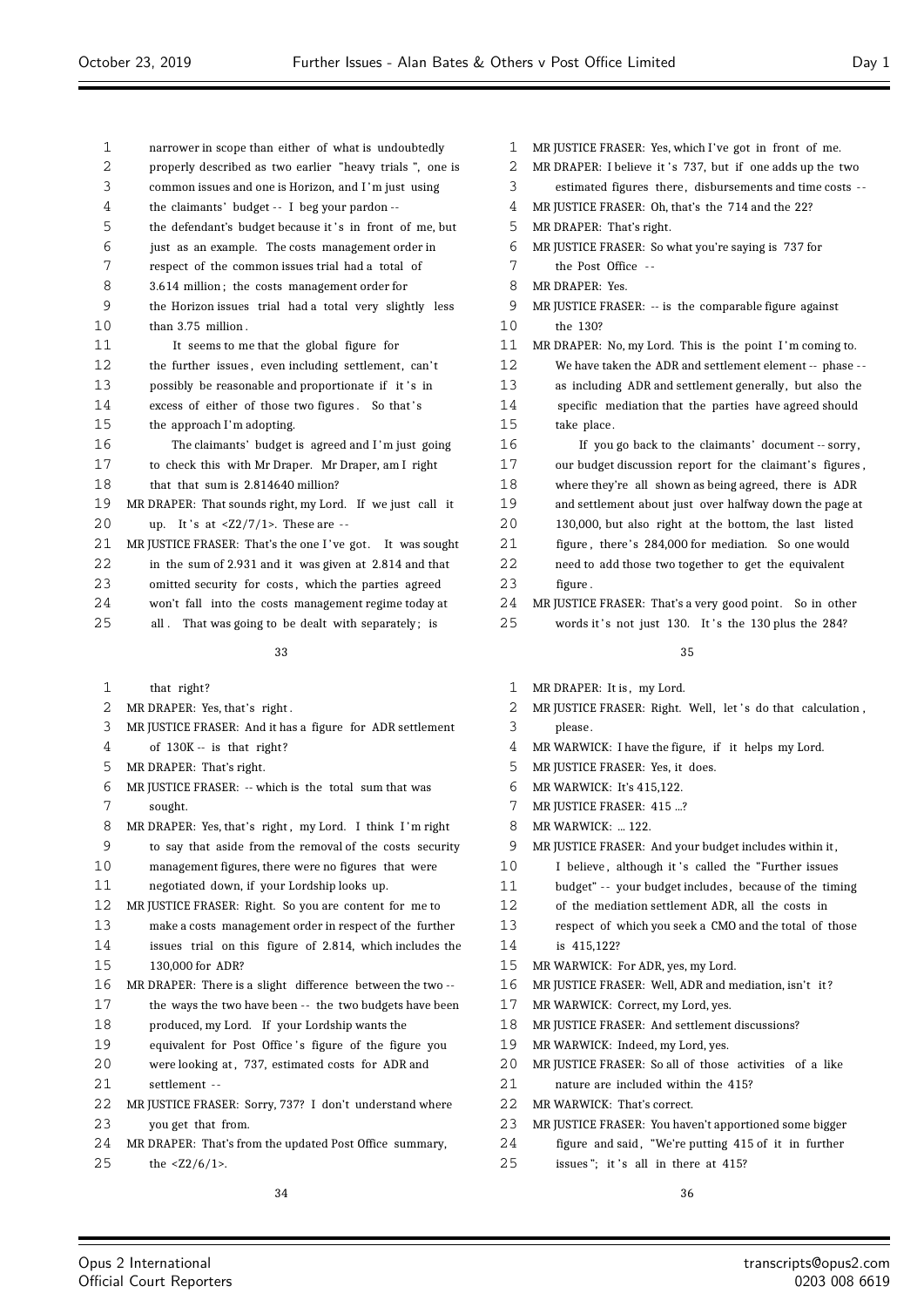- 1 MR WARWICK: That's right. I mean, that's not to say that
- 2 if discussions aren't successful at later stages of
- the trial  $-$
- MR JUSTICE FRASER: No, no, no, of course. But just so that
- the parties understand why so much time is being taken
- doing this , the essential thing is to make sure that I 'm pairing like with like .
- MR WARWICK: Yes, my Lord. Well, to assist your Lordship on
- that , I think it would be remiss of me not to mention
- that of course the sum in the budget discussion report
- of 2,814,640, in respect of which a CMO is sought,
- my Lord, obviously that doesn't include the claimants'
- incurred costs for the further issues trial -
- MR JUSTICE FRASER: And any incurred costs for ADR and mediation?
- MR WARWICK: Absolutely, my Lord.
- MR JUSTICE FRASER: Well, are there any of those?
- MR WARWICK: There are. I wonder if the following document
- 19 could be called up. It 's  $\langle 22/1/1 \rangle$ . That is the front
- page of the claimants' budget. When it was filed , it
- 21 still included security for costs.
- 22 MR JUSTICE FRASER: Sorry, are we at <Z2/1/1>?
- MR WARWICK: That's correct, my Lord.
- MR JUSTICE FRASER: Which figure is it you're going to show me?

- MR WARWICK: The total figure at the bottom of column H.
- 2 That is the figure that includes incurred costs, but out
- of it has to be taken security for costs and the total
- is 3,284. So were your Lordship to wish to compare
- the claimants' total budget including incurred costs
- with the defendant's total budget including incurred costs - -
- 8 MR JUSTICE FRASER: No, no, I don't, I don't --
- MR WARWICK: -- that would be the sum.
- MR JUSTICE FRASER: But if you look in incurred costs in
- the left -hand column --
- MR WARWICK: Yes, my Lord.
- 13 MR JUSTICE FRASER: Well, let's start with ADR settlement discussions - -
- MR WARWICK: Yes, my Lord.
- MR JUSTICE FRASER: -- you don't get to any entry at all in the orange box of column D and E, do you?
- MR WARWICK: Well, there's very limited sums, £90 of time costs and 3,574, so - -
- MR JUSTICE FRASER: So apart from that tiny wrinkle -
- MR WARWICK: That's right.

Opus 2 International Official Court Reporters

- 22 MR JUSTICE FRASER: So in order -- well, it 's not necessary
- to add 3,664 of incurred mediation ADR costs. That's
- 24 what the total is, isn't it?
- MR WARWICK: Yes that's right, my Lord, yes.
- MR JUSTICE FRASER: So your figure for further issues
- trial -
- MR WARWICK: Yes.
- MR JUSTICE FRASER: -- excluding ADR and mediation is your
- 2,814,640 at the bottom --
- MR WARWICK: Yes, my Lord.
- 7 MR JUSTICE FRASER: -- take away the 284,860 --
- MR WARWICK: Yes, my Lord.
- MR JUSTICE FRASER: -- and take away the 130,262.
- MR WARWICK: Yes, my Lord.
- MR JUSTICE FRASER: I get that to be £2,399,518 for
- the further issues trial , excluding mediation and ADR.
- MR WARWICK: Yes, my Lord, but from 3 September --
- 14 MR JUSTICE FRASER: I understand that.
- MR WARWICK: -- because there are incurred costs behind
- that .
- 17 MR JUSTICE FRASER: I understand that.
- MR WARWICK: Yes.
- MR JUSTICE FRASER: And that's not at issue as far as I 'm
- 20 concerned and you're both agreed that that's the right
- 21 date, I think.
- MR WARWICK: Absolutely, my Lord, yes.
- 23 MR JUSTICE FRASER: So Mr Draper --
- MR DRAPER: Yes, my Lord.
- 25 MR JUSTICE FRASER: -- if I were minded to make a costs

#### 

- management order today, I consider I have two
- alternatives so far as the claimants are concerned. One
- is a figure of 2,814,640, which includes their mediation
- and ADR costs -
- MR DRAPER: Yes, my Lord.
- MR JUSTICE FRASER: -- or a similar way of expressing
- the same figure would be 2,399,518, excluding mediation
- and ADR costs, if I wanted to deal with them separately.
- MR DRAPER: Yes, my Lord.
- 10 MR JUSTICE FRASER: But on either footing, those totals are
- agreed by you -
- MR DRAPER: Yes, my Lord.
- 13 MR JUSTICE FRASER: -- and that's just a methodological
- 14 difference: is that right?
- MR DRAPER: Yes, my Lord.
- MR JUSTICE FRASER: Thanks very much.
- 17 Mr Warwick, this isn't building up to a great
- 18 drum-roll, but it 's important I think that this case
- 19 proceeds on a like for like basis.
- MR WARWICK: Yes, my Lord, yes.
- 21 MR JUSTICE FRASER: Is there anything you would like to say
- to me about which of those two approaches in principle
- 23 you would invite me to adopt because it's important that
- 24 I compare like with like? I'm not suggesting that
- the budget shouldn't include ADR or settlement. All I 'm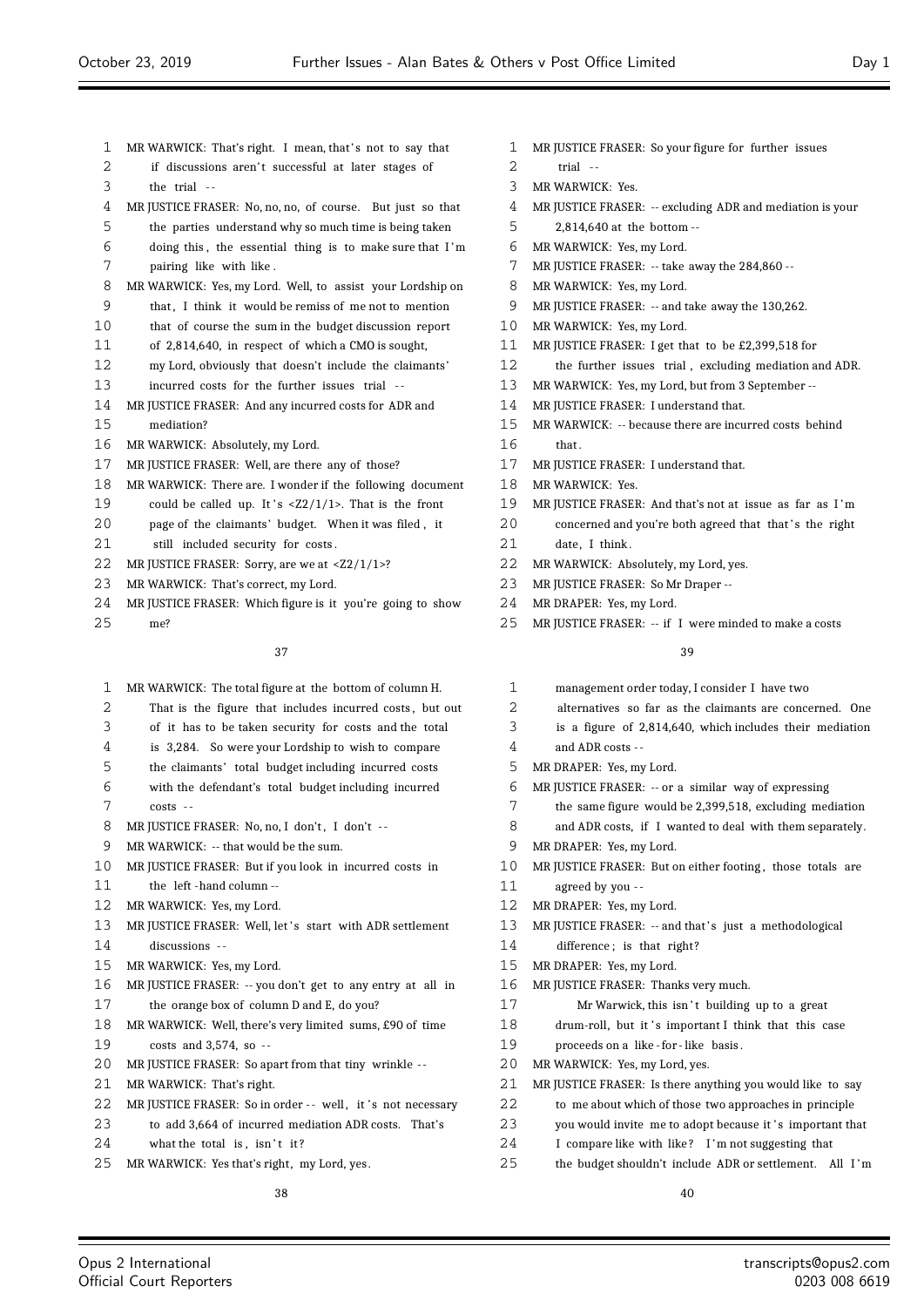| $\mathbf{1}$ | suggesting is whatever the costs management order that   |
|--------------|----------------------------------------------------------|
| 2            | I make, it needs to deal with both parties in the same   |
| 3            | way, doesn't it?                                         |
| 4            | MR WARWICK: Absolutely, my Lord, yes, it does. That's    |
| 5            | common ground.                                           |
| 6            | MR JUSTICE FRASER: Right.                                |
| 7            | MR WARWICK: There are foreseeable benefits to having two |
| 8            | CMOs, a CMO for further issues and a CMO for settlement  |
| 9            | and ADR. Actually I think it's within the realms of      |
| 10           | possibility that the parties could strip out ADR costs   |
| 11           | should, for example, your Lordship make a costs order    |
| 12           | with respect to the further issues trial at the end of   |
| 13           | the further issues trial. Obviously the effective        |
| 14           | rule 318 compels a costs judge to have regard to the     |
| 15           | figures that your Lordship has approved, but the figures |
| 16           | that your Lordship is approving are these totals, and so |
| 17           | it would, on my understanding anyway, be permissible for |
| 18           | a costs judge to take those out if your Lordship gave an |
| 19           | order just about the further issues trial at a later     |
| 20           | date and so there are benefits to it.                    |
| 21           | But I'm agnostic on which approach. I think for          |
| 22           | ease of methodology, keeping them included in this,      |
| 23           | noting that they relate to something different, which is |

23 noting that they relate to something different, which is the group as a whole, would be acceptable, providing

25 it 's acceptable it to my learned friend.

#### 

| 1  | MR JUSTICE FRASER: Right. So you would -- so you're        |
|----|------------------------------------------------------------|
| 2  | relatively neutral, but your approach is on the basis      |
| 3  | that all -- that's how the budgets have been prepared to   |
| 4  | keep them in, but just to recite that they're not          |
| 5  | strictly speaking attributable solely to the further       |
| 6  | issues --                                                  |
| 7  | MR WARWICK: That's right, my Lord.                         |
| 8  | MR JUSTICE FRASER: -- because they're not, are they?       |
| 9  | MR WARWICK: No, by all means. And of course, my Lord, in   |
| 10 | recording your Lordship's order, I see no difficulty, if   |
| 11 | your Lordship's minded to, to include a comment to that    |
| 12 | effect, to which the judge on detailed assessment would    |
| 13 | have regard.                                               |
| 14 | MR JUSTICE FRASER: All right. Okay.                        |
| 15 | Mr Draper, do you have any observations?                   |
| 16 | MR DRAPER: I respectfully agree, my Lord, for this reason: |
| 17 | there are in fact various elements of the cost budgeting   |
| 18 | process for the further issues trial stage that don't      |
| 19 | relate specifically to the further issues. There are of    |
| 20 | course things like ongoing group management that is just   |
| 21 | a cost that rumbles on.                                    |
| 22 | MR JUSTICE FRASER: Understood.                             |
| 23 | MR DRAPER: That is as true for other things as for         |
| 24 | settlement, but we obviously recognise settlement is       |
| 25 | a huge chunk here that otherwise might distort             |

- a comparison across the trials . So something in your Lordship's order merely to draw attention to that fact
- may well be sensible .
- 4 MR JUSTICE FRASER: All right. Well, in that case you have both persuaded me then.

# Order I 'm going to make a costs management order, so far as the claimants are concerned, in the overall total of

- 2,814,640, but I would like the order to include
- 10 the following note, which is: although this costs management order is expressed as being the further
- issues costs management order, the budgets and approved
- figures include substantial figures for ADR/settlement
- discussions/mediation which relate to the group
- litigation as a whole and therefore could be seen as
- potentially distorting the overall total if one were to
- compare the overall total for the further issues
- CMO with the overall totals for the CMO for the common
- issues trial and for the Horizon issues trial . I 'm just
- recording that for the benefit of the costs judge.
- 2.1 Right
- MR WARWICK: I'm very grateful, my Lord.
- MR JUSTICE FRASER: Right, so that then brings me to CMO for 24 the Post Office.
- MR WARWICK: Yes, my Lord. I should give way.

## 

 MR JUSTICE FRASER: Yes. Mr Draper. Submissions by MR DRAPER MR DRAPER: Yes, my Lord, in relation to Post Office there are two distinct issues . One is whether your Lordship ought to make any effectively adverse comment under 3.15 in relation to incurred costs and the other is whether your Lordship - - what figure your Lordship ought to approve for estimated costs for settlement. Now, those two principles - - that distinction becomes blurred somewhat because my learned friend seeks both a criticism of incurred costs for ADR settlement and/or that your Lordship reduce the estimated figure for settlement. MR JUSTICE FRASER: Right. Well, before we get on to that , 16 there's also another point, isn't there, which is whether the court is satisfied that the total excluding ADR and settlement is a reasonable and proportionate one for the further issues trial ; in other words, just 20 because it's agreed doesn't mean it's going to be approved. It still has to be reasonable and proportionate for me to make a CMO in respect of it anyway, rather than reduce it down. MR DRAPER: To make a CMO at all, my Lord? MR JUSTICE FRASER: No, not to make a CMO at all ; to make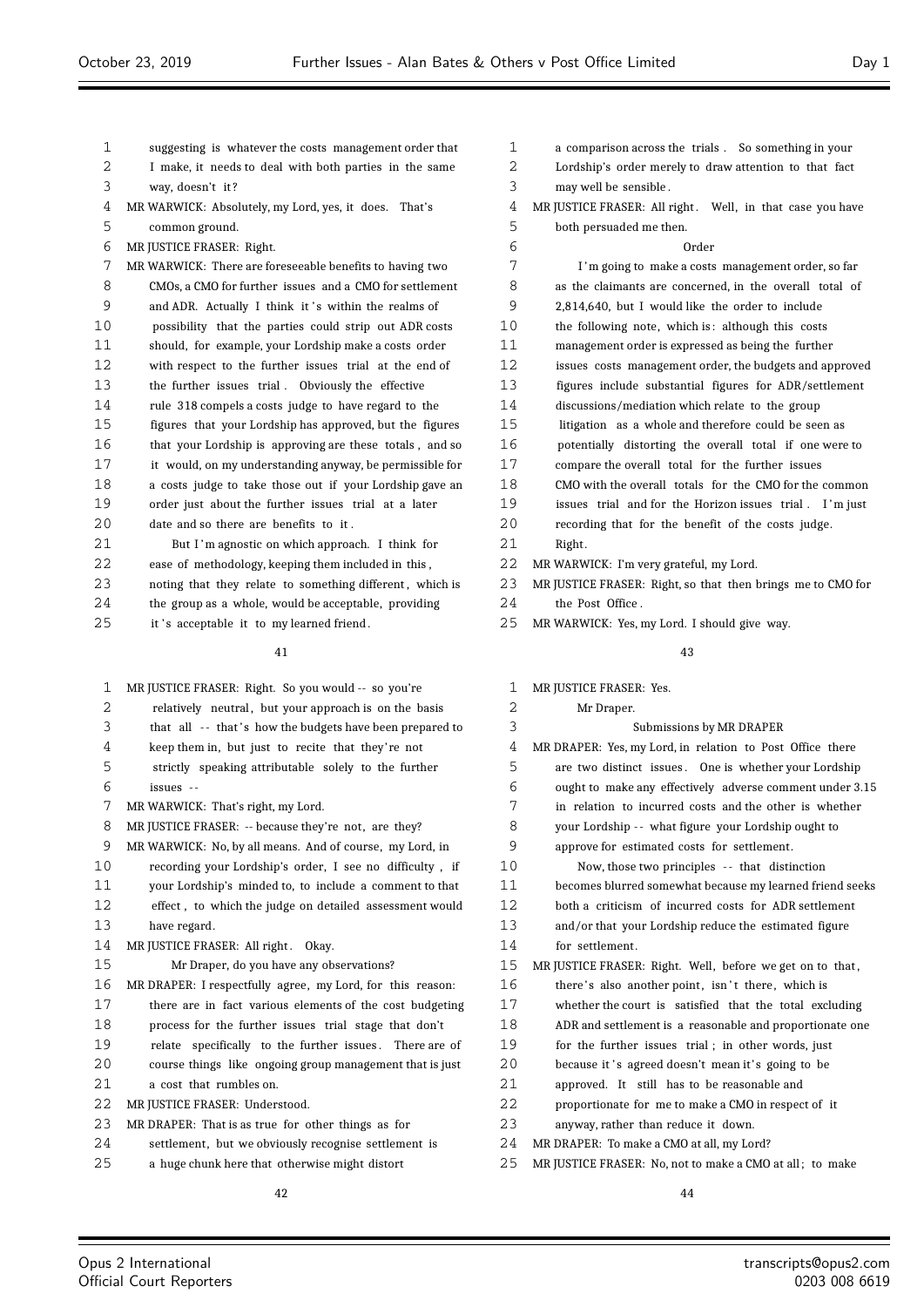1 a CMO in that figure, in the figure that's sought. MR DRAPER: My Lord, you are -- in respect of agreed costs , the position is that the court will note the agreement. 4 It's in respect of costs that aren't agreed that the court has a role of reviewing and reducing an estimate as it may consider appropriate. So there' s a distinction there to be drawn between those costs that are live - - MR JUSTICE FRASER: Well, there is , but - - MR DRAPER: -- and those that are agreed. MR JUSTICE FRASER: Well, there is a distinction , but the 12 court's not bound by an agreement between the parties if 13 it 's not satisfied that they're reasonable and proportionate. I 'm not saying I 'm necessarily going to 15 do it. I'm just saying it's a formal step that still needs to be considered by the court because the whole purpose of costs management is that the court - - MR DRAPER: I understand. MR JUSTICE FRASER: -- becomes directly involved in deciding what's reasonable and proportionate. 21 MR DRAPER: Yes, my Lord, but -- I'm just turning up the rule. I think it's  $-$ 23 MR JUSTICE FRASER: Where are we looking? 24 MR DRAPER: Yes, my Lord, it's 3.15. If your Lordship looks at 3.15.2 - - paragraph:

| $\mathbf 1$ | MR JUSTICE FRASER: Could you just give me the page?    |
|-------------|--------------------------------------------------------|
| 2           | MR DRAPER: Someone has stolen my 2019 White Book. It's |
| 3           | page 134 in last year's.                               |
| 4           | MR JUSTICE FRASER: Don't worry. It's 139 in this one.  |
| 5           | 3.15.2, yes.                                           |
| 6           | MR DRAPER: Yes, my Lord. The chapeau of 3.15.2 records |
| 7           | the point that your Lordship made at the outset, which |
| 8           | is that your Lordship could choose not to make a CMO,  |
| 9           | although that's water under the bridge.<br>It says:    |
| 10          | "Where costs budgets have been filed and exchanged,    |
| 11          | the court will make a costs management order unless it |
| 12          | is satisfied that a litigation can be conducted justly |
| 13          | and with proportionate costs in accordance with the    |
| 14          | overriding objective without such an order being made. |
| 15          | By a costs management order the court will (a) record  |
| 16          | the extent to which the budgeted costs are agreed      |
| 17          | between the parties and (b) "                          |
| 18          | In my submission only in $(b)$ .                       |
| 19          | " in respect of the budgeted costs which are not       |
| 20          | agreed, record the court's approval after making       |
| 21          | appropriate revisions."                                |
| 22          | Then $(c)$ :                                           |
| 23          | "Record the extent, if any, to which incurred costs    |
| 24          | are agreed."                                           |
| 25          | MR JUSTICE FRASER: Yes, but if you look at 3.15.3,     |
|             | 46                                                     |

| $\mathbf 1$ | the notes over the page, assuming it's the same in last     |
|-------------|-------------------------------------------------------------|
| 2           | year's version as it is here, second sentence:              |
| 3           | "The court should decline to make a CMO for the time        |
| 4           | being if it wishes to urge the parties to reconsider        |
| 5           | their budgets, whether or not those budgets are agreed."    |
| 6           | MR DRAPER: Oh, of course, my Lord, but that's, if you like, |
| 7           | refraining from making the CMO because the court's view     |
| 8           | is that the parties aren't in a position yet to put         |
| 9           | a sensible one forward. That's not, my Lord, the same       |
| 10          | process as going through and, if you like, editing down     |
| 11          | figures, revising them. The court can refrain from          |
| 12          | making a CMO --                                             |
| 13          | MR JUSTICE FRASER: Okay, look at the first paragraph,       |
| 14          | the next -- sorry, the first sentence of the next           |
| 15          | paragraph:                                                  |
| 16          | "Circumstances may arise in which the court approves"       |
| 17          | budgeted costs in part only and neither approves nor        |
| 18          | comments upon the rest of it."                              |
| 19          | So in terms of the costs management order, there's          |
| 20          | a wide range of options available. I might be, for          |
| 21          | example, perfectly satisfied that your figure for           |
| 22          | the pre-trial -- this is just hypothetical --               |
| 23          | MR DRAPER: Of course.                                       |
| 24          | MR JUSTICE FRASER: -- that your figure for the pre-trial    |
| 25          | review for the further issues trial is unobjectionable,     |

| 1  | reasonable and proportionate and I will make a costs     |
|----|----------------------------------------------------------|
| 2  | management order in respect of it. That doesn't mean     |
| 3  | that, notwithstanding agreements between you on all      |
| 4  | the items, you're entitled to the same approach on all   |
| 5  | the items, does it, or do you say it does?               |
| 6  | MR DRAPER: It slightly depends what your Lordship means  |
| 7  | by "the same approach". If we take hypothetical facts    |
| 8  | where the parties, if you like, collude together to both |
| 9  | agree obviously disproportionate budgets, so they come   |
| 10 | before you and say, "We're each spending £12 million on  |
| 11 | pleadings and we're both happy with that", the court     |
| 12 | could, in that circumstance, simply refuse to make a CMO |
| 13 | because it would say, "This is not costs management and  |
| 14 | I'm not prepared to put the court's name to it".         |
| 15 | What the court, in my submission, can't do in            |
| 16 | relation to agreed costs -- agreed estimates that come   |
| 17 | before the court is to reduce them down and then approve |
| 18 | them as $-$                                              |
| 19 | MR JUSTICE FRASER: When you say "can't", you mean in     |
| 20 | the sense that the court doesn't have the power to do    |
| 21 | it?                                                      |
| 22 | MR DRAPER: Yes, my Lord.                                 |
| 23 | MR JUSTICE FRASER: I'm not sure that's right. Give me    |
| 24 | a moment.                                                |
| 25 | MR DRAPER: Of course. (Pause)                            |
|    |                                                          |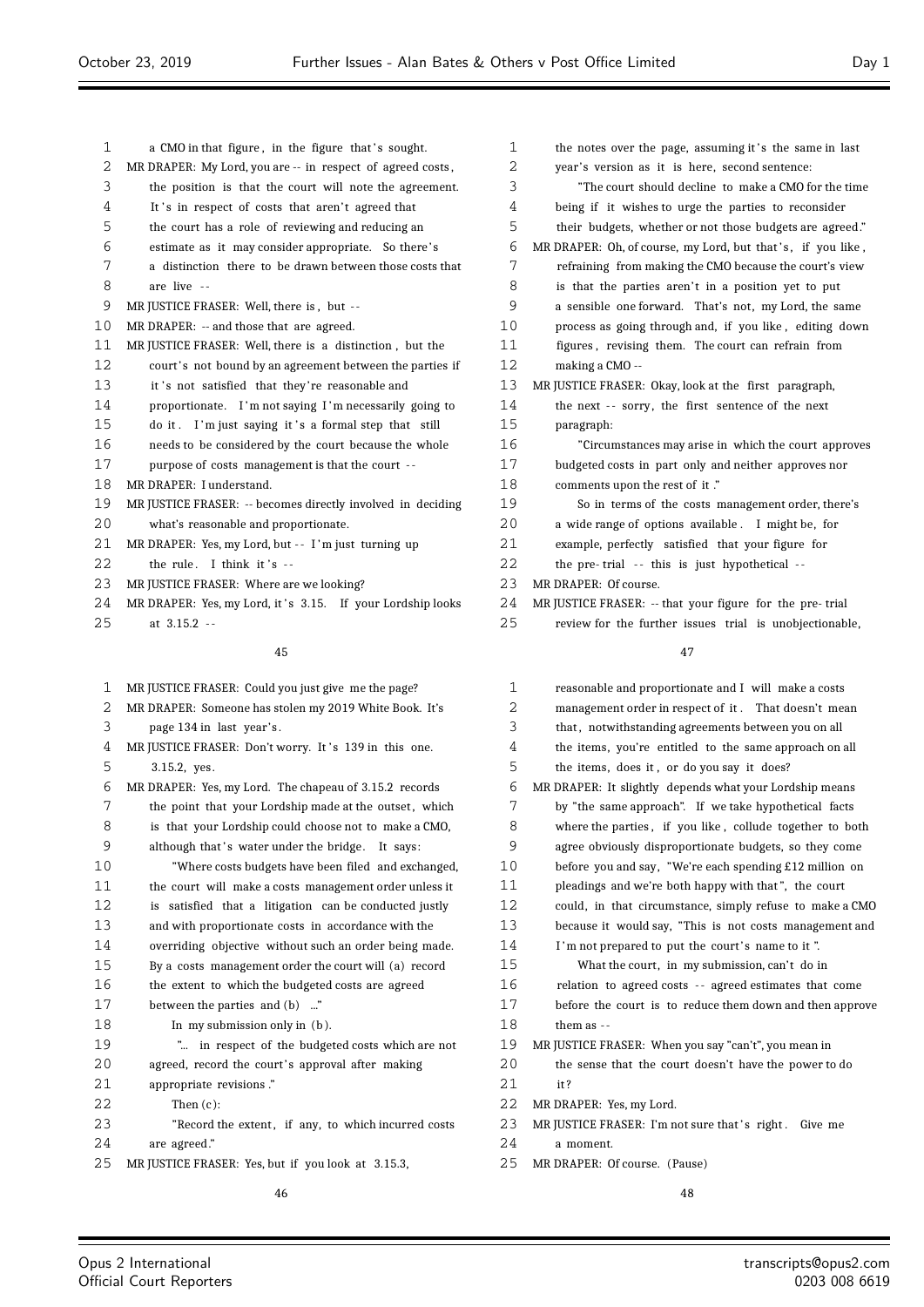- MR JUSTICE FRASER: That's the whole rationale of the 2 different cases, including CIP, isn't it, Mr Warwick? MR WARWICK: My Lord, if it helps, declining to grant a CMO was one of the options considered in CIP, but if it helps the position , I am with my learned friend on this point . A CMO should record the extent of agreement, though it is in your gift , my Lord, not to make a CMO, as foreshadowed at the beginning of the note at 3.15.3 in the White Book to which you took my learned friend . 11 MR JUSTICE FRASER: Yes, but that's about not making 12 a CMO at all. I have the ability to -- I mean, we're 13 getting slightly sidetracked because it's not necessarily something I'm going to do anyway, but I have the ability to make a CMO in respect of certain heads of costs in the budget, whether they're agreed or not, and not to make a CMO in respect of others. Just because the parties are agreed I should make a CMO -- MR WARWICK: Yes. 20 MR JUSTICE FRASER: -- and to take Mr Draper's example of £12 million for pleadings  $-$  just because the parties might be agreed, they're not necessarily entitled to a CMO in respect of that item that they have agreed. 24 MR WARWICK: Yes, that may well be right, but, my Lord, what 25 vour Lordship -- I respectfully can't do is revise
	- agreed figures .
- 2 MR JUSTICE FRASER: No, no, I see. I see what you mean. I understand. So I have taken us down a rabbit hole. All right . MR WARWICK: Not necessarily, my Lord, because actually it 6 is worth, while passing through this point, to observe 7 that Mr Justice Coulson, as he then was, in CIP --8 I appreciate it 's not an authority that 's binding on 9 this court, but it is useful guidance. It's one of 10 the earliest cases on this point -- observed the pitfall of not making a CMO is that what it effectively does is sidesteps - - allows one body to sidestep costs management because something that's not subject to a CMO is later up for grabs on detailed assessment. MR JUSTICE FRASER: No, I understand that. MR WARWICK: It might not actually achieve the effect that on a superficial analysis it might look as though it is achieving if one considers what a party in that position might later do with it . MR JUSTICE FRASER: Although the difference in CIP was all of the many defendants were lining up to attack 22 the budget -- MR WARWICK: Yes. MR JUSTICE FRASER: -- and it was not agreed. MR WARWICK: That's absolutely right, my Lord, but that
- overall effect of declining to give a CMO was considered
- by then Mr Justice Coulson and ruled out for that
- reason.
- MR JUSTICE FRASER: Yes. All right .
- 5 Okay. Right, Mr Draper. It looks as if I might
- just have just spent ten minutes taking everyone up
- a side street .
- 8 MR DRAPER: Not at all, my Lord.
- MR JUSTICE FRASER: So back to your budget then.
- MR DRAPER: Yes, my Lord, I don't know -- I mean there's
- a question about what's the most efficient way to
- 12 address this, first as to who goes first and in what 13 order we deal with points.
- MR JUSTICE FRASER: Well, one is adverse comment on incurred
- costs .
- MR DRAPER: Yes.
- MR JUSTICE FRASER: I think Mr Warwick's explained that and
- also said in his - MR DRAPER: Fine.
	-
- 20 MR JUSTICE FRASER: -- skeleton what the situation is . What would you like to say about that?
- MR DRAPER: That's fine. If we take adverse comment then 23 first my Lord.
- 24 MR JUSTICE FRASER: On incurred costs?
- MR DRAPER: That's right.

- 1 MR JUSTICE FRASER: Yes. He says it 's the issues statement
- of case figure of 269 and the incurred costs on
- ADR/settlement of £500,000.

| 4  | MR DRAPER: Yes, that's right, my Lord. If I could first  |
|----|----------------------------------------------------------|
| 5  | address your Lordship on the general approach to be      |
| 6  | adopted to any request that the court exercise its       |
| 7  | discretion to make a comment. Could I ask you to turn,   |
| 8  | please, to the case at tab 4 of the authorities bundle,  |
| 9  | which is Richard v BBC. We'll call it the "Cliff         |
| 10 | Richard" case. In this case, my Lord, Chief Master       |
| 11 | Marsh addressed obviously the request to make a comment  |
| 12 | before him on its facts, but also the general approach   |
| 13 | that the court should adopt to this jurisdiction. If     |
| 14 | your Lordship looks at paragraph 2, he says there:       |
| 15 | "The court's power to make a comment about a party's     |
| 16 | incurred costs is contained in 3.15 and the power is     |
| 17 | repeated in similar form in the practice direction       |
| 18 | at $3(e)$ . There is no doubt that it is a discretionary |
| 19 | power and the discretion is a very broad one. Neither    |
| 20 | the rule nor the practice direction gives any guidance   |
| 21 | about the circumstances in which a comment may be or     |
| 22 | should be made."                                         |
| 23 | In the paragraphs that follow, my Lord, Chief Master     |
| 24 | Marsh proceeds, in my respectful submission, with a very |
| 25 | impressive piece of reasoning to essentially give        |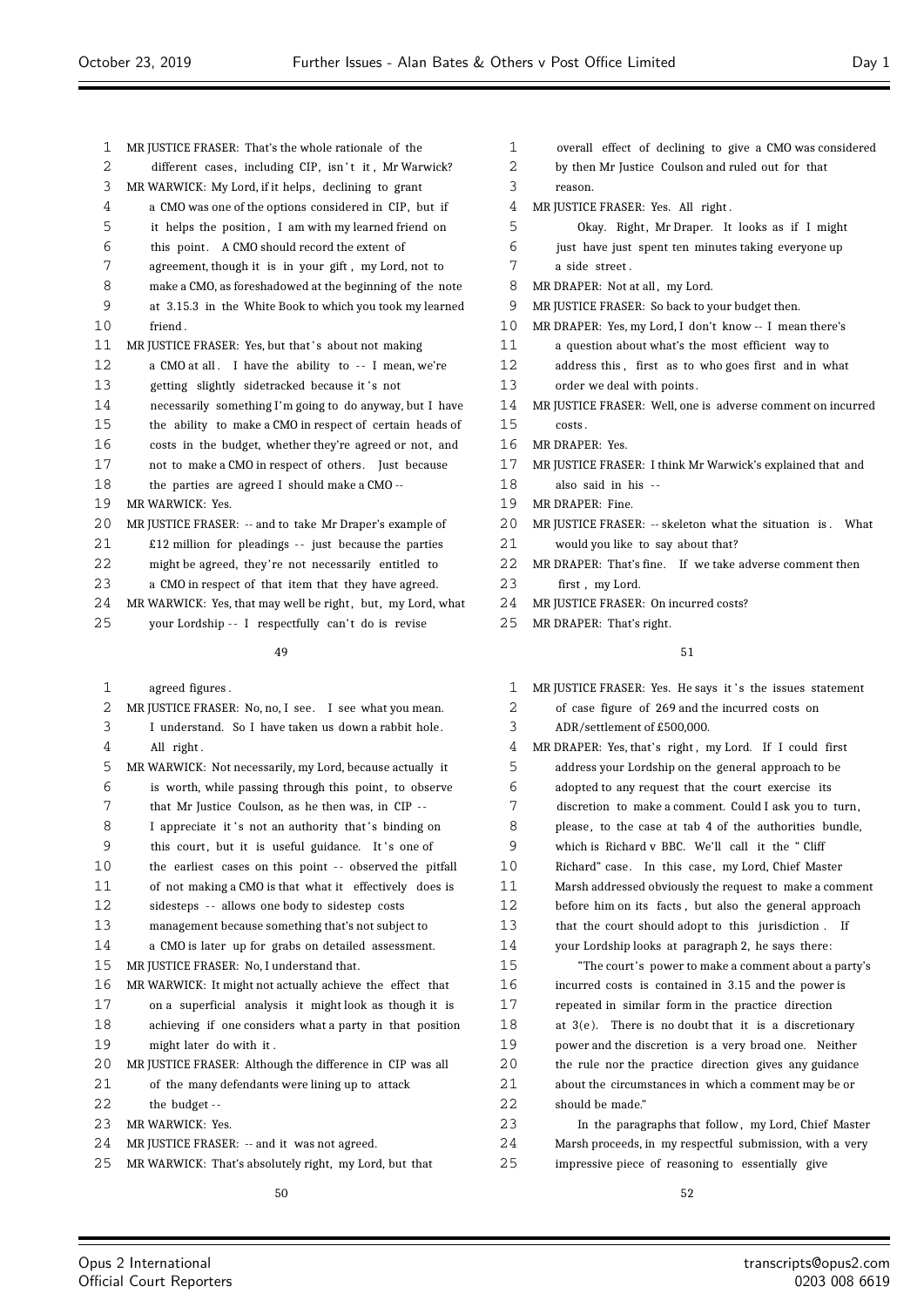| 1        | the guidance that is lacking in the practice direction.                                                   | 1        | unlike the exercise of approving a figure per phase for                                                      |
|----------|-----------------------------------------------------------------------------------------------------------|----------|--------------------------------------------------------------------------------------------------------------|
| 2        | He says in paragraph 3:                                                                                   | 2        | future costs. The court will also wish to consider the                                                       |
| 3        | "A comment about incurred costs is to be taken into                                                       | 3        | utility of making a comment unless it is specific and                                                        |
| 4        | account in any subsequent assessment. Although                                                            | 4        | well founded."                                                                                               |
| 5        | a comment must be taken into account, that falls some                                                     | 5        | Paragraph 11 then, my Lord, third sentence:                                                                  |
| 6        | way short of it being binding on the costs judge. On                                                      | 6        | "Making a comment does bear the risk, however, that                                                          |
| 7        | a detailed assessment the costs judge will have far more                                                  | 7        | on a detailed assessment disproportionate weight might                                                       |
| 8        | information about the costs than the judge at the costs                                                   | 8        | be given to it, although the comment is based on limited                                                     |
| 9        | management conference. It seems to me that a costs                                                        | 9        | information."                                                                                                |
| 10       | judge is entitled, having taken a comment into account,                                                   | 10       | Paragraph 12, he expands on the point:                                                                       |
| 11       | to disagree with it or to put it to one side if, on                                                       | 11       | "The costs judge on a detailed assessment will have                                                          |
| 12       | the detailed assessment, a fuller picture emerges."                                                       | 12       | the benefit of a full review of all the work that has                                                        |
| 13       | Chief Master Marsh then deals in paragraph 4 with                                                         | 13       | been carried out. That is a safer basis."                                                                    |
| 14       | a slightly different point about not carrying out an                                                      | 14       | He then says two sentences on:                                                                               |
| 15       | assessment at a cost management hearing.                                                                  | 15       | "I am also concerned that a comment could unfairly                                                           |
| 16       | He then comments in paragraph 5, second sentence,                                                         | 16       | skew a detailed assessment."                                                                                 |
| 17       | that:                                                                                                     | 17       | Then in the final sentence of that paragraph he                                                              |
| 18       | "The exercise at a costs management hearing is                                                            | 18       | says:                                                                                                        |
| 19       | necessarily a summary one that has to be undertaken                                                       | 19       | "That consideration, set against there being no real                                                         |
| 20       | briskly."                                                                                                 | 20       | benefit to the BBC in making such a comment other than                                                       |
| 21       | He says in paragraph 6:                                                                                   | 21       | a short-term tactical advantage, leads me to conclude in                                                     |
| 22       | "This leads me to conclude that a degree of caution                                                       | 22       | the exercise of my discretion that I should reject the                                                       |
| 23       | is appropriate when the court considers whether to make                                                   | 23       | BBC's request."                                                                                              |
| 24       | a comment about incurred costs. It is asked to do so in                                                   | 24       | My Lord, those are the -- I respectfully ask                                                                 |
| 25       | the context of the overall costs management exercise and                                                  | 25       | the court to endorse those remarks as the correct                                                            |
|          |                                                                                                           |          |                                                                                                              |
|          |                                                                                                           |          |                                                                                                              |
|          | 53                                                                                                        |          | 55                                                                                                           |
|          |                                                                                                           |          |                                                                                                              |
| 1        | the restraints that are clearly stated in practice                                                        | 1        | approach.                                                                                                    |
| 2        | direction $3(e)$ , paragraph 7.3. The exercise of                                                         | 2        | MR JUSTICE FRASER: Right.                                                                                    |
| 3        | producing budgets and their review is necessarily an                                                      | 3        | Before you go on to the figure for estimated costs,                                                          |
| 4        | exercise based on limited information. Even in relation                                                   | 4        | I've got a question on this specific point --                                                                |
| 5        | to incurred costs, the amount of information that is to                                                   | 5        | MR DRAPER: Yes.                                                                                              |
| 6        | be included in the budget is very limited indeed."                                                        | 6        | MR JUSTICE FRASER: -- but I have been asked if                                                               |
| 7        | Paragraph 7, he explains the facts of the case                                                            | 7        | the shorthand writers can have a short break and now is                                                      |
| 8        | before him.                                                                                               | 8        | probably a good time given we started at 11.                                                                 |
| 9        | At paragraph 8 he records the comment that he was                                                         | 9        | MR DRAPER: Yes, my Lord.                                                                                     |
| 10       | invited to make.                                                                                          | 10       | MR JUSTICE FRASER: So I'll rise now just until 20 past so                                                    |
| 11       | MR JUSTICE FRASER: Paragraph what? 8?                                                                     | 11       | they can have a shorthand writers' break, I'll come back                                                     |
| 12       | MR DRAPER: Yes. He records there the comment that                                                         | 12       | in and I'll ask you my question and then you can come to                                                     |
| 13       | Mr Eardley asked him to make. If I pick it up, my Lord,                                                   | 13       | your second point.                                                                                           |
| 14       | at paragraph 10, bearing in mind the nature of                                                            | 14       | MR DRAPER: Yes, my Lord. I was going to deal first with                                                      |
| 15       | the comment there was to the effect that the costs were                                                   | 15       | the specific reasons why the comment here is                                                                 |
| 16       | excessive and disproportionate, what Chief Master Marsh                                                   | 16       | inappropriate and then come to estimated costs after                                                         |
| $17$     | says about that is:                                                                                       | 17       | that, if I may.                                                                                              |
| 18       | "To my mind there is little or no value in the court                                                      | 18       | MR JUSTICE FRASER: Right.                                                                                    |
| 19       | recording a general comment about incurred costs along                                                    | 19       | $(12.13 \text{ pm})$                                                                                         |
| 20       | the lines that the incurred costs are substantial or                                                      | 20       | (A short break)                                                                                              |
| 21       | they are too high. If the court wishes to record                                                          | 21       | $(12.21 \text{ pm})$                                                                                         |
| 22       | a comment that the incurred costs are excessive or they                                                   | 22       | MR JUSTICE FRASER: Right, Mr Draper.                                                                         |
| 23       | are unreasonable and disproportionate, it will wish to                                                    | 23       | MR DRAPER: Back then, my Lord, on incurred costs.                                                            |
| 24<br>25 | be sure that the comment is made on a sound footing<br>rather than impression because commenting is quite | 24<br>25 | Unsurprisingly a lot of the points that I make in<br>relation to incurred costs will apply also to estimated |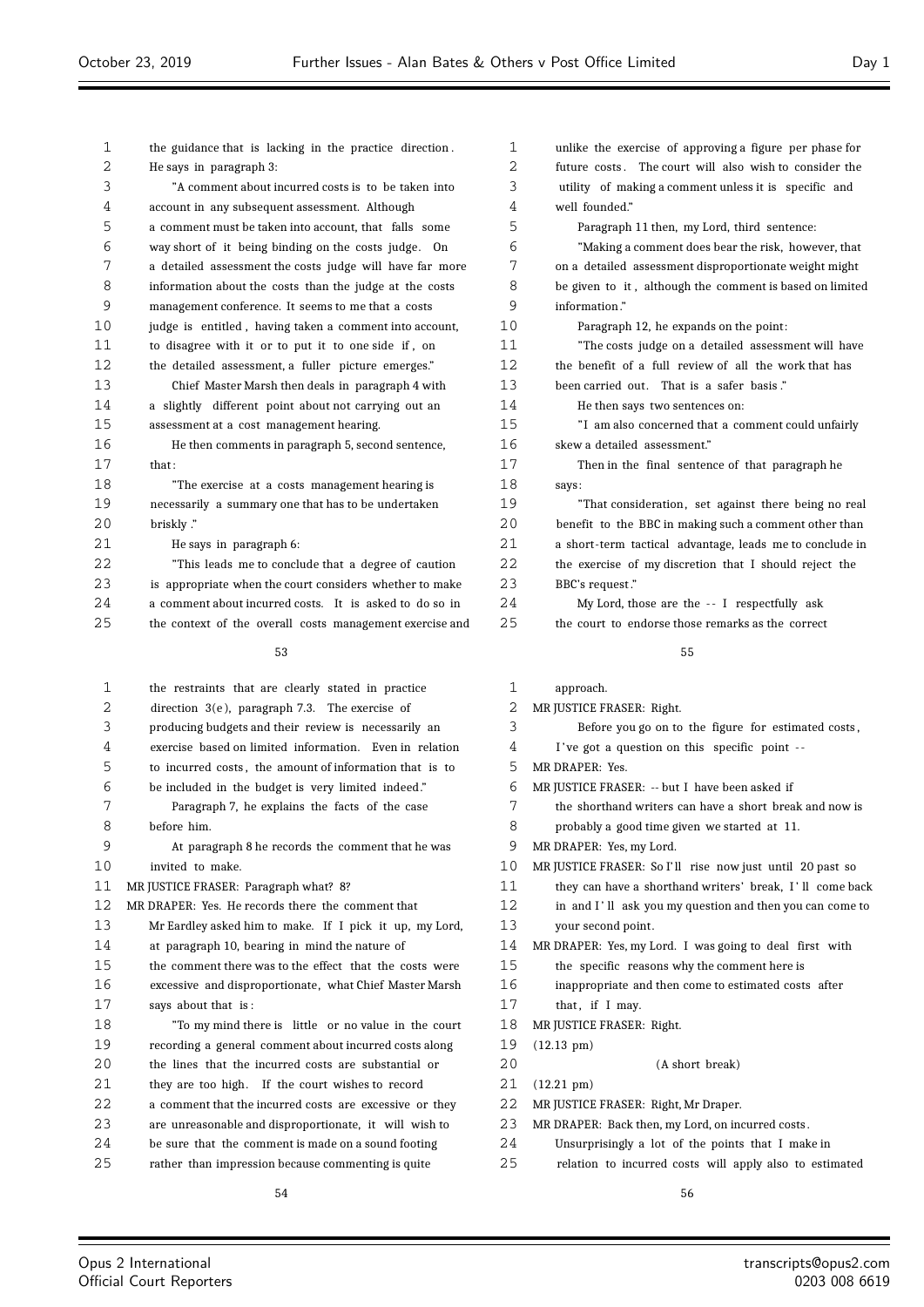| 1           | costs because they're points of fairly broad                | 1    | looks very high" kind of point. But in my submission,    |
|-------------|-------------------------------------------------------------|------|----------------------------------------------------------|
| 2           | application, points about Herbert Smith's involvement       | 2    | my Lord, if the court does stand back, it's a fairly     |
| 3           | and those kind of general points.                           | 3    | strange attack for the claimants to mount.               |
| 4           | But focusing on the jurisdiction to comment on              | 4    | I say that for two sort of headline reasons:             |
| 5           | incurred costs, what we take from the Cliff Richard case    | 5    | the first is that if you take the litigation as a whole, |
| 6           | is it is a broad discretion but it is one where there is    | 6    | so all stages, the claimants are in fact spending        |
| 7           | very good reason for the court to be cautious, bearing      | 7    | slightly more than Post Office, so this isn't a kind of  |
| 8           | in mind the difference between the material before          | 8    | David and Goliath case, where David says, "Look what     |
| 9           | the court now and the material that will be before          | 9    | Goliath's doing, he's vastly outspending me, isn't this  |
| 10          | the costs judge --                                          | 10   | disproportionate?" This just isn't this kind of case.    |
| 11          | MR JUSTICE FRASER: Yes.                                     | 11   | Even if your Lordship looks at this stage,               |
| 12          | MR DRAPER: -- and also, in that regard, taking into account | 12   | the further issues trial stage, it is true to say the    |
| 13          | the kind of comment it is that's sought.                    | 13   | Post Office costs are higher, but they are not massively |
| 14          | I draw a distinction, if I may, between two types of        | 14   | higher. The claimants' costs are very slightly under     |
| 15          | comment at a fairly high level of generality. One is        | 15   | 80%. So it's a substantial difference, but it's not, my  |
| 16          | the kind of comment considered by Chief Master Marsh,       | 16   | Lord, chalk and cheese.                                  |
| 17          | which is just, "These costs are unreasonable,               | 17   | So the "Stand back" point, "they just look very          |
| 18          | disproportionate or look high". In my respectful            | 18   | high", is a difficult one for the claimants to make. So  |
| 19          | submission that's quite a difficult case in which to        | 19   | the specific points that they come to -- if I can deal   |
| 20          | seek a comment because essentially you're asking the        | 20   | with ADR and settlement. There is also the pleadings,    |
| 21          | court now on a costs management basis to do on a very       | 21   | but taking ADR and settlement first. There's no shying   |
| 22          | summary basis precisely what the costs judge will be        | 22   | away, my Lord, from the fact that Post Office has spent  |
| 23          | seeking to do on the basis of much more detailed            | 23   | and proposes to spend a great deal of money seeking to   |
| 24          | information and there is a risk of skewing that full        | 24   | settle the litigation at this stage. It's seeking to     |
| 25          | assessment by a remark to which -- it will be hard for      | 25   | devote resource proportionate to what it's spending on   |
|             |                                                             |      |                                                          |
|             | 57                                                          |      | 59                                                       |
| 1           | the costs judge to know effectively what to do with it.     | 1    | fighting the case trying to settle it, trying to resolve |
| 2           | MR JUSTICE FRASER: Well, it depends what the remark is,     | 2    | it by compromise. If one puts the costs of settlement    |
| 3           | I suppose.                                                  | 3    | in the context of the total costs of the proceedings,    |
| 4           | MR DRAPER: It does, but if I draw a distinction between     | 4    | whilst very substantial, they are not out of line.       |
| 5           | that, where it's just I would like the court to say the     | 5    | MR JUSTICE FRASER: Yes.                                  |
| 6           | costs look high, where Chief Master Marsh says, "Well,      | 6    | MR DRAPER: The question then is: well, what does         |
| 7           | that's quite dangerous because you're effectively doing     | 7    | Post Office have to do to put itself in a position to    |
| 8           | the costs judge's job just on very limited information",    | 8    | maximise the chance of settlement? What it has to do is  |
| $\mathsf 9$ | and a different kind of case, where there's some point      | 9    | be able to take an informed view on the merits of        |
| $10$        | of overarching principle which the judge at the costs       | $10$ | the claims, and that doesn't mean merely looking at what |
| 11          | management hearing can identify.                            | 11   | duties were owed, the common issues trial or the general |
| 12          | My Lord, these proceedings provide an example. You          | 12   | reliability of Horizon, the Horizon issues trial; it     |
| 13          | will recall, my Lord, that you commented in relation to     | 13   | involves applying those duties and applying general      |
| 14          | expert costs incurred by Post Office that were not          | 14   | conclusions about Horizon to specific cases. That is     |
| 15          | the costs of their expert for the Horizon issues trial.     | 15   | inherently, for Post Office at least, a document- and    |
| 16          | You were invited to comment on those. Then you said         | 16   | fact-intensive process, to identify what has happened in |
| 17          | effectively, "Well, bearing in mind that they have          | 17   | relation to a particular claimant.                       |
| 18          | experts for the one expert trial, it's not clear to me      | 18   | MR JUSTICE FRASER: Well, the difficulty with that,       |
| 19          | that these costs could be recoverable". My Lord, that       | 19   | Mr Draper, is in a sense any litigant can do whatever    |

- 19 Mr Draper, is in a sense any litigant can do whatever
- 20 any litigant wants to do in terms of preparation for , in
- 21 this case, as I understand it, a mediation.
- 22 MR DRAPER: Yes, my Lord.
- 23 MR JUSTICE FRASER: The particular characteristic that jumps
- 24 out -- and this covers both one of Mr Warwick's points
- 25 on incurred costs and adverse comment and also estimated 60

20 is a point of principle . What that's not doing is 21 effectively doing the costs judge's job on a summary

23 So I then turn to the specific complaints. My 24 learned friend's point about settlement costs, both 25 incurred and estimated, is a kind of "Stand back, it all 58

22 basis in my submission.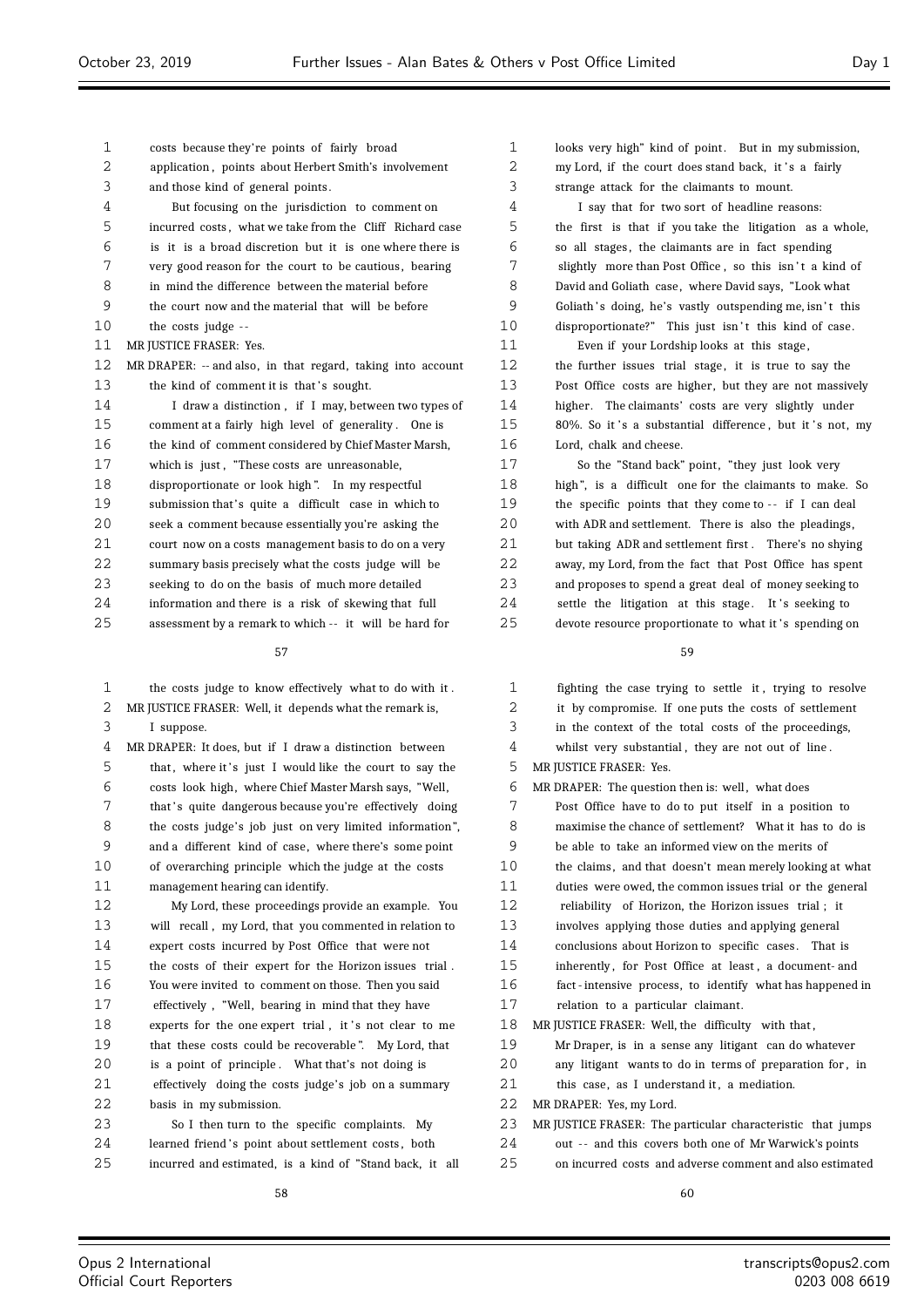| 1        | costs going forward -- is the involvement of a wholly       |
|----------|-------------------------------------------------------------|
| 2        | separate firm of solicitors.                                |
| 3        | MR DRAPER: Yes, my Lord.                                    |
| 4        | MR JUSTICE FRASER: Now, that is a very unusual situation.   |
| 5        | I see you shrug your shoulders and I know that there's      |
| 6        | been some correspondence on this, where your instructing    |
| 7        | solicitors have said that it's entirely usual. In order     |
| 8        | to save time, I can assure you that my point of view is     |
| 9        | it's quite unusual. That's not to say it's not              |
| 10       | justified, but it is unusual and it does lead, on           |
| 11       | the face of it, potentially to the risk of duplication,     |
| 12       | which would naturally increase the costs.                   |
| 13       | MR DRAPER: I entirely take the point, emphasising the       |
| 14       | word "potentially". The answer is it depends. You have      |
| 15       | to look at what the allegation of duplication is and        |
| 16       | whether, on the basis of the material before the court,     |
| 17       | the court can be satisfied it's a good one.                 |
| 18       | I say that because my learned friend's starting             |
| 19       | point is to almost make this a point of principle,          |
| 20       | "They've got two sets of solicitors so they can't have      |
| 21       | the costs of both". But that point put in that way,         |
| 22       | my Lord, and not just as an introduction to a point         |
| 23       | about duplication is obviously bad.                         |
| 24       | MR JUSTICE FRASER: Well, I'm not sure it isn't a point of   |
| 25       | principle for this reason: in litigation, any party         |
|          | 61                                                          |
|          |                                                             |
| 1        | represented by a firm of solicitors has that firm of        |
| 2        | solicitors on the record. They are the entity upon whom     |
| 3        | documents are served.                                       |
| 4        | MR DRAPER: Yes, my Lord.                                    |
| 5        | MR JUSTICE FRASER: They have certain roles and duties and   |
| 6        | rights and responsibilities and it is unusual to have       |
| 7        | two firms. That's not to say, as I've said already,         |
| 8        | that it's not justified in certain situations.              |
| 9        | MR DRAPER: Yes.                                             |
| 10       | MR JUSTICE FRASER: As I understand, the current situation   |
| 11       | is Herbert Smith are dealing with the attempts to appeal    |
| 12       |                                                             |
| 13       | in respect of common issues --                              |
|          | MR DRAPER: That's right. They are the solicitors on record  |
| 14       | in relation to that one.                                    |
| 15       | MR JUSTICE FRASER: -- and they are the solicitors on record |
| 16       | for the Court of Appeal --                                  |
|          | MR DRAPER: That's right, my Lord.                           |
| 17<br>18 | MR JUSTICE FRASER: -- and they are also dealing with        |
| 19       | settlement/ADR/mediation; is that right?                    |
| 20       | MR DRAPER: That's right, my Lord.                           |
| 21       | MR JUSTICE FRASER: On the face of it, that does lead to --  |

- 23 far as the court's concerned. It is more a concern of
- duplication .
- MR DRAPER: Yes.

 MR JUSTICE FRASER: And at the moment, picking up on your 2 explanation or your point that's it's on the basis of 3 the material before the court, there's is very little material before the court in respect of either of those 5 points, isn't there? MR DRAPER: There is very little , but I can obviously deal with the points that are made about duplication and address them. MR JUSTICE FRASER: Of course. MR DRAPER: If you start from the question of to what extent does it raise concern just in principle , in my 12 submission it depends on what work it is that's being done. If , for example, you were using two firms of 14 solicitors for the pleading stage, there's a high risk of duplication there , in my submission, just standing back and looking at it from first principles , because you would have two sets of solicitors doing what is likely to be very similar or indeed the same work. But what we have here is a distinct part of the case, ie attempts at settlement, that doesn't have substantial overlap with preparation for the further issues trial . So Womble Bond Dickinson are doing the preparation for the further issues trial and all other aspects and Herbert Smith Freehills are to a very large degree off doing different work and that different

work is in relation to settlement.

 Now, save in the kind of case where, as I said , there' s something inherent about the type of work that raises a real concern about duplication , in my respectful submission the fact that there are two firms of solicitors really doesn't raise much of a red flag at all for this reason: there is a given amount of work to do. That work can be done by 20 solicitors in one firm or it can be done by ten solicitors in one firm and ten solicitors in another. All else being equal, the costs will be identical .

 So what my learned friend has to say is that there is something about the facts of this case to indicate that what you've got is duplication , that what Herbert Smith Freehills is doing must be duplicative of work that Womble Bond Dickinson has done or is presently 17 doing. So that's the persuasive burden that my learned friend bears.

 So if I come on then to look at the points he makes. 20 It 's at paragraph 37 of his skeleton. I don't need you to turn it up, but he says that by reference to the points they make there, the court can be satisfied on this summary basis that there's a big enough red flag about duplication that your Lordship ought to say something.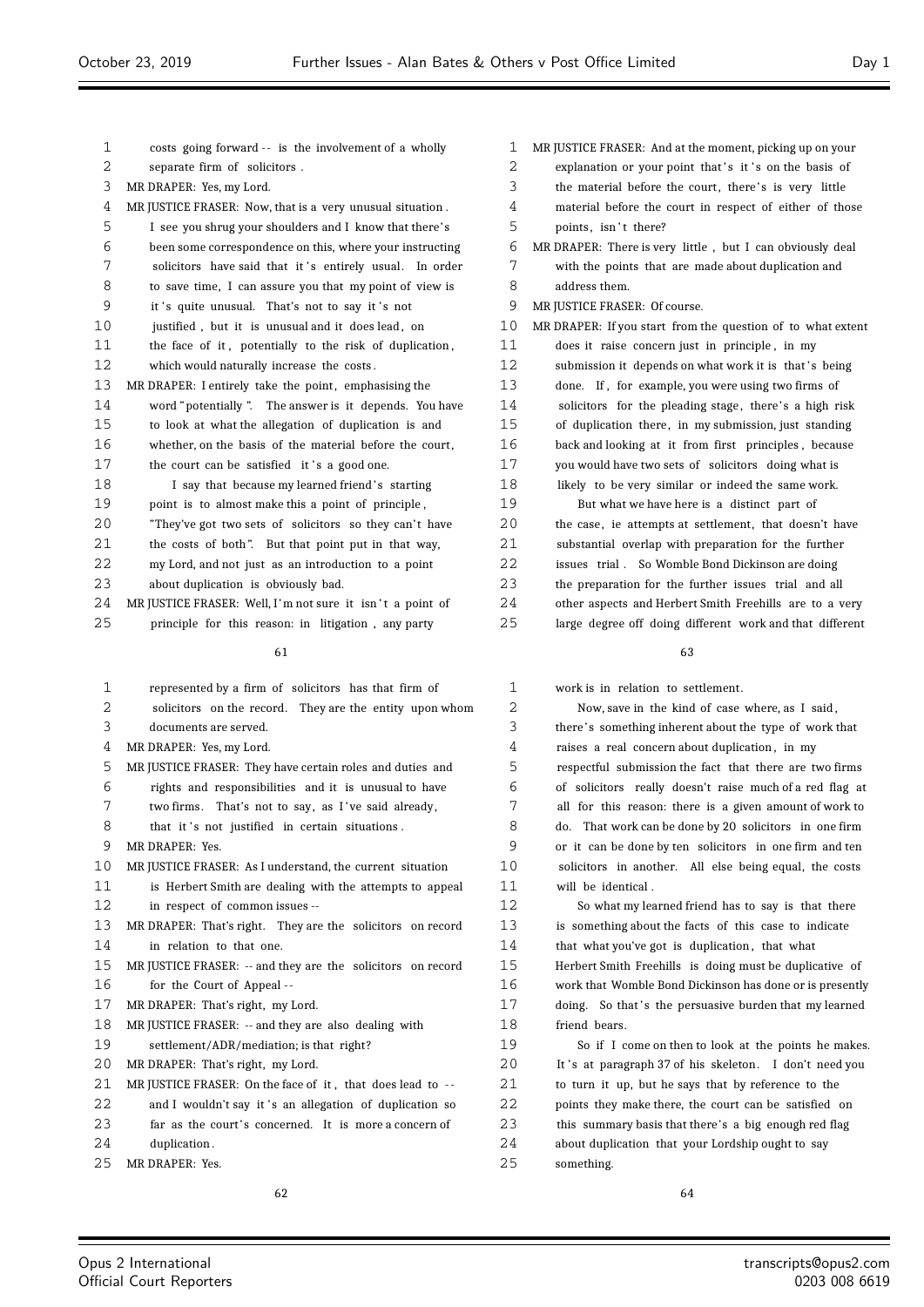| 1  | MR JUSTICE FRASER: Well, it's not just say something       | 1            | MR JUSTICE FRASER: So I think it's more difficult to say           |
|----|------------------------------------------------------------|--------------|--------------------------------------------------------------------|
| 2  | because these points go to estimated costs as well,        | 2            | that there can't be any duplication at all when you take           |
| 3  | don't they?                                                | 3            | that into account, isn't it?                                       |
| 4  | MR DRAPER: They do.                                        | 4            | MR DRAPER: Yes, well, there will obviously be some costs           |
| 5  | MR JUSTICE FRASER: So that's more than saying something.   | 5            | that if claimed under this head will be duplicative. If            |
| 6  | MR DRAPER: They do. I would say the obtaining a comment on | 6            | we could call those sort of reading-in costs, so getting           |
| 7  | incurred costs, all else being equal, is harder for my     | 7            | a feel for litigation -- but that's not claimed --                 |
| 8  | learned friend than invoking the ordinary jurisdiction     | 8            | MR JUSTICE FRASER: Well, finding what it's about.                  |
| 9  | to assess estimated costs down.                            | 9            | MR DRAPER: Yes, my Lord. So say the very-high-fee-earning          |
| 10 | MR JUSTICE FRASER: Right.                                  | 10           | partner says, "Well, I can't really get involved in                |
| 11 | MR DRAPER: So his first point is the SOIs. Now, of course, | 11           | doing any work until I've got a feel for this thing",              |
| 12 | those help. It would be strange if the solicitors,         | 12           | and he says he'd like a week to read in, a perfectly               |
| 13 | looking at settlement, weren't to start from the SOIs      | 13           | sensible proposal. But that's not what we're talking               |
| 14 | and seek to investigate -- to use them as a jumping off    | 14           | about here with ADR settlement. That's not claimed                 |
| 15 | point for investigation. But, my Lord, that's not          | 15           | under this phase of the litigation.                                |
| 16 | really a point about duplication because if                | 16           | MR JUSTICE FRASER: What's that claimed under then? So are          |
| 17 | Womble Bond Dickinson were doing the settlement work,      | 17           | there HSF fees that have been incurred which are not               |
| 18 | they'd do the same thing. They'd read the SOIs and use     | 18           | included in this budget on the incurred costs?                     |
| 19 | them as a jumping off point.                               | 19           | MR DRAPER: Yes, my Lord. It was in fact indicated in               |
| 20 | So what my learned friend's really saying is, "Well,       | 20           | the update letter to which the court was referred that             |
| 21 | you've had the SOIs for a very long time". So on the       | 21           | HSF actually has a broader role.                                   |
| 22 | hypothesis where Womble Bond Dickinson were doing this     | 22           | MR JUSTICE FRASER: Is that the letter I started with of            |
| 23 | work, they wouldn't need to read them again; they'd just   | 23           | the 16th?                                                          |
| 24 | remember when they read them back in 2017. I'm             | 24           | MR DRAPER: It was, my Lord, yes.                                   |
| 25 | caricaturing his case extremely unfairly, but in order     | 25           | MR JUSTICE FRASER: Well, I thought you told me that that           |
|    | 65                                                         |              | 67                                                                 |
| 1  | to make the point. The fact that the SOIs exist just       | $\mathbf{1}$ | was about something completely different.                          |
| 2  | tells you that there's a very helpful first step in        | 2            | MR DRAPER: It is partly about -- if we could turn it up            |
| 3  | looking at each of the cases. One starts with the SOI      | 3            | again, my Lord.                                                    |
| 4  | and then seeks to investigate from Post Office's           | 4            | MR JUSTICE FRASER: I've got it here, which is why I asked          |
| 5  | perspective whether the facts alleged in that document     | 5            | about it.                                                          |
| 6  | are true.                                                  | 6            | MR DRAPER: Trying to find  oh, I have it.                          |
| 7  | MR JUSTICE FRASER: But, Mr Draper, it's a slightly         | 7            | For the benefit of the screen, it's $\langle 24/10/1 \rangle$ . If |
| 8  | vernacular phrase, but you will understand what I mean.    | 8            | your Lordship turns again to the second page of that               |
| 9  | Bringing yourself up to speed on a case is a different     | 9            | document, so paragraph 5 is dealing --                             |
| 10 | process to having already been involved in the case and    | 10           | MR JUSTICE FRASER: Yes.                                            |
| 11 | coming on to the next phase.                               | 11           | MR DRAPER: -- if you look at the head of it, with costs not        |
| 12 | For example, if there's a partner at                       | 12           | included in this update because they're either not                 |
| 13 | Herbert Smith Freehills who's in charge of this            | 13           | recoverable in the High Court group action or                      |
| 14 | litigation --                                              | 14           | Post Office isn't seeking to recover them from --                  |
| 15 | MR DRAPER: Yes.                                            | 15           | MR JUSTICE FRASER: I understood. But then when you look at         |
| 16 | MR JUSTICE FRASER: -- when they were first engaged they    | 16           | $5.4$ , it says:                                                   |
| 17 | would have known nothing about it at all except possibly   | 17           | "The engagement by Post Office of HSF to provide                   |
| 18 | for having noticed an entry in the paper or something      | 18           | legal advice in respect of the group action "                      |
| 19 | like that.                                                 | 19           | That must be the group action generally.                           |
| 20 | MR DRAPER: Yes.                                            | 20           | MR DRAPER: That's right.                                           |
| 21 | MR JUSTICE FRASER: That's very different from the          | 21           | MR JUSTICE FRASER: " with the exception of those costs             |
| 22 | background knowledge that the partners at                  | 22           | incurred by HSF in relation to advising on settlement              |
| 23 | Womble Bond Dickinson will have had who have been          | 23           | matters "                                                          |
| 24 | involved in it for three/four years upwards.               | 24           | You can't advise on settlement matters unless                      |
| 25 | MR DRAPER: Yes.                                            | 25           | you know what it's about.                                          |
|    |                                                            |              |                                                                    |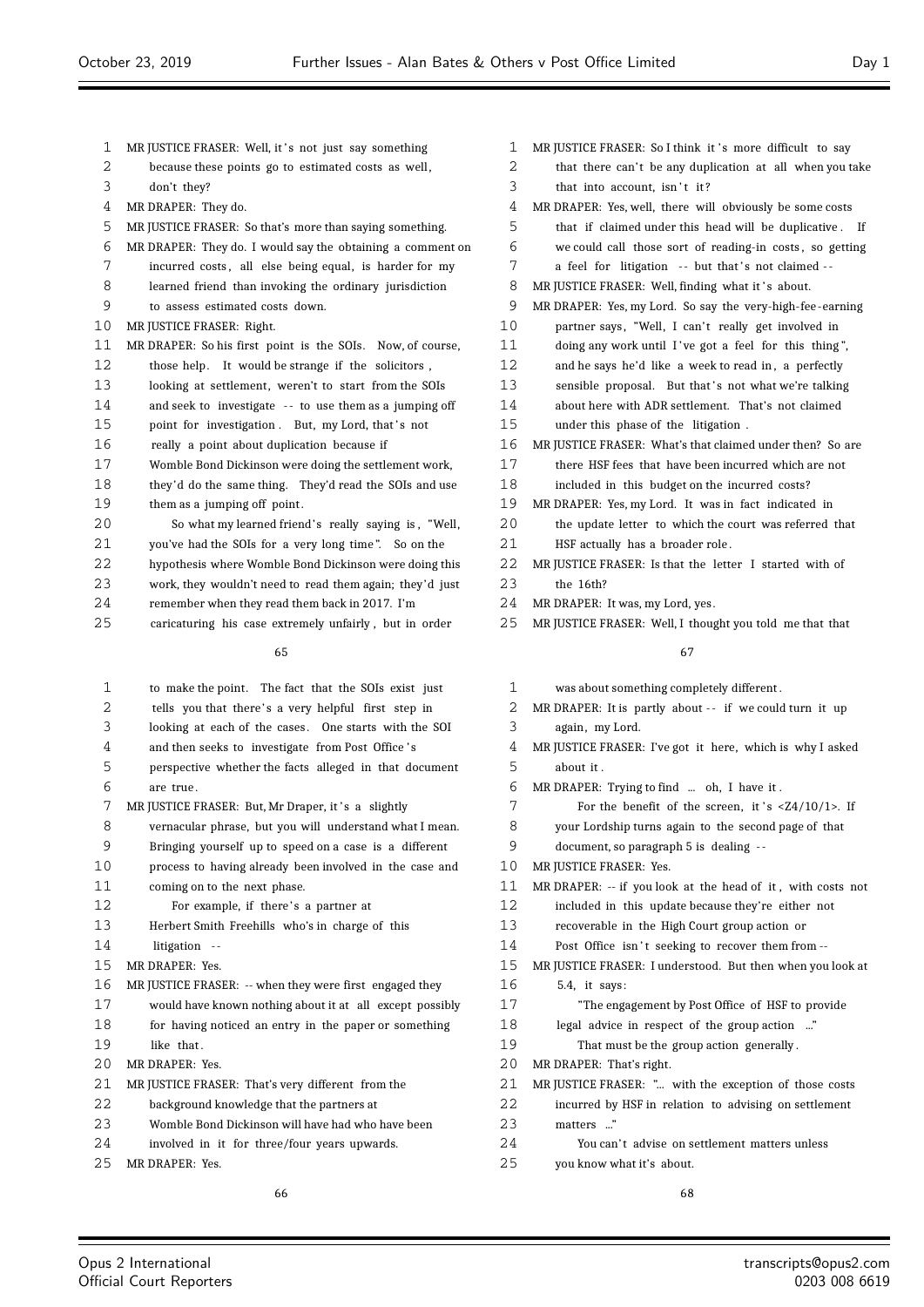| 1          | MR DRAPER: Exactly, my Lord, but the bit of the sentence | 1  | six years         |
|------------|----------------------------------------------------------|----|-------------------|
| 2          | before the comma is HSF generally are not included as    | 2  | Simila            |
| 3          | costs that Post Office is seeking to recover.            | 3  | issues? I         |
| 4          | So Post Office entirely accepts --                       | 4  | Have they         |
| 5          | MR JUSTICE FRASER: Okay.                                 | 5  | just check        |
| $\epsilon$ | MR DRAPER: -- that it has instructed a second set of     | 6  | So the            |
| 7          | solicitors, it bears the cost and does not seek to visit | 7  | nature fro        |
| 8          | on the claimants the -- I'm not going to say             | 8  | a position        |
| 9          | the word "luxury" because that's offensive, but the      | 9  | of settlem        |
| 10         | element of that that would be duplicative. So reading    | 10 | MR JUSTICE FI     |
| 11         | that new firm in falls within the first part of 5.4.     | 11 | that.<br>Tha      |
| 12         | The fact that Post Office has instructed HSF brings      | 12 | Herbert Sr        |
| 13         | with it some initial and general costs that aren't       | 13 | still the         |
| 14         | sought in any of these budgets.                          | 14 | case point        |
| 15         | So one starts from the point that Herbert Smith          | 15 | MR DRAPER: 0      |
| 16         | Freehills are read in and they're at that point able to  | 16 | MR JUSTICE FI     |
| 17         | start doing useful work and it's only when they start    | 17 | express to        |
| 18         | doing -- I'm sure I've just offended them -- but it's    | 18 | that there        |
| 19         | only when they start doing work of direct utility to     | 19 | of the cou        |
| 20         | settlement -- it's only when they start doing settlement | 20 | conclude t        |
| 21         | work that the clock starts.                              | 21 | avoided.          |
| 22         | MR JUSTICE FRASER: Right.                                | 22 | you if you        |
| 23         | MR DRAPER: If I could return, my Lord, to my learned     | 23 | to do it -        |
| 24         | friend's paragraph 37, if you have that. So what we're   | 24 | witness st        |
| 25         | looking for here is some factual basis to establish that | 25 | after care        |
|            | 69                                                       |    |                   |
| 1          | there must be duplication; not there might be, my Lord,  | 1  | duplication       |
| 2          | because if there merely might be duplication, well that  | 2  | interesting       |
| 3          | is absolutely classically a point for the costs judge to | 3  | the letter        |
| 4          | interrogate based on all the materials.                  | 4  | appeared t        |
| 5          | My learned friend's points (b) and (c) are               | 5  | and I have        |
| 6          | essentially the same point. What is said is that lead    | 6  | grammatic         |
| 7          | claimants were selected back in November 2017 so         | 7  | one senter        |
| 8          | Post Office was able at that stage to identify some      | 8  | does relat        |
| 9          | common features across the claims. Well, that's very     | 9  | <b>MR DRAPER:</b> |
| 10         | difficult from looking to assess the merits of 555       | 10 | MR JUSTICE FI     |
| 11         | claims for the purposes of settlement. That's obviously  | 11 | I don't w         |
| 12         | a high-level exercise, $\langle 21/1/9 \rangle$ .        | 12 | you're eit        |
|            |                                                          | 13 |                   |
| 13         | The suggestion that Post Office must have had            |    | added to v        |

 detailed knowledge, which is the point made in that paragraph, in January 2019 because, if my Lord looks at 16 (d) and over the page, please, to page  $\langle 21/1/10 \rangle$ :

 "... detailed information about claims in the group, including precise numbers of claims subject to 19 limitation, waiver and settlement arguments."

| 20 | My Lord, working out whether or not a claim is        |
|----|-------------------------------------------------------|
| 21 | prima facie subject to a limitation complaint doesn't |
| 22 | involve anything like the kind of work we're dealing  |
| 23 | with here for settlement. You look at when            |
| 24 | the sub-postmaster left the Post Office and assume on |
| 25 | a very rough and ready basis that if that's more than |

| $\mathbf 1$ | six years ago, there are going to be arguments.            |
|-------------|------------------------------------------------------------|
| 2           | Similarly estoppel. Well, have they litigated these        |
| 3           | issues? It doesn't take very long to work that out.        |
| 4           | Have they entered into a settlement agreement? Well,       |
| 5           | just check our settlement agreement records.               |
| 6           | So these are just points of an entirely different          |
| 7           | nature from putting oneself in a position to advance       |
| 8           | a position on the merits of the claims for the purposes    |
| 9           | of settlement.                                             |
| 10          | MR JUSTICE FRASER: Well, I'm not sure I necessarily follow |
| 11          | that. That's quite a fine distinction. But so far as       |
| 12          | Herbert Smith Freehills are concerned, I mean, there's     |
| 13          | still the pleading -- let's put the issues statement of    |
| 14          | case point off to one side.                                |
| 15          | MR DRAPER: Of course.                                      |
| 16          | MR JUSTICE FRASER: I take the view, which I'm going to     |
| 17          | express to you now and then ask you a question about it,   |
| 18          | that there's not really very much information in front     |
| 19          | of the court as of today that would enable me to           |
| 20          | conclude that the obvious risk of duplication has been     |
| 21          | avoided. So what I'm going to do is I'm going to ask       |
| 22          | you if you would like to put in -- I'm not ordering you    |
| 23          | to do it -- some further material by way of a short        |
| 24          | witness statement or something of that nature to explain   |
| 25          | after careful reflection exactly how the risk of           |

| 1  | duplication has been avoided -- because it's quite          |
|----|-------------------------------------------------------------|
| 2  | interesting that I started with that passage in             |
| 3  | the letter having thought I understood it, then it          |
| 4  | appeared to be in relation to something else, then you      |
| 5  | and I have effectively been involved in an English          |
| 6  | grammatical exercise of trying to construe exactly how      |
| 7  | one sentence works and how the other one doesn't and it     |
| 8  | does relate to quite a lot of money.                        |
| 9  | MR DRAPER: Yes.                                             |
| 10 | MR JUSTICE FRASER: Together it's over £1 million, and       |
| 11 | I don't want to put you in a difficult position where       |
| 12 | you're either having to take instructions on the hoof,      |
| 13 | added to which there's always lurking in the background     |
| 14 | the risk possibly of straying into privileged areas.        |
| 15 | MR DRAPER: Of course.                                       |
| 16 | MR JUSTICE FRASER: So is that an opportunity you would like |
| 17 | $10 - -$                                                    |
| 18 | MR DRAPER: If I could perhaps clarify what it is the        |
| 19 | opportunity is, my Lord? We have --                         |
| 20 | MR JUSTICE FRASER: All we've got at the moment -- tell me   |
| 21 | if I've missed everything. We have got the various          |
| 22 | letters, we have the budgets and we have your assertions    |
| 23 | in oral submissions that actually there's no duplication    |
| 24 | is what it comes down to.                                   |
| 25 | MR DRAPER: There's a fair amount of detail about what work  |
|    |                                                             |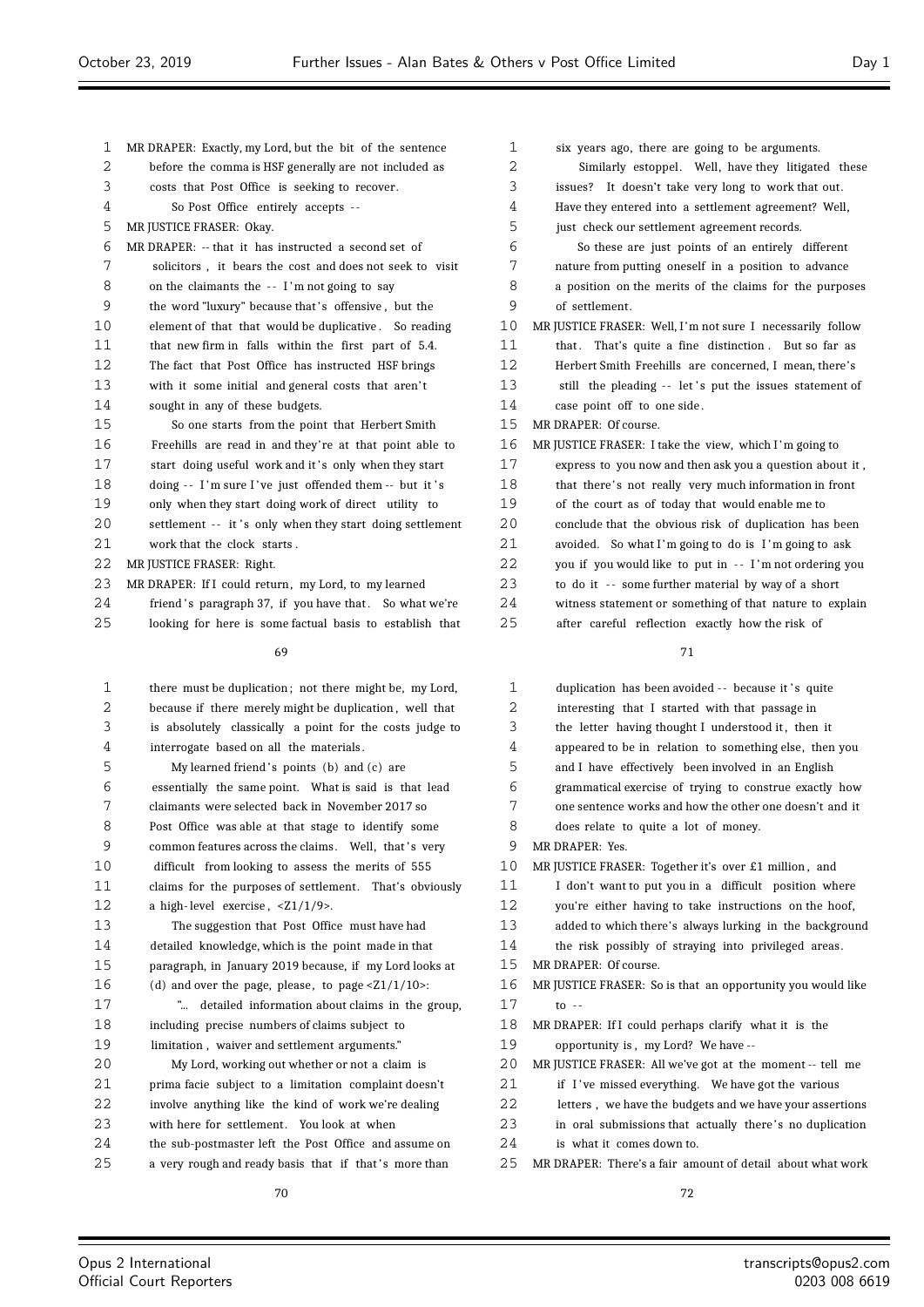| 1  | Herbert Smith Freehills is actually doing in terms of,                                                            |                   |
|----|-------------------------------------------------------------------------------------------------------------------|-------------------|
| 2  | you know, the ordinary breakdown one would anticipate.                                                            |                   |
| 3  | What we don't have, my Lord, is a detailed explanation                                                            |                   |
| 4  | as to sort of conceptually, if I may, why that's not                                                              |                   |
| 5  | duplicative, so, for example, why that's not reading in.                                                          |                   |
| 6  |                                                                                                                   |                   |
| 7  | MR JUSTICE FRASER: Well, that's great. Tell me what --                                                            |                   |
| 8  | the date on which they were instructed, am I allowed to                                                           |                   |
| 9  | know that? I don't think that's anywhere because that                                                             |                   |
| 10 | was actually the first thing I tried to find out.<br>MR DRAPER: No.                                               | 1                 |
| 11 |                                                                                                                   | 1                 |
| 12 | MR JUSTICE FRASER: How it's defined that the work they're<br>doing is separate, because, for example, settlement  | 1                 |
| 13 |                                                                                                                   | 1                 |
| 14 | discussions or advising on settlement, on one view you<br>can only do that if you've actually read the pleadings, | $\mathbf{1}$      |
| 15 |                                                                                                                   |                   |
| 16 | for example, or possibly in this case you'd have to read                                                          | $\mathbf{1}$<br>1 |
| 17 | the common issues judgment, you'd have to read<br>the submissions to the Court of Appeal. You couldn't            | 1                 |
| 18 |                                                                                                                   | 1                 |
| 19 | sensibly advise on settlement without doing that.                                                                 |                   |
|    | Now, that could be said to be work that would not be                                                              | $\mathbf{1}$      |
| 20 | necessary for somebody like, for example, Mr Parsons,                                                             | 2                 |
| 21 | who has probably read the common issues judgment several                                                          | 2                 |
| 22 | times and wouldn't necessarily need to read it again.                                                             | 2                 |
| 23 | MR DRAPER: Yes.                                                                                                   | 2                 |
| 24 | MR JUSTICE FRASER: That, together with the fact that there                                                        | 2                 |
| 25 | are potentially so many different personnel at                                                                    | 2                 |
|    | 73                                                                                                                |                   |
| 1  | Herbert Smith, does, I think, give rise to a prima facie                                                          |                   |
| 2  | concern about duplication.                                                                                        |                   |
| 3  | MR DRAPER: Yes, my Lord. May I take instructions briefly                                                          |                   |
| 4  | on that?                                                                                                          |                   |
| 5  | MR JUSTICE FRASER: Yes of course. (Pause)                                                                         |                   |
| 6  | MR DRAPER: Well, my Lord, if I could split it into two                                                            |                   |
| 7  | things. One is comment on incurred costs --                                                                       |                   |
| 8  | MR JUSTICE FRASER: Yes.                                                                                           |                   |
| 9  | MR DRAPER: -- but obviously that may well be where more of                                                        |                   |
| 10 | the fear about duplication arises, it being earlier in                                                            | 1                 |
| 11 | time.                                                                                                             | $\mathbf{1}$      |
| 12 | MR JUSTICE FRASER: Yes.                                                                                           | 1                 |
| 13 | MR DRAPER: So dealing with that and having regard to                                                              | 1                 |
| 14 | the concerns that your Lordship has raised, we wouldn't                                                           | $\mathbf{1}$      |
| 15 | oppose a comment to the effect that the costs judge                                                               | 1                 |

- should have particular regard to the risk of
- duplication , bearing in mind the points that your
- Lordship has elaborated, and that would avoid us trying ,
- through this process, to essentially sort of pre-empt
- the more detailed process that would be done on a costs assessment anyway.
- MR JUSTICE FRASER: Well, as far as I 'm concerned, the real issue is in relation to estimated costs because
- the costs judge is not bound by the comment anyway. MR DRAPER: No.
	-

| 1  | MR JUSTICE FRASER: So do you want to take an opportunity or |
|----|-------------------------------------------------------------|
| 2  | be allowed time to reflect on whether to take the           |
| 3  | opportunity of putting in some limited further material     |
| 4  | on the point I've identified or not?                        |
| 5  | MR DRAPER: In relation to estimated costs?                  |
| 6  | MR JUSTICE FRASER: Yes.                                     |
| 7  | MR DRAPER: Well, in relation to estimated costs, my Lord,   |
| 8  | sort of taking a step back, the incurred costs are, in      |
| 9  | my respectful submission, where most of this concern        |
| 10 | about duplication would bite because it's about             |
| 11 | TTankand Costel, Tosakilla, katu wande turun maatdan makana |

- Herbert Smith Freehills being put in a position where
- they are as well informed to do the exercise as Womble Bond Dickinson would be. From that point
- onwards, different name, different firm , same work.
- In relation to estimated costs , my Lord, those
- concerns don't really arise so what I would be content
- to do is address your Lordship on how --
- MR JUSTICE FRASER: So the short answer is you don't want
- any time to put in any more material?
- MR DRAPER: That's right, my Lord.
- MR JUSTICE FRASER: Right. Okay. That's fine .
- MR DRAPER: And that's on the basis I ' ve explained about
- a comment one could sensibly be crafted to -
- MR JUSTICE FRASER: Well, I'm not negotiating a comment with you.

- MR DRAPER: Of course, my Lord. I 'm just indicating the way in which we think - -
- MR JUSTICE FRASER: No, no, I ' ve given you the opportunity 4 and you don't see it as necessary and that's understood
- so we'll continue. Right . So is there anything else you would like to say in relation to Herbert Smith Freehills before we go on to the comment sought in respect of incurred costs on issues and statement of case?
- MR DRAPER: Yes, my Lord. So putting to one side the
- duplication concern, which we've been through in detail ,
- what one really has here in relation to estimated costs
- 13 is the contention that, because our costs are
- 700,000-odd and that is much more than my learned
- friend ' s 300,000-odd, that calls for the court to
- 16 intervene and approve at a lower figure. I've dealt
- with that in a fair bit of detail in my skeleton argument so I don't propose to take your Lordship
- through it as slowly as I otherwise would.
- The point is , if one is looking at 300,000 as contrasted to 700,000 for ADR and settlement, that delta is explained by the very different burdens placed on the parties as a result of their different positions . 24 So the claimants -- and this is no criticism -- each give their account of what they say happened in the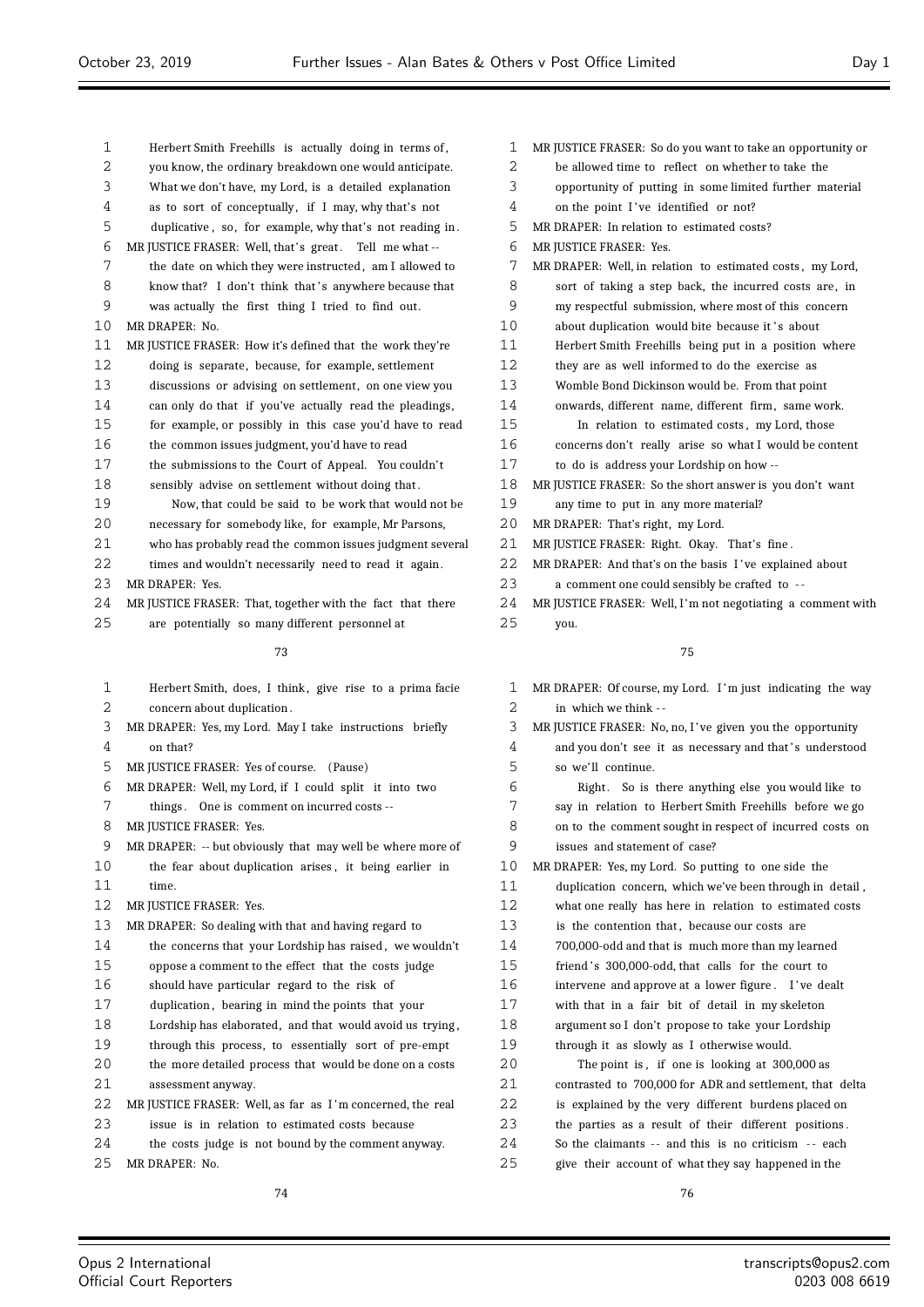| 2        | require a review of such documents as they have. We've                    | 2        |  |  |
|----------|---------------------------------------------------------------------------|----------|--|--|
| 3        | been told in general that they don't have many; whereas                   |          |  |  |
| 4        | on Post Office's side, as your Lordship knows and has                     |          |  |  |
| 5        | first -hand experience of from these proceedings,                         |          |  |  |
| 6        | Post Office has a huge and rather disparate documentary                   |          |  |  |
| 7        | record that it has to interrogate in order give proper                    |          |  |  |
| 8        | disclosure and in order to put together the position                      |          |  |  |
| 9        | based on the contemporaneous documents and the                            | 9        |  |  |
| 10       | recollections of the various individuals involved in                      | 10       |  |  |
| 11       | dealing with the particular sub-postmaster.                               | 11       |  |  |
| 12       | That is just inherently a bigger and more expensive                       | 12       |  |  |
| 13       | process than making the allegation in the first place in                  | 13       |  |  |
| 14       | this kind of case, my Lord. So when Post Office sets                      | 14       |  |  |
| 15       | out to see whether a particular claimants' case looks                     | 15       |  |  |
| 16       | like a good one for the purposes of settlement, there's                   | 16       |  |  |
| 17       | quite a lot of work to be done in order to form a view.                   | 17       |  |  |
| 18       | My Lord, those are my submissions on estimated costs                      | 18       |  |  |
| 19       | for settlement.                                                           | 19       |  |  |
| 20       | The other point -- the only point that we skipped                         | 20       |  |  |
| 21       | over, my Lord -- is pleadings, where what is sought is                    | 21       |  |  |
| 22       | a comment on incurred costs, the estimated costs being                    | 22       |  |  |
| 23       | agreed.                                                                   | 23       |  |  |
| 24       | MR JUSTICE FRASER: Yes, which I think is 270,000; is that                 | 24       |  |  |
| 25       | right?                                                                    | 25       |  |  |
|          |                                                                           |          |  |  |
|          | 77                                                                        |          |  |  |
| 1        | MR DRAPER: I believe it is, my Lord, yes. So the headline                 | 1        |  |  |
| 2        | point -- and I'm sure my learned friend will forgive me                   | 2        |  |  |
| 3        | for making it -- is that Post Office's total costs for                    | 3        |  |  |
| 4        | the pleading stage are lower than the claimants'.                         | 4        |  |  |
| 5        | MR JUSTICE FRASER: Yes.                                                   | 5        |  |  |
| 6        | MR DRAPER: Post Office's total incurred plus estimated,                   | 6        |  |  |
| 7        | which are now agreed, is 719,000. The claimants'                          | 7        |  |  |
| 8        | equivalent figure is 807,000. So not a promising                          | 8        |  |  |
| 9        | starting point for asking your Lordship to say that                       | 9        |  |  |
| 10       |                                                                           |          |  |  |
|          |                                                                           |          |  |  |
|          | the costs are obviously objectionable.                                    | 10       |  |  |
| 11       | In my respectful submission there's another problem                       | 11       |  |  |
| 12       | of principle here with what the claimants are trying to                   | 12       |  |  |
| 13       | do in relation to the pleadings, which is a form of                       | 13       |  |  |
| 14       | double discounting. So what happens, my Lord, is the                      | 14       |  |  |
| 15       | parties agree between them a reasonable figure for                        | 15       |  |  |
| 16       | Post Office's future costs, estimated costs of                            | 16       |  |  |
| 17       | the pleadings. Obviously part of that process involves                    | 17       |  |  |
| 18       | looking at how much has already been spent. You can't                     | 18       |  |  |
| 19       | ask "What is reasonable to spend from now on?" without                    | 19       |  |  |
| 20       | asking "How much have you spent so far"?                                  | 20       |  |  |
| 21       | Now, if your Lordship turns to my learned friend's                        | 21       |  |  |
| 22       | skeleton argument at paragraph 23, $\langle Z_1/1/6 \rangle$ . It 's just | 22       |  |  |
| 23       | a convenient place to take that point from the                            | 23       |  |  |
| 24<br>25 | authorities.<br>MR JUSTICE FRASER: Paragraph 23?                          | 24<br>25 |  |  |

course of their engagement by Post Office and that may

 MR DRAPER: That's right, my Lord. MR JUSTICE FRASER: Yes. MR DRAPER: So that's a reference to Redfern, the Redfern case, and that is a fair summary of what one can take from that case. So (a): "incurred costs are to be taken into account when considering whether a proposed costs budget is reasonable and proportionate ..."  $(b):$ "the point of departure is to fix a figure that would be reasonable and proportionate ..." And  $(c)$ : "where incurred costs have been excessive, it is appropriate to limit estimated costs at figures below what might otherwise have been approved ..." Now that's right on the authorities, my Lord, and it 's obviously common sense. If one has already spent a lot, there's less still to be spent. But that, my Lord, is the background to the agreement that was

reached in relation to the future estimated costs. And

the reduction that has been agreed, a very substantial reduction in those estimated costs, as I've said, takes

Post Office's total below the claimants' total.

MR JUSTICE FRASER: Total for what?

MR DRAPER: Pleading stage.

| 1  | MR JUSTICE FRASER: Right.                                 |
|----|-----------------------------------------------------------|
| 2  | MR DRAPER: So having already spent a lot, the Post Office |
| 3  | isn't going to be permitted for budgeting purposes to     |
| 4  | spend as much more as it otherwise would have done.       |
| 5  | But to then say, having used that process to agree        |
| 6  | an estimated cost where the incurred cost was obviously   |
| 7  | a relevant part of that consideration -- to then say,     |
| 8  | "Well, we'll bank the estimated costs and we'll now go    |
| 9  | after the incurred costs", in my respectful submission,   |
| 10 | my Lord, that's not an appropriate way to deal with       |
| 11 | coming to an overall view on the total. It's              |
| 12 | effectively to turn the whole process around. Do it       |
| 13 | the right way first by saying, "Let's set the future      |
| 14 | figure having regard to the past figure", and then, once  |
| 15 | you have the future figure banked, you say, "Well, now    |
| 16 | I'm going to start attacking the past figure". In my      |
| 17 | respectful submission, if that were the right approach,   |
| 18 | it would encourage all sorts of unattractive tactical     |
| 19 | playing around from parties.                              |
| 20 | But looking at the merit of the point, my Lord,           |
| 21 | the only real point my learned friend makes about         |
| 22 | the fact that Post Office has incurred a substantial      |
| 23 | amount on pleadings is: well, they haven't had            |
|    |                                                           |

the particulars yet. Now, if this were a case where they were proceedings coming out of the blue and we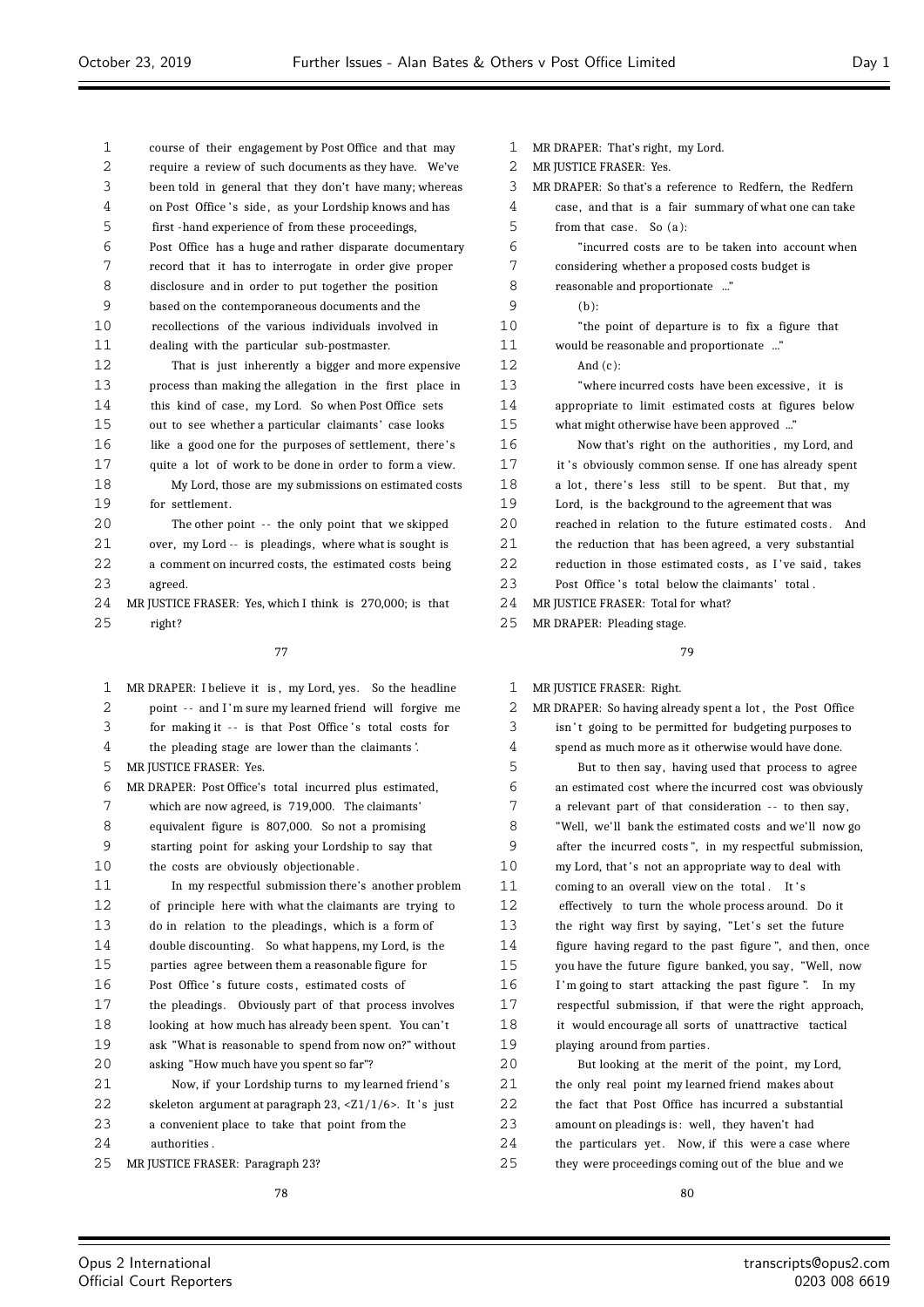| $\mathbf{1}$ | don't really know what the case is against us until we    | 1  | MR JUSTICE FRASER: No, n                |
|--------------|-----------------------------------------------------------|----|-----------------------------------------|
| 2            | see it, it would obviously be a very forceful point, but  | 2  | MR WARWICK: I beg your p                |
| 3            | where the court has set down the issues for trial,        | 3  | Issues of statement of                  |
| 4            | the parties have agreed those issues, they have been      | 4  | estimated costs.                        |
| 5            | properly formulated, it is entirely unsurprising that     | 5  | With your leave, n                      |
| 6            | the defendant can do a lot of the work preparing for its  | 6  | one first, since it's                   |
| 7            | pleading before it receives the particulars.              | 7  | MR JUSTICE FRASER: Yes.                 |
| 8            | In fact, my Lord, on the timetable set down,              | 8  | MR WARWICK: In response                 |
| 9            | Post Office obviously has to do that because otherwise    | 9  | friend, I wonder if I                   |
| 10           | it would have only four weeks in order to get up the      | 10 | something while passin                  |
| 11           | entirety of its case in response to the particulars of    | 11 | a suggestion made that                  |
| 12           | claim. In my respectful submission that's entirely        | 12 | on this litigation tha                  |
| 13           | unrealistic and it is to be expected that Post Office     | 13 | my Lord. I wonder if                    |
| 14           | will spend about half of its money before it gets to      | 14 | You'll see, my Lo                       |
| 15           | particulars.                                              | 15 | response to your Lords                  |
| 16           | Those are my submissions in relation to that topic.       | 16 | reporting in the 23 Ju                  |
| 17           | MR JUSTICE FRASER: All right. Thank you very much.        | 17 | is 16,322,000. But if                   |
| 18           | Mr Warwick --                                             | 18 | $\langle 24/10/2 \rangle$ , you'll see  |
| 19           | MR WARWICK: Yes, my Lord.                                 | 19 | the figures are exclus                  |
| 20           | MR JUSTICE FRASER: -- it seems to me we are going to have | 20 | to 19.5 million or the                  |
| 21           | to come back.                                             | 21 | MR JUSTICE FRASER: Yes.                 |
| 22           | MR WARWICK: Yes, my Lord.                                 | 22 | MR WARWICK: I think your                |
| 23           | MR JUSTICE FRASER: On the basis it's only 7 minutes to 1, | 23 | spend from the letter                   |
| 24           | I think we'll stop now and give you a clean start at 2.   | 24 | appears on $\langle 24/9/2 \rangle$ , a |
| 25           | MR WARWICK: Yes, my Lord.                                 | 25 | the comparable figure                   |

| $\mathbf 1$ | MR JUSTICE FRASER: I will just give you my provisional    |
|-------------|-----------------------------------------------------------|
| 2           | views prior to hearing what you've got to say so you can  |
| 3           | focus your submissions. I am going to make a comment in   |
| 4           | relation to the incurred costs in respect of ADR and      |
| 5           | settlement. I would like to hear from you on the point    |
| 6           | about incurred costs relating to issues and statement of  |
| 7           | case. I'm obviously going to spend some time over         |
| 8           | the short adjournment crafting what that comment is, but  |
| 9           | you can address me en passant if you want, and then       |
| 10          | I will need to hear from you, but I don't think in        |
| 11          | enormous detail, in respect of what you suggest is the    |
| 12          | correct approach to adopt on the Herbert Smith figure     |
| 13          | for estimated costs.                                      |
| 14          | MR WARWICK: I'm grateful, my Lord.                        |
| 15          | MR JUSTICE FRASER: All right? So we'll come back at       |
| 16          | 2 o'clock. Thank you very much.                           |
| 17          | $(12.55 \text{ pm})$                                      |
| 18          | (The short adjournment)                                   |
| 19          | $(2.00 \text{ pm})$                                       |
| 20          | MR JUSTICE FRASER: Yes.                                   |
| 21          | MR WARWICK: My Lord, shortly prior it the on lunch break, |
| 22          | I'm very grateful indeed for the indications given by     |
| 23          | your Lordship, you've asked me to deal with the ADR       |
| 24          | settlement comment and also to deal with the approach to  |
| 25          | the estimated costs for ADR.                              |

| $\mathbf{1}$ | MR JUSTICE FRASER: No, not the ADR comment.                              |
|--------------|--------------------------------------------------------------------------|
| 2            | MR WARWICK: I beg your pardon. I'm so sorry, my Lord.                    |
| 3            | Issues of statement of case, absolutely, and the ADR                     |
| 4            | estimated costs.                                                         |
| 5            | With your leave, my Lord, might I take the second                        |
| 6            | one first, since it's the more substantial point?                        |
| 7            | MR JUSTICE FRASER: Yes.                                                  |
| 8            | MR WARWICK: In response to a point made by my learned                    |
| 9            | friend, I wonder if I might just quickly correct                         |
| 10           | something while passing through here, and that was                       |
| 11           | a suggestion made that the claimants are spending more                   |
| 12           | on this litigation than the defendants. They're not,                     |
| 13           | my Lord. I wonder if we could have on screen $\langle Z4/10/1 \rangle$ . |
| 14           | You'll see, my Lord, that a total was given in                           |
| 15           | response to your Lordship's direction about costs                        |
| 16           | reporting in the 23 July order. The total given there                    |
| 17           | is 16,322,000. But if one turns over the page, please,                   |
| 18           | $\langle 24/10/2 \rangle$ , you'll see the first note to that is that    |
| 19           | the figures are exclusive of VAT. Adding VAT it comes                    |
| 20           | to 19.5 million or thereabouts.                                          |
| 21           | MR JUSTICE FRASER: Yes.                                                  |
| 22           | MR WARWICK: I think your Lordship has the claimants' total               |
| 23           | spend from the letter sent in previously, but that                       |
| 24           | appears on $<$ Z4/9/2>, and your Lordship will have                      |
| 25           | the comparable figure of 16,828, which includes VAT.                     |

# 

| $\mathbf 1$ | And that explores in the way that you have asked,                 |  |  |  |  |  |
|-------------|-------------------------------------------------------------------|--|--|--|--|--|
| 2           | my Lord, the various respects in which that figure has            |  |  |  |  |  |
| 3           | been reached.                                                     |  |  |  |  |  |
| 4           | It's also noteworthy, my Lord, that going back to                 |  |  |  |  |  |
| 5           | <z4 10="" 2="">, where we were a second ago, the second page</z4> |  |  |  |  |  |
| 6           | of the Womble Bond Dickinson letter reporting to                  |  |  |  |  |  |
| 7           | your Lordship on costs, that of course that excludes              |  |  |  |  |  |
| 8           | quite a large category of different types of cost,                |  |  |  |  |  |
| 9           | namely those itemised at point 5 on that letter.                  |  |  |  |  |  |
| 10          | Naturally it excludes the common issues appeal, so do             |  |  |  |  |  |
| 11          | the claimants' costs, but it also excludes engagement of          |  |  |  |  |  |
| 12          | Fujitsu and your Lordship will recall from the last               |  |  |  |  |  |
| 13          | CMC about a year ago that that's quite a substantial              |  |  |  |  |  |
| 14          | amount of money in respect of which your Lordship made            |  |  |  |  |  |
| 15          | a comment.                                                        |  |  |  |  |  |
| 16          | MR JUSTICE FRASER: I can't remember what the amount was.          |  |  |  |  |  |
| 17          | MR WARWICK: Something approaching £800,000, my Lord.              |  |  |  |  |  |
| 18          | MR JUSTICE FRASER: Oh, was that the shadow --                     |  |  |  |  |  |
| 19          | MR DRAPER: No, that's a different thing altogether.               |  |  |  |  |  |
| 20          | MR JUSTICE FRASER: That's shadow experts.                         |  |  |  |  |  |
| 21          | MR DRAPER: It's what they call "shadow experts". That's           |  |  |  |  |  |
| 22          | a ridiculous misnomer, but --                                     |  |  |  |  |  |
| 23          | MR JUSTICE FRASER: I know that, but just in terms of using        |  |  |  |  |  |
| 24          | the same word for the same thing, that's what                     |  |  |  |  |  |
| 25          | the 800,000 was. That was called "shadow experts" --              |  |  |  |  |  |
|             |                                                                   |  |  |  |  |  |

 $\equiv$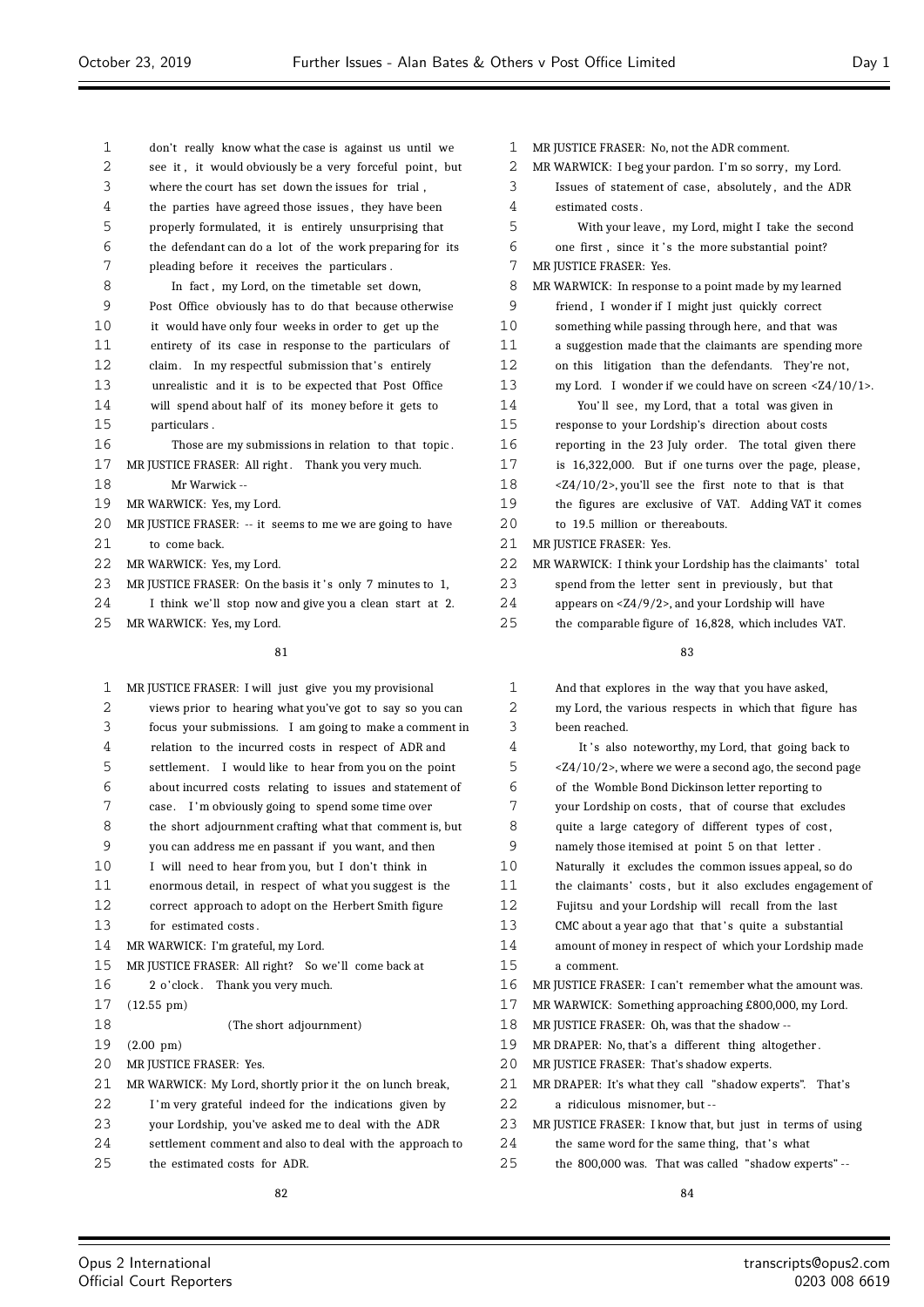- MR DRAPER: Yes, experts -
- 2 MR JUSTICE FRASER: -- and that's not Fujitsu?
- 3 MR DRAPER: It's not Fujitsu. It's experts other than those
- instructed for the Horizon issues trial .
- MR JUSTICE FRASER: Is that the same as internally appointed
- experts in your number 3 on that page? <Z4/10/2>,
- point 3.
- MR DRAPER: That is very largely the same thing, yes.
- 9 MR JUSTICE FRASER: As ...?
- MR DRAPER: As shadow experts.
- MR JUSTICE FRASER: Right. Okay.
- MR WARWICK: Yes, my Lord. Obviously use of
- the term "shadow experts", we're not trying to imply
- 14 it 's shadowy experts, but just an additional set of
- experts; but also the wider engagement of
- Herbert Smith Freehills , which has been the subject of submission just before lunch, my Lord, as well .
- MR JUSTICE FRASER: So what you're saying is to compare like
- with like you look at the 19.5 with that and compare it
- to the 16.8 or I suppose you could look at the 16.8 to
- 21 8 discounted down to exclude that and compare it with
- 22 the --
- MR WARWICK: Indeed, my Lord, yes. Yes, absolutely .
- 24 MR JUSTICE FRASER: Okay. Well, I've got that point.
- MR WARWICK: My Lord, then Herbert Smith's fees

- 1 prospectively; that's to say estimated costs for Herbert Smith's fees . The difference and difficulty corresponding that follows from this difference , my Lord, with this set of fees is that this represents an inflection point in the costs history , if you like , my Lord, of this case. The existing legal team for Post Office your Lordship is familiar with. It includes a team spread across some four fee -earner grades at Womble Bond Dickinson, for the Horizon trial leading counsel and four junior counsel by my count and for other aspects of this case a further two leading counsel for different applications or stages . 14 MR JUSTICE FRASER: I thought it was a further three. MR WARWICK: Excluding the Court of Appeal. MR JUSTICE FRASER: Oh, excluding common issues Court of Appeal. MR WARWICK: Again, trying to achieve like for like on this basis . What the new team comprises of can be seen at <Z2/5.2/6>, my Lord. This is the document I took 22 your Lordship to early on in this hearing. It's 23 the page of Post Office's recast budget that actually itemises this particular claim, if you like .
- MR JUSTICE FRASER: Do you want Z2/5.1 or 5.2?
- MR WARWICK: 5.2, please.
- THE EPE OPERATOR: (inaudible).
- MR WARWICK: I'm sorry, I was informed last night that this document had been inserted at 5.2. Can I just
- double-check?
- MR JUSTICE FRASER: Yes. What document is it?
- MR WARWICK: It is page 5 of 6 of the recast budget filed by
- Mr Parsons on --
- MR JUSTICE FRASER: Yesterday.
- MR WARWICK: Yesterday.
- MR JUSTICE FRASER: Are you sure that's not the document on the screen?
- 13 MR WARWICK: That is the document on the screen. It's <Z2/5.1/6> and that's my mistake, my Lord.
- 15 MR JUSTICE FRASER: Don't worry. I've got mine in hard 16 copy, which makes life a bit easier. But I've already
- got that document. We've already looked at it once to
- see the list of Herbert Smith people.
- MR WARWICK: We have indeed, my Lord, but one can see
- 20 quickly from a glance at this that there are
- 20 different fee -earner grades.
- 22 MR JUSTICE FRASER: Across both?
- 23 MR WARWICK: Across both firms, 17 of which -- that's from
- 24 below row 4 to just above row 5 -- are Herbert Smith
- partners, senior associates , associates , trainees ,

| $\mathbf{1}$ | managers, solicitors in Belfast, legal analysts in                     |  |  |  |  |  |  |
|--------------|------------------------------------------------------------------------|--|--|--|--|--|--|
| 2            | Belfast and e-discovery personnel.                                     |  |  |  |  |  |  |
| 3            | We'll spare your Lordship adjectives, but a very                       |  |  |  |  |  |  |
| 4            | significant increase in the size of its team dedicated                 |  |  |  |  |  |  |
| 5            | to this case. One has to bear in mind, my Lord, that                   |  |  |  |  |  |  |
| 6            | previous budgets have not been put on this basis. The                  |  |  |  |  |  |  |
| 7            | existing team has been considered acceptable for both                  |  |  |  |  |  |  |
| 8            | the common issues trial, the Horizon issues trial and                  |  |  |  |  |  |  |
| 9            | even at an early stage when the GLO application was made               |  |  |  |  |  |  |
| 10           | and for other CMCs and the like. So there is                           |  |  |  |  |  |  |
| 11           | a significant change here.                                             |  |  |  |  |  |  |
| 12           | What we know about this work -- your Lordship has                      |  |  |  |  |  |  |
| 13           | already been referred in my skeleton argument to                       |  |  |  |  |  |  |
| 14           | the letter that gave some explanation; that's to say                   |  |  |  |  |  |  |
| 15           | the letter of 16 October from Womble Bond Dickinson.                   |  |  |  |  |  |  |
| 16           | But I wonder if we could just glance for a moment at my                |  |  |  |  |  |  |
| 17           | learned friend's skeleton because the detail of this is                |  |  |  |  |  |  |
| 18           | quite informative. If we could turn to $\langle 21/2/3 \rangle$ , this |  |  |  |  |  |  |
| 19           | is the review that Herbert Smith is undertaking.                       |  |  |  |  |  |  |
| 20           | By my learned friend's skeleton argument,                              |  |  |  |  |  |  |
| 21           | Post Office makes clear at $10(2)$ that they want to                   |  |  |  |  |  |  |
| 22           | investigate, with respect to each of the 555 claimants,                |  |  |  |  |  |  |
| 23           | training materials, accounts, correspondence; at $10(3)$               |  |  |  |  |  |  |
| 24           | they want to investigate whether each has been subject                 |  |  |  |  |  |  |
| 25           | to a bug or error that caused a lasting shortfall, so                  |  |  |  |  |  |  |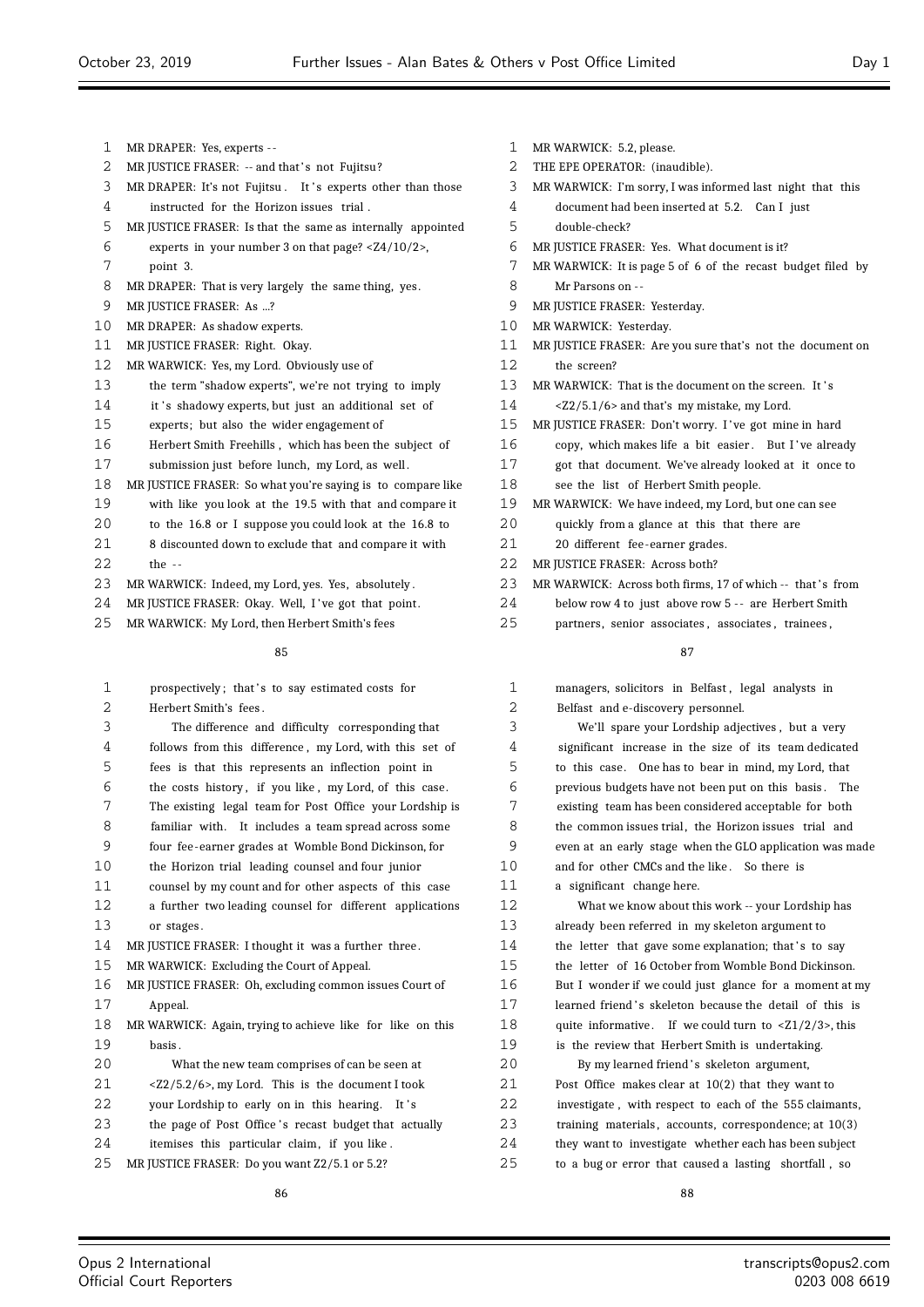| 1  | they want to look at Horizon data date by date                          |    |  |  |  |
|----|-------------------------------------------------------------------------|----|--|--|--|
| 2  | presumably.                                                             |    |  |  |  |
| 3  | Overleaf at paragraph $12$ , $\langle 21/2/4 \rangle$ , it's made clear |    |  |  |  |
| 4  | that this " covers decades, different contracts and                     |    |  |  |  |
| 5  | many different types of alleged breach of duty". So                     |    |  |  |  |
| 6  | breach is to be looked at as well.                                      |    |  |  |  |
| 7  | At paragraph 13 it's made clear that this is going                      | 7  |  |  |  |
| 8  | to come to a cost of £1,328 per claimant, a matter I'll                 | 8  |  |  |  |
| 9  | return to in a moment, my Lord, as to the character of                  | 9  |  |  |  |
| 10 | this type of cost.                                                      | 10 |  |  |  |
| 11 | MR JUSTICE FRASER: But all of these -- whether they're done             | 11 |  |  |  |
| 12 | in this way or not, you're at risk, aren't you, of                      | 12 |  |  |  |
| 13 | re-inventing the wheel on the basis that I have already                 | 13 |  |  |  |
| 14 | explained my view on duplication to Mr Draper --                        | 14 |  |  |  |
| 15 | MR WARWICK: Yes.                                                        | 15 |  |  |  |
| 16 | MR JUSTICE FRASER: -- and he, on instruction, has declined              | 16 |  |  |  |
| 17 | the opportunity to provide any further information.                     | 17 |  |  |  |
| 18 | MR WARWICK: That's fully understood and I don't wish to                 | 18 |  |  |  |
| 19 | re-invent that wheel or indeed any wheel, but there are                 | 19 |  |  |  |
| 20 | three submissions that come from this, if I may,                        | 20 |  |  |  |
| 21 | my Lord. The first is -- and it's obvious -- this is                    | 21 |  |  |  |
| 22 | group litigation. The normal approach -- there's an                     | 22 |  |  |  |
| 23 | element of crystal - ball gazing and I appreciate in this               | 23 |  |  |  |
| 24 | setting it's not going to be appropriate to look at                     | 24 |  |  |  |
| 25 | the specifics of what might happen in a mediation -- but                | 25 |  |  |  |
|    | 89                                                                      |    |  |  |  |
| 1  | just viewed at a level of abstraction, the approach to                  | 1  |  |  |  |
| 2  | be taken by parties is top down.                                        | 2  |  |  |  |
| 3  | MR JUSTICE FRASER: Well --                                              | 3  |  |  |  |
| 4  | MR WARWICK: It's to look --                                             | 4  |  |  |  |
| ц. | MR HISTICE ERASER: Mr Warwick, that doesn't really, help                | Б. |  |  |  |

- MR JUSTICE FRASER: Mr Warwick, that doesn't really help
- because there are a number of different ways that cases ,
- 7 group litigation and individual cases, can be settled.
- MR WARWICK: Yes.
- MR JUSTICE FRASER: Whether it's decided to do it top down,
- bottom up, pick off each one of the 550 one by one or do it globally is not really the issue for today.
- 12 MR WARWICK: My Lord, I fully agree it's not, and in fact
- 13 Post Office's approach is up to Post Office, and
- 14 I should stress so it's heard in all corners of this room --
- 16 MR JUSTICE FRASER: No, no, that's absolutely right.
- MR WARWICK: -- that there's no criticism of its particular
- 18 approach. The question is whether it's recoverable costs and whether, by seeking a CMO in respect of it ,
- the Post Office is asking for your endorsement of those as recoverable costs .
- MR JUSTICE FRASER: I understand and I have got the point predominantly based on what Mr Draper explained to the court about the way in which they are approaching
- it .
- MR WARWICK: Yes. Well, that's fully understood.
- MR JUSTICE FRASER: Whether that necessarily helps him or
- not is something that everyone's going to find out in
- about 20 minutes probably.
- MR WARWICK: Well, that may well be the case, but suffice it to say, my Lord, that any settlement discussion should and following the scheme of part 19 at least take into account and take the benefits of the fact that this is group litigation in the way that issues track down as decided and ruled on by your Lordship in the first -sorry, the third judgment that you gave and as will be seen from the taxonomy of losses in pleadings to be served later this week and on the Horizon issues when those are determined. So to look at this the other way, as if it is 555 unitary claims -- the Post Office may wish to do that but for these to be recoverable costs in this group litigation, that's a surprising suggestion. MR JUSTICE FRASER: Understood.  $MR$  WARWICK: And on the definition of "common costs", as that's found in rule  $46(6)$ , these are highly unlikely to be regarded necessarily as common costs because they're costs of investigating cases. The second submission, my Lord, is that on one view
	- at least, one respectable view, much of this following

| 1  | your Lordship's judgment number 3 is overhead because    |  |  |  |  |  |
|----|----------------------------------------------------------|--|--|--|--|--|
| 2  | your Lordship has found what the true construction of,   |  |  |  |  |  |
| 3  | for example, section 12, clause 12 of the SPMC means and |  |  |  |  |  |
| 4  | therefore does, which is impose a contractual burden of  |  |  |  |  |  |
| 5  | proof on Post Office, and your Lordship has found in     |  |  |  |  |  |
| 6  | that judgment a number of implied terms. Implied term    |  |  |  |  |  |
| 7  | H, for example, requires contractually Post Office to    |  |  |  |  |  |
| 8  | make "reasonable requirements" and so forth with respect |  |  |  |  |  |
| 9  | to "reasonable losses and shortfalls". The common issue  |  |  |  |  |  |
| 10 | on implied terms also led to a ruling by you, my Lord,   |  |  |  |  |  |
| 11 | on implied term L, which is reasonably and fairly to     |  |  |  |  |  |
| 12 | investigate shortfalls.                                  |  |  |  |  |  |
| 13 | The risk here, my Lord, is whether the court can be      |  |  |  |  |  |
| 14 | satisfied at all that this is not simply something that  |  |  |  |  |  |
| 15 | this business has to undertake anyway as business cost   |  |  |  |  |  |
| 16 | following the judgment that you have given on the common |  |  |  |  |  |
| 17 | issues.                                                  |  |  |  |  |  |
| 18 | MR JUSTICE FRASER: Understood, yes.                      |  |  |  |  |  |
| 19 | MR WARWICK: The third submission, my Lord -- and         |  |  |  |  |  |
| 20 | I appreciate that your Lordship is astute to this -- is  |  |  |  |  |  |
| 21 | on duplication and so I won't re-invent the wheel on     |  |  |  |  |  |
| 22 | that particular point. I've given a summary of           |  |  |  |  |  |
| 23 | the points taken.                                        |  |  |  |  |  |
| 24 | The essence of this is that the only decision that       |  |  |  |  |  |
| 25 | can be reached on this is on what is before              |  |  |  |  |  |
|    |                                                          |  |  |  |  |  |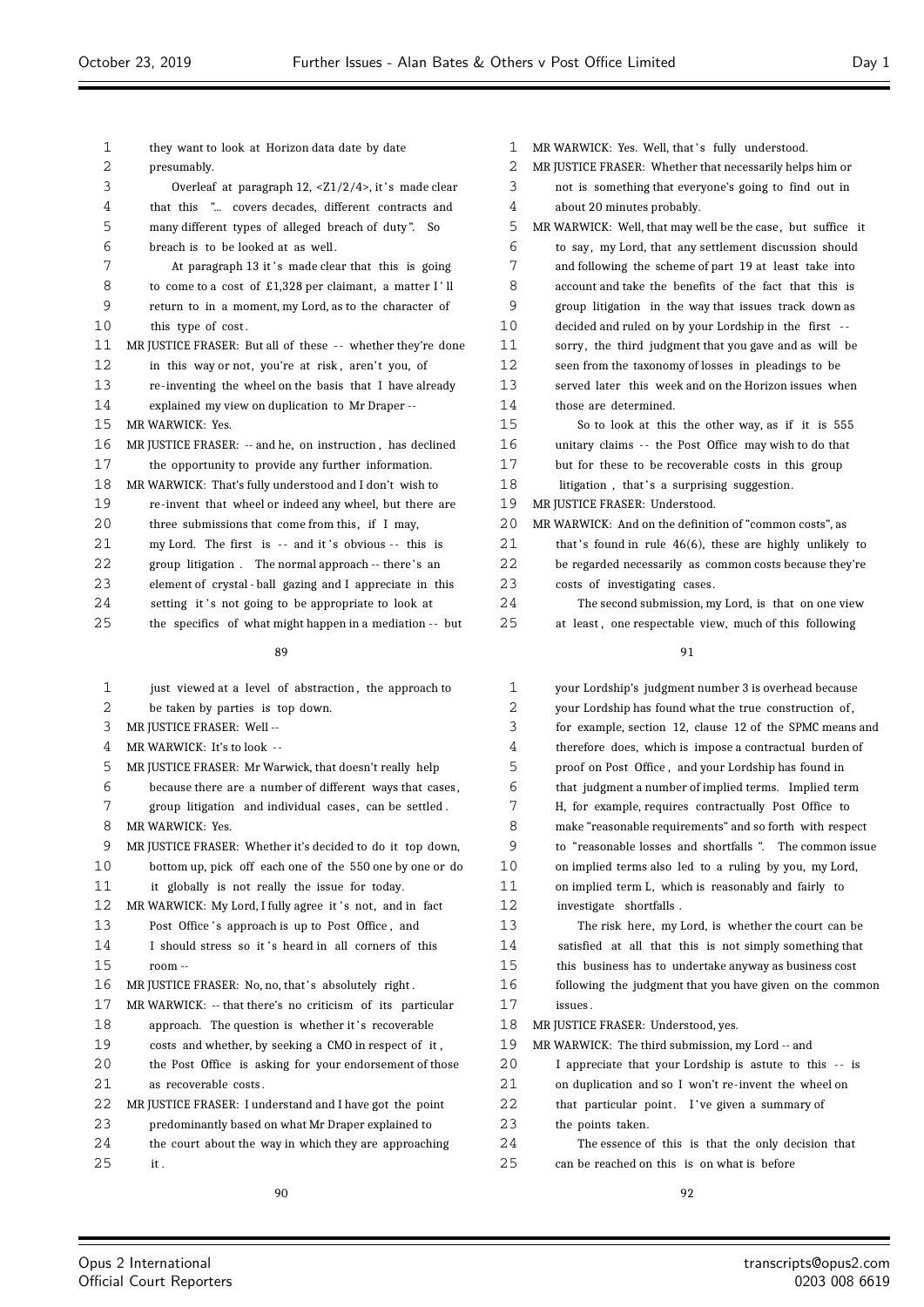| $\mathbf 1$ | your Lordship presently for this hearing.                  |  |  |  |  |  |
|-------------|------------------------------------------------------------|--|--|--|--|--|
| 2           | MR JUSTICE FRASER: Understood.                             |  |  |  |  |  |
| 3           | MR WARWICK: I've given a summary at paragraphs 35 to 38 of |  |  |  |  |  |
| 4           | my skeleton for reference. The only thing that that        |  |  |  |  |  |
| 5           | misses is what the situation was even pre-action,          |  |  |  |  |  |
| 6           | my Lord. If your Lordship will indulge me, I could         |  |  |  |  |  |
| 7           | refer your Lordship to the letter of response, which       |  |  |  |  |  |
| 8           | makes plain that exhaustive investigation was carried      |  |  |  |  |  |
| 9           | out.                                                       |  |  |  |  |  |
| 10          | MR JUSTICE FRASER: I don't think you need to. I'm very     |  |  |  |  |  |
| 11          | familiar with that particular --                           |  |  |  |  |  |
| 12          | MR WARWICK: I'm grateful.                                  |  |  |  |  |  |
| 13          | MR JUSTICE FRASER: -- with all the pre-action --           |  |  |  |  |  |
| 14          | MR WARWICK: So it's not said that I've overstated          |  |  |  |  |  |
| 15          | the point, that was with a more limited group of           |  |  |  |  |  |
| 16          | claimants that had issued a claim form at that time --     |  |  |  |  |  |
| 17          | as I understand it, some 90, my Lord.                      |  |  |  |  |  |
| 18          | MR JUSTICE FRASER: Yes.                                    |  |  |  |  |  |
| 19          | MR WARWICK: So, my Lord, whether viewed through that lens, |  |  |  |  |  |
| 20          | that's to say the nature and character of these            |  |  |  |  |  |
| 21          | particular costs, or viewed on an impressionistic basis    |  |  |  |  |  |
| 22          | as to what's reasonable, the claim made to estimated       |  |  |  |  |  |
| 23          | costs just can't be sustained as satisfactory for          |  |  |  |  |  |
| 2.4         | the purposes of this exercise, my Lord, and those are my   |  |  |  |  |  |
| 25          | submission on this point.                                  |  |  |  |  |  |

| 1  | MR JUSTICE FRASER: And you're inviting me to disallow it? |  |  |  |  |  |
|----|-----------------------------------------------------------|--|--|--|--|--|
| 2  | MR WARWICK: I'm inviting you to disallow it, my Lord --   |  |  |  |  |  |
| 3  | that's our primary case -- but if not doing so, reduce    |  |  |  |  |  |
| 4  | them so as to render the phase as a whole                 |  |  |  |  |  |
| 5  | a proportionate and reasonable sum, my Lord.              |  |  |  |  |  |
| 6  | The second issue then, numbered the first in your         |  |  |  |  |  |
| 7  | helpful summary shortly before the break, my Lord, is     |  |  |  |  |  |
| 8  | the comment with respect to issues -- issues and          |  |  |  |  |  |
| 9  | statements of case.                                       |  |  |  |  |  |
| 10 | I just want to make sure that this isn't put too          |  |  |  |  |  |
| 11 | high. The point taken is that £269,000 or thereabouts,    |  |  |  |  |  |
| 12 | just under 270, has been incurred before pleadings have   |  |  |  |  |  |
| 13 | been served. Now, the claimants fully accept that quite   |  |  |  |  |  |
| 14 | a lot of analysis might be done before pleadings have     |  |  |  |  |  |
| 15 | been served that might go in to later inform how one      |  |  |  |  |  |
| 16 | pleads. But one has to remember what this exercise is.    |  |  |  |  |  |
| 17 | This is a trail of assumed facts which can't be assumed   |  |  |  |  |  |
| 18 | yet because we haven't pleaded what our assumed facts     |  |  |  |  |  |
| 19 | are and there is a mechanism within the order for         |  |  |  |  |  |
| 20 | agreeing them after that.                                 |  |  |  |  |  |
| 21 | Assumed breaches, even causation, my Lord, is             |  |  |  |  |  |
| 22 | assumed on the wording of schedule 1 to your Lordship's   |  |  |  |  |  |
| つつ | order of 22 July What has to happen from this point       |  |  |  |  |  |

23 order of 23 July. What has to happen from this point, my Lord, is the claimant has to set out, particularise ,

what the heads of loss are that they say are in

| $\mathbf{1}$ | principle recoverable and what the measures are that are                |  |  |  |  |  |
|--------------|-------------------------------------------------------------------------|--|--|--|--|--|
| 2            | applicable to those heads of loss, my Lord, on assumed                  |  |  |  |  |  |
| 3            | facts and breaches.                                                     |  |  |  |  |  |
| 4            | So how it is that £270,000 has been incurred -- and                     |  |  |  |  |  |
| 5            | I point out while passing through, my Lord, that most of                |  |  |  |  |  |
| 6            | that is time cost, not counsel's fees, and counsel might                |  |  |  |  |  |
| 7            | reasonably be expected to draft these pleadings -- is                   |  |  |  |  |  |
| 8            | a very burning question. It's for that reason that                      |  |  |  |  |  |
| 9            | I ask the court to look at those incurred costs askance                 |  |  |  |  |  |
| 10           | and record, if it is with me on this point, an adverse                  |  |  |  |  |  |
| 11           | comment with respect to them.                                           |  |  |  |  |  |
| 12           | My learned friend takes a point about us having                         |  |  |  |  |  |
| 13           | agreed on one basis and then turning round and seeking                  |  |  |  |  |  |
| 14           | something extra for a sort of two bites at the cherry.                  |  |  |  |  |  |
| 15           | That, I'm afraid, is not correct. Our budget discussion                 |  |  |  |  |  |
| 16           | report, which appears in the bundle, made clear that we                 |  |  |  |  |  |
| 17           | always reserved the right to seek this type of order and                |  |  |  |  |  |
| 18           | that's at $\langle 22/3/1 \rangle$ and the page that's relevant to that |  |  |  |  |  |
| 19           | is the second one, $\langle Z2/3/2 \rangle$ . It's the second row,      |  |  |  |  |  |
| 20           | "Issue/statements of case". The offer made there was an                 |  |  |  |  |  |
| 21           | earlier offer, but it has been agreed at 450, my Lord.                  |  |  |  |  |  |
| 22           | MR JUSTICE FRASER: Sorry, what's been agreed at 450?                    |  |  |  |  |  |
| 23           | The $-$                                                                 |  |  |  |  |  |

 MR WARWICK: Absolutely, my Lord. So the first sentence reads:

| 1  | "Case not yet fully pleaded as per budgeted date            |
|----|-------------------------------------------------------------|
| 2  | $(03/09/19)$ and Cs invite the Court to make a note on the  |
| 3  | court file about the £238,489.30 incurred costs which       |
| 4  | are not understood - see also Preliminary Point 1 (P1)."    |
| 5  | And above the preliminary point P1 is about                 |
| 6  | proportionality, my Lord.                                   |
| 7  | MR JUSTICE FRASER: Yes.                                     |
| 8  | MR WARWICK: Finally on this, my Lord, some submissions have |
| 9  | been made about the right approach. I don't take any        |
| 10 | issue with the approach taken by the chief master in        |
| 11 | the BBC case. What I would take issue with is putting       |
| 12 | that too high. It's specific to the facts of that case.     |
| 13 | He did make some comments of wide of application, but I,    |
| 14 | with the greatest respect to my learned friend, think he    |
| 15 | puts the authority too high. It's not binding on this       |
| 16 | court and, if taken to its logical conclusion, it would     |
| 17 | almost never be relevant or appropriate to make any sort    |
| 18 | of comment at this stage and that's just not right.         |
| 19 | MR JUSTICE FRASER: What is the situation as at today so far |
| 20 | as pleading is concerned in further issues?                 |
| 21 | MR WARWICK: The deadline for pleadings is 4 pm on Friday,   |
| 22 | my Lord.                                                    |
| 23 | MR JUSTICE FRASER: What pleadings are those then?           |
| 24 | MR WARWICK: For the further issues trial, individual        |
| 25 | particulars of claim in four lead cases.                    |
|    |                                                             |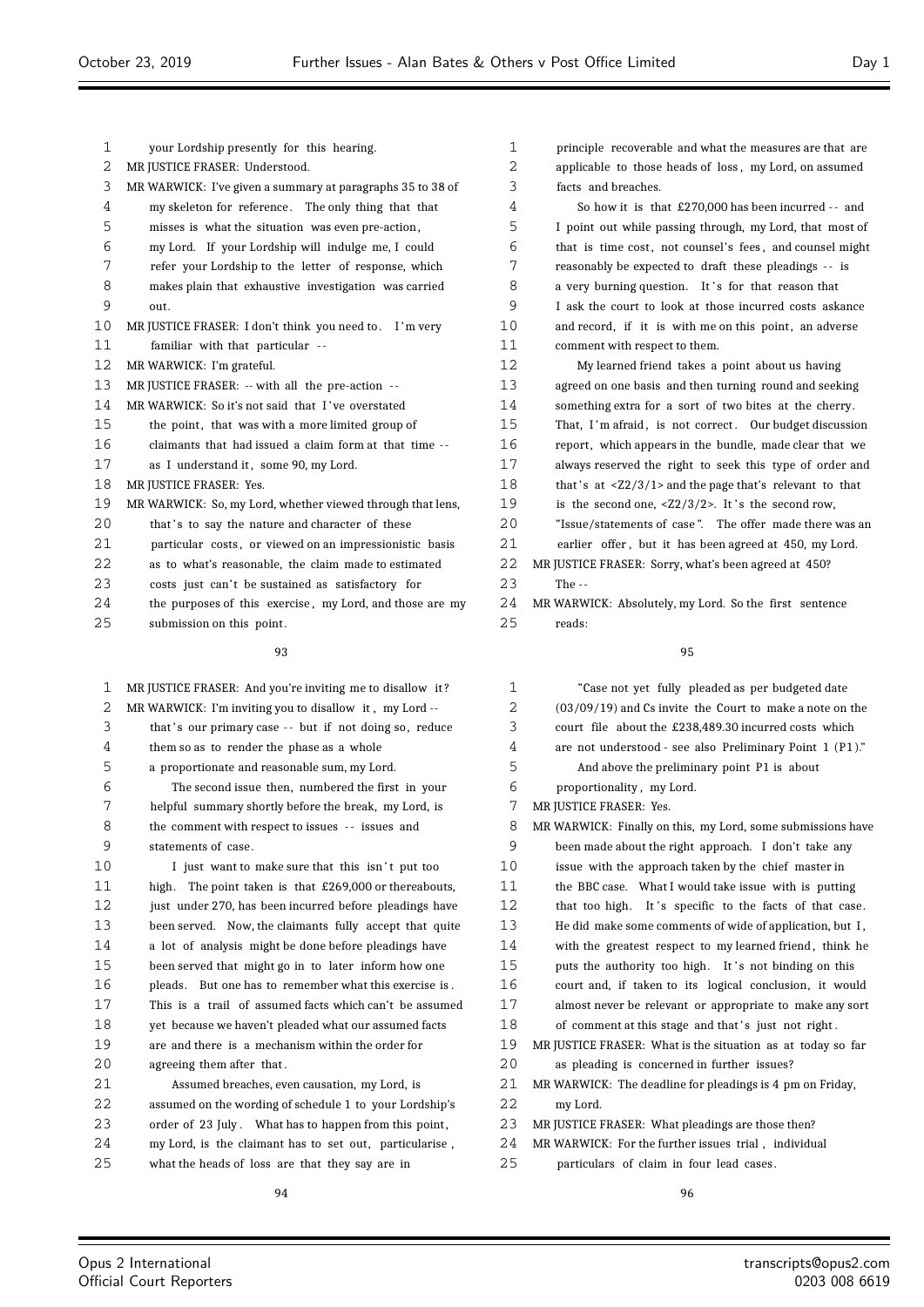- MR JUSTICE FRASER: And they haven't been served yet?
- 2 MR WARWICK: No, the deadline for that is Friday, my Lord.
- MR JUSTICE FRASER: So the incurred costs of 31,000 for
- disbursements plus 238 time costs , which comes to 269, I think - -
- MR WARWICK: Yes.
- MR JUSTICE FRASER: -- is in relation to an exercise
- which -- one step of which, which is normally seen as
- 9 the early step, service of the individual particulars of claim hasn't yet happened?
- MR WARWICK: That's right, my Lord, yes.
- 12 MR JUSTICE FRASER: Is that right? Okay.
- MR WARWICK: Unless I can assist you further on those
- 14 points, my Lord --
- MR JUSTICE FRASER: Well, you can in one thing . What's the date of this Friday?
- MR WARWICK: It's 25 October, my Lord.
- MR JUSTICE FRASER: Thanks very much.
- Mr Draper, is there anything that you would like  $20 \t\t to -$
- 21 MR DRAPER: Just a very short point, if I may, my Lord, on
- 22 the like for like comparison of total costs, whether
- one's got apples and apples or apples and pears. In my
- submission, my Lord, one can only compare apples with
- apples if you're looking at costs recoverable or sought

 to be recovered in these proceedings from the other 2 side. It's not a meaningful comparison to say, "What are they spending in total ?", even where those things 4 aren't sought to be recovered. I say that, my Lord, because if one were to adopt my learned friend ' s 6 approach of saying, "Let's puts everything in", then we'd have their funding costs and that would mean they are spending vastly more than Post Office if one were to include those. VAT, of course, we won't recover from the claimants. So the fact that we're incurring it is neither here nor there for these purposes. That's the only point I wanted to make. 14 MR JUSTICE FRASER: In terms of recoverability of the VAT, though, would they recover that from you? MR DRAPER: Yes, in principle they would as individuals . MR JUSTICE FRASER: And then you would deal with that as an output - - MR DRAPER: Yes. MR JUSTICE FRASER: -- if you're VAT registered? MR DRAPER: Yes. 22 MR JUSTICE FRASER: So far then as a real cost -- MR DRAPER: Forgive me, my Lord, I entirely misled you 24 there. In relation to -- we can't recover the VAT we are spending on our legal services from the claimants

- 1 because it's an input for Post Office's operation so we
- already get it back by our own VAT calculations.
- MR JUSTICE FRASER: Yes, so your costs bill to you is
- VAT-neutral?
- MR DRAPER: Yes, which means when we -- if we were to obtain
- costs from the claimants applying the indemnity
- principle , we don't recover the VAT because we already
- compensated for it through our own processes.
- MR JUSTICE FRASER: Whereas they do pay VAT on their costs?
- MR DRAPER: Yes, so if we were to come to indemnify them,
- VAT would be part of what we would pay to them and that
- would be a cost to Post Office -
- 13 MR JUSTICE FRASER: I understand.
- MR DRAPER: -- so that wouldn't be cancelled out.
- MR JUSTICE FRASER: But one point where, in my judgment, an
- absolutely clear and accurate comparison can be made,
- completely putting VAT to one side , is the amount of
- 18 the total both for incurred as at today -- I'm sorry,
- incurred as at the date in September that you agreed and
- estimated ADR/settlement/mediation costs.
- MR DRAPER: My Lord, yes.
- MR JUSTICE FRASER: There is a pure obvious comparison.
- MR DRAPER: That's like with like , yes.
- MR JUSTICE FRASER: I think, based on the CMO I made just
- before the short adjournment, the claimants' figure for

#### $\alpha$

- that is 415,000 and to get to yours one needs to look in
- column H, I think, and it's 1.239353.
- MR DRAPER: That's like for like .
- MR JUSTICE FRASER: Is that right? That is a like for like comparison.
- MR DRAPER: That is, my Lord.
- MR JUSTICE FRASER: And of that 1.239, you've already spent
- 502,000, I think -
- MR DRAPER: Exactly.
- MR JUSTICE FRASER: -- in respect of which I can only record
- a comment.
- MR DRAPER: Yes.
- 13 MR JUSTICE FRASER: I can also take it into account -- if
- I 'm not with Mr Warwick on not making a CMO at all in
- with respect of that line item and I 'm persuaded by you,
- which I am, that I should make -- I should include that
- line item in the CMO that I'm about to make, I can take
- the 502 into account when deciding what figure for
- estimated costs is reasonable and proportionate; is that right?
- 21 MR DRAPER: Entirely right. That's what Redfern says and we
- 22 are agreed that that's the right approach.
- My Lord, just to complete that picture , 300,000 of
- the estimated costs are agreed.
- MR JUSTICE FRASER: 300,000 are agreed?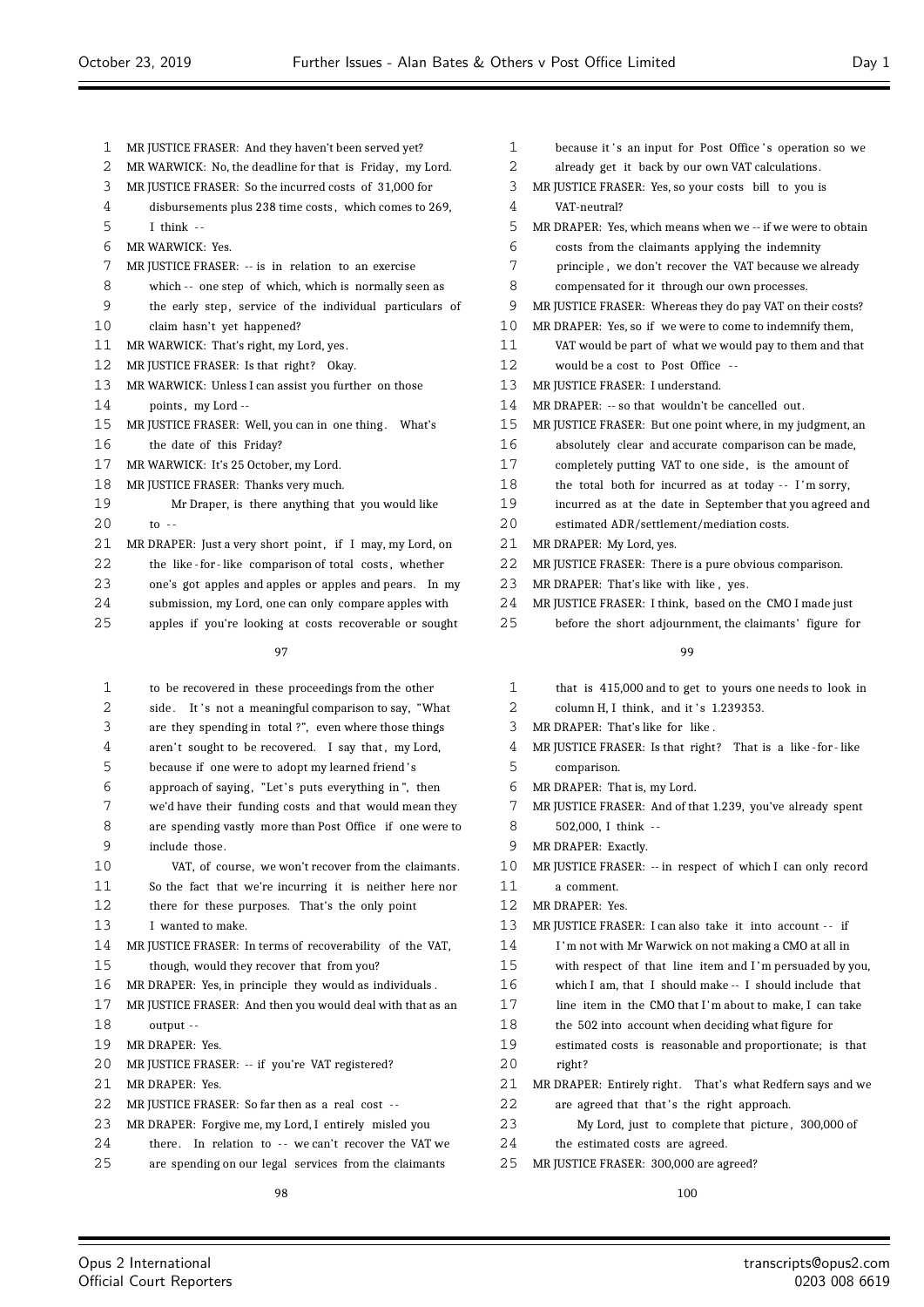| 1  | MR DRAPER: Well, we have had -- I think it's fair to say           |  |  |  |  |  |  |
|----|--------------------------------------------------------------------|--|--|--|--|--|--|
| 2  | it's an offer. Yes, the BDR offer was 300,000. Sorry,              |  |  |  |  |  |  |
| 3  | I mis-spoke. That's just to complete the picture of                |  |  |  |  |  |  |
| 4  | what all the numbers at play are. That's what was                  |  |  |  |  |  |  |
| 5  | offered.                                                           |  |  |  |  |  |  |
| 6  | MR JUSTICE FRASER: But the 300 is in respect of -- well,           |  |  |  |  |  |  |
| 7  | Mr Warwick is inviting me today not to make an order in            |  |  |  |  |  |  |
| 8  | respect of that line item at all, so far as I understand           |  |  |  |  |  |  |
| 9  | it; is that right?                                                 |  |  |  |  |  |  |
| 10 | MR DRAPER: I think that's his primary position.                    |  |  |  |  |  |  |
| 11 | MR JUSTICE FRASER: Do you want to just show me where               |  |  |  |  |  |  |
| 12 | the 300 is so I can see what I can compare it with?                |  |  |  |  |  |  |
| 13 | MR DRAPER: Yes, my Lord. Forgive me. I'll just turn it             |  |  |  |  |  |  |
| 14 | up.                                                                |  |  |  |  |  |  |
| 15 | My Lord, if we could get up $\langle 22/3/1 \rangle$ --            |  |  |  |  |  |  |
| 16 | MR JUSTICE FRASER: Which I've got open.                            |  |  |  |  |  |  |
| 17 | MR DRAPER: -- this is the budget discussion report.<br>You         |  |  |  |  |  |  |
| 18 | can see the claimed figure there under "ADR settlement"            |  |  |  |  |  |  |
| 19 | and next to it an offered figure of 331,215. That's                |  |  |  |  |  |  |
| 20 | just to complete the picture as to what the claimant was           |  |  |  |  |  |  |
| 21 | contending was an acceptable figure.                               |  |  |  |  |  |  |
| 22 | MR WARWICK: Yes, my Lord, but it's also relevant -- if             |  |  |  |  |  |  |
| 23 | the screen could go on to page 3 of that document                  |  |  |  |  |  |  |
| 24 | $\langle 22/3/3 \rangle$ -- that the comment -- and I'm looking at |  |  |  |  |  |  |
| 25 | the top row, my Lord -- also made clear that the point             |  |  |  |  |  |  |
|    | 101                                                                |  |  |  |  |  |  |
| 1  | made above, to which I've taken your Lordship a moment             |  |  |  |  |  |  |
| 2  | ago with respect to another phase, from " the                      |  |  |  |  |  |  |
| 3  | incurred costs [48,000 and so on] ", and in                        |  |  |  |  |  |  |
| 4  | particular disbursements is repeated; meaning that that            |  |  |  |  |  |  |
| 5  | offer was made, but of course the claimants reserve                |  |  |  |  |  |  |
| 6  | the right to seek relief such as the adverse comment               |  |  |  |  |  |  |
| 7  | that's sought by me today, my Lord, in respect of                  |  |  |  |  |  |  |
| 8  | the incurred costs.                                                |  |  |  |  |  |  |
| 9  | MR JUSTICE FRASER: Right, but in respect of the 756, you --        |  |  |  |  |  |  |
| 10 | MR WARWICK: Offered 331, my Lord, yes, indeed.                     |  |  |  |  |  |  |
| 11 | MR JUSTICE FRASER: Mr Draper, is there anything you want to        |  |  |  |  |  |  |
| 12 | add?                                                               |  |  |  |  |  |  |
|    |                                                                    |  |  |  |  |  |  |

 MR DRAPER: No, my Lord. Order MR JUSTICE FRASER: I'm just going to explain what I 'm going to do. I 'm about to make a costs management order in respect of defendant's costs . There are three items 18 that are not agreed. The items that are agreed should be taken as being the subject of this costs management order and the three separate items I am going to deal with as follows: I am invited by the claimants to record a comment in respect of incurred costs for the further issues trial concerning issues/statements of case. Disbursements are

included in column D-- I 'm going off the summary --

 which is at <Z2/6/1> of £31,240 and the time costs are included as £238,489.30. This is in the circumstances where, so far as the further issues are concerned, the individual points of claim in the four lead cases that are going to be the subject of the further issues trial have not yet been served and will not be served until 25 October 2019. I have taken account of the approach identified both in a case called Redfern v Corby City Council [2014] EWHC 4526 (QB) and also in particular an authority that Mr Draper has drawn to my attention, which is a decision of Chief Master Marsh in the Cliff Richard litigation against the BBC and Chief Constable of South Yorkshire Police . The neutral citation for that judgment is [2017] EWHC 1666 (CH). Chief Master Marsh said, having analysed the situation in that particular case, looking at his paragraph 10, which I 'm going to quote - - he says: "To my mind there is little or no value in the court

 recording a general comment about incurred costs along the lines that the incurred costs are substantial or they are too high. If the court wishes to record a comment that the incurred costs are ' excessive ' or they are ' unreasonable and disproportionate ', it will wish to be sure that the comment is made on a sound

 footing rather than an impression because commenting is quite unlike the exercise of approving a figure per phase for future costs . The court will also wish to consider the utility of making a comment unless it is specific and well founded."

 I do wish to record a comment in respect of incurred costs or issues in statement of case. That comment is as follows: that the total of time costs appears to be excessive based on the fact that the individual particulars of claim in the four lead cases have not yet been served. That's the end of the comment. It is a matter for the costs judge what and how they deal with that comment and that is not to say on a detailed assessment that the defendant would not necessarily be able to justify expenditure of that figure .

 Turning to the next item, which also is in relation to incurred costs , there is an overlap between this and 18 the third item, which is estimated costs, because they both substantially concern the same issue. The line item is "ADR/settlement discussions". In column E in 21 the summary, the expended or incurred costs against this line item as at the date in September that the parties agreed would be the cut- off , which I believe is 3 September 2019, is £502,527.27 and going forward estimated costs as disbursements of £22,375 and time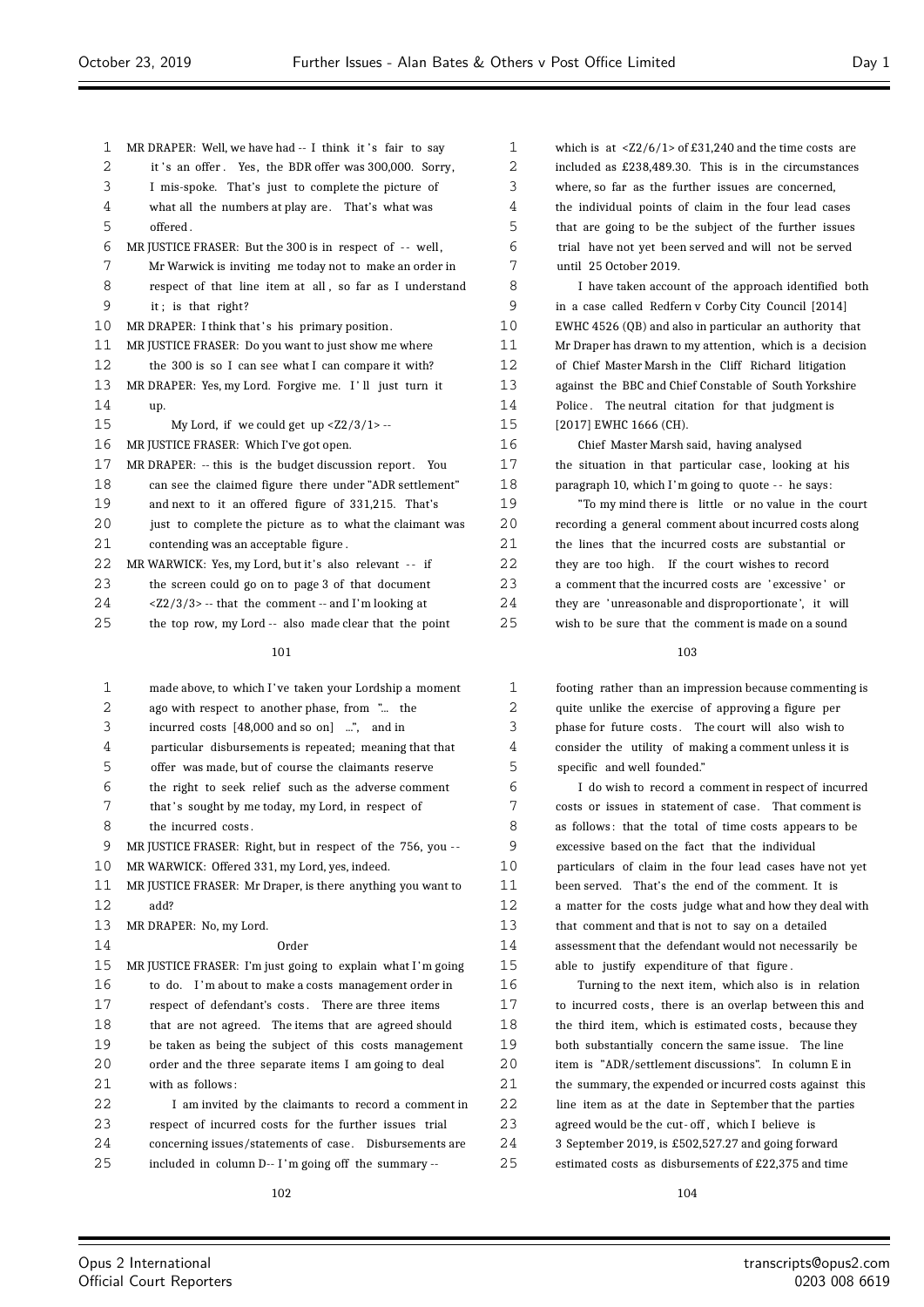$\equiv$ 

| 1  | costs of £714,451.                                       | 1  | of the comment.                                          |
|----|----------------------------------------------------------|----|----------------------------------------------------------|
| 2  | Both of these different types of costs, both             | 2  | Turning now to the costs management order which I'm      |
| 3  | incurred and estimated, arise in the following           | 3  | prepared to make in terms of estimated costs going       |
| 4  | circumstances: the Post Office are currently represented | 4  | forward. I'm very much aware of the need to compare      |
| 5  | in this litigation, the group litigation, by             | 5  | like with like. The sum which the Post Office seek to    |
| 6  | Womble Bond Dickinson, who are the solicitors on         | 6  | have included in the costs management order going        |
| 7  | the record, except for the attempt to obtain permission  | 7  | forward against ADR settlement discussions is the        |
| 8  | to appeal from the Court of Appeal in respect of         | 8  | addition of 714,451 together with 22,375. I make         |
| 9  | the common issues trial judgment where the solicitors on | 9  | the total of those two sums to be approximately          |
| 10 | the record are Herbert Smith Freehills.                  | 10 | £736,800.                                                |
| 11 | Herbert Smith Freehills are also the solicitors that     | 11 | The figure in the approved claimants' cost budget        |
| 12 | the Post Office are using to advise them and act for     | 12 | which I have made a costs management order in respect of |
| 13 | them in what I'm told is a forthcoming mediation.        | 13 | this morning is £415,000. However, the claimants have    |
| 14 | There is a dearth of material before court to            | 14 | incurred hardly any costs at all and in order to compare |
| 15 | explain how or what steps have been taken to avoid       | 15 | like with like it's necessary to take account of the     |
| 16 | duplication of costs on the part of Herbert Smith        | 16 | Post Office's incurred costs together with the           |
| 17 | Freehills and Womble Bond Dickinson. The Post Office     | 17 | £736,000-odd of costs going forwards, which gives a very |
| 18 | have sought to persuade me that it is entirely usual in  | 18 | sizeable total of £1.239 million for the                 |
| 19 | large litigation or complex litigation to have two firms | 19 | ADR/settlement/mediation phase.                          |
| 20 | of solicitors acting for the same party. I have          | 20 | There are two important points. The first is it's        |
| 21 | difficulty in accepting that submission. In my judgment  | 21 | obviously not necessarily immediately attractive to      |
| 22 | it's very unusual.                                       | 22 | disapprove costs that are going to be incurred in        |
| 23 | I did offer the Post Office this morning the             | 23 | potentially settling the whole litigation. However, on   |
| 24 | opportunity to put in some further material, whether by  | 24 | the other hand and reading from the dicta of             |
| 25 | way of a short witness statement or something else, to   | 25 | Mr Justice Leggatt, as he then was, in                   |
|    | 105                                                      |    | 107                                                      |
| 1  | explain what steps, if any, had been taken in respect of | 1  | Kazakhstan Kagazy plc v Zhunus [2015] 158 Con Law        |
| 2  | avoiding duplication and that was not an invitation      | 2  | Reports 253 at paragraph 13, which in that case was in   |
| 3  | which they wished to take up. I am therefore in          | 3  | the context of an application for an interim payment on  |
| 4  | the position that I have to make the best of the         | 4  | account of costs, he said the following:                 |
| 5  | material that's before the court and, as I've said,      | 5  | "What is reasonable and proportionate in that            |
| 6  | there isn't really a great deal. There are some          | 6  | context must be judged objectively. The touchstone of    |
| 7  | letters, some entries in budgets and Mr Draper's         | 7  | reasonable and proportionate costs is not the amount of  |
| 8  | extremely able submissions, but in terms of factual      | 8  | costs which it was in a party's best interests to incur, |
| 9  | content, the available material is somewhat light.       | 9  | but the lowest amount which it could reasonably have     |
| 10 | I do consider in all the circumstances that              | 10 | been expected to spend in order to have its case         |
| 11 | a comment is justified in respect of the incurred costs  | 11 | conducted and presented proficiently having regard to    |
| 12 | of over £500,000 for ADR and settlement discussions.     | 12 | all the relevant circumstances."                         |
| 13 | That comment is, however, as follows: the incurred costs | 13 | It plainly is in the Post Office's best interests to     |
| 14 | for this line item appear on their face to be extremely  | 14 | incur whatever the necessary expenditure of costs is     |
| 15 | high. However, there are the following particular        | 15 | going forward through what would undoubtedly be an       |
| 16 | aspects of this case that may have affected this level   | 16 | important phase of the litigation. However, that of      |
| 17 | of costs. They are: 1, the nature of the particular      | 17 | itself does not mean that the total is reasonable and    |
| 18 | group litigation, including the number of claimants; 2,  | 18 | proportionate, and I am entitled -- and do -- take into  |
| 19 | the length of time that the disputes have gone on        | 19 | account the incurred cost of 502,000 when assessing what |
| 20 | between the individual claimants and the Post Office;    | 20 | the correct figure is going forward.                     |
| 21 | and 3, the involvement of Herbert Smith Freehills as     | 21 | In assessing -- when I say "the correct figure"          |
| 22 | a second firm of solicitors and potential duplication.   | 22 | I mean the reasonable and proportionate figure, I take   |
| 23 | It is a matter for detailed assessment whether there is  | 23 | account of the fact that the overall expenditure by      |
| 24 | any duplication and that is a matter which the costs     | 24 | the claimants on this phase is going to be approximately |
| 25 | judge may wish to consider and review. That's the end    | 25 | £415,000. The amount which I am prepared to include in   |
|    | 106                                                      |    | 108                                                      |
|    |                                                          |    |                                                          |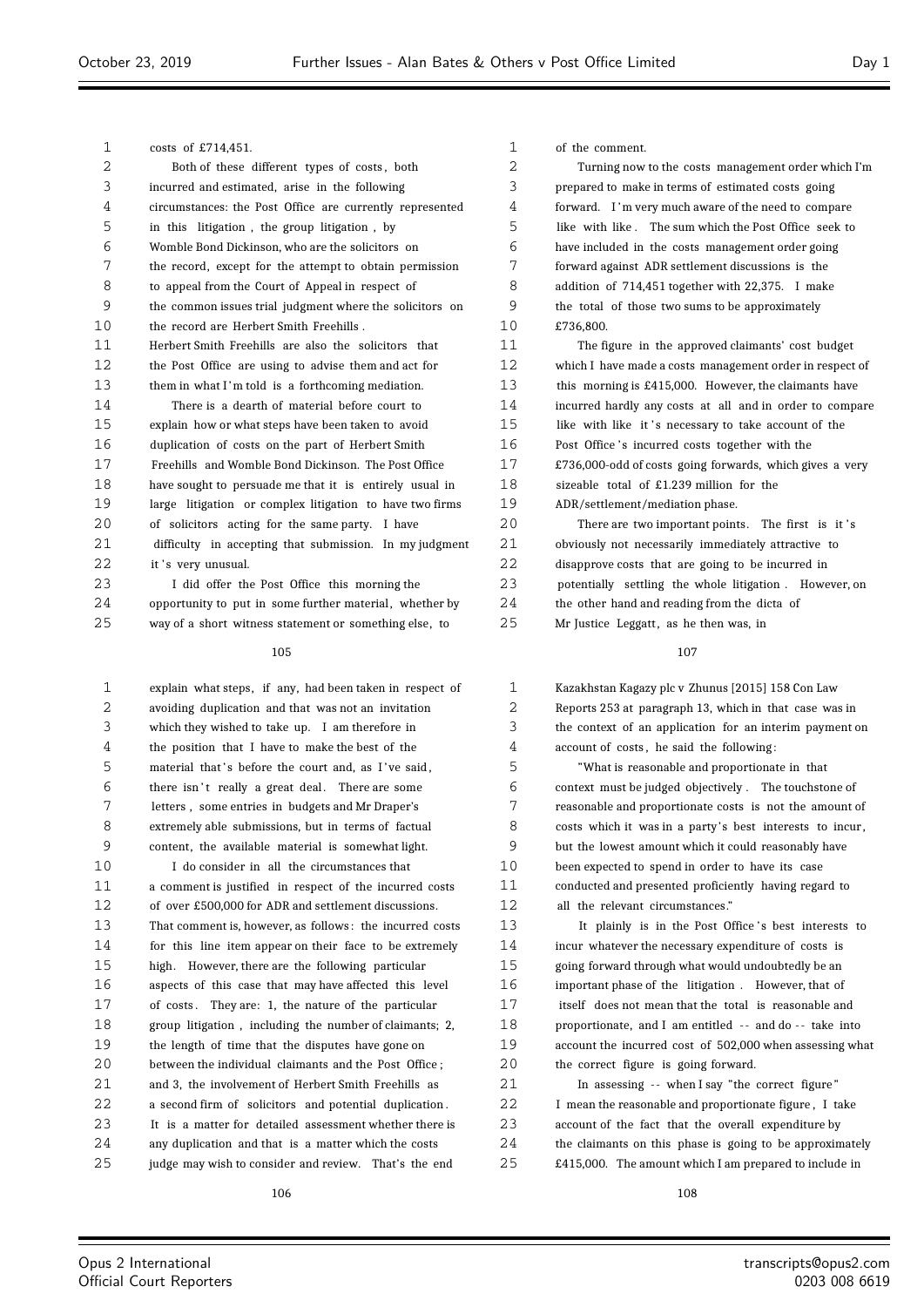| $\mathbf{1}$ | today's costs management order, which takes account of   | 1  | identified to Pos         |
|--------------|----------------------------------------------------------|----|---------------------------|
| 2            | the 502, is whatever the balance is required to take     | 2  | were before the c         |
| 3            | the total up to £900,000, which in my judgment, based on | 3  | MR JUSTICE FRASER:        |
| 4            | my somewhat inapt mental arithmetic, is going to be      | 4  | MR DRAPER: Older ve       |
| 5            | approximately £397,500-odd. I will leave counsel to      | 5  | MR JUSTICE FRASER:        |
| 6            | agree the mathematics between them. That means           | 6  | MR DRAPER: Of the sa      |
| 7            | the total sum, both for incurred and estimated costs,    | 7  | MR JUSTICE FRASER:        |
| 8            | for the AVR settlement discussion/mediation phase is     | 8  | toing and froing          |
| 9            | going to be £900,000.                                    | 9  | looked at it in a         |
| 10           | Does that deal with everything?                          | 10 | MR DRAPER: That's ri      |
| 11           | MR WARWICK: My Lord, I believe it does.                  | 11 | briefly. What w           |
| 12           | MR JUSTICE FRASER: Mr Draper, does that deal with        | 12 | the sense that the        |
| 13           | everything?                                              | 13 | in any form, they         |
| 14           | MR DRAPER: It does, my Lord.                             | 14 | KEL <sub>s.</sub>         |
| 15           | MR JUSTICE FRASER: You'll have to draw up the order,     | 15 | MR JUSTICE FRASER:        |
| 16           | obviously. If you could extract the comments from Opus   | 16 | ones that were in         |
| 17           | and put them in the order, or in a schedule to           | 17 | MR DRAPER: Some of        |
| 18           | the order.                                               | 18 | MR JUSTICE FRASER:        |
| 19           | MR WARWICK: Yes, by all means, my Lord.                  | 19 | MR DRAPER: My unde        |
| 20           | MR JUSTICE FRASER: And then obviously, if there's any    | 20 | and immaterial rea        |
| 21           | tweaking required, I'll do that myself when you submit   | 21 | <b>MR JUSTICE FRASER:</b> |
| 22           | the order.                                               | 22 | MR DRAPER: Others -       |
| 23           | Other than something I have to address both of you       | 23 | at least are strue        |
| 24           | about, is there anything else, so far as the costs       | 24 | of text relating          |

management order is concerned?

#### 

- MR DRAPER: No, my Lord.
- MR JUSTICE FRASER: Okay. Just give me a second to organise my papers. (Pause) The only thing I wanted to say to the parties is it would be somewhat artificial , given that you're all here, to ignore the fact that you're waiting for a judgment, so I thought I would give you an update. The judgment, at one point I had hoped to be able to send that by the very end of October in draft . That is not now going to be possible , but it won't be much past the early days of November. The judgment is in two parts . There is a judgment and what I have called a " technical appendix" which deals with some of the more technical computer aspects, which an average reader won't necessarily need or want to read. Both of those documents are going to be of equivalent standing, but you might get them separately, so you can make a start on typographical error review, etc , on one of the documents before you get the other one. But I won't send them out in draft until they're 21 both finished. So that's just to give you an idea. 22 MR DRAPER: My Lord, if I may, there's a point arising out of that that may be a problem or may not be. I think your Lordship is aware from correspondence between the parties that the court has seen that Fujitsu have

| $\mathbf{1}$      | identified to Post Office some old versions of KELs that    |
|-------------------|-------------------------------------------------------------|
| 2                 | were before the court on the Horizon issues trial.          |
| 3                 | MR JUSTICE FRASER: Older versions?                          |
| 4                 | MR DRAPER: Older versions.                                  |
| 5                 | MR JUSTICE FRASER: Of the same KEL?                         |
| 6                 | MR DRAPER: Of the same KEL.                                 |
| 7                 | MR JUSTICE FRASER: I had seen in the foothills a bit of     |
| 8                 | toing and froing about KEL disclosure, but I hadn't         |
| 9                 | looked at it in any detail.                                 |
| 10                | MR DRAPER: That's right. Well, I'll just explain it very    |
| 11                | briefly. What we have discovered are not new KELs in        |
| $12 \overline{ }$ | the sense that they are documents never before the court    |
| 13                | in any form, they are just back versions of existing        |
| 14                | KEL <sub>S</sub>                                            |
| 15                | MR JUSTICE FRASER: So they're different in content to the   |
| 16                | ones that were in the trial bundle, are they?               |
| 17                | MR DRAPER: Some of them, my Lord.                           |
| 18                | MR JUSTICE FRASER: Right.                                   |
| 19                | MR DRAPER: My understanding is some of them differ in tiny  |
| 20                | and immaterial respects, like a typo has been corrected.    |
| 21                | MR JUSTICE FRASER: Understood.                              |
| 22                | MR DRAPER: Others -- if your Lordship recalls how some KELs |
| 23                | at least are structured, there will be an initial block     |
| 24                | of text relating to the first instance of the problem       |

25 and then it will be updated with further entries. So my

| 1  | understanding is that some of these earlier versions       |
|----|------------------------------------------------------------|
| 2  | will just be less complete versions of the final one.      |
| 3  | But we're obviously conscious that, without                |
| 4  | reviewing them, neither side can form a view as to         |
| 5  | whether they are material in any way to any of             |
| 6  | the issues your Lordship is addressing. So they are        |
| 7  | almost in a position, I think --                           |
| 8  | MR JUSTICE FRASER: So have they been disclosed?            |
| 9  | MR DRAPER: No, they are being gathered to make sure we've  |
| 10 | got them all essentially.                                  |
| 11 | MR JUSTICE FRASER: How many are there?                     |
| 12 | MR DRAPER: We think low hundreds, but, as I've said,       |
| 13 | because they are earlier versions, you may, for example,   |
| 14 | find that there are ten very similar versions of an        |
| 15 | existing KEL.                                              |
| 16 | MR JUSTICE FRASER: Why do they need to be gathered though? |
| 17 | Why can't the ones you've got just be sent over            |
| 18 | straightaway?                                              |
| 19 | MR DRAPER: The process is essentially one of extraction.   |
| 20 | I don't know if your Lordship recalls that Fujitsu         |
| 21 | actually originally said, "We're not sure we can even      |
| 22 | get them off", and then they devised a piece of coding     |
| 23 | to do it. We want to make sure that that extraction has    |
| 24 | been done properly so that we then don't disclose two      |
| 25 | tranches where there's overlap, for example, or            |
|    |                                                            |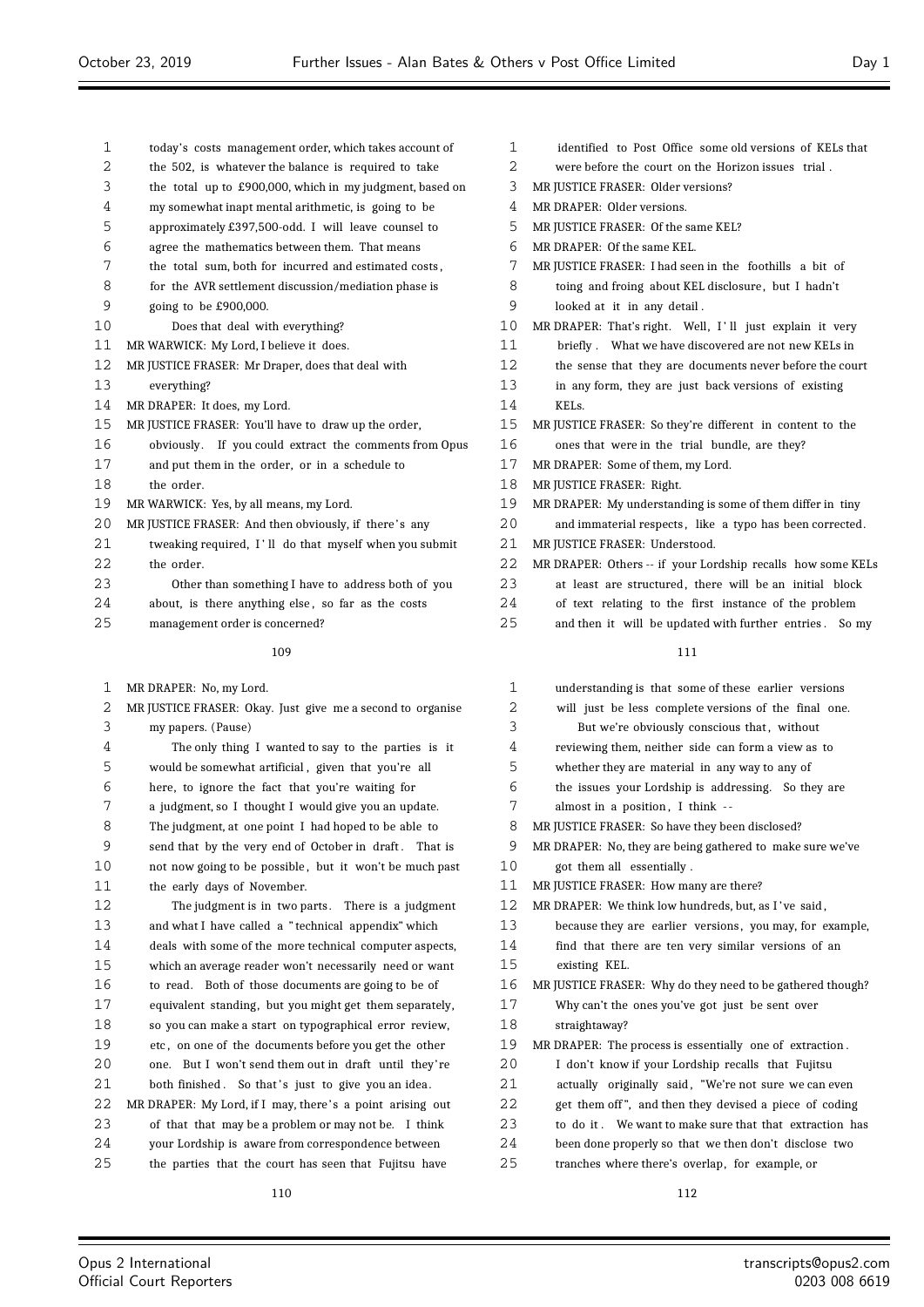| 1  | potential overlap.                                         |                  |
|----|------------------------------------------------------------|------------------|
| 2  | MR JUSTICE FRASER: All right. So there's more disclosure   |                  |
| 3  | coming and the claimants know about this?                  |                  |
| 4  | MR DRAPER: The claimants know about it, but they don't yet |                  |
| 5  | have it.                                                   |                  |
| 6  | MR JUSTICE FRASER: And what is the date projected on your  |                  |
| 7  | side for when they will have it?                           |                  |
| 8  | MR DRAPER: By the end of the week, my Lord.                |                  |
| 9  | I only raise it because your Lordship said that we         |                  |
| 10 | may be talking as little as slightly over a week and       | 1 <sub>1</sub>   |
| 11 | the claimants may find them entirely innocuous when they   | 1                |
| 12 | review them or they may say, "There are three on which     | 1                |
| 13 | we want to make submissions". Well, I'm guessing,          | 1                |
| 14 | my Lord, but it is not impossible that one or other side   | 1,               |
| 15 | or both sides might say, "Could we deal with this before   | 1                |
| 16 | your Lordship has done a draft judgment?"                  | 1 <sub>1</sub>   |
| 17 | MR JUSTICE FRASER: Understood. Thank you very much,        | $1^{\circ}$      |
| 18 | Mr Draper.                                                 | 1                |
| 19 | Mr Warwick, have you got anything to say?                  | 1                |
| 20 | MR WARWICK: Just very briefly, if I may, my Lord. I was    | 2 <sup>1</sup>   |
| 21 | not myself --                                              | $2^{\cdot}$      |
| 22 | MR JUSTICE FRASER: No, no, I know that.                    | $\overline{2}$ : |
| 23 | MR WARWICK: I didn't appear in the Horizon trial and       | $\overline{2}$   |
| 24 | I hadn't anticipated this topic arising. In fact           | 2.               |
| 25 | the claimants would very likely have quite a lot to say    | $\overline{2}$   |
|    | 113                                                        |                  |
| 1  | about these particular --                                  |                  |
| 2  | MR JUSTICE FRASER: Well, there has already been some       |                  |
| 3  | correspondence.                                            |                  |
| 4  | MR WARWICK: There has been some correspondence and the     |                  |
|    |                                                            |                  |

present status is that a full explanation has been

- requested, I believe , in open correspondence and that is
- awaited, but obviously I think it awaits some extraction activity that it sounds as though is presently taking
- place , which is reassuring to know. I 'm afraid I simply 10 can't --
- 11 MR JUSTICE FRASER: No, well, I will tell you what I'm going to do.
- 13 MR WARWICK: -- accept the explanation given.
- 14 MR JUSTICE FRASER: I have read the letters . I was taking 15 the view that -- I didn't realise that disclosure hadn't been given. I assumed from the letters that disclosure had been given and the fact I hadn't heard anything meant it was not an issue . I will keep ploughing my own furrow. This judgment is not going to be distributed in draft by the end of this week. If the Post Office can give disclosure of those or at least a substantial
- 22 number of those by the end of this week, so let's say
- 5 o'clock on whatever the date is on Friday -
- 24 the 25th -- then that gives the claimants enough leeway
- to raise a point with me if a point has to be raised ,

| $\mathbf 1$ | and what I will do is, before I distribute the draft       |
|-------------|------------------------------------------------------------|
| 2           | judgment or 24 hours before I distribute the draft         |
| 3           | judgment, I'll just notify the parties that I'm about to   |
| 4           | distribute the draft judgment and if either party wants    |
| 5           | to saying anything to me about it along the lines of,      |
| 6           | "Please don't do that yet. We'd like to come and speak     |
| 7           | to you about it", to raise a particularly important        |
| 8           | point", then they can. I'm not encouraging that. I'm       |
| 9           | just saying it's sensible to have provision.               |
| 10          | MR DRAPER: I'm grateful, my Lord. If we may, my Lord, we'd |
| 11          | like to keep your Lordship informed of roughly where we    |
| 12          | are.                                                       |
| 13          | MR JUSTICE FRASER: That's what has been being done on      |
| 14          | the disclosure point generally, but obviously, because     |
| 15          | I'm at the point where, so far as I was concerned,         |
| 16          | the trial has ended --                                     |
| 17          | MR DRAPER: Of course.                                      |
| 18          | MR JUSTICE FRASER: -- I was taking what could be described |
| 19          | as a passing mental note of it and not really paying too   |
| 20          | much attention.                                            |
| 21          | MR DRAPER: Yes.                                            |
| 22          | MR JUSTICE FRASER: All right. So, Mr Warwick, you've got   |
| 23          | your solicitors here with you, I can see.                  |

- MR WARWICK: Yes, my Lord, yes.
- MR JUSTICE FRASER: So that was the Horizon issue team --

#### 

1 well, actually -- MR WARWICK: Mr Miletic was present. MR JUSTICE FRASER: Mr Miletic was on it anyway -- MR WARWICK: Yes. MR JUSTICE FRASER: -- so none of this is going to be a secret . MR WARWICK: No. Suffice to say, my Lord, that the explanation given of the nature and number of those documents is not necessarily accepted at all , but I just don't have full instructions on that . 11 MR JUSTICE FRASER: No, well, that's a different matter. MR WARWICK: Thank you. MR JUSTICE FRASER: I'm not going to say anything else 14 about it, other than it's obviously a point that's currently being addressed by both parties and it will be 16 kept under review. All right. Anything else? NEW SPEAKER: No, my Lord. MR JUSTICE FRASER: So if any of you do have children of half -term age who have half-term holidays next week, you won't be getting the draft judgment during half-term, which is purely coincidental . Thank you all very much. (2.47 pm) (The hearing adjourned)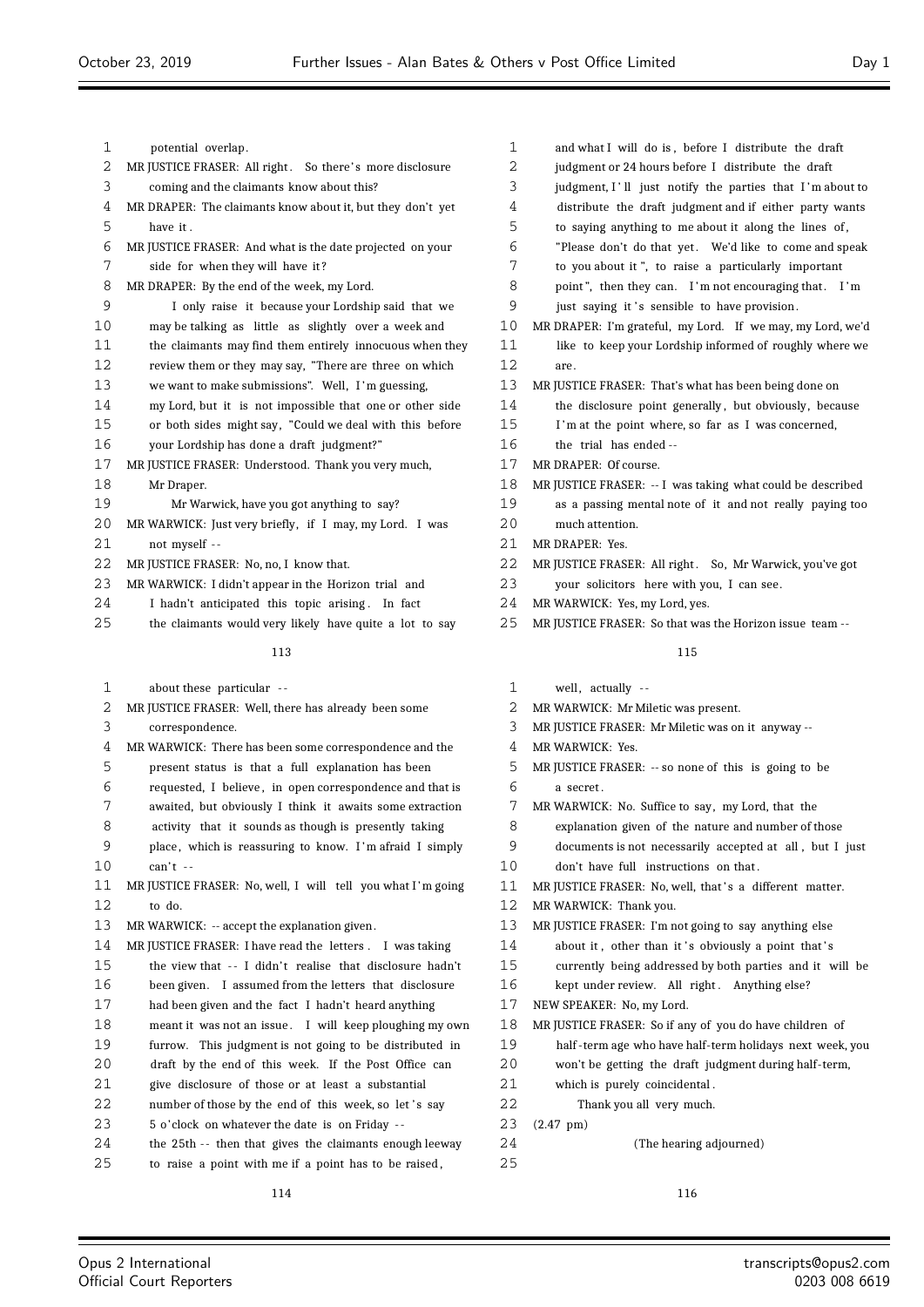$\equiv$ 

| 1  | <b>INDEX</b>                                      |  |
|----|---------------------------------------------------|--|
| 2  |                                                   |  |
| 3  |                                                   |  |
| 4  | Order                                             |  |
| 5  | Submissions by MR DRAPER And Manuscritting and A4 |  |
| 6  | Order                                             |  |
| 7  |                                                   |  |
| 8  |                                                   |  |
| 9  |                                                   |  |
| 10 |                                                   |  |
| 11 |                                                   |  |
| 12 |                                                   |  |
| 13 |                                                   |  |
| 14 |                                                   |  |
| 15 |                                                   |  |
| 16 |                                                   |  |
| 17 |                                                   |  |
| 18 |                                                   |  |
| 19 |                                                   |  |
| 20 |                                                   |  |
| 21 |                                                   |  |
| 22 |                                                   |  |
| 23 |                                                   |  |
| 24 |                                                   |  |
| 25 |                                                   |  |

 $\equiv$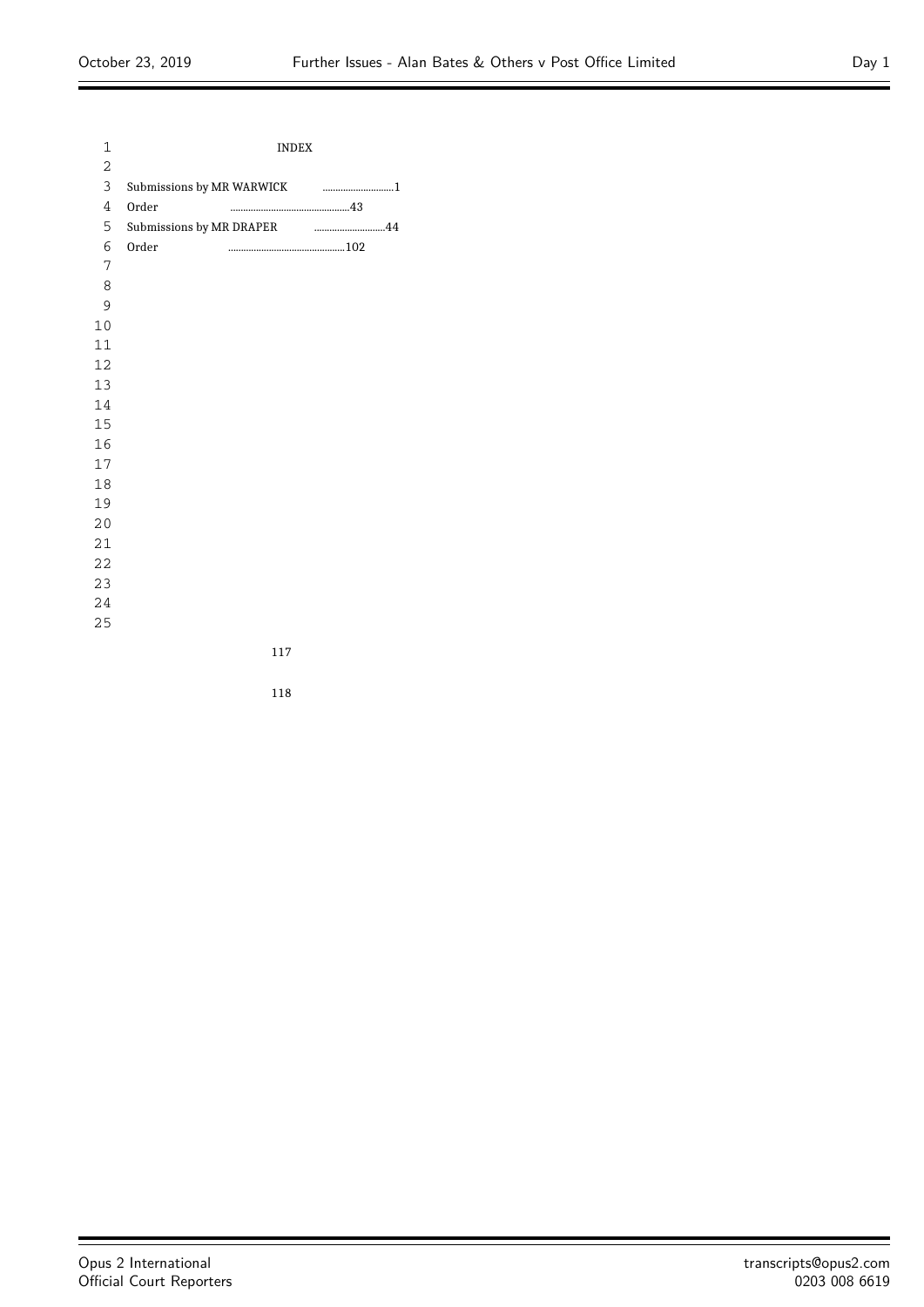**A**

**ability (2)** 49:12,15 **able (7)** 17:18 60:9 69:16 70:8 104:15 106:8 110:8 **above (3)** 87:24 96:5 102:1 **absolutely (11)** 12:22 37:16 39:22 41:4 50:25 70:3 83:3 85:23 90:16 95:24 99:16 **abstraction (1)** 90:1 **accept (2)** 94:13 114:13 **acceptable (4)** 41:24,25 88:7 101:21 **accepted (1)** 116:9 **accepting (1)** 105:21 **accepts (1)** 69:4 **accordance (1)** 46:13 **account (17)** 21:12 53:4,5,10 57:12 67:3 76:25 79:6 91:8 100:13,18 103:8 107:15 108:4,19,23  $109.1$ **accounts (1)** 88:23 **accurate (3)** 4:17 14:24 99:16 **accurately (1)** 7:13 **achieve (2)** 50:16 86:18 **achieving (1)** 50:18 **across (10)** 9:15 11:13 15:11,24 21:7 43:1 70:9 86:8 87:22,23 **acting (1)** 105:20 **actio (1)** 6:11 **action (4)** 22:4 68:13,18,19 **activities (1)** 36:20 **activity (2)** 1:10 114:8 **actually (13)** 10:12 29:23 41:9 50:5,16 67:21 72:23 73:1,9,14 86:23 112:21 116:1 **add (5)** 10:7 15:10 35:22 38:23 102:12 **added (3)** 9:22 10:11 72:13 **adding (1)** 83:19 **addition (1)** 107:8 **additional (1)** 85:14 **address (6)** 51:12 52:5 63:8 75:17 82:9 109:23 **addressed (2)** 52:11 116:15 **addressing (1)** 112:6 **adds (1)** 35:2 **adjectives (1)** 88:3 **adjourned (1)** 116:24 **adjournment (3)** 82:8,18 99:25 **adjustment (1)** 1:13 **adopt (6)** 32:3,9 40:23 52:13 82:12 98:5 **adopted (1)** 52:6 **adopting (1)** 33:15 **adr (53)** 8:21 9:12,14 10:22 11:1,13,16 16:4 21:15 22:8,13 23:9 25:17 27:25 29:2,17 30:7,11,12 31:11

34:3,15,20 35:12,13,18 36:12,15,16 37:14 38:13,23 39:4,12 40:4,8,25 41:9,10 44:12,18 59:20,21 67:14 76:21 82:4,23,25 83:1,3 101:18 106:12 107:7 **adrsettlement (5)** 15:25 21:5 43:13 52:3 104:20 **adrsettlementmediation (2)** 99:20 107:19 **advance (1)** 71:7 **advantage (1)** 55:21 **adverse (8)** 29:6 31:22 44:6 51:14,22 60:25 95:10 102:6 **advice (2)** 6:10 68:18 **advise (3)** 68:24 73:18 105:12 **advising (2)** 68:22 73:13 **affected (2)** 9:11 106:16 **afraid (5)** 5:13 8:25 32:17 95:15 114:9 **after (10)** 3:16,18 4:6 14:20 26:2 46:20 56:16 71:25 80:9 94:20 **afterwards (1)** 27:12 **again (10)** 1:5,7 5:17 12:8 15:10 65:23 68:3,8 73:22 86:18 **against (6)** 35:9 55:19 81:1 103:13 104:21 107:7 **age (1)** 116:19 **agnostic (1)** 41:21 **ago (7)** 8:19 26:14 28:6 71:1 84:5,13 102:2 **agree (8)** 18:20,21 42:16 48:9 78:15 80:5 90:12 109:6 **agreed (70)** 3:6,17,24 4:1,22,24 5:3 6:19 7:4,13 8:20,21 9:11 10:23 11:12,19,20,21,22,25 12:6 15:25 16:1,4 18:15,16 27:3 28:15 29:25 30:5 32:3,6,9,20 33:16,23 35:14,18 39:20 40:11 44:20 45:2,4,10 46:16,20,24 47:5 48:16,16 49:16,18,22,23 50:1,24 77:23 78:7 79:21 81:4 95:13,21,22 99:19 100:22,24,25 102:18,18 104:23 **agreeing (1)** 94:20 **agreement (11)** 6:20 12:24 14:18,21 25:8 45:3,12 49:7 71:4,5 79:19 **agreements (2)** 32:18 48:3 **ahead (1)** 17:8 **alighted (1)** 10:16 **aligns (1)** 2:24 **allegation (3)** 61:15

62:22 77:13 **alleged (2)** 66:5 89:5 **allocations (2)** 25:14 27:21 **allow (1)** 10:20 **allowed (2)** 73:7 75:2 **allows (1)** 50:12 **almost (3)** 61:19 96:17 112:7 **alone (1)** 8:2 **along (5)** 10:2 11:15 54:19 103:20 115:5 **already (17)** 17:6 24:17 32:10,23 62:7 66:10 78:18 79:17 80:2 87:16,17 88:13 89:13 99:2,7 100:7 114:2 **also (28)** 2:22 27:9 28:1 35:13,20 44:16 51:18 52:12 55:2,15 56:25 57:12 59:20 60:25 62:18 82:24 84:4,11 85:15 92:10 96:4 100:13 101:22,25 103:10 104:3,16 105:11 **alternative (2)** 19:5,18 **alternatives (2)** 19:16  $40:2$ **although (8)** 23:8 32:11 36:10 43:10 46:9 50:20 53:4 55:8 **altogether (1)** 84:19 **always (2)** 72:13 95:17 **amendment (1)** 3:22 **amount (11)** 29:4 54:5 64:7 72:25 80:23 84:14,16 99:17 108:7,9,25 **amounts (1)** 11:11 **analysed (1)** 103:16 **analysis (3)** 19:11 50:17 94:14 **analysts (1)** 88:1 **andor (1)** 44:13 **another (6)** 5:2 29:9 44:16 64:10 78:11 102:2 **answer (2)** 61:14 75:18 **anticipate (3)** 20:22 23:17 73:2 **anticipated (1)** 113:24 **anticipation (1)** 22:12 **anything (13)** 16:7 24:2 40:21 70:22 76:6 97:19 102:11 109:24 113:19 114:17 115:5 116:13,16 **anyway (10)** 11:15 16:8 22:2 41:17 44:23 49:14 74:21,24 92:15 116:3 **anywhere (1)** 73:8 **apart (1)** 38:20 **appeal (8)** 62:11,16 73:17 84:10 86:15,17  $105.88$ **appear (4)** 1:5 28:2 106:14 113:23 **appeared (2)** 26:18 72:4 **appears (6)** 1:19 25:19 26:6 83:24 95:16  $104.8$ 

**appendix (1)** 110:13 **apples (5)** 97:23,23,23,24,25 **applicable (1)** 95:2 **application (5)** 1:21 57:2 88:9 96:13 108:3 **applications (1)** 86:12 **apply (2)** 32:2 56:25 **applying (3)** 60:13,13 99:6 **appointed (1)** 85:5 **apportioned (1)** 36:23 **appreciate (3)** 50:8 89:23 92:20 **appreciating (1)** 25:12 **approach (24)** 11:9 19:4 31:17 32:22 33:15 41:21 42:2 48:4,7 52:5,12 56:1 80:17 82:12,24 89:22 90:1,13,18 96:9,10 98:6 100:22 103:8 **approaches (1)** 40:22 **approaching (4)** 20:18 21:25 84:17 90:24 **appropriate (9)** 5:4 31:17 45:6 46:21 53:23 79:14 80:10 89:24 96:17 **approval (1)** 46:20 **approve (3)** 44:9 48:17 76:16 **approved (7)** 16:1 17:6 41:15 43:12 44:21 79:15 107:11 **approves (2)** 47:16,17 **approving (5)** 22:7 25:13 41:16 55:1 104:2 **approximately (3)** 107:9 108:24 109:5 **april (1)** 24:14 **areas (1)** 72:14 **arent (10)** 3:12 11:12 23:1 26:25 37:2 45:4 47:8 69:13 89:12 98:4 **argument (7)** 3:1 20:12 26:21 76:18 78:22 88:13,20 **arguments (3)** 1:12 70:19 71:1 **arise (3)** 47:16 75:16 105:3 **arises (2)** 22:15 74:10 **arising (2)** 110:22 113:24 **arithmetic (1)** 109:4 **around (2)** 80:12,19 **arranged (1)** 22:13 **artificial (1)** 110:5 **aside (1)** 34:9 **ask (10)** 2:25 11:14 12:17 52:7 55:24 56:12 71:17,21 78:19  $05.9$ **askance (1)** 95:9 **asked (7)** 19:15 53:24 54:13 56:6 68:4 82:23 84:1 **asking (4)** 57:20 78:9,20 90:20 **aspects (4)** 63:24 86:11 106:16 110:14

**assertions (1)** 72:22 **assess (2)** 65:9 70:10 **assessing (2)** 108:19,21 **assessment (14)** 25:23 42:12 50:14 53:4,7,12,15 55:7,11,16 57:25 74:21 104:14 106:23 **assist (5)** 2:3 17:18 23:23 37:8 97:13 **assistant (1)** 7:9 **associate (1)** 27:15 **associates (2)** 87:25,25 **assume (3)** 19:17,18 70:24 **assumed (14)** 18:14,17,18,20,25 19:5,12 94:17,17,18,21,22 95:2 114:16 **assuming (1)** 47:1 **assure (1)** 61:8 **astute (1)** 92:20 **attack (2)** 50:21 59:3 **attacking (1)** 80:16 **attempt (1)** 105:7 **attempts (2)** 62:11 63:20 **attention (3)** 43:2 103:11 115:20 **attractive (1)** 107:21 **attributable (2)** 21:5  $A2 \cdot 5$ **authorities (3)** 52:8 78:24 79:16 **authority (3)** 50:8 96:15 103:10 **available (2)** 47:20 106:9 **average (1)** 110:15 **avoid (2)** 74:18 105:15 **avoided (2)** 71:21 72:1 **avoiding (1)** 106:2 **avr (1)** 109:8 **awaited (1)** 114:7 **awaits (1)** 114:7 **aware (2)** 107:4 110:24 **away (3)** 39:7,9 59:22 **B b (5)** 16:17 46:17,18 70:5 79:9 **back (23)** 6:5 12:19 15:7 20:24 24:10 28:5,13 35:16 51:9 56:11,23 58:25 59:2,17 63:16 65:24 70:7 75:8 81:21 82:15 84:4 99:2 111:13 **background (4)** 26:16 66:22 72:13 79:19 **bad (1)** 61:23 **balance (1)** 109:2 **bank (1)** 80:8 **banked (1)** 80:15 **bar (1)** 1:11 **based (8)** 54:4 55:8 70:4 77:9 90:23 99:24 104:9 109:3 **basis (24)** 1:17 14:10 19:5,9 32:10 40:19 42:2 55:13 57:21,22,23 58:22

69:25 70:25 75:22 81:23 86:19 88:6 89:13 93:21 95:13 **bbc (4)** 52:9 55:20 96:11 103:13 **bbcs (1)** 55:23 **bdr (1)** 101:2 **bear (2)** 55:6 88:5 **bearing (4)** 54:14 57:7 58:17 74:17 **bears (2)** 64:18 69:7 **becomes (2)** 44:11 45:19 **before (37)** 6:4 9:23 10:10 11:16 12:15 15:16 24:20 28:24 44:15 48:10,17 52:12 54:8 56:3 57:8,9 61:16 63:3,4 69:2 76:7 81:7,14 85:17 92:25 94:7,12,14 99:25 105:14 106:5 110:19 111:2,12 113:15 115:1,2 **beg (3)** 8:4 33:4 83:2 **beginning (1)** 49:8 **behind (1)** 39:15 **being (23)** 5:21 18:13 20:22 23:17,21 32:15 35:18 37:5 43:11 46:14 47:4 53:6 55:19 63:12 64:10 65:7 74:10 75:11 77:22 102:19 112:9 115:13 116:15 **belfast (2)** 88:1,2 **believe (6)** 35:2 36:10 78:1 104:23 109:11 114:6 **below (3)** 79:14,23 87:24 **benefit (4)** 43:20 55:12,20 68:7 **benefits (3)** 41:7,20 91:8 **best (3)** 106:4 108:8,13 **between (18)** 12:24 18:25 19:20 23:13 32:18 34:16 45:7,12 46:17 48:3 57:8,14 58:4 78:15 104:17 106:20 109:6 110:24 **beyond (1)** 18:17 **big (1)** 64:23 **bigger (2)** 36:23 77:12 **bill (1)** 99:3 **binding (3)** 50:8 53:6 96:15 **bit (8)** 11:9 12:2 29:22 32:21 69:1 76:17 87:16 111:7 **bite (2)** 24:24 75:10 **bites (1)** 95:14 **block (1)** 111:23 **blue (1)** 80:25 **blurred (1)** 44:11 **body (1)** 50:12 **bond (15)** 5:9 6:15,15 7:1 63:22 64:16 65:17,22 66:23 75:13 84:6 86:9 88:15 105:6,17

61:16 63:2 64:23

**book (2)** 46:2 49:9 **borne (1)** 5:25 **both (33)** 1:12 9:25 10:22 19:18 20:5,5,7 21:19 23:14 31:21 39:20 41:2 43:5 44:12 48:8,11 58:24 60:24 61:21 87:22,23 88:7 99:18 103:8 104:19 105:2,2 109:7,23 110:16,21 113:15 116:15 **bottom (7)** 8:2 13:21 16:20 35:20 38:1 39:5 90:10 **bound (2)** 45:12 74:24 **box (1)** 38:17 **brackets (1)** 27:11 **breach (2)** 89:5,6 **breaches (2)** 94:21 95:3 **break (5)** 56:7,11,20 82:21 94:7 **breakdown (1)** 73:2 **bridge (2)** 26:21 46:9 **briefly (3)** 74:3 111:11 113:20 **bringing (1)** 66:9 **brings (3)** 16:10 43:23 69:12 **briskly (1)** 53:20 **broad (4)** 4:21 52:19 57:1,6 **broader (1)** 67:21 **broadly (1)** 23:3 **budget (37)** 3:7,8 8:5,7 9:7 14:17 22:14 25:2,9 28:2 29:8,25 30:4,24 33:4,5,16 35:17 36:9,11,11 37:10,20 38:5,6 40:25 49:16 50:22 51:9 54:6 67:18 79:7 86:23 87:7 95:15 101:17 107:11 **budgeted (12)** 4:3,9,23,23 6:19 7:1 16:3 31:22 46:16,19 47:17 96:1 **budgeting (3)** 22:12 42:17 80:3 **budgets (16)** 3:10 4:3,12 5:4 34:17 42:3 43:12 46:10 47:5,5 48:9 54:3 69:14 72:22 88:6 106:7 **bug (1)** 88:25 **building (1)** 40:17 **bundle (7)** 1:19,21,22 17:13 52:8 95:16 111:16 **burden (2)** 64:17 92:4 **burdens (1)** 76:22 **burning (1)** 95:8 **business (3)** 29:20 92:15,15 **C c (3)** 46:22 70:5 79:12 **c6571 (2)** 17:19,21 **c6575 (1)** 18:12 **calculation (3)** 10:18

Opus 2 International Official Court Reporters

transcripts@opus2.com 0203 008 6619

21:15 36:2 **calculations (1)** 99:2 **calculator (1)** 15:9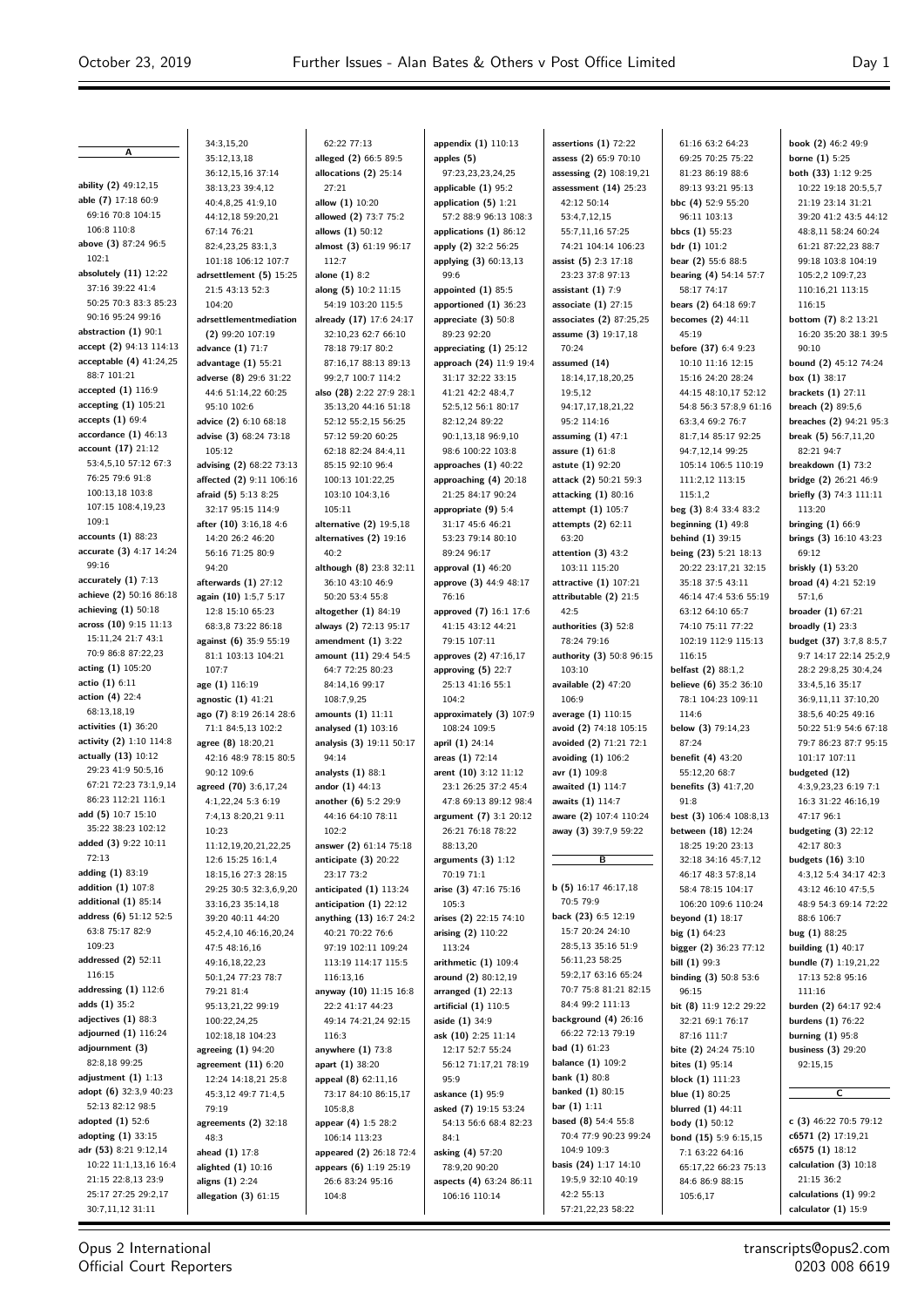55:7,11,16 57:23

**call (10)** 2:25 7:9 14:9 17:21 25:3 30:15 33:19 52:9 67:6 84:21 **called (7)** 1:24 17:24 36:10 37:19 84:25 103:9 110:13 **calls (1)** 76:15 **came (5)** 5:7 13:17 14:10,20 24:16 **cancelled (1)** 99:14 **cant (19)** 2:4 16:7 18:21 31:20 33:12 48:15,19 49:25 61:20 67:2,10 68:24 78:18 84:16 93:23 94:17 98:24 112:17 114:10 **canvassed (1)** 29:7 **careful (1)** 71:25 **caricaturing (1)** 65:25 **carried (2)** 55:13 93:8 **carrying (1)** 53:14 **cascade (1)** 25:20 **cases (10)** 49:2 50:10 60:14 66:3 90:6,7 91:23 96:25 103:4 104:10 **cast (1)** 21:7 **catchup (1)** 2:18 **catchups (1)** 2:23 **category (4)** 5:11 6:18 16:5 84:8 **caught (1)** 13:1 **causation (1)** 94:21 **caused (1)** 88:25 **caution (1)** 53:22 **cautious (1)** 57:7 **certain (4)** 1:14 49:15 62:5,8 **ch (1)** 103:15 **chalk (1)** 59:16 **chance (1)** 60:8 **change (1)** 88:11 **changed (1)** 26:22 **chapeau (1)** 46:6 **character (2)** 89:9 93:20 **characteristic (1)** 60:23 **charge (1)** 66:13 **charging (1)** 27:1 **cheaper (1)** 23:4 **check (3)** 1:15 33:17 71:5 **cheese (1)** 59:16 **cherry (1)** 95:14 **chief (10)** 52:10,23 53:13 54:16 57:16 58:6 96:10 103:12,13,16 **children (1)** 116:18 **choose (1)** 46:8 **chooses (1)** 31:18 **chronology (1)** 24:8 **chunk (2)** 5:2 42:25 **cip (4)** 49:2,4 50:7,20 **circumstance (1)** 48:12 **circumstances (8)** 19:15,25 47:16 52:21 103:2 105:4 106:10 108:12 **citation (1)** 103:14 **city (1)** 103:9 **claimant (6)** 29:24 30:5 60:17 89:8 94:24 101:20

**claimants (50)** 1:6,18 5:22,23 14:18,23 16:2 33:4,16 35:16,17 37:12,20 38:5 40:2 43:8 59:3,6,14,18 69:8 70:7 76:24 77:15 78:4,7,12 79:23 83:11,22 84:11 88:22 93:16 94:13 98:10,25 99:6,25 102:5,22 106:18,20 107:11,13 108:24 113:3,4,11,25 114:24 **claimed (6)** 8:7 67:5,7,14,16 101:18 **claims (7)** 60:10 70:9,11,17,18 71:8 91:16 **clarification (1)** 29:5 **clarified (1)** 29:7 **clarify (1)** 72:18 **classically (1)** 70:3 **clause (1)** 92:3 **clean (1)** 81:24 **clear (11)** 1:8 12:23 14:14 31:23 58:18 88:21 89:3,7 95:16 99:16 101:25 **clearly (1)** 54:1 **clerk (1)** 5:9 **cliff (3)** 52:9 57:5 103:12 **clock (1)** 69:21 **cmc (1)** 84:13 **cmcs (2)** 24:9 88:10 **cmo (33)** 29:24 30:3 36:13 37:11 41:8,8 43:18,18,23 44:22,24,25 45:1 46:8 47:3,7,12 48:12 49:4,6,8,12,15,17,18,23 50:11,14 51:1 90:19 99:24 100:14,17 **cmos (1)** 41:8 **coding (1)** 112:22 **coincidental (1)** 116:21 **collude (1)** 48:8 **column (20)** 9:16 10:11 11:18,22 12:4 16:17,18,20 17:8 21:2,3 26:5,10,11 38:1,11,17 100:2 102:25 104:20 **columns (6)** 10:7,22 11:1 15:11 21:8 28:20 **combined (1)** 28:20 **come (21)** 6:4 11:14 12:19 13:3 27:22 29:1 32:17,21 48:9,16 56:11,12,16 59:19 64:19 81:21 82:15 89:8,20 99:10 115:6 **comes (3)** 72:24 83:19 97:4 **coming (5)** 35:11 66:11 80:11,25 113:3 **comma (1)** 69:2 **comment (73)** 10:18 16:8,9 24:6,18 28:19,23 29:2,6 31:16,23 42:11 44:6 51:14,22 52:7,11,15,21

53:3,5,10,24 54:9,12,15,19,22,24 55:3,6,8,15,20 56:15 57:4,13,15,16,20 58:16 60:25 65:6 74:7,15,24 75:23,24 76:8 77:22 82:3,8,24 83:1 84:15 94:8 95:11 96:18 100:11 101:24 102:6,22 103:20,23,25 104:4,6,7,11,13 106:11,13 107:1 **commented (1)** 58:13 **commenting (2)** 54:25  $104.1$ **comments (9)** 28:1,8 29:12 30:24 32:1 47:18 53:16 96:13 109:16 **common (35)** 2:5,7 10:21 13:11,20 14:3,5 16:14,22 20:7,11 21:8,11,22 22:25 26:5,8 33:3,7 41:5 43:18 60:11 62:12 70:9 73:16,21 79:17 84:10 86:16 88:8 91:20,22 92:9,16 105:9 **comparable (2)** 35:9 83:25 **compare (10)** 38:4 40:24 43:17 85:18,19,21 97:24 101:12 107:4,14 **comparing (1)** 22:21 **comparison (8)** 21:11 23:13 43:1 97:22 98:2 99:16,22 100:5 **comparisons (1)** 22:22 **compels (1)** 41:14 **compensated (1)** 99:8 **complaint (1)** 70:21 **complaints (1)** 58:23 **complete (4)** 100:23 101:3,20 112:2 **completely (2)** 68:1 99:17 **completeness (1)** 6:2 **complex (1)** 105:19 **compliance (1)** 24:15 **comprise (1)** 25:21 **comprises (1)** 86:20 **compromise (1)** 60:2 **computer (1)** 110:14 **con (1)** 108:1 **conceptually (1)** 73:4 **concern (9)** 15:4 32:24 62:23 63:11 64:4 74:2 75:9 76:11 104:19 **concerned (15)** 7:12 20:11 29:20 32:8 39:20 40:2 43:8 55:15 62:23 71:12 74:22 96:20 103:3 109:25 115:15 **concerning (1)** 102:24 **concerns (2)** 74:14 75:16 **conclude (3)** 53:22 55:21 71:20 **conclusion (1)** 96:16 **conclusions (1)** 60:14

**conducted (2)** 46:12 108:11 **conference (2)** 1:9 53:9 **confirm (1)** 5:13 **confirmatory (1)** 15:23 **conscious (1)** 112:3 **consider (7)** 32:11 40:1 45:6 55:2 104:4 106:10,25 **consideration (3)** 18:24 55:19 80:7 **considered (5)** 45:16 49:4 51:1 57:16 88:7 **considering (2)** 11:4 79:7 **considers (2)** 50:18 53:23 **consists (1)** 14:3 **constable (1)** 103:13 **construction (1)** 92:2 **constructive (2)** 2:19 12:25 **construe (1)** 72:6 **contained (1)** 52:16 **contains (1)** 8:7 **contemporaneous (1)** 77:9 **contending (1)** 101:21 **content (5)** 32:19 34:12 75:16 106:9 111:15 **contention (1)** 76:13 **context (4)** 53:25 60:3 108:3,6 **continue (1)** 76:5 **continuing (1)** 32:13 **contracts (1)** 89:4 **contractual (1)** 92:4 **contractually (1)** 92:7 **contrasted (2)** 16:4 76:21 **convenient (1)** 78:23 **copy (5)** 1:21,22,2:1,2 87:16 **corby (1)** 103:9 **corner (2)** 8:2 13:21 **corners (1)** 90:14 **correct (25)** 2:24 8:4,17 9:6 11:3,17,23 12:1,5,8 15:1,15,19 26:4 28:18 31:19 36:17,22 37:23 55:25 82:12 83:9 95:15 108:20,21 **corrected (6)** 7:7,23 14:17,19,23 111:20 **correcting (1)** 13:18 **correction (3)** 3:14 8:5 26:25 **correctly (2)** 12:10 13:8 **correspondence (6)** 61:6 88:23 110:24 114:3,4,6 **corresponding (2)** 21:22 86:3 **correspondingly (1)** 9:10 **cost (18)** 21:3 22:12 32:22 42:17,21 53:15 69:7 80:6,6 84:8 89:8,10 92:15 95:6 98:22 99:12 107:11 108:19 **costs (260)** 1:9 3:18

 $4.39.20$ 5:20,21,23,25,25 6:1,7,18 10:24 11:4 13:7 16:3,5,13 17:2 20:1,3 21:22 22:5,6,7,8,13 23:16 25:15,16 26:5 28:2,3 29:3,9,13 30:24 31:2,16,21,22 32:3,8,9,10,12,14,15,16 33:6,8,23,24 34:9,13,20 35:3 36:12 37:13,14,21 38:2,3,5,7,10,19,23 39:15,25 40:4,8 41:1,10,11,14,18 43:7,10,12,20 44:7,9,12 45:2,4,7,17 46:10,11,13,15,16,19,23 47:17,19 48:1,13,16 49:16 50:12 51:15,24 52:2,16 53:3,6,7,8,8,9,18,24,25 54:5,15,19,20,22 55:2,11 56:3,16,23,25 57:1,5,10,17,21,22 58:1,6,8,10,14,15,19,21,24 59:13,14 60:2,3,25 61:1,12,21 64:10 65:2,7,9 67:4,6,18 68:11,21 69:3,13 70:3 74:7,15,20,23,24 75:5,7,8,15 76:8,12,13 77.19,22,22 78:3,10,16,16 79:6,7,13,14,20,22 80:8,9 82:4,6,13,25 83:4,15 84:7,11 86:1,6 90:19,21 91:17,20,22,23 93:21,23 95:9 96:3 97:3,4,22,25 98:7 99:3,6,9,20 100:19,24 102:3,8,16,17,19,23 103:1,20,21,23 104:3,7,8,12,17,18,21,25 105:1,2,16 106:11,13,17,24 107:2,3,6,12,14,16,17,22 108:4,7,8,14 109:1,7,24 **couldnt (2)** 10:13 73:17 **coulson (2)** 50:7 51:2 **council (1)** 103:9 **counsel (5)** 86:10,11,12 95:6 109:5 **counsels (1)** 95:6 **count (1)** 86:11 **couple (2)** 11:14 27:8 **course (24)** 16:5 18:3 24:15 25:9 31:16,20 37:4,10 42:9,20 47:6,23 48:25 63:9 65:11 71:15 72:15 74:5 76:1 77:1 84:7 98:10 102:5 115:17 **courts (7)** 32:22 45:12 46:20 47:7 48:14 52:15 62:23 **cover (2)** 7:18 13:18 **covers (2)** 60:24 89:4 **crafted (1)** 75:23 **crafting (1)** 82:8

**criticism (4)** 12:23 44:12 76:24 90:17 **crystalball (1)** 89:23 **cs (1)** 96:2 **current (2)** 2:24 62:10 **currently (3)** 7:22 105:4 116:15 **cutoff (1)** 104:23 **D d (7)** 10:7 15:11 28:20,20 38:17 70:16 102:25 **dangerous (1)** 58:7 **data (1)** 89:1 **date (12)** 18:6 39:21 41:20 73:7 89:1,1 96:1 97:16 99:19 104:22 113:6 114:23 **dated (2)** 5:7 13:14 **david (2)** 59:8,8 **day (1)** 29:9 **days (1)** 110:11 **deadline (3)** 1:11 96:21 97:2 **deadlines (1)** 24:22 **deal (20)** 17:23 21:13 29:17 40:8 41:2 51:13 56:14 59:19,23 63:6 80:10 82:23,24 98:17 102:20 104:12 106:6 109:10,12 113:15 **dealing (6)** 62:11,18 68:9 70:22 74:13 77:11 **deals (3)** 19:9 53:13 110:14 **dealt (4)** 5:4 32:15 33:25 76:16 **dearth (1)** 105:14 **decades (1)** 89:4 **december (1)** 18:22 **decided (2)** 90:9 91:10 **deciding (2)** 45:19 100:18 **decision (2)** 92:24 103:11 **decline (1)** 47:3 **declined (1)** 89:16 **declining (2)** 49:3 51:1 **dedicated (1)** 88:4 **defendant (4)** 29:25 30:3 81:6 104:14 **defendants (6)** 13:6 33:5 38:6 50:21 83:12 102:17 **defined (1)** 73:11 **definition (1)** 91:20 **degree (3)** 12:23 53:22 63:25 **delta (1)** 76:21 **departure (1)** 79:10 **depend (1)** 31:17 **depending (1)** 12:3 **depends (4)** 48:6 58:2 61:14 63:12 **described (2)** 33:2 115:18 **detail (6)** 72:25 76:11,17 82:11 88:17 111:9 **detailed (15)** 20:13 42:12 50:14 53:7,12

70:14,17 73:3 74:20 104:13 106:23 **determination (1)** 27:24 **determined (1)** 91:14 **devised (1)** 112:22 **devote (1)** 59:25 **dickinson (15)** 5:9 6:15,15 7:1 63:22 64:16 65:17,22 66:23 75:13 84:6 86:9 88:15 105:6,17 **dicta (1)** 107:24 **didnt (3)** 24:24 113:23 114:15 **differ (1)** 111:19 **difference (11)** 2:12 19:20 21:4,13 34:16 40:14 50:20 57:8 59:15 86:3,4 **differences (1)** 23:10 **different (36)** 1:23 4:25 5:5,16,17 7:17 10:12 16:5 25:20 27:2,3 41:23 49:2 53:14 58:9 63:25,25 66:9,21 68:1 71:6 73:25 75:14,14 76:22,23 84:8,19 86:12 87:21 89:4,5 90:6 105:2 111:15 116:11 **difficult (7)** 6:4 11:9 57:19 59:18 67:1 70:10 72:11 **difficulty (4)** 42:10 60:18 86:3 105:21 **direct (1)** 69:19 **direction (5)** 52:17,20 53:1 54:2 83:15 **directions (7)** 17:14,15 18:22,23 24:11,13,15 **directly (2)** 16:13 45:19 **disagree (2)** 20:21 53:11 **disagreement (1)** 18:25 **disallow (2)** 94:1,2 **disapprove (1)** 107:22 **disbursements (7)** 11:22 26:19 35:3 97:4 102:4,24 104:25 **disclose (1)** 112:24 **disclosed (1)** 112:8 **disclosure (7)** 77:8 111:8 113:2 114:15,16,21 115:14 **discount (1)** 27:4 **discounted (1)** 85:21 **discounting (1)** 78:14 **discovered (1)** 111:11 **discrete (1)** 6:18 **discretion (6)** 9:13 32:11 52:7,19 55:22 57:6 **discretionary (1)** 52:18 **discussion (7)** 9:7 12:24 35:17 37:10 91:6 95:15 101:17 **discussionmediation (1)** 109:8 **discussions (10)** 2:19 11:16 15:25 36:18 37:2 38:14 73:13 104:20 106:12 107:7

Opus 2 International Official Court Reporters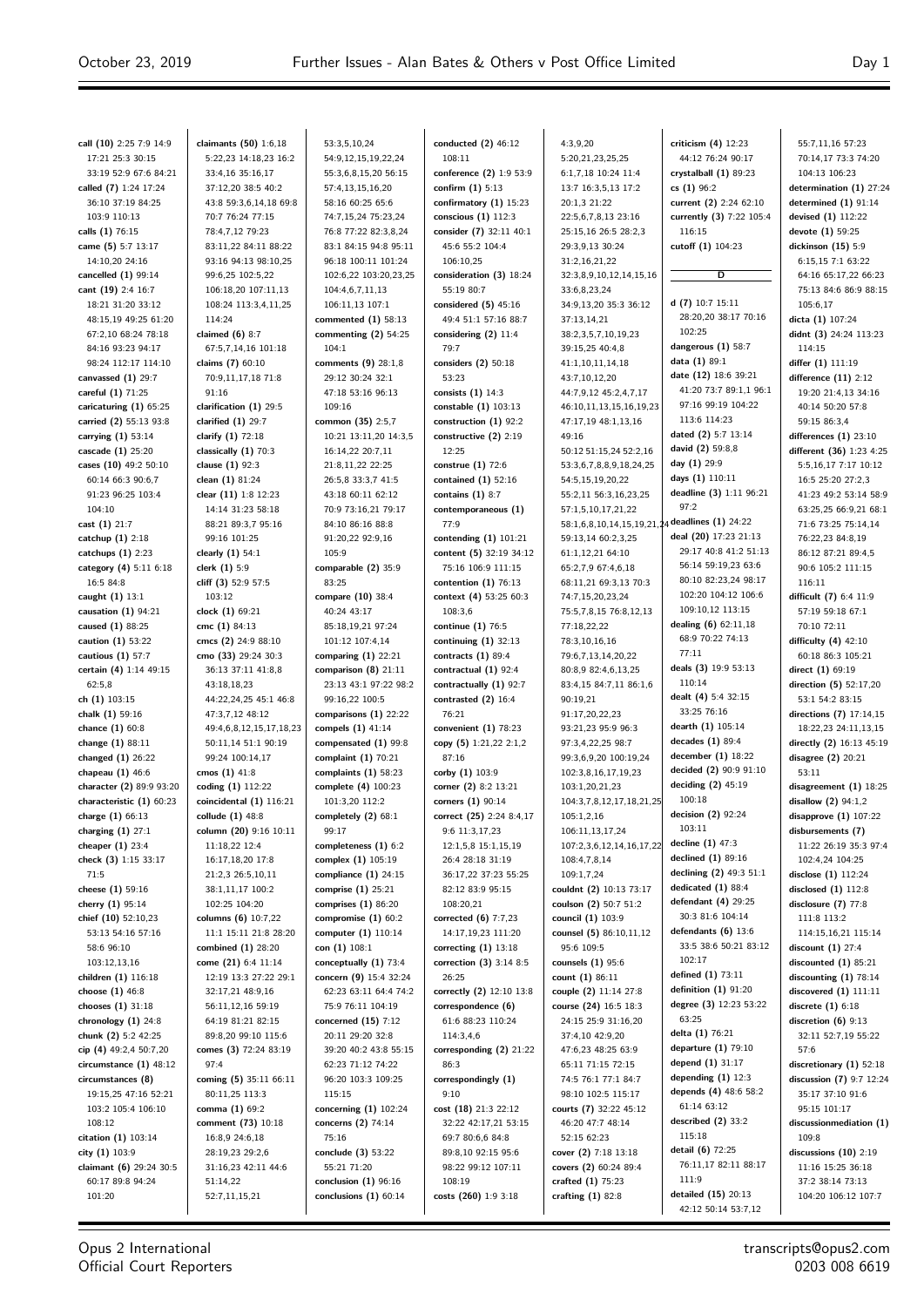$\overline{a}$ 

| discussionsmediation                        | 47:10 48:17 50:3 65:9                     | duplicative (4) 64:15                           | entirety $(1)$ 81:11                      | exercise (20) 8:22 11:10          | familiar (2) 86:8 93:11                       | firstly (1) 12:22                              |
|---------------------------------------------|-------------------------------------------|-------------------------------------------------|-------------------------------------------|-----------------------------------|-----------------------------------------------|------------------------------------------------|
| $(1)$ 43:14                                 | 72:24 81:3,8 85:21                        | 67:5 69:10 73:5                                 | entitled (5) 32:12 48:4                   | 15:14 16:13 25:12,14              | far (20) 7:12 9:16 20:10                      | fix $(1)$ 79:10                                |
| disparate $(1)$ 77:6                        | 90:2,9 91:9                               | during (1) 116:20                               | 49:22 53:10 108:18                        | 52:6 53:18,25 54:2,4              | 22:16 29:19 32:25                             | flag $(2)$ 64:6,23                             |
| disproportionate (7)                        | draft (12) 1:18,23 28:8                   | dust $(1) 1:16$                                 | entity $(1)$ 62:2                         | 55:1,22 70:12 72:6                | 39:19 40:2 43:7 53:7                          | flurry $(1) 1:10$                              |
| 48:9 54:16,23 55:7                          | 95:7 110:9,20 113:16                      | duties (3) 60:11,13 62:5                        | entries (2) 106:7 111:25                  | 75:12 93:24 94:16                 | 62:23 71:11 74:22                             | focus $(1)$ 82:3                               |
| 57:18 59:10 103:24                          | 114:20 115:1,2,4                          | duty (1) 89:5                                   | entry (2) 38:16 66:18                     | 97:7 104:2                        | 78:20 96:19 98:22                             | focusing $(1)$ 57:4                            |
| dispute (1) 19:17                           | 116:20                                    |                                                 | epe (1) 87:2                              | exercises (3) 11:5 20:13          | 101:8 103:3 109:24                            | follow (3) 8:24 52:23                          |
| disputed $(1)$ 20:10                        | draper (224) 1:7                          | Е                                               | equal (2) 64:10 65:7                      | 23:3                              | 115:15                                        | 71:10                                          |
| disputes (4) 19:13,14                       | 4:17,20 5:2,13,16,20                      |                                                 | equivalent $(5)$ 21:8                     | exhaustive $(1)$ 93:8             | fast $(1)$ 4:5                                | following (9) 2:18 37:18                       |
| 20:11 106:19                                | 6:14,18,24 7:3,5 11:14                    | e (9) 10:8 11:18 15:11                          | 34:19 35:22 78:8                          | exist $(1)$ 66:1                  | fear (1) 74:10                                | 43:10 91:7,25 92:16                            |
| distinct (3) 19:5 44:5                      | 12:16,20,21                               | 16:18,20 28:20,20<br>38:17 104:20               | 110:17                                    | existing (5) 4:14 86:7            | features (1) 70:9                             | 105:3 106:15 108:4                             |
| 63:19                                       | 13:4,9,13,16,22                           | eardley (1) 54:13                               | error (3) 14:19 88:25                     | 88:7 111:13 112:15                | february (2) 24:11,12                         | follows (4) 86:4 102:21                        |
| distinction $(6)$ 44:10                     | 14:2,8,13                                 | earlier (6) 23:17 33:2                          | 110:18                                    | expands (1) 55:10                 | fee $(1)$ 27:1                                | 104:8 106:13                                   |
| 45:7,11 57:14 58:4                          | 15:3,6,8,18,21                            | 74:10 95:21 112:1,13                            | essence (2) 27:24 92:24                   | expect (2) 23:2,11                | feeearner (3) 25:20                           | followup $(1)$ 6:4                             |
| 71:11                                       | 16:3,9,18,21,25                           | earliest (1) 50:10                              | essential $(1)$ 37:6                      | expectation $(1)$ 18:15           | 86:9 87:21                                    | foot $(1)$ 26:7                                |
| distort (1) 42:25<br>distorting $(1)$ 43:16 | 17:4,7,11,17,19,25<br>18:2,6,11,15        | early (4) 86:22 88:9                            | essentially (6) 52:25<br>57:20 70:6 74:19 | expected (3) 81:13 95:7<br>108:10 | feeearners (5)<br>26:1,3,11,12,25             | foothills (1) 111:7<br>footing (3) 40:10 54:24 |
| distribute (3) 115:1,2,4                    | 19:2,14,24                                | 97:9 110:11                                     | 112:10.19                                 | expended (3) 6:8 22:8             | feel (2) 67:7,11                              | 104:1                                          |
| distributed $(1)$ 114:19                    | 20:6,8,14,20                              | ease (1) 41:22                                  | establish (1) 69:25                       | 104:21                            | fees (10) 3:8,11 9:10                         | forceful $(1)$ 81:2                            |
| document (28) 3:2                           | 21:2,17,24 22:11,23                       | easier (1) 87:16                                | estimate (3) 18:1 29:23                   | expenditure (3) 104:15            | 26:18 31:12 67:17                             | foreseeable $(1)$ 41:7                         |
| 7:9,16 8:18,23 10:3                         | 23:7,13,23 24:3 26:24                     | ediscovery $(2)$ 27:10                          | 45:6                                      | 108:14,23                         | 85:25 86:2,5 95:6                             | foreshadowed (1) 49:8                          |
| 11:17 12:17 14:9,25                         | 27:7,13,17                                | 88:2                                            | estimated (40) 9:10                       | expensive $(1)$ 77:12             | fighting $(1)$ 60:1                           | forgive (3) 78:2 98:23                         |
| 25:5 26:7,7 28:5,11,14                      | 33:17,17,19                               | editing (1) 47:10                               | 25:21 34:20 35:3                          | experience $(1)$ 77:5             | figure (52) 17:9 20:15                        | 101:13                                         |
| 35:16 37:18 60:15                           | 34:2,5,8,16,24                            | effect $(5)$ 42:12 50:16                        | 44:9,13 56:3,16,25                        | expert (4) 20:13                  | 23:9,11 25:22 33:11                           | form $(8)$ 6:12 14:17                          |
| 66:5 68:9 86:21                             | 35:2,5,8,11 36:1                          | 51:1 54:15 74:15                                | 58:25 60:25 65:2,9                        | 58:14,15,18                       | 34:3,14,19,19                                 | 52:17 77:17 78:13                              |
| 87:4,6,11,13,17                             | 39:23,24 40:5,9,12,15                     | effective $(1)$ 41:13                           | 74:23 75:5,7,15 76:12                     | experts (12) 16:24                | 35:9,21,23 36:4,24                            | 93:16 111:13 112:4                             |
| 101:23                                      | 42:15,16,23                               | effectively (16) 2:17 3:8                       | 77:18,22 78:6,16                          | 58:18 84:20,21,25                 | 37:24 38:1,2 39:1                             | formal $(1)$ 45:15                             |
| documentary (1) 77:6                        | 44:2,3,4,24                               | 5:23 6:2 13:6 14:25                             | 79:14,20,22 80:6,8                        | 85:1,3,6,10,13,14,15              | 40:3,7 44:8,13 45:1,1                         | formula (3) 7:23 12:3                          |
| documents $(13)$ 1:14                       | 45:2,10,18,21,24                          | 19:10 30:18 44:6                                | 82:13,25 83:4 86:1                        | explain (8) 9:5,25 14:14          | 47:21,24 52:2 55:1                            | 14:19                                          |
| 5:1 7:25 8:11 13:2,5                        | 46:2,6 47:6,23                            | 50:11 58:1,7,17,21                              | 93:22 99:20 100:19,24                     | 71:24 102:15 105:15               | 56:3 76:16 78:8,15                            | formulae (2) 9:24 11:18                        |
| 62:3 77:2,9 110:16,19                       | 48:6,22,25                                | 72:5 80:12                                      | 104:18,25 105:3 107:3                     | 106:1 111:10                      | 79:10 80:14,14,15,16                          | formulated $(1)$ 81:5                          |
| 111:12 116:9                                | 51:5,8,10,16,19,22,25                     | efficient $(1)$ 51:11                           | 109:7                                     | explained (7) 23:8,9              | 82:12 83:25 84:2                              | forth (2) 26:13 92:8                           |
| does (30) 4:22 6:5,12                       | 52:4 54:12                                | efforts (1) 22:17                               | estimates $(3)$ 16:3,3                    | 51:17 75:22 76:22                 | 99:25 100:18                                  | forthcoming $(1)$ 105:13                       |
| 11:17 16:12 17:19                           | 56:5,9,14,22,23 57:12                     | either (9) 19:11,17                             | 48:16                                     | 89:14 90:23                       | 101:18,19,21 104:2,15                         | forward (7) 47:9 61:1                          |
| 21:12,14 23:15 36:5                         | 58:4 60:6,19,22                           | 33:1,14 40:10 63:4                              | estoppel $(1)$ 71:2                       | explains $(1)$ 54:7               | 107:11 108:20,21,22                           | 104:24 107:4,7                                 |
| 41:4 48:5,5 50:11 55:6                      | 61:3,13                                   | 68:12 72:12 115:4                               | etc (2) 26:1 110:19                       | explanation (7) 19:11             | figures (26) 9:23                             | 108:15,20                                      |
| 58:4 59:2 60:6 61:10                        | 62:4,9,13,17,20,25                        | elaborated $(1)$ 74:18                          | even (10) 24:20,24                        | 63:2 73:3 88:14                   | 10:12,20,21,23,23                             | forwards (1) 107:17                            |
| 62:21 63:11 69:7 72:8                       | 63:6,10 65:4,6,11                         | electronic $(1)$ 17:13                          | 33:12 54:4 59:11 88:9                     | 114:5,13 116:8                    | 12:2 17:5 20:3 21:8                           | found (3) 91:21 92:2,5                         |
| 74:1 92:4 108:17                            | 66:7,15,20,25                             | element (4) 4:20 35:12                          | 93:5 94:21 98:3                           | explore (2) 12:18 23:25           | 22:3 23:19 27:17                              | founded (2) 55:4 104:5                         |
| 109:10,11,12,14                             | 67:4,9,19,24                              | 69:10 89:23                                     | 112:21                                    | explores $(1)$ 84:1               | 33:14 34:10,10                                | four (7) 10:12 81:10                           |
| doesnt (14) 5:22 26:1                       | 68:2,6,11,20 69:1,6,23                    | elements (2) 11:7 42:17                         | events (2) 15:1 25:7                      | express (1) 71:17                 | 35:3,17 41:15,15                              | 86:9,10 96:25 103:4                            |
| 37:12 41:3 44:20                            | 71:15 72:9,15,18,25                       | else (8) 64:10 65:7 72:4                        | everybody $(1)$ 32:2                      | expressed $(1)$ 43:11             | 43:13,13 47:11 50:1                           | 104:10                                         |
| 48:2,20 60:10 63:20                         | 73:10,23                                  | 76:6 105:25 109:24                              | everyone (1) 51:6                         | expressing $(1)$ 40:6             | 79:14 83:19                                   | fraser (370) 1:3,20                            |
| 64:6 70:21 71:3 72:7                        | 74:3,6,9,13,25                            | 116:13.16                                       | everyones $(1)$ 91:3                      | extent (4) 46:16,23               | file $(1)$ 96:3                               | 2:4,10,14,17,21                                |
| 90:5                                        | 75:5,7,20,22 76:1,10                      | email (2) 7:18 13:18                            | everything $(4)$ 72:21                    | 49:6 63:10                        | filed (8) 1:14 7:11 8:6,6                     | 3:3,11,14,21                                   |
| doing (22) 10:2 37:6                        | 78:1,6 79:1,3,25 80:2                     | emerges $(1)$ 53:12                             | 98:6 109:10,13                            | extra (1) 95:14                   | 28:15 37:20 46:10                             | 4:1,5,8,11,15,25                               |
| 58:7,20,21 59:9                             | 84:19,21 85:1,3,8,10                      | emphasising $(1)$ 61:13                         | evidence (3) 16:15                        | extract (1) 109:16                | 87:7                                          | 5:5,14,18 6:3,17,21,25                         |
| 63:17,22,25 64:15,17                        | 89:14 90:23 97:19,21                      | en (1) 82:9<br>enable (1) 71:19                 | 19:21,23                                  | extraction (3)                    | filing $(1)$ 1:11                             | 7:4,6,15,21                                    |
| 65:17,22 67:11                              | 98:16,19,21,23                            | encourage $(1)$ 80:18                           | ewhc (2) 103:10,15                        | 112:19,23 114:7                   | final (2) 55:17 112:2                         | 8:1,10,15,24                                   |
| 69:17,18,19,20                              | 99:5,10,14,21,23                          |                                                 | exactly (8) 7:3 15:3                      | extremely $(4)$ 21:12             | finally (1) 96:8                              | 9:2,4,14,18,20                                 |
| 73:1,12,18 94:3                             | 100:3,6,9,12,21                           | encouraging $(1)$ 115:8<br>end (7) 41:12 104:11 | 27:7 29:19 69:1 71:25                     | 65:25 106:8,14                    | find (6) 13:22 68:6 73:9                      | 10:7,10,25                                     |
| done (16) 9:7,8 18:13                       | 101:1,10,13,17                            | 106:25 110:9 113:8                              | 72:6 100:9                                | eye (1) 21:7                      | 91:3 112:14 113:11                            | 11:4,9,21,24                                   |
| 21:14 63:13 64:8,9,16                       | 102:11,13 103:11                          | 114:20,22                                       | example (20) 11:13                        | F                                 | finding $(1)$ 67:8<br>fine (4) 51:19,22 71:11 | 12:2,6,9,13,15,22                              |
| 74:20 77:17 80:4<br>89:11 94:14 112:24      | 109:12,14 110:1,22<br>111:4,6,10,17,19,22 | ended (2) 3:5 115:16                            | 19:3 22:21 23:18<br>24:23 33:6 41:11      |                                   | 75:21                                         | 13:5, 10, 14, 17, 24<br>14:5,10,24             |
| 113:16 115:13                               | 112:9,12,19                               | endorse (1) 55:25                               | 47:21 49:20 58:12                         | f (5) $10:8,22$ $11:1,22$         | finished (2) 16:24                            | 15:4,7,19,22                                   |
| dont (42) 1:20 3:21 5:8                     | 113:4,8,18                                | endorsement $(1)$ 90:20                         | 63:13 66:12                               | 15:11                             | 110:21                                        | 16:7,10,20,22                                  |
| 8:1,24,24 13:19                             | 115:10,17,21 117:5                        | engaged $(1)$ 66:16                             | 73:5,12,15,20 92:3,7                      | face (5) 11:1 22:6 61:11          | firm $(8)$ 61:2 62:1,1                        | 17:1,5,8,12,21                                 |
| 15:4,6,8 17:12 24:2                         | drapers (3) 9:6 49:20                     | engagement $(5)$ 6:9                            | 112:13,25                                 | 62:21 106:14                      | 64:8,9 69:11 75:14                            | 18:1,5,8,13,19                                 |
| 29:15 34:22 38:8,8,16                       | 106:7                                     | 68:17 77:1 84:11                                | except (2) 66:17 105:7                    | facie (2) 70:21 74:1              | 106:22                                        | 19:7,22,25 20:9,15                             |
| 42:18 46:4 51:10                            | draw (4) 43:2 57:14                       | 85:15                                           | exception $(2)$ 15:24                     | factintensive $(1)$ 60:16         | firms (5) 62:7 63:13                          | 21:1,14,18,25                                  |
| 64:20 65:3 72:11                            | 58:4 109:15                               | english (1) 72:5                                | 68:21                                     | factoring $(1)$ 31:21             | 64:5 87:23 105:19                             | 22:19,24 23:8,22,25                            |
| 73:3,8 75:16,18                             | drawn (2) 45:7 103:11                     | enormous $(2)$ 20:10                            | excess (2) 20:2 33:14                     | factual (3) 26:25 69:25           | first (34) 3:19 7:10 8:11                     | 24:4,20,25                                     |
| 76:4,18 77:3 81:1                           | driving $(1)$ 25:16                       | 82:11                                           | excessive (5) 54:16,22                    | 106:8                             | 15:14 16:11 24:1,7                            | 25:4,6,10,18,25                                |
| 82:10 87:15 89:18                           | drumroll $(1)$ 40:18                      | enormously $(1)$ 12:25                          | 79:13 103:23 104:9                        | fair (4) 72:25 76:17              | 26:9 29:17 47:13,14                           | 26:5,9,15,20,22                                |
| 93:10 96:9 99:7                             | duplication (29) 30:13                    | enough $(2)$ 64:23                              | exchanged $(1)$ 46:10                     | 79:4 101:1                        | 51:12,12,23 52:4                              | 27:5,8,14                                      |
| 112:20,24 113:4 115:6                       | 61:11,15,23 62:22,24                      | 114:24                                          | exchanging $(1)$ 1:11                     | fairly (5) 6:18 57:1,15           | 56:14 59:5,21 63:16                           | 28:8,11,17,22                                  |
| 116:10                                      | 63:7,15 64:4,14,24                        | entered (1) 71:4                                | exclude (1) 85:21                         | 59:2 92:11                        | 65:11 66:2,16 69:11                           | 29:11,15,18,22                                 |
| double (1) 78:14                            | 65:16 67:2 70:1,2                         | entire (1) 10:22                                | excludes (3) 84:7,10,11                   | fall (5) $4:22$ 6:19 11:11        | 73:9 77:13 80:13                              | 30:3,8,11,15,18,21,23                          |
| doublecheck (1) 87:5                        | 71:20 72:1,23                             | entirely (15) 2:14 5:16                         | excluding (6) 39:4,12                     | 22:14 33:24                       | 83:6,18 89:21 91:10                           | 31:1,4,8,10,14,19,25                           |
| doubt (1) 52:18                             | 74:2,10,17 75:10                          | 14:8 19:2 23:23                                 | 40:7 44:17 86:15,16                       | fallen $(1)$ 22:17                | 94:6 95:24 107:20                             | 33:21 34:3,6,12,22                             |
| down $(16)$ 12:18 21:2                      | 76:11 89:14 92:21                         | 61:7,13 69:4 71:6                               | exclusive (1) 83:19                       | falling $(1)$ 4:21                | 111:24                                        | 35:1,4,6,9,24                                  |
| 34:11 35:19 44:23                           | 105:16 106:2,22,24                        | 81:5,12 98:23 100:21                            | excuse (1) 9:20                           | falls (5) 7:1 8:21 27:24          | firsthand $(1)$ 77:5                          | 36:2,5,7,9,16,18,20,23                         |
|                                             |                                           | 105:18 113:11                                   |                                           | 53:5 69:11                        |                                               |                                                |

Opus 2 International Official Court Reporters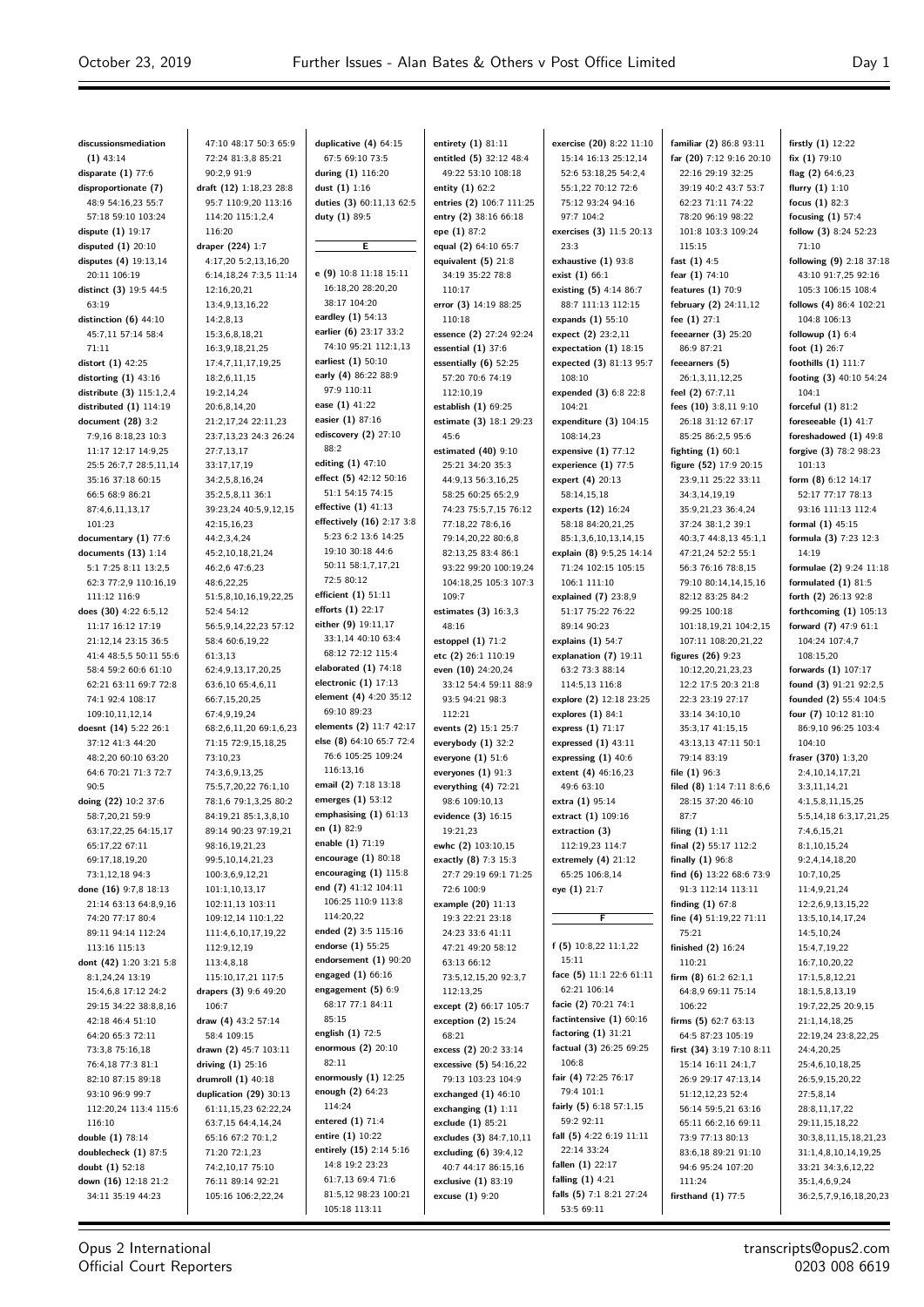53:15,18 58:11 82:2 86:22 93:1 116:24

95:2

94:7

49:3,5 91:2

| 37:4,14,17,22,24                                                                        | furrow (1) 114:19                                                                                                                                                                                                                                                                                                                  | 81:20 82:3,7 84:4                             |
|-----------------------------------------------------------------------------------------|------------------------------------------------------------------------------------------------------------------------------------------------------------------------------------------------------------------------------------------------------------------------------------------------------------------------------------|-----------------------------------------------|
| 38:8, 10, 13, 16, 20, 22                                                                | further (57) 9:9                                                                                                                                                                                                                                                                                                                   | 89:7,24 91:3                                  |
|                                                                                         | 39:1,4,7,9,11,14,17,19,23,25 17:10,15,24 18:22,23                                                                                                                                                                                                                                                                                  | 102:15,15,20,25                               |
| 40:6,10,13,16,21 41:6                                                                   | 19:9 20:2,4,16 21:4                                                                                                                                                                                                                                                                                                                | 103:5,18 104:24                               |
| 42:1,8,14,22 43:4,23                                                                    | 22:5,7,10                                                                                                                                                                                                                                                                                                                          | 107:3,6,17,22                                 |
| 44:1,15,25                                                                              | 23:2,3,11,13,24 24:21                                                                                                                                                                                                                                                                                                              | 108:15,20,24 109:4,9                          |
|                                                                                         |                                                                                                                                                                                                                                                                                                                                    |                                               |
| 45:9,11,19,23                                                                           | 29:24 30:4 32:24                                                                                                                                                                                                                                                                                                                   | 110:10,16 114:11,19                           |
| 46:1,4,25 47:13,24                                                                      | 33:12 34:13 36:10,24                                                                                                                                                                                                                                                                                                               | 116:5,13                                      |
| 48:19,23 49:1,11,20                                                                     | 37:13 39:1,12                                                                                                                                                                                                                                                                                                                      | goliath (1) 59:8                              |
| 50:2,15,20,24                                                                           | 41:8,12,13,19                                                                                                                                                                                                                                                                                                                      | goliaths (1) 59:9                             |
| 51:4,9,14,17,20,24                                                                      | 42:5,18,19 43:11,17                                                                                                                                                                                                                                                                                                                | gone (1) 106:19                               |
| 52:1 54:11                                                                              | 44:19 47:25 59:12                                                                                                                                                                                                                                                                                                                  | good (5) 35:24 56:8                           |
| 56:2,6,10,18,22 57:11                                                                   | 63:21,23 71:23 75:3                                                                                                                                                                                                                                                                                                                | 57:7 61:17 77:16                              |
| 58:2 60:5,18,23                                                                         | 86:12,14 89:17                                                                                                                                                                                                                                                                                                                     | grabs (1) 50:14                               |
| 61:4,24                                                                                 | 96:20,24 97:13 102:23                                                                                                                                                                                                                                                                                                              | grades (3) 25:21 86:9                         |
| 62:5,10,15,18,21                                                                        | 103:3,5 105:24 111:25                                                                                                                                                                                                                                                                                                              | 87:21                                         |
| 63:1,9 65:1,5,10                                                                        | future (7) 32:7 55:2                                                                                                                                                                                                                                                                                                               | grammatical $(1)$ 72:6                        |
| 66:7,16,21                                                                              | 78:16 79:20 80:13,15                                                                                                                                                                                                                                                                                                               | grand (2) 10:3 15:11                          |
| 67:1,8,16,22,25                                                                         | 104:3                                                                                                                                                                                                                                                                                                                              | grant (1) 49:3                                |
| 68:4,10,15,21 69:5,22                                                                   |                                                                                                                                                                                                                                                                                                                                    | grateful (7) 1:13 2:16                        |
| 71:10,16 72:10,16,20                                                                    | $\overline{G}$ and $\overline{G}$ and $\overline{G}$ and $\overline{G}$ and $\overline{G}$ and $\overline{G}$ and $\overline{G}$ and $\overline{G}$ and $\overline{G}$ and $\overline{G}$ and $\overline{G}$ and $\overline{G}$ and $\overline{G}$ and $\overline{G}$ and $\overline{G}$ and $\overline{G}$ and $\overline{G}$ and | 43:22 82:14,22 93:12                          |
| 73:6,11,24                                                                              |                                                                                                                                                                                                                                                                                                                                    | 115:10                                        |
| 74:5,8,12,22                                                                            | g (4) 10:8,22 11:1 15:11                                                                                                                                                                                                                                                                                                           | great (6) 21:13 32:24                         |
| 75:1,6,18,21,24 76:3                                                                    | gathered (2) 112:9,16                                                                                                                                                                                                                                                                                                              | 40:17 59:23 73:6                              |
| 77:24 78:5,25 79:2,24                                                                   | gave (3) 41:18 88:14                                                                                                                                                                                                                                                                                                               | 106:6                                         |
| 80:1 81:17,20,23                                                                        | 91:11                                                                                                                                                                                                                                                                                                                              | greatest (1) 96:14                            |
|                                                                                         | gazing (1) 89:23                                                                                                                                                                                                                                                                                                                   |                                               |
| 82:1,15,20 83:1,7,21                                                                    | general (9) 52:5,12                                                                                                                                                                                                                                                                                                                | ground (2) 10:21 41:5                         |
| 84:16,18,20,23                                                                          | 54:19 57:3 60:11,13                                                                                                                                                                                                                                                                                                                | group (22) 3:4,16,24                          |
| 85:2,5,9,11,18,24                                                                       |                                                                                                                                                                                                                                                                                                                                    | 4:18,21 6:11,22 22:9                          |
| 86:14,16,25                                                                             | 69:13 77:3 103:20                                                                                                                                                                                                                                                                                                                  | 41:24 42:20 43:14                             |
| 87:6,9,11,15,22                                                                         | generality $(1)$ 57:15                                                                                                                                                                                                                                                                                                             | 68:13,18,19 70:17                             |
| 89:11,16                                                                                | generally (4) 35:13                                                                                                                                                                                                                                                                                                                | 89:22 90:7 91:9,17                            |
| 90:3,5,9,16,22 91:2,19                                                                  | 68:19 69:2 115:14                                                                                                                                                                                                                                                                                                                  | 93:15 105:5 106:18                            |
| 92:18 93:2,10,13,18                                                                     | get (19) 8:10 12:15                                                                                                                                                                                                                                                                                                                | guessing $(1)$ 113:13                         |
| 94:1 95:22 96:7,19,23                                                                   | 15:12 17:9 22:1 29:15                                                                                                                                                                                                                                                                                                              | guidance (3) 50:9 52:20                       |
| 97:1,3,7,12,15,18                                                                       | 34:23 35:22 38:16                                                                                                                                                                                                                                                                                                                  | 53:1                                          |
| 98:14,17,20,22                                                                          | 39:11 44:15 67:10                                                                                                                                                                                                                                                                                                                  |                                               |
| 99:3,9,13,15,22,24                                                                      | 81:10 99:2 100:1                                                                                                                                                                                                                                                                                                                   | н                                             |
| 100:4,7,10,13,25                                                                        | 101:15 110:17,19                                                                                                                                                                                                                                                                                                                   |                                               |
| 101:6,11,16                                                                             | 112:22                                                                                                                                                                                                                                                                                                                             | h (8) 7:11 10:11 12:4                         |
|                                                                                         |                                                                                                                                                                                                                                                                                                                                    |                                               |
|                                                                                         | gets (1) 81:14                                                                                                                                                                                                                                                                                                                     | 17:8 21:3 38:1 92:7                           |
| 102:9,11,15                                                                             |                                                                                                                                                                                                                                                                                                                                    | 100:2                                         |
| 109:12,15,20 110:2                                                                      | getting (3) 49:13 67:6                                                                                                                                                                                                                                                                                                             |                                               |
| 111:3,5,7,15,18,21                                                                      | 116:20                                                                                                                                                                                                                                                                                                                             | hadnt (4) 111:8 113:24                        |
| 112:8,11,16                                                                             | gift (1) 49:7                                                                                                                                                                                                                                                                                                                      | 114:15,17                                     |
| 113:2,6,17,22                                                                           | give (14) 43:25 46:1                                                                                                                                                                                                                                                                                                               | half (1) 81:14                                |
| 114:2,11,14                                                                             | 48:23 51:1 52:25 74:1                                                                                                                                                                                                                                                                                                              | halfterm (3)                                  |
| 115:13,18,22,25                                                                         | 76:25 77:7 81:24 82:1                                                                                                                                                                                                                                                                                                              | 116:19,19,20                                  |
| 116:3,5,11,13,18                                                                        | 110:2,7,21 114:21                                                                                                                                                                                                                                                                                                                  | halfway (1) 35:19                             |
|                                                                                         | given (19) 24:11 27:11                                                                                                                                                                                                                                                                                                             | hand (2) 2:3 107:24                           |
| 30:16 63:24 64:15                                                                       | 32:22 33:22 55:8 56:8                                                                                                                                                                                                                                                                                                              | handed (2) 1:24 2:6                           |
| 66:13 69:16 71:12                                                                       | 64:7 76:3 82:22                                                                                                                                                                                                                                                                                                                    | handle (1) 29:19                              |
| 73:1 75:11 76:7 85:16                                                                   | 83:14,16 92:16,22                                                                                                                                                                                                                                                                                                                  | happen (2) 89:25 94:23                        |
| 105:10,11,17 106:21                                                                     | 93:3 110:5                                                                                                                                                                                                                                                                                                                         | happened (3) 60:16                            |
|                                                                                         | 114:13,16,17 116:8                                                                                                                                                                                                                                                                                                                 | 76:25 97:10                                   |
| 114:23                                                                                  | gives (4) 32:23 52:20                                                                                                                                                                                                                                                                                                              | happens (2) 27:8 78:14                        |
|                                                                                         | 107:17 114:24                                                                                                                                                                                                                                                                                                                      | happy (1) 48:11                               |
| 65:20 69:24 70:5                                                                        | glance (3) 25:17 87:20                                                                                                                                                                                                                                                                                                             | hard (6) 1:21,22 2:1,2                        |
| 76:15 78:21 88:17,20                                                                    | 88:16                                                                                                                                                                                                                                                                                                                              | 57:25 87:15                                   |
| freehills (16) 3:9 6:10<br>friday (4) 96:21 97:2,16<br>friends (10) 58:24 61:18<br>98:5 | glances (1) 27:20                                                                                                                                                                                                                                                                                                                  | harder $(1)$ 65:7                             |
|                                                                                         | glaringly $(1)$ 24:2                                                                                                                                                                                                                                                                                                               | hardly (1) 107:14                             |
| froing (1) 111:8                                                                        | glo (1) 88:9                                                                                                                                                                                                                                                                                                                       | hare (1) 15:20                                |
| front (8) 5:11 7:24                                                                     |                                                                                                                                                                                                                                                                                                                                    |                                               |
| 8:8,11 33:5 35:1 37:19                                                                  | global (2) 20:3 33:11                                                                                                                                                                                                                                                                                                              | hasnt (1) 97:10                               |
| 71:18                                                                                   | globally (1) 90:11                                                                                                                                                                                                                                                                                                                 | havent (5) 23:5 36:23                         |
| fujitsu (5) 84:12 85:2,3                                                                | goes (2) 26:2 51:12                                                                                                                                                                                                                                                                                                                | 80:23 94:18 97:1                              |
| 110:25 112:20                                                                           | going (70) 11:14                                                                                                                                                                                                                                                                                                                   | having (16) 10:11                             |
| full (7) 8:7,7 14:16                                                                    | 12:17,18,19 13:12                                                                                                                                                                                                                                                                                                                  | 32:6,21 41:7 53:10                            |
| 55:12 57:24 114:5                                                                       | 15:10,12 18:21,23                                                                                                                                                                                                                                                                                                                  | 66:10,18 72:3,12                              |
| 116:10                                                                                  | 19:11,18,21,23 20:16                                                                                                                                                                                                                                                                                                               | 74:13 80:2,5,14 95:12                         |
| fuller (1) 53:12                                                                        | 22:1,9 23:1 25:13 28:5                                                                                                                                                                                                                                                                                                             | 103:16 108:11                                 |
| fully (7) 25:12 27:18                                                                   | 29:16 32:1,15,16,25                                                                                                                                                                                                                                                                                                                | head (2) 67:5 68:11                           |
| 89:18 90:12 91:1                                                                        | 33:16,25 37:24 43:7                                                                                                                                                                                                                                                                                                                | heading $(3)$ 4:21                            |
| 94:13 96:1                                                                              | 44:20 45:14 47:10                                                                                                                                                                                                                                                                                                                  | 6:22,22                                       |
| funding (1) 98:7                                                                        | 49:14 56:14 61:1 69:8<br>71:1,16,21,21 80:3,16                                                                                                                                                                                                                                                                                     | headline $(5)$ 20:15<br>23:10 30:13 59:4 78:1 |

#### 81:20 82:3,7 84:4  $8:7.24$  91:3 102:15,15,20,25 03:5,18 104:24 17:3,6,17,22 109:44<br>109:44 110:10,16 114:11,19  $6.5,13$ **goliath (1)** 59:8 **goliaths (1)** 59:9 **gone (1)** 106:19 **good (5)** 35:24 56:8 57:7 61:17 77:16 **grabs (1)** 50:14 **grades (3)** 25:21 86:9  $^{7:21}$ **grammatical (1)** 72:6 **grand (2)** 10:3 15:11 **grant (1)** 49:3 **grateful (7)** 1:13 2:16 43:22 82:14,22 93:12  $15:10$ **great (6)** 21:13 32:24  $0:17$  59:23 73:6  $6.6$ **greatest (1)** 96:14 **ground (2)** 10:21 41:5 **group (22)** 3:4,16,24 4:18,21 6:11,22 22:9 41:24 42:20 43:14 8:13,18,10,70:17 89:22 90:7 91:9,17 93:15 105:5 106:18 **guessing (1)** 113:13 **guidance (3)** 50:9 52:20  $3:1$ **H h (8)** 7:11 10:11 12:4 17:8 21:3 38:1 92:7  $0:2$ **hadnt (4)** 111:8 113:24 114:15,17 **half (1)** 81:14 **halfterm (3)** 116:19,19,20 **halfway (1)** 35:19 **hand (2)** 2:3 107:24 **handed (2)** 1:24 2:6 **handle (1)** 29:19 **happen (2)** 89:25 94:23 **happened (3)** 60:16  $-25.97:10$ **happens (2)** 27:8 78:14 **happy (1)** 48:11 **hard (6)** 1:21,22 2:1,2  $7:2587:15$ **her (1)** 65:7 **hardly (1)** 107:14 **hare (1)** 15:20 **hasnt (1)** 97:10 **havent (5)** 23:5 36:23 80:23 94:18 97:1 **having (16)** 10:11  $2:6.21$  41:7 53:10 6:10.18 72:3.12 74:13 80:2,5,14 95:12 03:16 108:11 **head (2)** 67:5 68:11 **heads (3)** 49:15 94:25 **hear (3)** 24:4 82:5,10 **heard (2)** 90:14 114:17 **hearing (10)** 1:19 18:4,5 **hearings (1)** 20:9 **heavy (2)** 20:22 33:2 **hed (1)** 67:12 **help (2)** 65:12 90:5 **helpful (3)** 12:25 66:2 **helps (5)** 7:8 36:4 **herbert (26)** 3:9 6:10

30:16 31:12 57:2 62:11 63:24 64:15 66:13 69:15 71:12 73:1 74:1 75:11 76:7 82:12 85:16,25 86:2 87:18,24 88:19 105:10,11,16 106:21 **here (17)** 22:15 42:25 47:2 56:15 63:19 67:14 68:4 69:25 70:23 76:12 78:12 83:10 88:11 92:13 98:11 110:6 115:23 **hes (1)** 59:9 **high (13)** 54:21 57:15,18 58:6 59:1,18 63:14 68:13 94:11 96:12,15 103:22 106:15 **higher (6)** 21:21 23:17,18,19 59:13,14 **highlevel (1)** 70:12 **highly (1)** 91:21 **history (1)** 86:6 **hold (2)** 4:1 9:4 **hole (1)** 50:3 **holidays (1)** 116:19 **hoof (1)** 72:12 **hope (1)** 25:11 **hoped (1)** 110:8 **horizon (22)** 16:23 20:4,7,12 21:9,10,23 33:3,9 43:19 58:15 60:12,12,14 85:4 86:10 88:8 89:1 91:13 111:2 113:23 115:25 **hours (4)** 13:3 25:21 27:21 115:2 **however (9)** 6:5 16:15,15 55:6 106:13,15 107:13,23 108:16 **hsf (14)** 3:11,20 4:3,6,9 26:3,10,18 67:17,21 68:17,22 69:2,12 **huge (2)** 42:25 77:6 **hundreds (1)** 112:12 **hypothesis (1)** 65:22 **hypothetical (2)** 47:22 48:7 **I idea (1)** 110:21 **identical (5)** 7:25 8:9,12 10:15 64:11 **identified (5)** 9:15 31:5 75:4 103:8 111:1

**identify (3)** 58:11 60:16 70:8 **ie (1)** 63:20 **ignore (3)** 14:11 15:13 110:6 **ill (17)** 5:13 9:25 13:22 17:17,22 18:8 24:4 27:22 29:1 56:10,11,12 89:8 101:13 109:21 111:10 115:3 **im (90)** 2:5,16 4:7 5:13 6:3 7:12 8:24 9:6 10:18 11:14 12:17,18,19 13:5 15:12,19 16:16,18 17:19 23:23 27:18 31:1 32:1,15,17 33:3,15,16 34:8 35:11 37:6 39:19 40:24,25 41:21 43:7,19,22 45:14,14,15,21 48:14,23 49:14 61:24 65:24 69:8,18 71:10,16,21,21,22 74:22 75:24 76:1 78:2 80:16 82:7,14,22 83:2 87:3 93:10,12 94:2 95:15 99:18 100:14,15,17 101:24 102:15,15,16,25 103:18 105:13 107:2,4 113:13 114:9,11 115:3,8,8,10,15 116:13 **immaterial (1)** 111:20 **immediately (3)** 10:13 27:11 107:21 **impact (1)** 16:13 **implied (4)** 92:6,6,10,11 **imply (1)** 85:13 **important** (5) 40:18,23 107:20 108:16 115:7 **impose (1)** 92:4 **imposed (1)** 32:4 **impossible (1)** 113:14 **impression (2)** 54:25  $104.1$ **impressionistic (2)** 25:15 93:21 **impressive (1)** 52:25 **inaccuracy (1)** 15:1 **inappropriate (1)** 56:16 **inapt (1)** 109:4 **inaudible (1)** 87:2 **include (8)** 37:12 40:25 42:11 43:9,13 98:9 100:16 108:25 **included (12)** 6:7 29:8 36:21 37:21 41:22 54:6 67:18 68:12 69:2 102:25 103:2 107:6 **includes (8)** 30:9 34:14 36:9,11 38:2 40:3 83:25 86:8 **including (9)** 18:4 28:15 33:12 35:13 38:5,6 49:2 70:18 106:18 **increase (2)** 61:12 88:4 **incur (2)** 108:8,14 **incurred (82)** 5:21 9:9 10:24 16:4,5 22:13 28:1,3,24 29:3,12

30:24 31:11,16,21 37:13,14 38:2,5,6,10,23 39:15 44:7,12 46:23 51:14,24 52:2,16 53:3,24 54:5,19,20,22 56:23,25 57:5 58:14,25 60:25 65:7 67:17,18 68:22 74:7 75:8 76:8 77:22 78:6 79:6,13 80:6,9,22 82:4,6 94:12 95:4,9 96:3 97:3 99:18,19 102:3,8,23 103:20,21,23 104:6,17,21 105:3 106:11,13 107:14,16,22 108:19 109:7 **incurring (1)** 98:11 **indemnify (1)** 99:10 **indemnity (1)** 99:6 **index (1)** 117:1 **indicate (1)** 64:13 **indicated (1)** 67:19 **indicating (1)** 76:1 **indications (1)** 82:22 **individual (8)** 11:6 24:23 90:7 96:24 97:9 103:4 104:9 106:20 **individuals (2)** 77:10 98:16 **indulge (1)** 93:6 **inflection (1)** 86:5 **inform (1)** 94:15 **information (9)** 53:8 54:4,5 55:9 57:24 58:8 70:17 71:18 89:17 **informative (1)** 88:18 **informed (4)** 60:9 75:12 87:3 115:11 **informing (1)** 5:24 **inherent (1)** 64:3 **inherently (2)** 60:15 77:12 **initial (2)** 69:13 111:23 **innocuous (1)** 113:11 **input (1)** 99:1 **inserted (3)** 3:18,19 87:4 **insofar (1)** 32:7 **instance (1)** 111:24 **instances (1)** 27:2 **instructed (4)** 69:6,12 73:7 85:4 **instructing (1)** 61:6 **instruction (1)** 89:16 **instructions (3)** 72:12 74:3 116:10 **intends (2)** 4:2,8 **intention (1)** 5:22 **interest (1)** 9:22 **interested (1)** 10:7 **interesting (1)** 72:2 **interests (2)** 108:8,13 **interim (1)** 108:3 **internally (2)** 26:6 85:5 **interrogate (2)** 70:4 77:7 **interrupt (1)** 26:24 **intervene (1)** 76:16 **into (15)** 25:13 33:24 53:3,5,10 57:12 67:3

71:4 72:14 74:6 79:6 91:7 100:13,18 108:18 **introduction (2)** 28:3 61:22 **introductory (2)** 29:4 32:1 **investigate (5)** 65:14 66:4 88:22,24 92:12 **investigating (1)** 91:23 **investigation (2)** 65:15 93:8 **invitation (1)** 106:2 **invite (3)** 19:4 40:23 96:2 **invited (3)** 54:10 58:16 102:22 **inviting (3)** 94:1,2 101:7 **invoking (1)** 65:8 **involve (1)** 70:22 **involved (9)** 20:6,7,13 45:19 66:10,24 67:10 72:5 77:10 **involvement (4)** 32:7 57:2 61:1 106:21 **involves (2)** 60:13 78:17 **isnt (17)** 5:19 22:4 36:16 38:24 40:17 44:16 49:2 59:7,9,10 61:24 63:5 67:3 68:14 80:3 94:10 106:6 **issued (1)** 93:16 **issues (96)** 9:9,24 13:19 16:14,22 17:10,15 18:4 20:4,4,7,11,12,16 21:4,9,9,11,22,23 22:5,7,10,25 23:2,3,11,14 24:21 28:21 29:25 30:4,13,22 31:6 32:24 33:3,7,9,12 34:14 36:10,25 37:13 39:1,12 41:8,12,13,19 42:6,18,19 43:12,17,19,19 44:5,19 47:25 52:1 58:15 59:12 60:11,12 62:12 63:22,23 71:3,13 73:16,21 76:9 81:3,4 82:6 83:3 84:10 85:4 86:16 88:8,8 91:9,13 92:17 94:8,8 96:20,24 102:23 103:3,5 104:7 105:9 111:2 112:6 **issuesstatements (1)** 102:24 **issuestatements (1)** 95:20 **item (11)** 6:5 30:9 49:23 100:15,17 101:8 104:16,18,20,22 106:14 **itemised (1)** 84:9 **itemises (1)** 86:24 **items (7)** 12:10 30:6 48:4,5 102:17,18,20 **its (141)** 2:4,15,17,21,25 4:3,8 5:10,14 6:15 11:9,20 13:20,23,24,25 14:18,24 16:1,1,18 17:19 22:4,6,7,11 23:13 25:8 26:7

Opus 2 International Official Court Reporters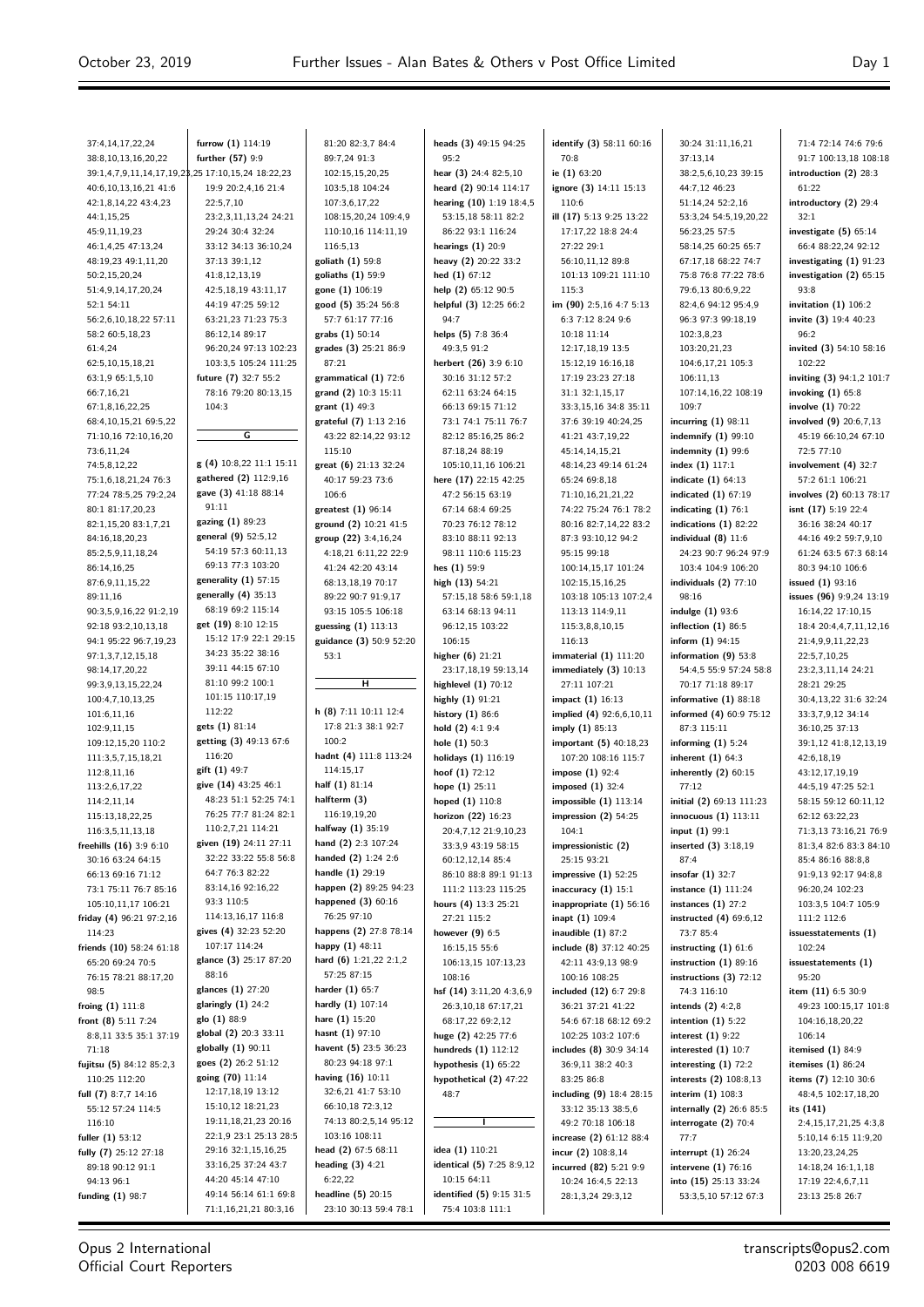| 27:1,22 29:7,8,24                           | kazakhstan (1) 108:1                           | level (3) 57:15 90:1                            | 52:14 59:1,11 70:15                         |
|---------------------------------------------|------------------------------------------------|-------------------------------------------------|---------------------------------------------|
| 30:4,8,11 33:5,13,20                        | keep (3) 42:4 114:18                           | 106:16                                          | 77:15                                       |
| 35:2,25,25 36:6,10,25                       | 115:11                                         | life (1) 87:16                                  | lordship (65) 1:5,15                        |
| 37:19 38:22 40:18,23                        | keeping $(1)$ 41:22                            | light (1) 106:9                                 | 5:24 8:18 14:15 21:6                        |
| 41:9,25 44:20,20                            | kel (4) 111:5,6,8 112:15                       | like $(46)$ 9:7 21:25                           | 24:9,12 26:14 27:25                         |
| 45:4,13,15,22,24                            | kels (4) 111:1,11,14,22                        | 22:21,21 30:12 36:20                            | 31:18 34:11,18 37:8                         |
| 46:2,4 47:1 49:13                           | kept (1) 116:16                                | 37:7,7 40:21,24,24                              | 38:4 41:11,15,16,18                         |
| 50:8,9 52:1,6,12<br>58:5,18                 | kind (11) 57:3,13,16<br>58:9,25 59:1,7,10 64:2 | 42:20 43:9 47:6,10<br>48:8 51:21 58:5 66:19     | 44:5,8,8,13 45:24<br>46:7,8 48:6 49:25      |
| 59:2,15,15,24,25                            | 70:22 77:14                                    | 67:12 70:22 71:22                               | 52:5,14 59:11 64:24                         |
| 61:7,9,9,17 62:8,22                         | know (20) 5:18 13:19                           | 72:16 73:20 76:6                                | 68:8 74:14,18 75:17                         |
| 63:2 64:20 65:1 66:7                        | 15:8 17:13 20:5 22:1                           | 77:16 82:5 85:18,19                             | 76:18 77:4 78:9,21                          |
| 67:1,8 68:7,25                              | 51:10 58:1 61:5 68:25                          | 86:6,18,18,24 88:10                             | 82:23 83:22,24                              |
| 69:17,18,20 72:1,10                         | 73:2,8 81:1 84:23                              | 97:19 99:23,23                                  | 84:7,12,14 86:7,22                          |
| 73:11 75:10 78:22                           | 88:12 112:20                                   | 100:3,3 107:5,5,15,15                           | 88:3,12 91:10                               |
| 79:17 80:11                                 | 113:3,4,22 114:9                               | 111:20 115:6,11                                 | 92:2,5,20 93:1,6,7                          |
| 81:6,11,14,23 83:6                          | knowledge $(2)$ 66:22                          | likeforlike $(3)$ 40:19                         | 102:1 110:24 111:22                         |
| 84:4,21 85:3,3,14                           | 70:14                                          | 97:22 100:4                                     | 112:6,20 113:9,16                           |
| 86:22 87:13 88:4                            | known $(1)$ 66:17                              | likely (2) 63:18 113:25                         | 115:11                                      |
| 89:3,7,21,24                                | knows (1) 77:4                                 | likewise (2) 3:25 4:2                           | lordships (11) 8:22 9:12                    |
| 90:4,9,12,14,17,18<br>93:14 95:8,19         | L                                              | limit (1) 79:14<br>limitation (2) 70:19,21      | 10:16 23:20 24:16<br>42:10,11 43:2 83:15    |
| 96:12,15,16 97:17                           |                                                | limited (8) 18:7 38:18                          | 92:1 94:22                                  |
| 98:2 99:1 100:2                             | $(1)$ 92:11                                    | 54:4,6 55:8 58:8 75:3                           | loss (3) 19:10 94:25                        |
| 101:1,2,22 105:22                           | lacking $(1)$ 53:1                             | 93:15                                           | 95:2                                        |
| 107:15,20 108:10                            | large (3) 63:25 84:8                           | line $(13)$ 3:18,19 11:16                       | losses (2) 91:12 92:9                       |
| 115:9 116:14                                | 105:19                                         | 15:12,24 21:16 60:4                             | lost(1) 4:5                                 |
| itself (3) 20:21 60:7                       | largely $(1)$ 85:8                             | 100:15,17 101:8                                 | lot (9) 23:12 56:24 72:8                    |
| 108:17                                      | last (7) 5:7 13:3 35:20                        | 104:19,22 106:14                                | 77:17 79:18 80:2 81:6                       |
| ive (32) 1:20 5:1                           | 46:3 47:1 84:12 87:3                           | lines $(4)$ 11:1 54:20                          | 94:14 113:25                                |
| 12:10,16 13:1,7,11                          | lasting (1) 88:25                              | 103:21 115:5                                    | low $(1) 112:12$                            |
| 21:14,19 33:21 35:1                         | later $(10)$ 3:10 4:4,12<br>5:4 37:2 41:19     | lining $(1)$ 50:21                              | lower (5) 8:20 21:21                        |
| 56:4 62:7 67:11 68:4<br>69:18 72:21 75:4,22 | 50:14,19 91:13 94:15                           | list $(1) 87:18$<br>listed $(1)$ 35:20          | 23:12 76:16 78:4                            |
| 76:3,16 79:22 85:24                         | lead (6) $61:1062:21$                          | listening $(1)$ 2:6                             | lowest $(1)$ 108:9<br>lunch (2) 82:21 85:17 |
| 87:15,16 92:22                              | 70:6 96:25 103:4                               | litigant (2) 60:19,20                           | lurking (1) 72:13                           |
| 93:3,14 101:16 102:1                        | 104:10                                         | litigated $(1)$ 71:2                            | luxury $(1)$ 69:9                           |
| 106:5 112:12                                | leading $(3)$ 5:11                             | litigation $(24)$ 4:4,13                        |                                             |
|                                             | 86:10,12                                       | 22:9 43:15 46:12                                | м                                           |
| J                                           | leads $(3)$ 12:4 53:22                         | 59:5,24 61:25 66:14                             |                                             |
|                                             | 55:21                                          | 67:7,15 83:12 89:22                             | magnitude $(1)$ 25:16                       |
| january (2) 24:10 70:15                     | learned (25) 1:12 9:5                          | 90:7 91:9,18 103:12                             | makes (5) 64:19 80:21                       |
| job (2) 58:8,21                             | 31:23 41:25 44:11<br>49:5,9 58:24 61:18        | 105:5,5,19,19 106:18                            | 87:16 88:21 93:8<br>making (13) 31:16       |
| judge (18) 41:14,18<br>42:12 43:20          | 64:12,17 65:8,20                               | 107:23 108:16                                   | 46:20 47:7,12 49:11                         |
| 53:6,7,8,10 55:11                           | 69:23 70:5 76:14                               | litigationmanagement<br>$(5)$ 3:5,16,24 4:19,22 | 50:11 55:3,6,20 77:13                       |
| 57:10,22 58:1,10 70:3                       | 78:2,21 80:21 83:8                             | little $(6)$ 9:7 54:18                          | 78:3 100:14 104:4                           |
| 74:15,24 104:12                             | 88:17,20 95:12 96:14                           | 63:3,6 103:19 113:10                            | management $(50)$ 1:9                       |
| 106:25                                      | 98:5                                           | live $(2)$ 3:11 45:8                            | 11:5 16:14 17:1,2,14                        |
| judged (1) 108:6                            | least (6) 23:4 60:15                           | logical (1) 96:16                               | 20:1,3 22:5,6 25:15                         |
| judges (2) 58:8,21                          | 91:7,25 111:23 114:21                          | logistical $(2)$ 2:17,22                        | 31:2                                        |
| judgment (21) 73:16,21                      | leave (2) 83:5 109:5                           | london (8)                                      | 32:3,9,10,12,14,16,23                       |
| 91:11 92:1,6,16 99:15                       | led $(1)$ 92:10                                | 27:5,5,14,14,15,15,15,16                        | 33:6,8,24 34:10,13                          |
| 103:14 105:9,21 109:3                       | leeway $(1)$ 114:24                            | long $(2)$ 65:21 71:3                           | 40:1 41:1 42:20                             |
| 110:7,8,12,12 113:16                        | left (1) 70:24                                 | look (26) 8:2,11 10:2                           | 43:7,11,12 45:17                            |
| 114:19 115:2,3,4<br>116:20                  | lefthand (2) 26:10<br>38:11                    | 22:24 23:10 38:10                               | 46:11,15 47:19<br>48:2,13 50:13             |
| juggling $(1)$ 12:3                         | legal (7) 6:10 19:10                           | 46:25 47:13 50:17                               | 53:9,15,18,25 57:21                         |
| july (5) 16:24 18:5                         | 20:12 68:18 86:7 88:1                          | 57:18 58:6 59:8,17<br>61:15 64:19 68:11,15      | 58:11 102:16,19                             |
| 24:16 83:16 94:23                           | 98:25                                          | 70:23 85:19,20                                  | 107:2,6,12 109:1,25                         |
| jump (1) 17:8                               | leggatt (1) 107:25                             | 89:1,24 90:4 91:15                              | managers $(1)$ 88:1                         |
| jumping (2) 65:14,19                        | length $(1)$ 106:19                            | 95:9 100:1                                      | many (9) 16:15 23:16                        |
| jumps (1) 60:23                             | lens (1) 93:19                                 | looked (3) 87:17 89:6                           | 27:2,20 50:21 73:25                         |
| junior (1) 86:10                            | less (5) 12:2 20:22 33:9                       | 111:9                                           | 77:3 89:5 112:11                            |
| jurisdiction $(3)$ 52:13                    | 79:18 112:2                                    | looking (18) 8:25 15:22                         | march (2) 16:23 18:10                       |
| 57:4 65:8                                   | let $(1)$ 29:18                                | 26:9 28:6 34:20 45:23                           | marsh $(8)$ 52:11,24                        |
| justified (3) 61:10 62:8                    | lets $(8)$ 30:15 31:25                         | 60:10 63:16 65:13                               | 53:13 54:16 57:16                           |
| 106:11                                      |                                                |                                                 |                                             |
| justify (1) 104:15                          | 36:2 38:13 71:13                               | 66:3 69:25 70:10                                | 58:6 103:12,16                              |
|                                             | 80:13 98:6 114:22                              | 76:20 78:18 80:20                               | massively $(1)$ 59:13                       |
| justly (1) 46:12                            | letter (13) 5:6,10,15,19                       | 97:25 101:24 103:17                             | master (9) 52:10,23                         |
| κ                                           | 67:20,22 72:3 83:23<br>84:6,9 88:14,15 93:7    | looks (14) 11:13,15<br>21:2,6 22:6 28:19        | 53:13 54:16 57:16<br>58:6 96:10 103:12,16   |

75:3,19 105:14,24 106:5,9 112:5 **materials (2)** 70:4 88:23 **mathematics (1)** 109:6 **matter (8)** 19:10 22:9 32:11 89:8 104:12 106:23,24 116:11 **matters (2)** 68:23,24 **maximise (1)** 60:8 **mean (20)** 2:7,15 11:14 14:6 22:20,20 26:1 37:1 44:20 48:2,19 49:12 50:2 51:10 60:10 66:8 71:12 98:7 108:17,22 **meaning (1)** 102:4 **meaningful (1)** 98:2 **means (6)** 42:9 48:6 92:3 99:5 109:6,19 **meant (2)** 8:17 114:18 **measure (1)** 19:10 **measures (1)** 95:1 **meat (2)** 21:4 23:21 **mechanism (1)** 94:19 **mediation (13)** 35:14,21 36:12,16 37:15 38:23 39:4,12 40:3,7 60:21 89:25 105:13 **megatrials (1)** 20:18 **mental (2)** 109:4 115:19 **mention (2)** 9:13 37:9 **mentioned (1)** 5:20 **merely (3)** 43:2 60:10 70:2 **merit (1)** 80:20 **merits (3)** 60:9 70:10 71:8 **methodological (1)** 40:13 **methodology (1)** 41:22 **might (26)** 17:18 19:3,4,15 24:6 28:13 32:21 42:25 47:20 49:22 50:16,17,19 51:5 55:7 70:1,2 79:15 83:5,9 89:25 94:14,15 95:6 110:17 113:15 **miletic (3)** 1:6 116:2,3 **million (17)** 8:15 13:21 14:9 15:16 16:16 17:3,9 21:6 25:10 33:8,10,18 48:10 49:21 72:10 83:20 107:18 **mind (7)** 54:14,18 57:8 58:17 74:17 88:5 103:19 **minded (2)** 39:25 42:11 **mine (1)** 87:15 **minute (1)** 10:1 **minutes (3)** 51:6 81:23 91:4 **misleading (1)** 22:4 **misled (1)** 98:23 **misnomer (1)** 84:22 **missed (1)** 72:21 **misses (1)** 93:5 **missing (1)** 24:2 **misspoke (1)** 101:3 **mistake (2)** 15:10 87:14 **mixed (1)** 23:15 **moment (12)** 4:16 8:19 13:11 26:14 27:22

28:6 48:24 63:1 72:20 88:16 89:9 102:1 **monday (5)** 1:12 7:11,17 14:9,23 **money (4)** 59:23 72:8 81:14 84:14 **more (25)** 12:2 14:11 18:17 23:21 27:20 30:9 53:7 57:23 59:7 62:23 65:5 67:1 70:25 74:9,20 75:19 76:14 77:12 80:4 83:6,11 93:15 98:8 110:14 113:2 **morning (4)** 3:12 22:2 105:23 107:13 **most (6)** 2:16 14:13 22:16 51:11 75:9 95:5 **mostly (1)** 6:14 **mount (1)** 59:3 **much (24)** 1:25 7:6 16:15 20:2 23:24 24:4 37:5 40:16 57:23 64:6 71:18 76:14 78:18,20 80:4 81:17 82:16 91:25 97:18 107:4 110:10 113:17 115:20 116:22 **must (9)** 27:21 32:5,6 53:5 64:15 68:19 70:1,13 108:6 **myself (9)** 2:5 8:4,18 10:17 15:4,11 18:9 109:21 113:21 **N name (2)** 48:14 75:14 **namely (1)** 84:9 **narrow (2)** 19:12 24:14 **narrower (2)** 20:17 33:1 **naturally (2)** 61:12 84:10 **nature (8)** 23:22 36:21 54:14 71:7,24 93:20 106:17 116:8 **navigate (2)** 2:4,7 **nearly (1)** 11:2 **necessarily (14)** 45:14 49:14,22 50:5 53:19 54:3 71:10 73:22 91:2,22 104:14 107:21 110:15 116:9 **necessary (5)** 38:22 73:20 76:4 107:15 108:14 **need (11)** 13:1 15:4 35:22 64:20 65:23 73:22 82:10 93:10 107:4 110:15 112:16 **needs (3)** 41:2 45:16 100:1 **negotiated (1)** 34:11 **negotiating (1)** 75:24 **negotiations (2)** 2:13 3:5 **neither (4)** 47:17 52:19 98:11 112:4 **neutral (2)** 42:2 103:14 **neutrally (1)** 25:20 **never (3)** 32:8 96:17 111:12 **next (9)** 11:17 12:15 16:10 47:14,14 66:11 101:19 104:16 116:19

**night (1)** 87:3 **nonagreed (2)** 30:5,8 **none (2)** 12:23 116:5 **nonidentical (1)** 8:16 **nor (3)** 47:17 52:20 98:11 **normal (1)** 89:22 **normally (1)** 97:8 **north (1)** 17:9 **note (6)** 43:10 45:3 49:8 83:18 96:2 115:19 **notes (1)** 47:1 **noteworthy (1)** 84:4 **nothing (1)** 66:17 **noticed (1)** 66:18 **notification (1)** 5:19 **notify (1)** 115:3 **noting (1)** 41:23 **notwithstanding (2)** 32:18 48:3 **november (2)** 70:7 110:11 **number (7)** 85:6 90:6 92:1,6 106:18 114:22 116:8 **numbered (1)** 94:6 **numbers (4)** 3:17 21:10 70:18 101:4

**O**

**objectionable (1)** 78:10 **objective (1)** 46:14 **objectively (1)** 108:6 **observation (1)** 26:16 **observations (1)** 42:15 **observe (1)** 50:6 **observed (1)** 50:10 **obtain (2)** 99:5 105:7 **obtaining (1)** 65:6 **obvious (6)** 19:22 20:5 24:2 71:20 89:21 99:22 **obviously (29)** 12:25 21:9 23:13 32:21 37:12 41:13 42:24 48:9 52:11 61:23 63:6 67:4 70:11 74:9 78:10,17 79:17 80:6 81:2,9 82:7 85:12 107:21 109:16,20 112:3 114:7 115:14 116:14 **oclock (2)** 82:16 114:23 **october (9)** 1:1 5:7,9 7:19 13:15 88:15 97:17 103:7 110:9 **offended (1)** 69:18 **offensive (1)** 69:9 **offer (6)** 95:20,21 101:2,2 102:5 105:23 **offered (3)** 101:5,19 102:10 **office (52)** 1:6 3:7 4:2,8 5:21,25 6:9 7:11 28:25 29:10 34:24 35:7 43:24 44:4 58:14 59:7,13,22 60:7,15 68:14,17 69:3,4,12 70:8,13,24 77:1,6,14 80:2,22 81:9,13 86:7 88:21 90:13,20 91:16 92:5,7 98:8 99:12

Opus 2 International Official Court Reporters

106:7 114:14,16

 $\overline{\phantom{a}}$ 

 $\mathbf{L}$ 

 $61:1663:3471:23$ 

**kagazy (1)** 108:1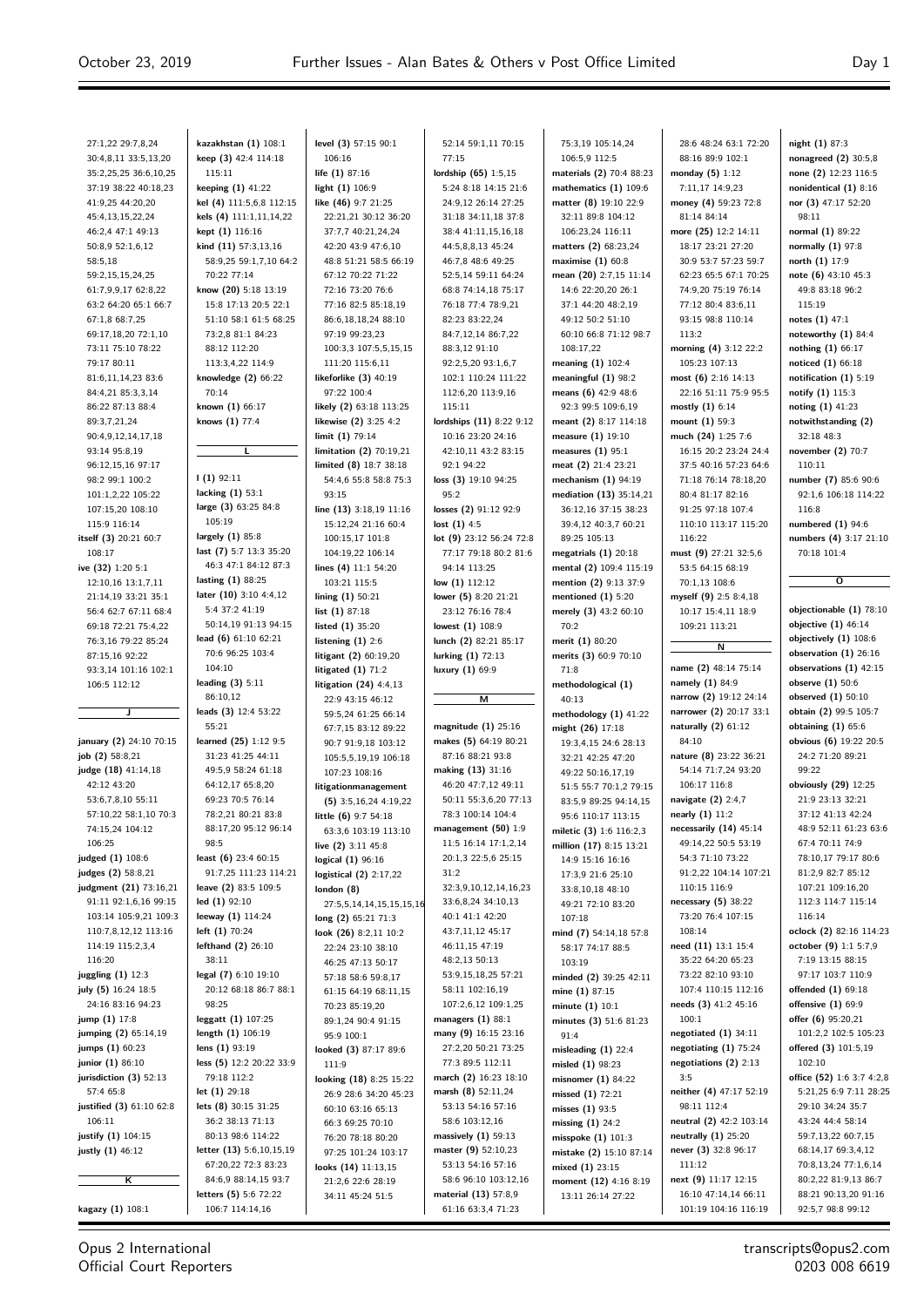105:4,12,17,23 106:20 107:5 111:1 114:20 **offices (15)** 3:7 14:17 25:9 34:19 66:4 77:4 78:3,6,16 79:23 86:23 90:13 99:1 107:16 108:13 **oh (6)** 5:16 35:4 47:6 68:6 84:18 86:16 **okay (10)** 24:25 42:14 47:13 51:5 69:5 75:21 85:11,24 97:12 110:2 **old (1)** 111:1 **older (2)** 111:3,4 **omitted (1)** 33:23 **once (2)** 80:14 87:17 **ones (4)** 21:20 97:23 111:16 112:17 **oneself (1)** 71:7 **ongoing (1)** 42:20 **onwards (3)** 18:2 24:14 75:14 **open (2)** 101:16 114:6 **operating (1)** 1:17 **operation (1)** 99:1 **operator (1)** 87:2 **opportunity (7)** 72:16,19 75:1,3 76:3 89:17 105:24 **oppose (1)** 74:15 **optimistic (1)** 29:23 **options (2)** 47:20 49:4 **opus (4)** 2:25 5:8 7:8 109:16 **oral (1)** 72:23 **orange (1)** 38:17 **order (63)** 1:18 2:1,2 11:5 16:14 17:2,14 18:20 20:1 22:5,6 24:11,16 28:9 32:12 33:6,8 34:13 38:22 40:1 41:1,11,19 42:10 43:2,6,7,9,11,12 46:11,14,15 47:19 48:2 51:13 61:7 65:25 77:7,8,17 81:10 83:16 94:19,23 95:17 101:7 102:14,16,20 107:2,6,12,14 108:10 109:1,15,17,18,22,25  $117.46$ **ordering (1)** 71:22 **orders (6)** 1:23 20:4 24:8 32:10,16,23 **ordinary (2)** 65:8 73:2 **organise (1)** 110:2 **original (2)** 14:17 24:11 **originally (2)** 26:17 112:21 **others (3)** 21:20 49:17 111:22 **otherwise (6)** 32:8 42:25 76:19 79:15 80:4 81:9 **ought (3)** 44:6,8 64:24 **output (1)** 98:18 **outset (1)** 46:7 **outspending (1)** 59:9 **outstanding (1)** 7:14 **over (10)** 35:19 47:1 70:16 72:10 77:21 82:7 83:17 106:12 112:17 113:10

**overall (12)** 11:7,10 30:18 31:20 43:8,16,17,18 51:1 53:25 80:11 108:23 **overarching (1)** 58:10 **overhead (1)** 92:1 **overlap (4)** 63:21 104:17 112:25 113:1 **overleaf (1)** 89:3 **overriding (1)** 46:14 **oversight (1)** 14:21 **overstated (1)** 93:14 **overtaken (3)** 15:1 25:6,8 **owed (1)** 60:11 **own (5)** 1:22 9:22 99:2,8 114:18 **P p1 (2)** 96:4,5 **pages (2)** 7:24 8:8 **pairing (1)** 37:7 **paper (1)** 66:18 **papers (1)** 110:3 **paragraph (27)** 3:1 5:14 47:13,15 52:14 53:2,13,16,21 54:2,7,9,11,14 55:5,10,17 64:20 68:9 69:24 70:15 78:22,25 89:3,7 103:18 108:2 **paragraphs (2)** 52:23 93:3 **pardon (3)** 8:4 33:4 83:2 **parsons (5)** 7:18 13:18 28:16 73:20 87:8 **part (9)** 6:12 47:17 63:19 69:11 78:17 80:7 91:7 99:11 105:16 **particular (19)** 3:4 12:9 19:4 60:17,23 74:16 77:11,15 86:24 90:17 92:22 93:11,21 102:4 103:10,17 106:15,17 114:1 **particularise (1)** 94:24 **particularly (2)** 31:12 115:7 **particulars (8)** 24:23 80:24 81:7,11,15 96:25 97:9 104:10 **parties (32)** 10:1 12:24 13:2 18:20,25 19:20 32:3,6,13,18 33:23 35:14 37:5 41:2,10 45:12 46:17 47:4,8 48:8 49:18,21 76:23 78:15 80:19 81:4 90:2 104:22 110:4,25 115:3 116:15 **partly (1)** 68:2 **partner (3)** 27:14 66:12 67:10 **partners (2)** 66:22 87:25 **parts (1)** 110:12 **party (4)** 50:18 61:25 105:20 115:4 **partys (2)** 52:15 108:8 **passage (1)** 72:2 **passant (1)** 82:9

**passing (4)** 50:6 83:10 95:5 115:19 **past (4)** 56:10 80:14,16 110:10 **pause (5)** 9:21 15:13 48:25 74:5 110:3 **pausing (3)** 4:15 6:12 7:15 **pay (2)** 99:9,11 **paying (1)** 115:19 **payment (1)** 108:3 **pears (1)** 97:23 **peculiarity (1)** 22:16 **pence (1)** 15:13 **people (2)** 27:19 87:18 **per (4)** 55:1 89:8 96:1  $104.2$ **perfectly (4)** 19:7 22:22 47:21 67:12 **performed (1)** 11:6 **performing (1)** 10:17 **perhaps (1)** 72:18 **permissible (1)** 41:17 **permission (1)** 105:7 **permitted (2)** 31:1 80:3 **person (1)** 27:3 **personnel (2)** 73:25 88:2 **persons (1)** 27:1 **perspective (1)** 66:5 **persuade (1)** 105:18 **persuaded (2)** 43:5 100:15 **persuasive (1)** 64:17 **phase (21)** 3:4,6 4:3,12 8:21 27:25 30:7,8,11,12 35:12 55:1 66:11 67:15 94:4 102:2 104:3 107:19 108:16,24 109:8 **phrase (1)** 66:8 **pick (2)** 54:13 90:10 **picking (1)** 63:1 **picture (5)** 23:15 53:12 100:23 101:3,20 **piece (2)** 52:25 112:22 **pitfall (1)** 50:10 **place (4)** 35:15 77:13 78:23 114:9 **placed (1)** 76:22 **plain (1)** 93:8 **plainly (1)** 108:13 **play (2)** 7:22 101:4 **playing (1)** 80:19 **plc (1)** 108:1 **pleaded (2)** 94:18 96:1 **pleading (6)** 63:14 71:13 78:4 79:25 81:7  $96.20$ **pleadings (15)** 28:25 48:11 49:21 59:20 73:14 77:21 78:13,17 80:23 91:12 94:12,14 95:7 96:21,23 **pleads (1)** 94:16 **please (8)** 1:5 17:21 36:3 52:8 70:16 83:17 87:1 115:6 **ploughing (1)** 114:18 **plus (3)** 35:25 78:6 97:4 **pm (7)** 7:12 56:19,21 82:17,19 96:21 116:23 **points (19)** 51:13 56:24

57:1,2,3 59:19 60:24 63:5,7 64:19,22 65:2 70:5 71:6 74:17 92:23 97:14 103:4 107:20 **police (1)** 103:14 **position (18)** 1:15 2:25 7:13 28:15 29:17 45:3 47:8 49:5 50:18 60:7 71:7,8 72:11 75:11 77:8 101:10 106:4 112:7 **positions (1)** 76:23 **possibility (2)** 29:5 41:10 **possible (2)** 15:9 110:10 **possibly (6)** 29:1,22 33:13 66:17 72:14 73:15 **post (67)** 1:6 3:7,7 4:2,8 5:21,25 6:9 7:11 14:17 25:9 28:25 29:10 34:19,24 35:7 43:24 44:4 58:14 59:7,13,22 60:7,15 66:4 68:14,17 69:3,4,12 70:8,13,24 77:1,4,6,14 78:3,6,16 79:23 80:2,22 81:9,13 86:7,23 88:21 90:13,13,20 91:16 92:5,7 98:8 99:1,12 105:4,12,17,23 106:20 107:5,16 108:13 111:1 114:20 **potential (2)** 106:22 113:1 **potentially (7)** 19:8,12 43:16 61:11,14 73:25 107:23 **power (4)** 48:20 52:15,16,19 **powers (3)** 8:22 25:13,15 **practice (4)** 52:17,20 53:1 54:1 **preaction (2)** 93:5,13 **precedent (1)** 7:11 **precise (1)** 70:18 **precisely (1)** 57:22 **predominantly (1)** 90:23 **preempt (1)** 74:19 **preliminary (2)** 96:4,5 **preparation (4)** 23:19 60:20 63:21,23 **prepared (4)** 42:3 48:14 107:3 108:25 **preparing (1)** 81:6 **present (3)** 28:15 114:5 116:2 **presented (1)** 108:11 **presently (4)** 26:8 64:16 93:1 114:8 **presumably (1)** 89:2 **pretrial (2)** 47:22,24 **previous (2)** 23:14 88:6 **previously (1)** 83:23 **prima (2)** 70:21 74:1 **primary (2)** 94:3 101:10 **principally (1)** 19:20 **principle (10)** 40:22 58:10,20 61:19,25 63:11 78:12 95:1

98:16 99:7 **principles (2)** 44:10 63:16 **prior (4)** 1:10 14:17  $82.2.21$ **privileged (1)** 72:14 **probably (4)** 10:18 56:8 73:21 91:4 **problem (6)** 2:21 10:16 21:25 78:11 110:23 111:24 **proceed (2)** 10:20 19:16 **proceedings (8)** 6:1 24:9,12 58:12 60:3 77:5 80:25 98:1 **proceeds (2)** 40:19 52:24 **process (13)** 10:2 18:19 42:18 47:10 60:16 66:10 74:19,20 77:13 78:17 80:5,12 112:19 **processes (1)** 99:8 **produced (1)** 34:18 **producing (1)** 54:3 **proficiently (1)** 108:11 **projected (1)** 113:6 **promising (1)** 78:8 **proof (1)** 92:5 **proper (1)** 77:7 **properly (3)** 33:2 81:5 112:24 **proportionality (1)** 96:6 **proportionalityoverall (1)** 25:23 **proportionate (16)** 33:13 44:18,22 45:14,20 46:13 48:1 59:25 79:8,11 94:5 100:19 108:5,7,18,22 **proposal (1)** 67:13 **propose (3)** 28:13 29:16 76:18 **proposed (2)** 10:19 79:7 **proposes (1)** 59:23 **proposition (2)** 20:20,23 **prospectively (1)** 86:1 **provide (4)** 6:10 58:12 68:17 89:17 **providing (1)** 41:24 **provision (1)** 115:9 **provisional (1)** 82:1 **pure (1)** 99:22 **purely (1)** 116:21 **purpose (2)** 32:5 45:17 **purposes (9)** 1:16 14:13 31:22 70:11 71:8 77:16 80:3 93:24  $98.12$ **pursue (1)** 29:10 **puts (3)** 60:2 96:15 98:6 **putting (7)** 25:19 36:24 71:7 75:3 76:10 96:11 99:17 **Q qb (1)** 103:10 **question (10)** 6:4 13:25 51:11 56:4,12 60:6 63:10 71:17 90:18 95:8 **questions (3)** 11:15 12:16,18

**quibble (1)** 20:23

**quickly (3)** 2:5 83:9 87:20 **quite (19)** 8:8 13:24 19:14 23:12 26:18 54:25 57:19 58:7 61:9 71:11 72:1,8 77:17 84:8,13 88:18 94:13 104:2 113:25 **quote (1)** 103:18 **R rabbit (1)** 50:3 **raise (5)** 63:11 64:6 113:9 114:25 115:7 **raised (2)** 74:14 114:25 **raises (1)** 64:4 **range (1)** 47:20 **ranges (1)** 20:10 **rapid (1)** 2:13 **rates (6)** 25:13,20 26:12 27:2,3,11 **rather (5)** 9:22 44:23 54:25 77:6 104:1 **rationale (3)** 14:12,14 49:1 **reached (5)** 6:20 20:4 79:20 84:3 92:25 **read (14)** 3:21,23 65:18,23,24 67:12 69:16 73:14,15,16,21,22 110:16 114:14 **reader (1)** 110:15 **reading (3)** 69:10 73:5 107:24 **readingin (1)** 67:6 **reads (1)** 95:25 **ready (1)** 70:25 **real (5)** 55:19 64:4 74:22 80:21 98:22 **realise (1)** 114:15 **realised (1)** 10:10 **really (14)** 13:25 23:11 64:6 65:16,20 67:10 71:18 75:16 76:12 81:1 90:5,11 106:6 115:19 **realms (1)** 41:9 **reason (9)** 9:13 14:20 15:15 42:16 51:3 57:7 61:25 64:7 95:8 **reasonable (19)** 33:13 44:18,21 45:13,20 48:1 78:15,19 79:8,11 92:8,9 93:22 94:5 100:19 108:5,7,17,22 **reasonableness (1)** 25:24 **reasonably (3)** 92:11 95:7 108:9 **reasoning (1)** 52:25 **reasons (4)** 19:22 20:5 56:15 59:4 **reassuring (1)** 114:9 **recall (3)** 24:10 58:13 84:12 **recalls (2)** 111:22 112:20 **recast (5)** 8:5 25:2 26:17 86:23 87:7 **received (1)** 14:16 **receives (1)** 81:7

**recently (1)** 14:11

**recite (1)** 42:4 **recognise (1)** 42:24 **recollections (1)** 77:10 **reconsider (1)** 47:4 **record (16)** 46:15,20,23 49:6 54:21 62:2,13,15 77:7 95:10 100:10 102:22 103:22 104:6 105:7,10 **recording (4)** 42:10 43:20 54:19 103:20 **records (4)** 46:6 54:9,12 71:5 **recover (6)** 68:14 69:3 98:10,15,24 99:7 **recoverability (1)** 98:14 **recoverable (7)** 58:19 68:13 90:18,21 91:17 95:1 97:25 **recovered (2)** 98:1,4 **red (2)** 64:6,23 **redfern (4)** 79:3,3 100:21 103:9 **reduce (5)** 29:23 44:13,23 48:17 94:3 **reduced (7)** 27:6,11,14,15,16,17 32:25 **reducing (2)** 31:22 45:5 **reduction (2)** 79:21,22 **refer (3)** 25:11 28:13 93:7 **reference (7)** 5:8 13:19 14:6 24:16 64:21 79:3 93:4 **referred (2)** 67:20 88:13 **reflect (1)** 75:2 **reflecting (1)** 23:20 **reflection (1)** 71:25 **reflects (2)** 7:13 8:20 **refrain (1)** 47:11 **refraining (1)** 47:7 **refuse (1)** 48:12 **regard (7)** 41:14 42:13 57:12 74:13,16 80:14 108:11 **regarded (1)** 91:22 **regime (5)** 31:2 32:4,9,14 33:24 **registered (1)** 98:20 **reinsert (1)** 3:10 **reinvent (2)** 89:19 92:21 **reinventing (1)** 89:13 **reject (1)** 55:22 **relate (4)** 41:23 42:19 43:14 72:8 **relates (1)** 16:12 **relating (6)** 3:10 4:4,12 24:8 82:6 111:24 **relation (28)** 6:8,21,25 29:2 44:4,7 48:16 54:4 56:25 58:13 60:17 62:14 64:1 68:22 72:4 74:23 75:5,7,15 76:7,12 78:13 79:20 81:16 82:4 97:7 98:24 104:16 **relatively (2)** 19:12 42:2 **relevant (7)** 22:14 25:22 80:7 95:18 96:17 101:22 108:12 **reliability (1)** 60:12 **relief (1)** 102:6

Opus 2 International Official Court Reporters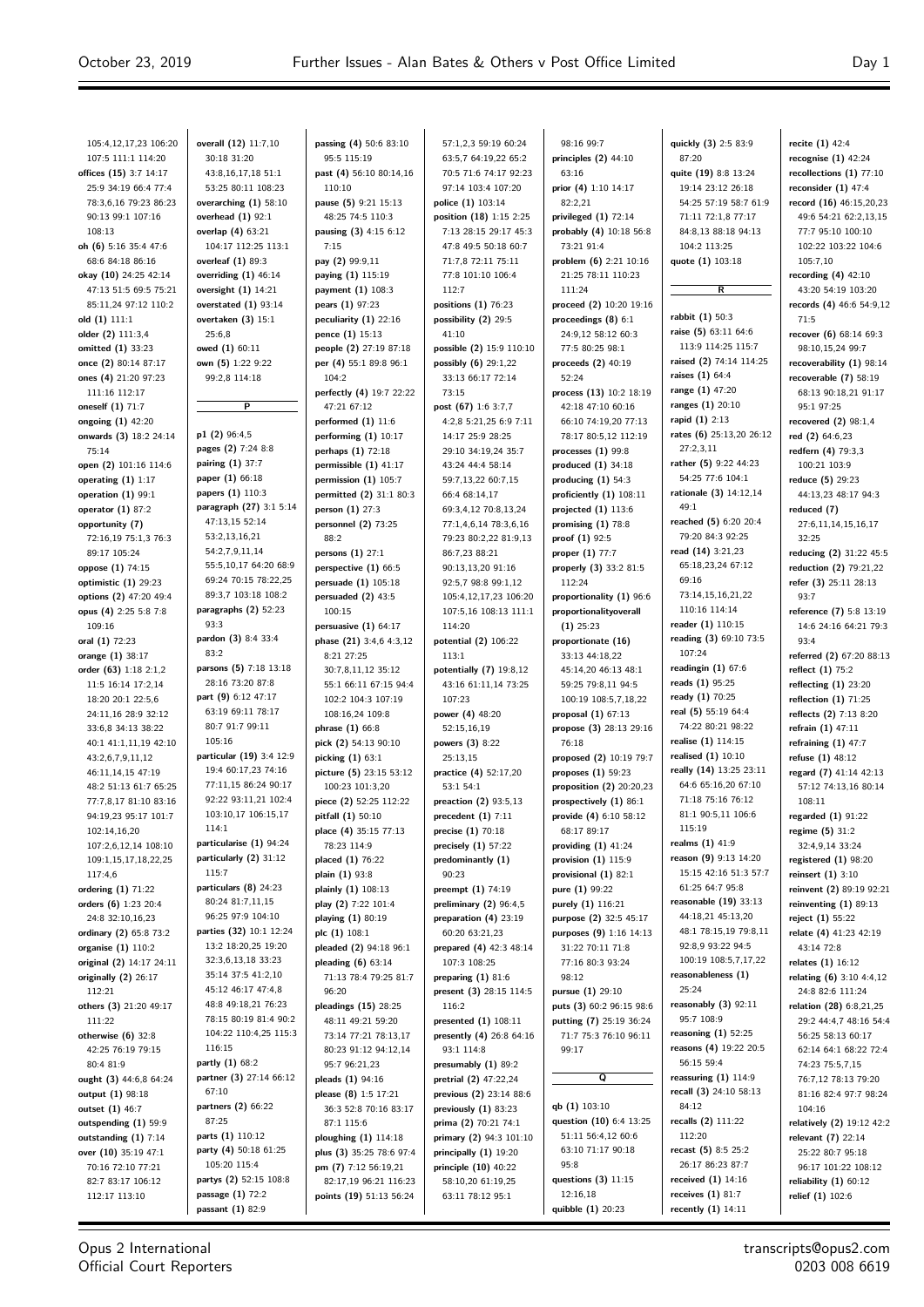**remains (3)** 7:14 8:19 9:12 **remark (2)** 57:25 58:2 **remarks (1)** 55:25 **remember (3)** 65:24 84:16 94:16 **remind (2)** 17:12 18:9 **remiss (1)** 37:9 **removal (1)** 34:9 **remove (1)** 21:15 **render (1)** 94:4 **repeated (2)** 52:17 102:4 **replicated (1)** 26:13 **report (5)** 9:8 35:17 37:10 95:16 101:17 **reporting (2)** 83:16 84:6 **reports (1)** 108:2 **represented (3)** 1:7 62:1 105:4 **represents (1)** 86:5 **request (3)** 52:6,11 55:23 **requested (1)** 114:6 **require (2)** 18:23 77:2 **required (2)** 109:2,21 **requirements (1)** 92:8 **requires (2)** 29:4 92:7 **reserve (1)** 102:5 **reserved (1)** 95:17 **reserving (1)** 3:9 **resolution (1)** 18:22 **resolve (2)** 19:19 60:1 **resolved (1)** 22:10 **resource (1)** 59:25 **respect (49)** 4:18 6:11 17:2,9,16 20:1 29:6,11,12 33:7 34:13 36:13 37:11 41:12 44:22 45:2,4 46:19 48:2 49:15,17,23 62:12 63:4 68:18 76:8 82:4,11 84:14 88:22 90:19 92:8 94:8 95:11 96:14 100:10,15 101:6,8 102:2,7,9,17,23 104:6 105:8 106:1,11 107:12 **respectable (1)** 91:25 **respectful (8)** 52:24 57:18 64:5 75:9 78:11 80:9,17 81:12 **respectfully (3)** 42:16 49:25 55:24 **respects (2)** 84:2 111:20 **response (4)** 81:11 83:8,15 93:7 **responsibilities (1)** 62:6 **rest (1)** 47:18 **restraints (1)** 54:1 **resubmit (1)** 15:2 **result (2)** 22:8 76:23 **retentive (1)** 9:22 **return (2)** 69:23 89:9 **review (9)** 47:25 54:3 55:12 77:2 88:19 106:25 110:18 113:12 116:16 **reviewed (1)** 8:21 **reviewing (2)** 45:5 112:4 **revise (1)** 49:25 **revising (1)** 47:11 **revisions (1)** 46:21 **richard (4)** 52:9,10 57:5 103:12 **rider (1)** 31:15 **ridiculous (1)** 84:22 **righthand (3)** 8:2 9:16 13:21 **rights (1)** 62:6 **rise (2)** 56:10 74:1 **risk (10)** 55:6 57:24 61:11 63:14 71:20,25 72:14 74:16 89:12 92:13 **role (2)** 45:5 67:21 **roles (1)** 62:5 **room (1)** 90:15 **rough (1)** 70:25 **roughly (1)** 115:11 **round (1)** 95:13 **row (6)** 10:3 28:7 87:24,24 95:19 101:25 **ruled (2)** 51:2 91:10 **ruling (1)** 92:10 **rumbles (1)** 42:21 **running (1)** 15:20 **runs (1)** 9:15 **S safer (1)** 55:13 **same (23)** 1:17 10:17 14:22 23:3 27:2 40:7 41:2 47:1,9 48:4,7 63:18 65:18 70:6 75:14 84:24,24 85:5,8 104:19 105:20 111:5,6 **satisfaction (3)** 11:6,7,10 **satisfactory (1)** 93:23 **satisfied (7)** 44:17 45:13 46:12 47:21 61:17 64:22 92:14 **save (6)** 8:21 9:11 10:22 16:4 61:8 64:2 **saying (11)** 23:24 35:6 45:14,15 65:5,20 80:13 85:18 98:6 115:5,9 **schedule (4)** 18:8,12 94:22 109:17 **scheme (1)** 91:7 **scope (2)** 20:17 33:1 **screen (16)** 1:24 2:5,7 8:10,25 10:5 13:11,20 14:3,6 26:8 68:7 83:13 87:12,13 101:23 **second (22)** 3:18,19 9:4,20 24:18 25:1 28:6 29:1 47:2 53:16 56:13 68:8 69:6 83:5 84:5,5 91:24 94:6 95:19,19 106:22 110:2 **secondly (1)** 29:10 **secret (1)** 116:6 **section (1)** 92:3 **security (4)** 33:23 34:9 37:21 38:3 **see (22)** 8:10,12 15:12 23:7,16,17,18 42:10 50:2,2 61:5 76:4 77:15 81:2 83:14,18 87:18,19 96:4 101:12,18 115:23 **seek (14)** 4:3,8 5:22,23 6:1 19:19 20:21 36:13 57:20 65:14 69:7 95:17 102:6 107:5 **seeking (10)** 2:11 27:19 29:12 57:23 59:23,24 68:14 69:3 90:19 95:13 **seeks (2)** 44:11 66:4 **seems (5)** 17:4 19:7 33:11 53:9 81:20 **seen (7)** 28:1 43:15 86:20 91:12 97:8 110:25 111:7 **selected (1)** 70:7 **send (2)** 110:9,20 **senior (1)** 87:25 **seniority (1)** 25:21 **sense (5)** 27:1 48:20 60:19 79:17 111:12 **sensible (5)** 19:8 43:3 47:9 67:13 115:9 **sensibly (2)** 73:18 75:23 **sent (7)** 1:21 7:18 14:15,22,22 83:23 112:17 **sentence (8)** 47:2,14 53:16 55:5,17 69:1 72:7 95:24 **sentences (1)** 55:14 **separate (4)** 6:13 61:2 73:12 102:20 **separately (3)** 33:25 40:8 110:17 **september (5)** 28:24 39:13 99:19 104:22,24 **served (10)** 1:14 28:25 62:3 91:13 94:13,15 97:1 103:6,6 104:11 **service (1)** 97:9 **services (1)** 98:25 **serving (1)** 1:11 **set (11)** 5:6 15:19 19:17 55:19 69:6 80:13 81:3,8 85:14 86:4 94:24 **sets (4)** 17:14 61:20 63:17 77:14 **setting (1)** 89:24 **settle (2)** 59:24 60:1 **settled (1)** 90:7 **settlement (60)** 10:23 11:1,16 18:4 22:3,8,13,17 29:2 31:11 33:12 34:3,21 35:12,13,19 36:12,18 38:13 40:25 41:8  $42.24,24$ 44:9,12,14,18 58:24 59:20,21 60:2,8 63:20 64:1 65:13,17 67:14 68:22,24 69:20,20 70:11,19,23 71:4,5,9 73:12,13,18 76:21 77:16,19 82:5,24 91:6 101:18 106:12 107:7 109:8 **settlementadrmediation (1)** 62:19 **settles (1)** 1:16 **settling (1)** 107:23 **several (1)** 73:21 **shadow (6)**

84:18,20,21,25 85:10,13 **shadowy (1)** 85:14 **sheet (4)** 12:10 13:6 14:4,21 **short (11)** 24:7 53:6 56:7,20 71:23 75:18 82:8,18 97:21 99:25 105:25 **shortfall (1)** 88:25 **shortfalls (2)** 92:9,12 **shorthand (2)** 56:7,11 **shortly (2)** 82:21 94:7 **shortterm (1)** 55:21 **should (22)** 2:24 8:4 10:14 14:1,2 15:16 20:2 35:14 41:11 43:25 47:3 49:6,18 52:13,22 55:22 74:16 90:14 91:6 100:16,16 102:18 **shoulders (1)** 61:5 **shouldnt (2)** 15:17 40:25 **show (3)** 23:15 37:24 101:11 **showing (1)** 14:21 **shown (1)** 35:18 **shows (1)** 15:14 **shrug (1)** 61:5 **shying (1)** 59:21 **side (10)** 51:7 53:11 71:14 76:10 77:4 98:2 99:17 112:4 113:7,14 **sides (1)** 113:15 **sidestep (1)** 50:12 **sidesteps (1)** 50:12 **sidetracked (1)** 49:13 **significant (2)** 88:4,11 **similar (5)** 7:16 40:6 52:17 63:18 112:14 **similarly (1)** 71:2 **simple (1)** 13:24 **since (2)** 18:6 83:6 **single (1)** 32:25 **sit (1)** 12:18 **situation (8)** 5:5 22:15 51:20 61:4 62:10 93:5 96:19 103:17 **situations (2)** 27:9 62:8 **six (1)** 71:1 **size (1)** 88:4 **sizeable (3)** 11:11 23:9 107:18 **skeleton (14)** 1:12 2:23 3:1,15 6:23 7:7 51:20 64:20 76:17 78:22 88:13,17,20 93:4 **skew (1)** 55:16 **skewing (1)** 57:24 **skipped (1)** 77:20 **slight (2)** 18:3 34:16 **slightly (8)** 33:9 48:6 49:13 53:14 59:7,14 66:7 113:10 **slowly (1)** 76:19 **small (3)** 21:12 26:24  $20.4$ **smith (22)** 3:9 6:10 30:16 62:11 63:24 64:15 66:13 69:15 71:12 73:1 74:1 75:11 76:7 82:12 85:16

87:18,24 88:19 105:10,11,16 106:21 **smiths (4)** 31:12 57:2 85:25 86:2 **soi (1)** 66:3 **sois (5)** 65:11,13,18,21 66:1 **solely (1)** 42:5 **solicitors (24)** 9:6 30:13 61:2,7,20 62:1,2,13,15 63:14,17 64:6,8,9,10 65:12 69:7 88:1 105:6,9,11,20 106:22 115:23 **solution (1)** 10:19 **somebody (1)** 73:20 **someone (1)** 46:2 **something (21)** 2:23 41:23 43:1 49:14 50:13 64:3,13,25 65:1,5 66:18 68:1 71:24 72:4 83:10 84:17 91:3 92:14 95:14 105:25 109:23 **somewhat (4)** 44:11 106:9 109:4 110:5 **sort (7)** 59:4 67:6 73:4 74:19 75:8 95:14 96:17 **sorts (1)** 80:18 **sought (19)** 1:18 28:1,19,23 29:8,24 30:3 33:21 34:7 37:11 45:1 57:13 69:14 76:8 77:21 97:25 98:4 102:7 105:18 **sound (4)** 16:18 17:20 54:24 103:25 **sounds (2)** 33:19 114:8 **south (1)** 103:13 **spare (1)** 88:3 **speak (1)** 115:6 **speaker (1)** 116:17 **speaking (1)** 42:5 **specific (10)** 25:14 35:14 55:3 56:4,15 58:23 59:19 60:14 96:12 104:5 **specifically (3)** 7:10 12:17 42:19 **specifics (1)** 89:25 **speed (1)** 66:9 **spend (7)** 59:23 78:19 80:4 81:14 82:7 83:23 108:10 **spending (7)** 48:10 59:6,25 83:11 98:3,8,25 **spent (8)** 51:6 59:22 78:18,20 79:17,18 80:2 100:7 **split (1)** 74:6 **spmc (1)** 92:3 **spread (1)** 86:8 **spreadsheet (2)** 9:25 20:24 **stage (18)** 4:23 6:19 7:2 22:14,15,18 24:8,15 42:18 59:11,12,24 63:14 70:8 78:4 79:25 88:9 96:18 **stages (6)** 3:10 4:4,13 37:2 59:6 86:13

**stand (3)** 58:25 59:2,17 **standing (2)** 63:15 110:17 **stands (1)** 1:16 **start (11)** 18:10 38:13 63:10 65:13 69:17,17,19,20 80:16 81:24 110:18 **started (4)** 16:23 56:8 67:22 72:2 **starting (3)** 14:18 61:18 78:9 **starts (4)** 19:16 66:3 69:15,21 **stated (1)** 54:1 **statement (10)** 28:21 29:5 52:1 71:13,24 76:9 82:6 83:3 104:7 105:25 **statements (7)** 22:24 23:1,6 28:4 29:6 31:7 94:9 **status (1)** 114:5 **stayed (3)** 24:13,13,20 **step (7)** 31:25,25 45:15 66:2 75:8 97:8,9 **steps (2)** 105:15 106:1 **still (6)** 21:10 37:21 44:21 45:15 71:13 79:18 **stolen (1)** 46:2 **stop (1)** 81:24 **straightaway (1)** 112:18 **straightforward (1)** 19:3 **strange (2)** 59:3 65:12 **straying (1)** 72:14 **street (1)** 51:7 **stress (1)** 90:14 **strictly (1)** 42:5 **strip (1)** 41:10 **structured (1)** 111:23 **struggling (1)** 19:25 **subissue (1)** 19:5 **subject (9)** 9:12 31:15 50:13 70:18,21 85:16 88:24 102:19 103:5 **submit (1)** 109:21 **subpostmaster (2)** 70:24 77:11 **subsequent (1)** 53:4 **substantial (15)** 20:9 21:10 22:16 32:20 43:13 54:20 59:15 60:4 63:21 79:21 80:22 83:6 84:13 103:21 114:21 **substantially (4)** 20:6 23:19 30:4 104:19 **substantive (1)** 22:2 **substituted (1)** 9:9 **successful (1)** 37:2 **suffice (2)** 91:5 116:7 **suggest (3)** 8:8 27:19 82:11 **suggesting (2)** 40:24 41:1 **suggestion (3)** 70:13 83:11 91:18 **sum (11)** 9:12,14 21:15 33:18,22 34:6 37:10 38:9 94:5 107:5 109:7 **summarises (1)** 28:14 **summary (21)** 4:17,25

7:10 12:9 13:6 14:4,20 20:25 28:5,14 34:24 53:19 57:22 58:21 64:23 79:4 92:22 93:3 94:7 102:25 104:21 **sums (7)** 8:8,20 9:11 28:15 32:20 38:18 107:9 **superficial (1)** 50:17 **suppose (3)** 9:8 58:3 85:20 **supposed (3)** 10:11 11:5 18:9 **sure (18)** 13:1,7 16:18 23:23 24:1 37:6 48:23 54:24 61:24 69:18 71:10 78:2 87:11 94:10 103:25 112:9,21,23 **surprise (1)** 32:22 **surprising (1)** 91:18 **sustained (1)** 93:23 **T tab (1)** 52:8 **table (1)** 5:10 **tactical (2)** 55:21 80:18 **taken (20)** 3:8 29:9 35:12 37:5 38:3 50:3 53:3,5,10 79:6 90:2 92:23 94:11 96:10,16 102:1,19 103:8 105:15 106:1 **takes (3)** 79:22 95:12 109:1 **taking (10)** 14:7 16:16 28:11 51:6 57:12 59:21 75:8 114:8,14 115:18 **talking (2)** 67:13 113:10 **taxonomy (1)** 91:12 **team (6)** 86:7,8,20 88:4,7 115:25 **technical (2)** 110:13,14 **tells (1)** 66:2 **ten (4)** 51:6 64:9,9 112:14 **term (3)** 85:13 92:6,11 **terms (10)** 20:15 47:19 60:20 73:1 84:23 92:6,10 98:14 106:8 107:3 **text (1)** 111:24 **thank (8)** 1:25 7:6 24:4 81:17 82:16 113:17 116:12,22 **thanks (2)** 40:16 97:18 **thats (165)** 1:18 2:12,20 4:14,17,25 5:2,18 6:21,22,25 7:7,19 9:17 10:4,10 11:3,21,23,24 12:1,5,8 14:4 16:9,22 17:4,23,25 18:2,6,8,9,12,13 21:21 25:2,6,10 26:4,7,14,15,21,22 27:13,18 28:18 29:7,14 30:11,20,25 33:14,21 34:2,5,8,24 35:4,5,24 36:22 37:1,1,23 38:21,23,25 39:19,20 40:13 41:4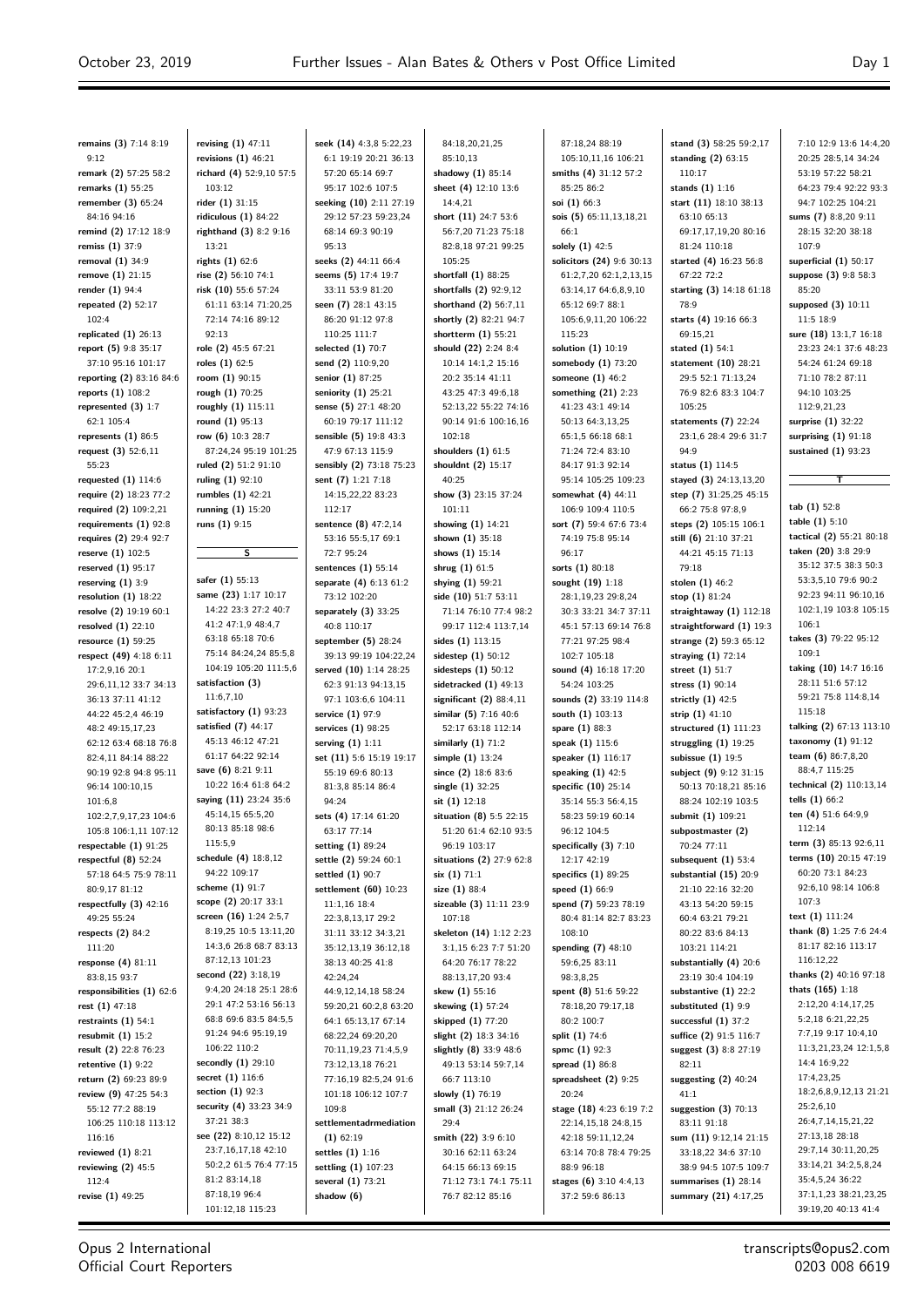$\equiv$ 

| 42:3,7 45:1 46:9        | 75:2,19 82:7 93:16        | tuesday $(1)$ 7:19         | useful (2) 50:9 69:17             | 97:2,6,11,13,17          | work (25) 17:22 55:12   | z4102 (3) 83:18 84:5    |
|-------------------------|---------------------------|----------------------------|-----------------------------------|--------------------------|-------------------------|-------------------------|
| 47:6,9 48:23 49:1,11    | 95:6 97:4 103:1           | turn (9) 11:17 17:17       | using (7) 13:6 14:1,2             | 100:14 101:7,22          | 63:12,18,25             | 85:6                    |
| 50:8,13,25 51:22,25     |                           |                            |                                   |                          |                         |                         |
|                         | 104:8,25 106:19           | 52:7 58:23 64:21 68:2      | 33:3 63:13 84:23                  | 102:10 109:11,19         | 64:1,3,7,8,16 65:17,23  | z492 (1) 83:24          |
| 52:4 57:13,19 58:7,20   | times $(1)$ 73:22         | 80:12 88:18 101:13         | 105:12                            | 113:19,20,23 114:4,13    | 67:11 69:17,19,21       | zhunus (1) 108:1        |
| 61:9 62:7,13,17,20      | timetable $(1)$ 81:8      | turning (4) 45:21 95:13    | usual (2) 61:7 105:18             | 115:22,24                | 70:22 71:3 72:25        |                         |
| 63:2,12 64:17 65:5,15   | timing (2) 22:16 36:11    | 104:16 107:2               | utility (4) 18:17 55:3            | 116:2,4,7,12 117:3       | 73:11,19 75:14 77:17    | 0                       |
| 66:21 67:7,13,14        | tiny (2) 38:20 111:19     | turns (3) 68:8 78:21       | 69:19 104:4                       | warwicks (4) 6:23 15:8   | 81:6 88:12              |                         |
|                         |                           |                            |                                   |                          |                         |                         |
| 68:20 69:9 70:9,11,25   | today (15) 1:17 4:18      | 83:17                      |                                   | 51:17 60:24              | working (1) 70:20       | 030919 (1) 96:2         |
| 71:11 73:4,5,6,8        | 8:22 9:13 10:20 15:5      | tweaking (1) 109:21        | $\overline{\mathsf{v}}$           | wasnt (2) 8:13 14:21     | works (1) 72:7          |                         |
| 75:20,21,22 76:4        | 27:25 33:24 40:1          | twice (1) 31:21            |                                   | water (1) 46:9           | worry (2) 46:4 87:15    |                         |
| 79:1,3,16 80:10 81:12   | 71:19 90:11 96:19         | twopage $(1)$ 5:10         | $\mathbf{v}$ (3) 52:9 103:9 108:1 | way (23) 9:15 13:2       | worth $(1)$ 50:6        | 1                       |
|                         | 99:18 101:7 102:7         |                            | valid (1) 22:22                   |                          |                         |                         |
| 84:13,19,20,21,24       |                           | type (3) 64:3 89:10        |                                   | 22:2,12 28:3 32:15       | wouldnt (8) 19:14       | 1 (9) 5:11 26:2,9 72:10 |
| 85:2 86:1 87:11,14,23   | todays (3) 16:13 29:20    | 95:17                      | value (2) 54:18 103:19            | 40:6 41:3 43:25 51:11    | 20:20,23 62:22 65:23    | 81:23 94:22 96:4        |
| 88:14 89:18 90:16       | 109:1                     | types (4) 57:14 84:8       | variety $(1)$ 1:22                | 53:6 61:21 71:23 76:1    | 73:22 74:14 99:14       |                         |
| 91:1,18,21 93:20 94:3   | together (9) 10:23        | 89:5 105:2                 | various (4) 42:17 72:21           | 80:10,13 84:1 89:12      | wrinkle (2) 18:3 38:20  | 106:17 117:3            |
|                         |                           |                            | 77:10 84:2                        | 90:24 91:9,15 105:25     |                         | 10 (2) 54:14 103:18     |
| 95:18,18 96:18 97:11    | 30:18 35:22 48:8          | typo (1) 111:20            |                                   |                          | writers (2) 56:7,11     | 100000 (10) 3:6,17,24   |
| 98:12 99:23             | 72:10 73:24 77:8          | typographical (1)          | vastly (2) 59:9 98:8              | 112:5                    | wrong (4) 8:8 9:6 15:15 | 4:1,24                  |
| 100:3,21,22             | 107:8,16                  | 110:18                     | vat (12) 83:19,19,25              | ways (3) 22:21 34:17     | 20:18                   |                         |
| 101:3,4,10,19 102:7     | toing $(1)$ 111:8         |                            | 98:10,14,20,24                    | 90:6                     | wrongly $(1)$ 26:18     | 6:12,14,16,20,25        |
|                         |                           | U                          | 99:2,7,9,11,17                    |                          |                         | 100 $k(1)$ 7:4          |
| 104:11 106:5,25         | told (4) 17:19 67:25      |                            |                                   | wed (3) 98:7 115:6,10    |                         | 102 (2) 88:21 117:6     |
| 110:21 111:10 115:13    | 77:3 105:13               |                            | vatneutral (1) 99:4               | wednesday $(1)$ 1:1      | Y                       |                         |
| 116:11.14               | too (7) 4:5 54:21 94:10   | umbrella $(1)$ 2:22        | vernacular $(1)$ 66:8             | week (8) 5:7 67:12       |                         | 103 (1) 88:23           |
| thereabouts (2) 83:20   | 96:12,15 103:22           | unable $(1)$ 10:18         | version $(4)$ 7:17                | 91:13 113:8,10           |                         | 11 (2) 55:5 56:8        |
|                         |                           | unattractive $(1)$ 80:18   | 14:16,25 47:2                     |                          | year (2) 24:10 84:13    | 1100 $(1)$ 1:2          |
| 94:11                   | 115:19                    |                            |                                   | 114:20,22 116:19         | years (4) 46:3 47:2     | 12 (9) 24:11,12,14      |
| therefore $(6)$ 15:22   | took (4) 8:18 26:13       | underlying $(2)$ 9:25      | versions $(9)$ 8:10               | weeks (3) 16:15 18:1     | 66:24 71:1              | 48:10 49:21 55:10       |
| 16:10 32:5 43:15 92:4   | 49:9 86:21                | 14:12                      | 111:1,3,4,13                      | 81:10                    |                         |                         |
| 106:3                   | topic (2) 81:16 113:24    | understand (25)            | 112:1,2,13,14                     | weight $(1)$ 55:7        | yellow (1) 21:2         | 89:3 92:3,3             |
|                         |                           | 2:14,18 6:17 10:13         | veryhighfeeearning (1)            |                          | yesterday (5) 8:6 14:16 | 1213 (1) 56:19          |
| theres (48) 4:20 7:17   | total (52) 5:12 8:3 9:16  |                            |                                   | went $(1)$ 4:5           | 31:24 87:9,10           | 122 (1) 36:8            |
| 11:18,21,24 13:17       | 10:3,4,12 11:7,10,11      | 13:4 14:24 15:23           | 67:9                              | werent (1) 65:13         | yet (11) 29:15 47:8     | 1221 (1) 56:21          |
| 18:3,19,21,24           | 12:4,6 13:20 15:12,15     | 18:13 22:19,19 26:20       | viewed (3) 90:1                   | weve (6) 6:20 72:20      |                         |                         |
| 19:11,22 22:25 24:14    | 21:6,19 28:20,21          | 34:22 37:5 39:14,17        | 93:19,21                          | 76:11 77:2 87:17         | 80:24 94:18 96:1        | 1239 (4) 12:4 21:6      |
| 27:10,11 29:24 30:3     | 30:19 31:11 33:7,9        | 45:18 50:3,15 60:21        | views (1) 82:2                    | 112:9                    | 97:1,10 103:6 104:10    | 100:7 107:18            |
|                         |                           |                            |                                   |                          | 113:4 115:6             | 1239353 (2) 21:15       |
| 32:13 35:21 38:18       | 34:6 36:13                | 62:10 66:8 90:22           | visit (1) 69:7                    | whatever (5) 41:1 60:19  | yorkshire (1) 103:13    | 100:2                   |
| 44:16 45:6 47:19        | 38:1,3,5,6,24             | 93:17 99:13 101:8          |                                   | 108:14 109:2 114:23      |                         |                         |
| 51:10 58:9 59:21 61:5   | 43:8,16,17 44:17 60:3     | understanding (4) 25:16    | $\overline{\mathsf{w}}$           | whats (12) 1:25 7:13     | youd (2) 73:15,16       | 1255 (1) 82:17          |
| 63:3,14 64:3,23         | 78:3,6 79:23,23,24        | 41:17 111:19 112:1         |                                   | 14:12 24:6 25:2 31:10    | youll (3) 83:14,18      | 13 (2) 89:7 108:2       |
|                         |                           | understood $(16)$ 7:21     | waiting (1) 110:6                 |                          | 109:15                  | 130 (3) 35:10,25,25     |
| 66:2,12 71:12,18        | 80:11 83:14,16,22         |                            |                                   | 45:20 51:11 67:16        | youre (19) 2:10 21:19   | 130000 (2) 34:15 35:20  |
| 72:13,23,25 77:16       | 97:22 98:3 99:18          | 9:23 12:10 27:18           | waive (1) 32:19                   | 93:22 95:22 97:15        | 25:13 29:12 35:6        |                         |
| 78:11 79:18 89:22       | 104:8 107:9,18 108:17     | 42:22 68:15 72:3 76:4      | waiver (1) 70:19                  | wheel (4) 89:13,19,19    |                         | 130262 (1) 39:9         |
| 90:17 109:20 110:22     | 109:3.7                   | 89:18 91:1,19 92:18        | wants (3) 34:18 60:20             | 92:21                    | 37:24 39:20 42:1 48:4   | 130k (1) 34:4           |
|                         |                           | 93:2 96:4 111:21           | 115:4                             |                          | 57:20 58:7 72:12        | 1328 (1) 89:8           |
| 112:25 113:2            | totals $(6)$ 9:10 14:8    |                            |                                   | whereas (2) 77:3 99:9    | 85:18 89:12 94:1        | 134 $(1)$ 46:3          |
| theyd (3) 65:18,18,23   | 21:3 40:10 41:16          | 113:17                     | warwick (193) 1:3,4,5             | whilst $(1)$ 60:4        | 97:25 98:20 110:5,6     | 1384127 (1) 9:16        |
| theyre (20) 5:23,24 6:1 | 43:18                     | undertake $(1)$ 92:15      | 2:2,9,12,16,20,22                 | white (2) 46:2 49:9      |                         |                         |
| 8:9 32:20 35:18 42:4,8  | touchstone $(1)$ 108:6    | undertaken $(1)$ 53:19     | 3:4,13,16,23                      | whole (11) 22:3,9,10     | yours (1) 100:1         | 139 (1) 46:4            |
|                         |                           | undertaking $(1)$ 88:19    | 4:2,7,10,12,16 6:5                |                          | yourself (1) 66:9       | 15 (1) 24:24            |
| 45:13 49:16,22 57:1     | towards $(1)$ 22:17       |                            |                                   | 41:24 43:15 45:16        | youve (12) 1:23 15:8    | 15793 (3) 8:3 9:2 10:4  |
| 68:12 69:16 73:11       | track (1) 91:9            | undoubtedly (2) 33:1       | 7:7,8,20,24 8:4,14,17             | 49:1 59:5 80:12 94:4     | 20:5 31:4 64:14 65:21   |                         |
| 83:12 89:11 91:22       | trail (1) 94:17           | 108:15                     | 9:1,3,5,17,19                     | 107:23                   |                         | 158 (1) 108:1           |
| 110:20 111:15           | trainee (3) 27:5,5,15     | unfairly (2) 55:15 65:25   | 10:6,9,16 11:3,8,20,23            | wholly $(1)$ 61:1        | 73:14 82:2,23 100:7     | 16 (3) 5:7,9 88:15      |
|                         |                           | unitary (1) 91:16          | 12:1,5,8,12,14                    |                          | 112:17 115:22           | 1626 (1) 7:19           |
| theyve $(1)$ 61:20      | trainees $(1)$ 87:25      |                            |                                   | whom $(1)$ 62:2          |                         | 16322000 (2) 5:12       |
| thing (11) 8:11 37:6    | training $(1)$ 88:23      | unless (5) 46:11 55:3      | 13:12,23,25 14:7                  | whos $(1)$ 66:13         |                         | 83:17                   |
| 65:18 67:11 73:9        | tranches $(1)$ 112:25     | 68:24 97:13 104:4          | 16:12 17:18 24:5,6,22             | wide (2) 47:20 96:13     | z                       |                         |
| 84:19,24 85:8 93:4      | transcript $(1)$ 1:8      | unlike (2) 55:1 104:2      | 25:1,5,8,11,19                    | wider (1) 85:15          |                         | 1666 (1) 103:15         |
| 97:15 110:4             | trial (53) 9:9 16:14,23   | unlikely $(1)$ 91:21       | 26:4,6,12,16,21,23                | wideranging $(1)$ 20:11  | z1110 (1) 70:16         | 168 (2) 85:20,20        |
|                         |                           |                            |                                   |                          | z113 (1) 2:25           | 16828 (1) 83:25         |
| third (5) 30:23 55:5    | 17:10,13,16               | unobjectionable (1)        | 27:18 28:10,13,18,23              | window $(1)$ 24:14       |                         | 16th $(1)$ 67:23        |
| 91:11 92:19 104:18      | 20:2,16,21 21:4,9,9,11    | 47:25                      | 29:14,16,21                       | wish (9) 38:4 54:23      | z116 (1) 78:22          |                         |
| though (5) 49:7 50:17   | 23:4,14,19 32:24,25       | unrealistic $(1)$ 81:13    | 30:2,7,10,14,17,20,22,25          | 55:2 89:18 91:16         | z119 (1) 70:12          | 17 (5) 26:10,25 27:2,19 |
| 98:15 112:16 114:8      | 33:7,9 34:14 37:3,13      | unreasonable $(3)$ 54:23   | 31:3,6,9,11,15,20                 | 103:25 104:3,6 106:25    | <b>z123 (1)</b> 88:18   | 87:23                   |
|                         |                           | 57:17 103:24               | 36:4,6,8,15,17,19,22              |                          | z124 (1) 89:3           | 18(1)25:10              |
| thought (7) 10:14 20:16 | 39:2,12 41:12,13,19       |                            |                                   | wished $(1)$ 106:3       |                         | 18401 (1) 13:21         |
| 29:18 67:25 72:3        | 42:18 43:19,19 44:19      | unsurprising $(1)$ 81:5    | 37:1,8,16,18,23                   | wishes (4) 29:10 47:4    | z131 (1) 1:19           |                         |
| 86:14 110:7             | 47:25 58:15,18 59:12      | unsurprisingly $(1)$ 56:24 | 38:1,9,12,15,18,21,25             | 54:21 103:22             | z211 (2) 37:19,22       | 19 (1) 91:7             |
| three (8) 18:1 27:10    | 60:11,12 63:22,23         | until $(8)$ 18:3,5 24:24   | 39:3,6,8,10,13,15,18,22           | witness (7) 22:24 23:1,5 | z231 (2) 95:18 101:15   | 195 (2) 83:20 85:19     |
| 31:4 86:14 89:20        | 81:3 85:4 86:10 88:8,8    | 56:10 67:11 81:1           | 40:17,20 41:4,7 42:7,9            | 29:5,6 71:24 105:25      | z232 (1) 95:19          |                         |
|                         |                           |                            |                                   |                          |                         | $\overline{2}$          |
| 102:17,20 113:12        | 96:24 102:23 103:6        | 103:7 110:20               | 43:22,25 49:2,3,19,24             | womble (15) 5:9          | z233 (1) 101:24         |                         |
| threefour $(1)$ 66:24   | 105:9 111:2,16 113:23     | unusual $(5)$ 61:4,9,10    | 50:5,16,23,25                     | 6:15,15 7:1 63:22        | z251 (1) 86:25          |                         |
| through $(15)$ 2:4,7    | 115:16                    | 62:6 105:22                | 81:18,19,22,25                    | 64:16 65:17,22 66:23     | z2516 (1) 87:14         | 2 (9) 5:11 8:15 17:24   |
| 13:12 18:11 32:19       | trials (6) 23:15,17,20,22 | update (5) 5:18 6:7        | 82:14,21 83:2,8,22                | 75:13 84:6 86:9 88:15    | z2521 (3) 13:23,24 25:5 | 18:10 19:9 52:14        |
|                         |                           |                            |                                   |                          |                         |                         |
| 47:10 50:6 74:19        | 33:2 43:1                 | 67:20 68:12 110:7          | 84:17 85:12,23,25                 | 105:6,17                 | z2526 (2) 25:17 86:21   | 81:24 82:16 106:18      |
|                         |                           |                            |                                   | wonder (5) 7:8 37:18     | z261 (11) 7:9 8:19 10:5 | 20 (4) 56:10 64:8 87:21 |
| 76:11,19 83:10 93:19    | tried (1) 73:9            | updated (3) 20:25          | 86:15,18                          |                          |                         |                         |
|                         |                           | 34:24 111:25               | 87:1,3,7,10,13,19,23              | 83:9,13 88:16            | 13:10 14:6 15:22        | 91:4                    |
| 95:5 99:8 108:15        | true (4) $42:23$ 59:12    |                            |                                   |                          |                         |                         |
| time (23) 14:22 18:1    | 66:6 92:2                 | upon (4) 28:25 31:17       | 89:15,18                          | wont (7) 33:24 92:21     | 20:25 28:6,17 34:25     | 200 (1) 82:19           |
| 24:23 25:14 29:23       | trying $(9)$ 6:3 60:1,1   | 47:18 62:2                 | 90:4,5,8,12,17                    | 98:10 110:10,15,20       | 103:1                   | 2014 (1) 103:9          |
| 35:3 37:5 38:18 47:3    | 68:6 72:6 74:18 78:12     | upwards (1) 66:24          | 91:1,5,20 92:19                   | 116:20                   | z271 (1) 33:20          | 2015 (1) 108:1          |
| 56:8 61:8 65:21 74:11   | 85:13 86:18               | urge (1) 47:4              | 93:3,12,14,19 94:2                | wording $(1)$ 94:22      | z4101 (4) 5:10 6:6 68:7 | 2017 (3) 65:24 70:7     |

# Opus 2 International Official Court Reporters